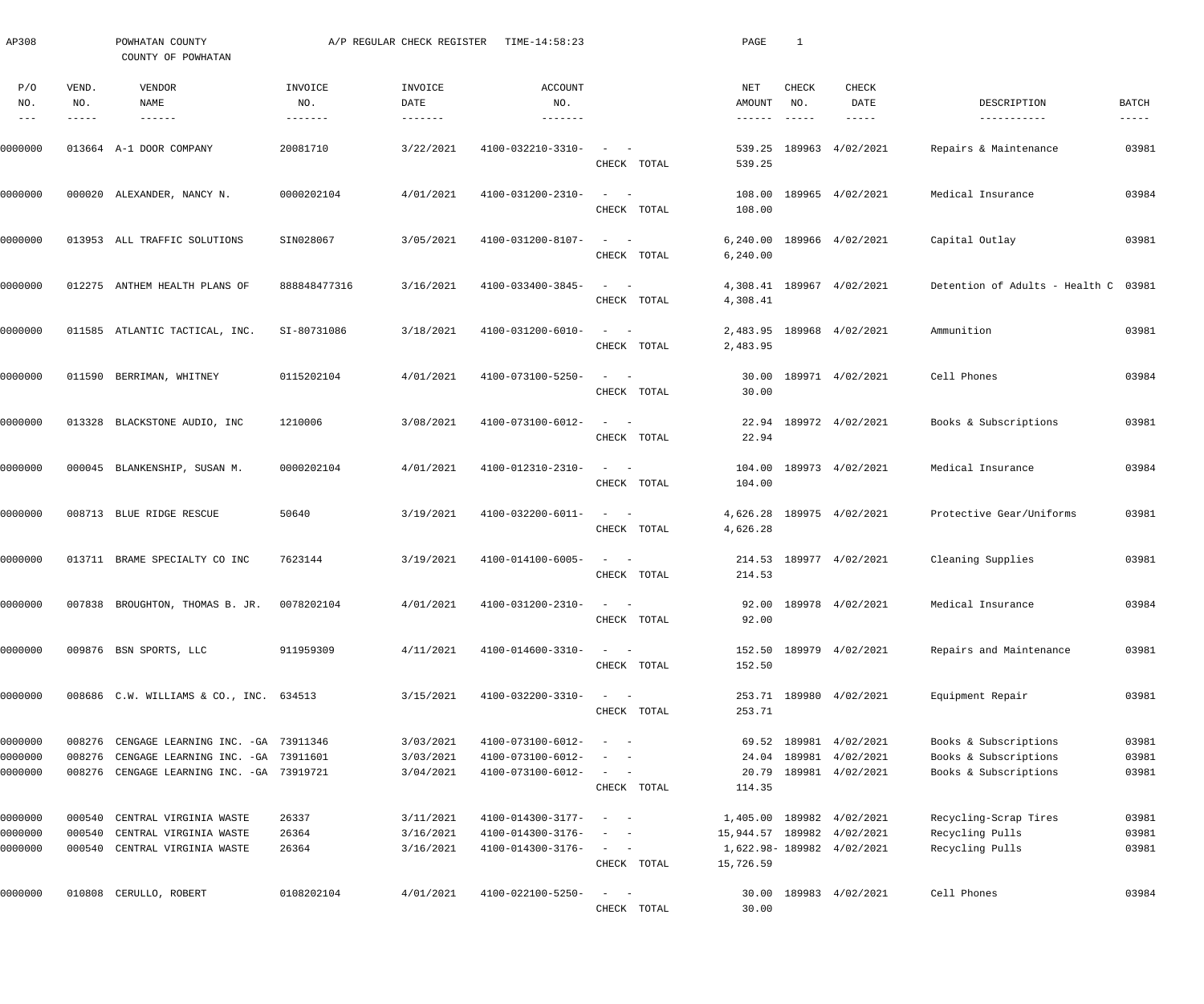| AP308        |              | POWHATAN COUNTY<br>COUNTY OF POWHATAN        |              | A/P REGULAR CHECK REGISTER  | TIME-14:58:23                |                                                               |             | PAGE                 | $\overline{a}$       |                           |                                |          |
|--------------|--------------|----------------------------------------------|--------------|-----------------------------|------------------------------|---------------------------------------------------------------|-------------|----------------------|----------------------|---------------------------|--------------------------------|----------|
| P/O          | VEND.        | VENDOR                                       | INVOICE      | INVOICE                     | ACCOUNT                      |                                                               |             | NET                  | CHECK                | CHECK                     |                                | BATCH    |
| NO.<br>$---$ | NO.<br>----- | NAME<br>$- - - - - - -$                      | NO.          | DATE<br>$- - - - - - - - -$ | NO.                          |                                                               |             | AMOUNT<br>-------    | NO.<br>$- - - - - -$ | DATE<br>$- - - - - -$     | DESCRIPTION<br>-----------     | $---- -$ |
|              |              |                                              |              |                             |                              |                                                               |             |                      |                      |                           |                                |          |
| 0000000      | 006965       | CINTAS CORPORATION                           | 4079435535   | 3/24/2021                   | 4100-014300-6011-            | $\overline{\phantom{0}}$                                      |             |                      | 25.91 189984         | 4/02/2021                 | Uniforms                       | 03981    |
| 0000000      | 006965       | CINTAS CORPORATION                           | 4079435535   | 3/24/2021                   | 4100-014100-6011-            |                                                               |             |                      | 22.46 189984         | 4/02/2021                 | Uniforms                       | 03981    |
| 0000000      | 006965       | CINTAS CORPORATION                           | 4079435535   | 3/24/2021                   | 4100-014500-6011-            | $\sim$ $ -$                                                   |             |                      |                      | 26.34 189984 4/02/2021    | Uniforms                       | 03981    |
| 0000000      | 006965       | CINTAS CORPORATION                           | 4678775038   | 3/17/2021                   | 4100-014300-6011-            | $\overline{\phantom{0}}$                                      |             |                      | 25.91 189984         | 4/02/2021                 | Uniforms                       | 03981    |
| 0000000      | 006965       | CINTAS CORPORATION                           | 4678775038   | 3/17/2021                   | 4100-014100-6011-            | $\sim$ $ -$                                                   |             | 22.46                | 189984               | 4/02/2021                 | Uniforms                       | 03981    |
| 0000000      | 006965       | CINTAS CORPORATION                           | 4678775038   | 3/17/2021                   | 4100-014500-6011-            | $\sigma_{\rm{max}}=0.5$                                       |             |                      |                      | 26.34 189984 4/02/2021    | Uniforms                       | 03981    |
|              |              |                                              |              |                             |                              |                                                               | CHECK TOTAL | 149.42               |                      |                           |                                |          |
| 0000000      |              | 033130 COUNTY OF HENRICO                     | 194437       | 3/01/2021                   | 4100-033400-3840-            | $\sim$ $  -$                                                  |             | 19,888.68            |                      | 189986 4/02/2021          | Detention of Juveniles         | 03981    |
|              |              |                                              |              |                             |                              |                                                               | CHECK TOTAL | 19,888.68            |                      |                           |                                |          |
| 0000000      | 006240       | DIAMOND SPRINGS WATER, INC 0001118728        |              | 3/22/2021                   | 4100-014100-5130-            | $\overline{\phantom{0}}$<br>$\sim$ $-$                        |             |                      | 22.05 189988         | 4/02/2021                 | Water                          | 03981    |
| 0000000      |              | 006240 DIAMOND SPRINGS WATER, INC 0001118732 |              | 3/22/2021                   | 4100-031200-5130-            | $\qquad \qquad -$                                             |             |                      |                      | 27.96 189988 4/02/2021    | Water                          | 03981    |
|              |              |                                              |              |                             |                              |                                                               | CHECK TOTAL | 50.01                |                      |                           |                                |          |
| 0000000      |              | 001910 DUNN GAS COMPANY                      | 72401        | 3/15/2021                   | 4100-014100-5120-            | $\sim$ $  -$                                                  |             | 1,184.06             |                      | 189989 4/02/2021          | Fuel                           | 03981    |
|              |              |                                              |              |                             |                              |                                                               | CHECK TOTAL | 1,184.06             |                      |                           |                                |          |
|              |              |                                              |              |                             |                              |                                                               |             |                      |                      |                           |                                |          |
| 0000000      |              | 006606 FLATROCK GLASS & DOOR INC 20999       |              | 3/11/2021                   | 4100-014100-3310-            | $\sim$ $  -$                                                  |             | 85.00                |                      | 189991 4/02/2021          | Repairs & Maintenance          | 03981    |
|              |              |                                              |              |                             |                              |                                                               | CHECK TOTAL | 85.00                |                      |                           |                                |          |
| 0000000      |              | 001380 FORD, SUSAN P.                        | 0013202104   | 4/01/2021                   | 4100-012310-2310-            | $\sim$ $  -$                                                  |             | 104.00               |                      | 189992 4/02/2021          | Medical Insurance              | 03984    |
|              |              |                                              |              |                             |                              |                                                               | CHECK TOTAL | 104.00               |                      |                           |                                |          |
| 0000000      |              | 013518 FROEHLING & ROBERTSON, IN 185582      |              | 11/05/2020                  | 4100-034100-3140-            | $\frac{1}{2}$ and $\frac{1}{2}$ and $\frac{1}{2}$             |             |                      |                      | 2,920.18 189993 4/02/2021 | Professional Services          | 03981    |
|              |              |                                              |              |                             |                              |                                                               | CHECK TOTAL | 2,920.18             |                      |                           |                                |          |
| 0000000      |              | 012905 GALLS, LLC                            | 017852909    | 3/10/2021                   | 4100-031200-6011-            | $\frac{1}{2}$ , $\frac{1}{2}$ , $\frac{1}{2}$ , $\frac{1}{2}$ |             |                      |                      | 12.49 189994 4/02/2021    | Uniforms                       | 03981    |
| 0000000      | 012905       | GALLS, LLC                                   | 017852913    | 3/10/2021                   | 4100-031200-6011-            | $\sim$ $ -$                                                   |             | 36.50                |                      | 189994 4/02/2021          | Uniforms                       | 03981    |
| 0000000      |              | 012905 GALLS, LLC                            | 017852915    | 3/10/2021                   | 4100-031200-6011-            | $\alpha = 1$ , and $\alpha = 1$                               |             |                      |                      | 36.50 189994 4/02/2021    | Uniforms                       | 03981    |
| 0000000      |              | 012905 GALLS, LLC                            | 017852931    | 3/10/2021                   | $4100 - 031200 - 6011 - - -$ |                                                               |             |                      |                      | 156.45 189994 4/02/2021   | Uniforms                       | 03981    |
| 0000000      |              | 012905 GALLS, LLC                            | 017882533    | 3/15/2021                   | 4100-031200-6011-            | $\sim$ $ -$                                                   |             | 159.98               |                      | 189994 4/02/2021          | Uniforms                       | 03981    |
| 0000000      | 012905       | GALLS, LLC                                   | 017896016    | 3/16/2021                   | 4100-031200-6011-            | $\overline{\phantom{m}}$<br>$\overline{\phantom{a}}$          |             | 159.98               | 189994               | 4/02/2021                 | Uniforms                       | 03981    |
| 0000000      |              | 012905 GALLS, LLC                            | 017900565    | 3/16/2021                   | 4100-031200-6011-            | $\sim$ 100 $\mu$                                              |             | 14.50                |                      | 189994 4/02/2021          | Uniforms                       | 03981    |
|              |              |                                              |              |                             |                              |                                                               | CHECK TOTAL | 576.40               |                      |                           |                                |          |
| 0000000      | 000120       | JAMES RIVER AIR                              | A201456      | 3/12/2021                   | 4100-014100-3308-            | $\qquad \qquad -$                                             |             | 384.00               |                      | 189996 4/02/2021          | HVAC Service and Repairs       | 03981    |
| 0000000      | 000120       | JAMES RIVER AIR                              | A201458      | 3/12/2021                   | 4100-014100-3308-            |                                                               |             | 384.00               | 189996               | 4/02/2021                 | HVAC Service and Repairs       | 03981    |
| 0000000      | 000120       | JAMES RIVER AIR                              | S190049      | 2/23/2021                   | 4100-014100-3308-            | $\sim$ $-$                                                    |             | 4,032.89             |                      | 189996 4/02/2021          | HVAC Service and Repairs       | 03981    |
| 0000000      | 000120       | JAMES RIVER AIR                              | S196485      | 2/28/2021                   | 4100-014100-3308-            | $\qquad \qquad -$                                             |             | 576.00               | 189996               | 4/02/2021                 | HVAC Service and Repairs       | 03981    |
| 0000000      | 000120       | JAMES RIVER AIR                              | S196486 2/21 | 2/28/2021                   | 4100-014100-3308-            | $-$<br>$\sim$ $-$                                             |             | 1,515.52             | 189996               | 4/02/2021                 | HVAC Service and Repairs       | 03981    |
| 0000000      | 000120       | JAMES RIVER AIR                              | S197291 2/21 | 2/28/2021                   | 4100-014100-3308-            |                                                               |             | 240.00               | 189996               | 4/02/2021                 | HVAC Service and Repairs       | 03981    |
| 0000000      | 000120       | JAMES RIVER AIR                              | S197511      | 2/22/2021                   | 4100-014100-3308-            | $\sim$<br>$\sim$ $-$                                          |             | 723.83               | 189996               | 4/02/2021                 | HVAC Service and Repairs       | 03981    |
| 0000000      | 000120       | JAMES RIVER AIR                              | C234218      | 4/01/2021                   | 4100-032220-3310-            | $-$<br>$\sim$ $-$                                             |             | 1,125.00             | 189996               | 4/02/2021                 | Repairs & Maintenance          | 03982    |
| 0000000      | 000120       | JAMES RIVER AIR                              | C234219      | 4/01/2021                   | 4100-014100-3320-            | $\overline{\phantom{0}}$<br>$\sim$ $-$                        |             | 7,217.00             | 189996               | 4/02/2021                 | Maintenance & Service Contract | 03982    |
| 0000000      | 000120       | JAMES RIVER AIR                              | C234250      | 4/01/2021                   | 4100-014100-3320-            | $\sim$ $-$                                                    |             | 5,485.33             |                      | 189996 4/02/2021          | Maintenance & Service Contract | 03982    |
| 0000000      | 000120       | JAMES RIVER AIR                              | C234250      | 4/01/2021                   | 4100-035100-3320-            | $\sim$<br>$\overline{\phantom{a}}$                            |             | 267.00               |                      | 189996 4/02/2021          | Landscaping - Animal Control   | 03982    |
| 0000000      | 000120       | JAMES RIVER AIR                              | C234250      | 4/01/2021                   | 4100-032210-3320-            | $\sim$ 100 $\mu$<br>$\overline{\phantom{a}}$                  | CHECK TOTAL | 484.00<br>22, 434.57 |                      | 189996 4/02/2021          | Maintenance & Service Contract | 03982    |
|              |              |                                              |              |                             |                              |                                                               |             |                      |                      |                           |                                |          |
| 0000000      |              | 000120 JAMES RIVER AIR                       | S199611      | 3/19/2021                   | $4100 - 014100 - 3308 - - -$ |                                                               |             |                      |                      | 1,060.22 189997 4/02/2021 | HVAC Service and Repairs       | 03981    |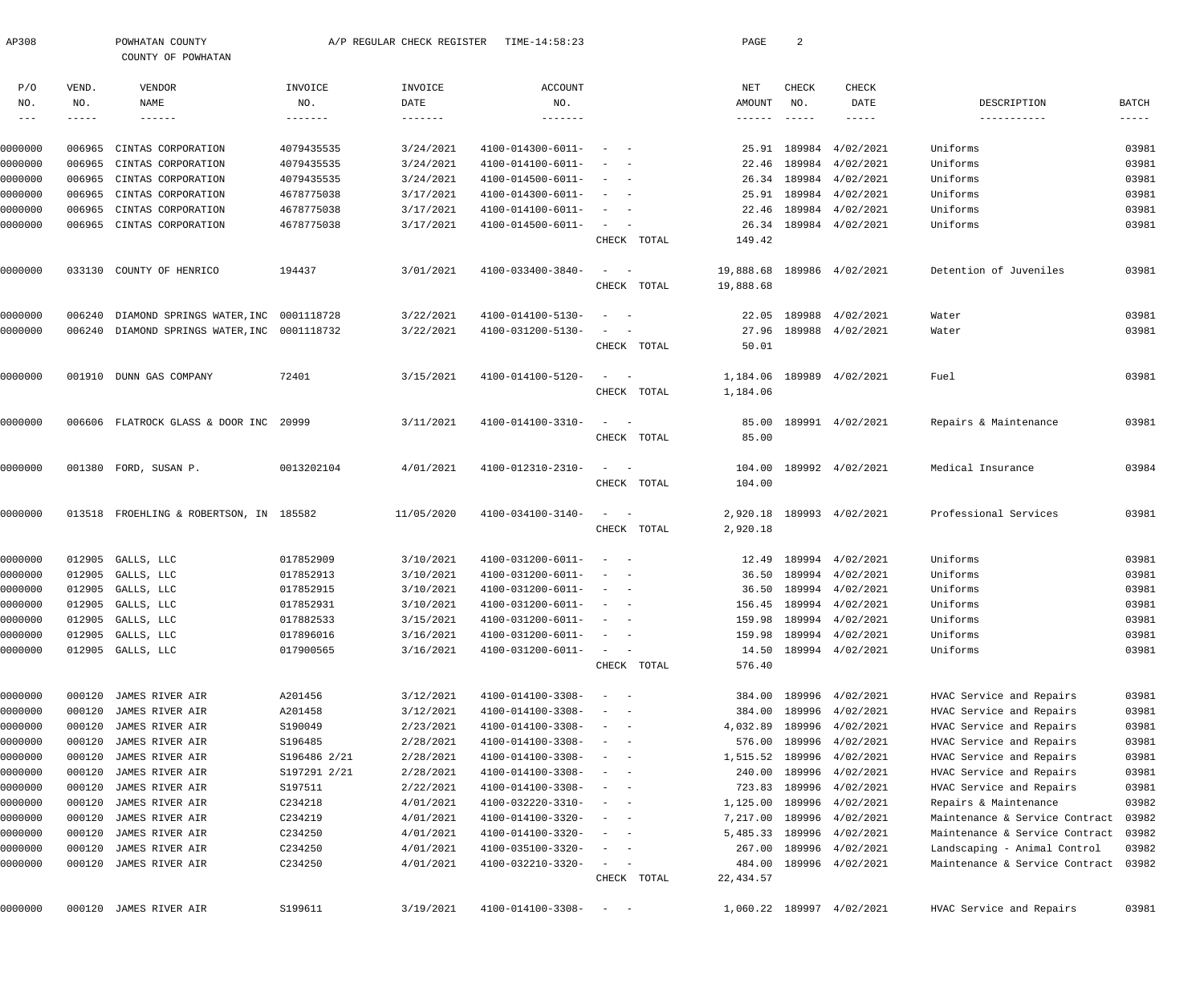| AP308             |                    | POWHATAN COUNTY<br>COUNTY OF POWHATAN |                    | A/P REGULAR CHECK REGISTER | TIME-14:58:23          |                                                                                                     | PAGE                      | $\overline{3}$       |                         |                            |                             |
|-------------------|--------------------|---------------------------------------|--------------------|----------------------------|------------------------|-----------------------------------------------------------------------------------------------------|---------------------------|----------------------|-------------------------|----------------------------|-----------------------------|
| P/O               | VEND.              | VENDOR                                | INVOICE            | INVOICE                    | <b>ACCOUNT</b>         |                                                                                                     | NET                       | CHECK                | CHECK                   |                            |                             |
| NO.<br>$--\,$ $-$ | NO.<br>$- - - - -$ | <b>NAME</b><br>$- - - - - - -$        | NO.<br>-------     | DATE<br>$- - - - - - - -$  | NO.<br>$- - - - - - -$ |                                                                                                     | AMOUNT<br>$- - - - - - -$ | NO.<br>$- - - - - -$ | DATE<br>$- - - - - -$   | DESCRIPTION<br>----------- | <b>BATCH</b><br>$- - - - -$ |
| 0000000           | 000120             | JAMES RIVER AIR                       | S199699            | 2/28/2021                  | 4100-014100-3308-      |                                                                                                     | 288.00                    | 189997               | 4/02/2021               | HVAC Service and Repairs   | 03981                       |
| 0000000           | 000120             | JAMES RIVER AIR                       | S200190            | 2/28/2021                  | 4100-014100-3308-      | $\sim$ $-$                                                                                          | 850.89                    | 189997               | 4/02/2021               | HVAC Service and Repairs   | 03981                       |
| 0000000           | 000120             | JAMES RIVER AIR                       | S200636            | 2/28/2021                  | 4100-032220-3310-      | $\sim$ $-$                                                                                          | 288.00                    | 189997               | 4/02/2021               | Repairs & Maintenance      | 03981                       |
| 0000000           | 000120             | JAMES RIVER AIR                       | S200896            | 2/28/2021                  | 4100-014100-3308-      | $\sim$ $-$                                                                                          | 288.00                    | 189997               | 4/02/2021               | HVAC Service and Repairs   | 03981                       |
| 0000000           | 000120             | JAMES RIVER AIR                       | S201457 3/21       | 3/19/2021                  | 4100-014100-3308-      | $\sim$<br>$\sim$ $-$                                                                                | 428.00                    | 189997               | 4/02/2021               | HVAC Service and Repairs   | 03981                       |
| 0000000           | 000120             | JAMES RIVER AIR                       | S201459            | 3/12/2021                  | 4100-014100-3308-      | $\sim$<br>$\sim$                                                                                    | 384.00                    |                      | 189997 4/02/2021        | HVAC Service and Repairs   | 03981                       |
|                   |                    |                                       |                    |                            |                        | CHECK TOTAL                                                                                         | 3,587.11                  |                      |                         |                            |                             |
| 0000000           | 013950             | JASON T. LIPSCOMB                     | 1905308 REFUND     | 3/19/2021                  | 3100-013030-0007-      | $\sim$<br>$\sim$ $-$                                                                                | 1,605.00                  |                      | 189998 4/02/2021        | Zoning Permits             | 03982                       |
|                   |                    |                                       |                    |                            |                        | CHECK TOTAL                                                                                         | 1,605.00                  |                      |                         |                            |                             |
| 0000000           | 010811             | LAND AND COATES, INC                  | 3518098            | 3/23/2021                  | 4100-014500-6008-      | $\sim$<br>$\sim$ $-$                                                                                | 18.78                     |                      | 189999 4/02/2021        | Gas/Grease/Oil             | 03982                       |
|                   |                    |                                       |                    |                            |                        | CHECK TOTAL                                                                                         | 18.78                     |                      |                         |                            |                             |
| 0000000           | 006629             | LANDSCAPE SUPPLY, INC.                | 0204269-IN         | 3/23/2021                  | 4100-014600-3310-      | $\sim$<br>$\sim$ $-$                                                                                | 314.50                    |                      | 190000 4/02/2021        | Repairs and Maintenance    | 03982                       |
|                   |                    |                                       |                    |                            |                        | CHECK TOTAL                                                                                         | 314.50                    |                      |                         |                            |                             |
| 0000000           | 000166             | LUCK STONE CORP.                      | ACCOUNT #10101     | 3/03/2021                  | 4100-014600-3310-      | $\sim$ $-$                                                                                          | 312.04                    | 190001               | 4/02/2021               | Repairs and Maintenance    | 03982                       |
| 0000000           |                    | 000166 LUCK STONE CORP.               | ACCOUNT #10101     | 3/03/2021                  | 4100-014500-3190-      | $\sim$<br>$\sim$ $-$                                                                                | 223.86                    |                      | 190001 4/02/2021        | Grounds Maintenance        | 03982                       |
|                   |                    |                                       |                    |                            |                        | CHECK TOTAL                                                                                         | 535.90                    |                      |                         |                            |                             |
| 0000000           | 009552             | MANSFIELD OIL COMPANY                 | SQLCD-668569<br>KX | 3/15/2021                  | 4100-032200-5120-      | $\sim$<br>$\sim$ $-$                                                                                | 123.13                    |                      | 190003 4/02/2021        | Apparatus Fuel             | 03982                       |
|                   |                    |                                       |                    |                            |                        | CHECK TOTAL                                                                                         | 123.13                    |                      |                         |                            |                             |
| 0000000           |                    | 013529 MARTIN, CARY                   | 0135202104         | 4/01/2021                  | 4100-031210-5421-      | $\sim$<br>$\sim$ $-$                                                                                | 700.00                    |                      | 190004 4/02/2021        | Rent - Towers              | 03984                       |
|                   |                    |                                       |                    |                            |                        | CHECK TOTAL                                                                                         | 700.00                    |                      |                         |                            |                             |
| 0000000           |                    | 009276 MCCREIGHT, FRAN                | 0092202104         | 4/01/2021                  | 4100-073100-5250-      | $\sim$<br>$\sim$ $-$                                                                                | 30.00                     |                      | 190005 4/02/2021        | Cell Phones                | 03984                       |
|                   |                    |                                       |                    |                            |                        | CHECK TOTAL                                                                                         | 30.00                     |                      |                         |                            |                             |
| 0000000           |                    | 013176 MIDWEST TAPE, LLC              | 500164320          | 3/15/2021                  | 4100-073100-6012-      |                                                                                                     |                           |                      | 131.94 190006 4/02/2021 | Books & Subscriptions      | 03982                       |
| 0000000           |                    | 013176 MIDWEST TAPE, LLC              | 500184549          | 3/18/2021                  | 4100-073100-6012-      | $\sim$ $  -$                                                                                        |                           |                      | 22.49 190006 4/02/2021  | Books & Subscriptions      | 03982                       |
|                   |                    |                                       |                    |                            |                        | CHECK TOTAL                                                                                         | 154.43                    |                      |                         |                            |                             |
| 0000000           |                    | 007297 NAFECO, INC.                   | 1079276            | 3/12/2021                  | 4100-032200-6011-      | $\sim$ $  -$                                                                                        | 399.28                    |                      | 190008 4/02/2021        | Protective Gear/Uniforms   | 03982                       |
|                   |                    |                                       |                    |                            |                        | CHECK TOTAL                                                                                         | 399.28                    |                      |                         |                            |                             |
| 0000000           |                    | 009281 OVERDRIVE, INC.                | 01369CO21102935    | 3/16/2021                  | 4100-073100-6012-      | $\sim$ $  -$                                                                                        | 70.96                     |                      | 190009 4/02/2021        | Books & Subscriptions      | 03982                       |
| 0000000           | 009281             | OVERDRIVE, INC.                       | 01369CO21102960    | 3/16/2021                  | 4100-073100-6012-      | $\sim$ $  -$                                                                                        | 1,798.39                  | 190009               | 4/02/2021               | Books & Subscriptions      | 03982                       |
| 0000000           | 009281             | OVERDRIVE, INC.                       | 01369CO21108394    | 3/19/2021                  | 4100-073100-6012-      | $\sim$ $ -$                                                                                         | 602.40                    | 190009               | 4/02/2021               | Books & Subscriptions      | 03982                       |
| 0000000           | 009281             | OVERDRIVE, INC.                       | 01369CO21108399    | 3/19/2021                  | 4100-073100-6012-      | $\sim$ $ -$                                                                                         | 769.29                    | 190009               | 4/02/2021               | Books & Subscriptions      | 03982                       |
| 0000000           |                    | 009281 OVERDRIVE, INC.                | 01369CO21108500    | 3/19/2021                  | 4100-073100-6012-      | $\mathcal{L}=\mathcal{L}^{\prime}$ , and $\mathcal{L}^{\prime}=\mathcal{L}^{\prime}$<br>CHECK TOTAL | 1,533.17<br>4,774.21      |                      | 190009 4/02/2021        | Books & Subscriptions      | 03982                       |
| 0000000           |                    | 009638 POE, INEZ L                    | 0096202104         | 4/01/2021                  | 4100-013200-2310-      | $\sim$ $ -$                                                                                         | 120.00                    |                      | 190010 4/02/2021        | Medical Insurance          | 03984                       |
|                   |                    |                                       |                    |                            |                        | CHECK TOTAL                                                                                         | 120.00                    |                      |                         |                            |                             |
| 0000000           |                    | 011929 POMPEI, ANDREW                 | 0119202104         | 4/01/2021                  | 4100-081100-5250-      | $\sim$ $ -$                                                                                         | 30.00                     |                      | 190011 4/02/2021        | Cell Phones                | 03984                       |
|                   |                    |                                       |                    |                            |                        | CHECK TOTAL                                                                                         | 30.00                     |                      |                         |                            |                             |
| 0000000           |                    | 001980 POORE, FRANCES                 | 0019202104         | 4/01/2021                  | 4100-012100-2310-      | $\sim$<br>$\sim$ $-$                                                                                | 88.00                     |                      | 190012 4/02/2021        | Medical Insurance          | 03984                       |
|                   |                    |                                       |                    |                            |                        | CHECK TOTAL                                                                                         | 88.00                     |                      |                         |                            |                             |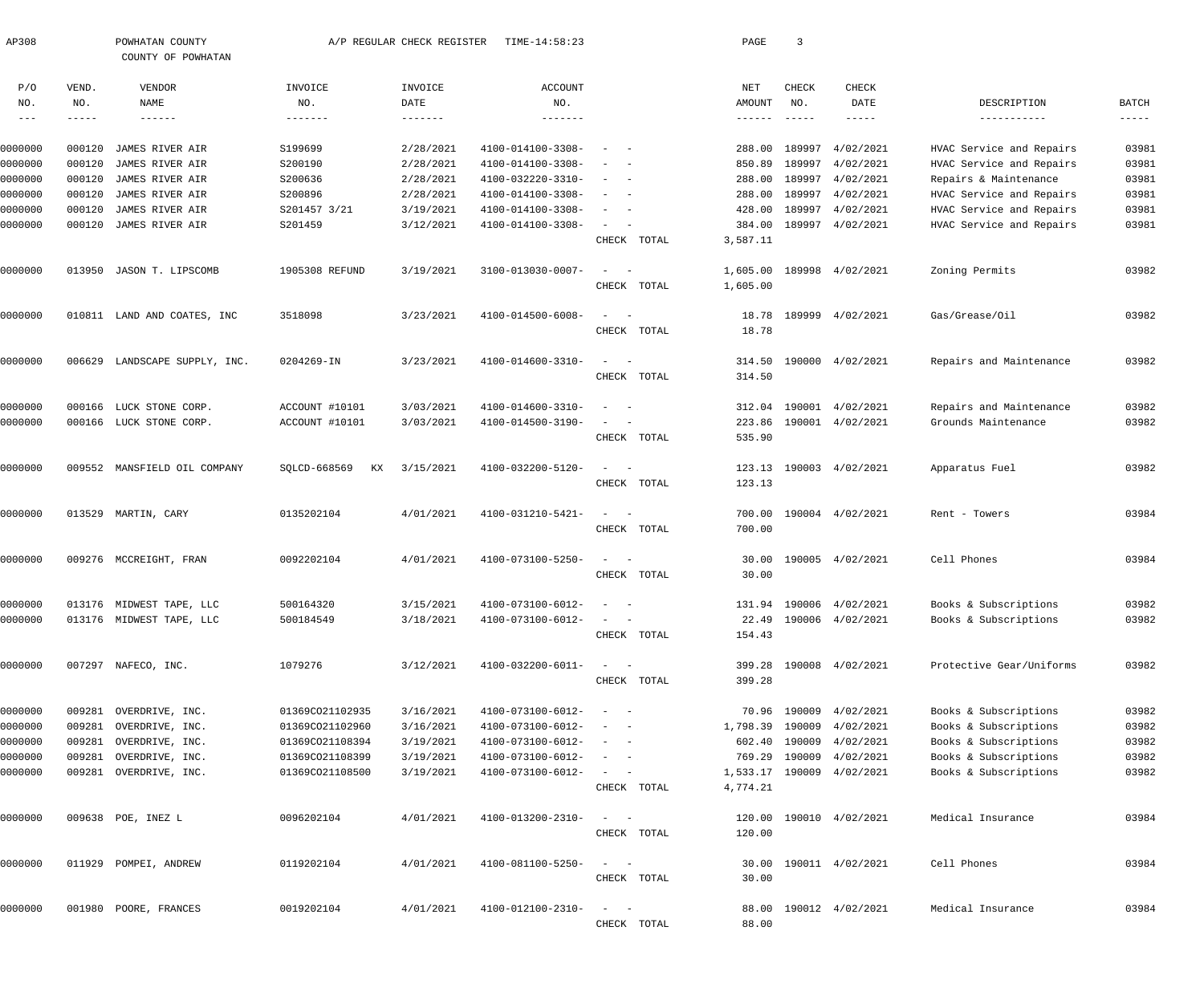| AP308   |        | POWHATAN COUNTY<br>COUNTY OF POWHATAN |                 | A/P REGULAR CHECK REGISTER | TIME-14:58:23            |                                        |             | PAGE            | $\overline{4}$ |                         |                        |             |
|---------|--------|---------------------------------------|-----------------|----------------------------|--------------------------|----------------------------------------|-------------|-----------------|----------------|-------------------------|------------------------|-------------|
| P/O     | VEND.  | VENDOR                                | INVOICE         | INVOICE                    | <b>ACCOUNT</b>           |                                        |             | NET             | CHECK          | CHECK                   |                        |             |
| NO.     | NO.    | NAME                                  | NO.             | DATE                       | NO.                      |                                        |             | AMOUNT          | NO.            | DATE                    | DESCRIPTION            | BATCH       |
| $---$   | -----  | $- - - - - - -$                       | -------         |                            | -------                  |                                        |             | $- - - - - - -$ | $- - - - - -$  | $- - - - -$             | -----------            | $- - - - -$ |
| 0000000 |        | 006043 POWERS, KATHRYN C.             | 0060202104      | 4/01/2021                  | 4100-021600-2310-        | $\overline{\phantom{a}}$               |             | 120.00          |                | 190013 4/02/2021        | Medical Insurance      | 03984       |
|         |        |                                       |                 |                            |                          |                                        | CHECK TOTAL | 120.00          |                |                         |                        |             |
| 0000000 | 001250 | POWHATAN AUTO & TRACTOR               | 625796          | 1/11/2021                  | 4100-014100-6009-        |                                        |             | 150.99          |                | 190014 4/02/2021        | Auto Parts & Repairs   | 03982       |
|         |        |                                       |                 |                            |                          |                                        | CHECK TOTAL | 150.99          |                |                         |                        |             |
| 0000000 |        | 009612 POWHATAN COLLISION AND         | 1208993         | 3/23/2021                  | 4100-014500-6009-        |                                        |             | 185.17          |                | 190015 4/02/2021        | Auto Parts & Repairs   | 03982       |
|         |        |                                       |                 |                            |                          |                                        | CHECK TOTAL | 185.17          |                |                         |                        |             |
| 0000000 | 008294 | POWHATAN COUNTY PUBLIC                | BUILD INS 11/20 | 11/30/2020                 | 4100-034100-6009-        | $\sim$                                 |             | 375.16          | 190016         | 4/02/2021               | Auto Parts/Repairs     | 03979       |
| 0000000 | 008294 | POWHATAN COUNTY PUBLIC                | F&R 11/20       | 11/04/2020                 | 4100-032200-6009-        | $\sim$ $-$<br>$\overline{\phantom{a}}$ |             | 1,161.42        | 190016         | 4/02/2021               | Auto Repairs and Parts | 03979       |
| 0000000 | 008294 | POWHATAN COUNTY PUBLIC                | F&R 11/20       | 11/04/2020                 | 4100-032200-6009-        | $\overline{\phantom{a}}$<br>$\sim$ $-$ |             |                 |                | 10.61 190016 4/02/2021  | Auto Repairs and Parts | 03979       |
| 0000000 | 008294 | POWHATAN COUNTY PUBLIC                | F&R 11/20       | 11/04/2020                 | 4100-032200-6009-        | $\overline{\phantom{a}}$<br>$\sim$ $-$ |             | 168.82          | 190016         | 4/02/2021               | Auto Repairs and Parts | 03979       |
| 0000000 | 008294 | POWHATAN COUNTY PUBLIC                | F&R 11/20       | 11/04/2020                 | 4100-032200-6009-        | $\overline{\phantom{a}}$<br>$\sim$ $-$ |             | 20.00           | 190016         | 4/02/2021               | Auto Repairs and Parts | 03979       |
| 0000000 | 008294 | POWHATAN COUNTY PUBLIC                | F&R 11/20       | 11/04/2020                 | 4100-032200-6009-        | $\overline{\phantom{a}}$<br>$\sim$     |             | 810.23          | 190016         | 4/02/2021               | Auto Repairs and Parts | 03979       |
| 0000000 | 008294 | POWHATAN COUNTY PUBLIC                | F&R 11/20       | 11/04/2020                 | 4100-032200-6009-        | $\overline{\phantom{a}}$               |             | 316.84          | 190016         | 4/02/2021               | Auto Repairs and Parts | 03979       |
| 0000000 | 008294 | POWHATAN COUNTY PUBLIC                | F&R 11/20       | 11/04/2020                 | 4100-032200-6009-        | $\overline{\phantom{a}}$<br>$\sim$ $-$ |             | 218.81          | 190016         | 4/02/2021               | Auto Repairs and Parts | 03979       |
| 0000000 | 008294 | POWHATAN COUNTY PUBLIC                | F&R 11/20       | 11/04/2020                 | 4100-032200-6009-        | $\overline{\phantom{a}}$<br>$\sim$     |             | . 65            | 190016         | 4/02/2021               | Auto Repairs and Parts | 03979       |
| 0000000 | 008294 | POWHATAN COUNTY PUBLIC                | F&R 11/20       | 11/04/2020                 | 4100-032200-6009-        | $\sim$<br>$\sim$ $-$                   |             | 52.00           | 190016         | 4/02/2021               | Auto Repairs and Parts | 03979       |
| 0000000 | 008294 | POWHATAN COUNTY PUBLIC                | F&R 11/20       | 11/04/2020                 | 4100-032200-6009-        | $\sim$<br>$\sim$ $-$                   |             | 205.98          | 190016         | 4/02/2021               | Auto Repairs and Parts | 03979       |
| 0000000 | 008294 | POWHATAN COUNTY PUBLIC                | FACIL 11/20     | 11/30/2020                 | 4100-014500-6009-        | $\overline{\phantom{a}}$<br>$\sim$     |             | 39.00           | 190016         | 4/02/2021               | Auto Parts & Repairs   | 03979       |
| 0000000 | 008294 | POWHATAN COUNTY PUBLIC                | FACIL 11/20     | 11/30/2020                 | 4100-014100-6009-        | $\sim$<br>$\sim$                       |             | 142.82          | 190016         | 4/02/2021               | Auto Parts & Repairs   | 03979       |
| 0000000 | 008294 | POWHATAN COUNTY PUBLIC                | FACIL 11/20     | 11/30/2020                 | 4100-014500-6009-        | $\sim$<br>$\sim$                       |             | 39.00           | 190016         | 4/02/2021               | Auto Parts & Repairs   | 03979       |
| 0000000 | 008294 | POWHATAN COUNTY PUBLIC                | FACIL 11/20     | 11/30/2020                 | 4100-014500-6009-        | $\overline{\phantom{a}}$<br>$\sim$ $-$ |             | 48.99           | 190016         | 4/02/2021               | Auto Parts & Repairs   | 03979       |
| 0000000 | 008294 | POWHATAN COUNTY PUBLIC                | PSO 11/20       | 11/30/2020                 | 4100-031200-6008-        | $\sim$<br>$\sim$ $-$                   |             | 1,039.41        |                | 190016 4/02/2021        | Gas/Grease/Oil         | 03979       |
| 0000000 | 008294 | POWHATAN COUNTY PUBLIC                | PSO 11/20       | 11/30/2020                 | 4100-031200-6009-        | $\overline{\phantom{a}}$               |             | 1,672.92        | 190016         | 4/02/2021               | Auto Parts/Repairs     | 03979       |
| 0000000 | 008294 | POWHATAN COUNTY PUBLIC                | BUILD INS 1/21  | 1/19/2021                  | 4100-034100-6009-        | $\overline{\phantom{a}}$<br>$\sim$     |             | 54.76           | 190016         | 4/02/2021               | Auto Parts/Repairs     | 03980       |
| 0000000 | 008294 | POWHATAN COUNTY PUBLIC                | F&R 1/21        | 1/05/2021                  | 4100-032200-6009-        | $\overline{\phantom{a}}$               |             | 1,962.81        |                | 190016 4/02/2021        | Auto Repairs and Parts | 03980       |
| 0000000 | 008294 | POWHATAN COUNTY PUBLIC                | F&R 1/21        | 1/05/2021                  | 4100-032200-6009-        |                                        |             | 430.90          | 190016         | 4/02/2021               | Auto Repairs and Parts | 03980       |
| 0000000 |        | 008294 POWHATAN COUNTY PUBLIC         | F&R 1/21        | 1/05/2021                  | 4100-032200-6009-        |                                        |             |                 |                | 290.70 190016 4/02/2021 | Auto Repairs and Parts | 03980       |
| 0000000 | 008294 | POWHATAN COUNTY PUBLIC                | F&R 1/21        | 1/05/2021                  | 4100-032200-6009-        |                                        |             |                 |                | 164.84 190016 4/02/2021 | Auto Repairs and Parts | 03980       |
| 0000000 | 008294 | POWHATAN COUNTY PUBLIC                | F&R 1/21        | 1/05/2021                  | 4100-032200-6009-        |                                        |             | 253.72          | 190016         | 4/02/2021               | Auto Repairs and Parts | 03980       |
| 0000000 | 008294 | POWHATAN COUNTY PUBLIC                | F&R 1/21        | 1/05/2021                  | 4100-032200-6009-        | $\overline{\phantom{a}}$<br>$\sim$     |             | 343.50          | 190016         | 4/02/2021               | Auto Repairs and Parts | 03980       |
| 0000000 | 008294 | POWHATAN COUNTY PUBLIC                | F&R 1/21        | 1/05/2021                  | 4100-032200-6009-        | $\overline{\phantom{a}}$<br>$\sim$     |             | 155.00          | 190016         | 4/02/2021               | Auto Repairs and Parts | 03980       |
| 0000000 | 008294 | POWHATAN COUNTY PUBLIC                | F&R 1/21        | 1/05/2021                  | 4100-032200-6009-        | $\overline{\phantom{a}}$<br>$\sim$     |             | 20.00           | 190016         | 4/02/2021               | Auto Repairs and Parts | 03980       |
| 0000000 | 008294 | POWHATAN COUNTY PUBLIC                | PSO 1/21        | 1/31/2021                  | 4100-035100-6009-        | $\overline{\phantom{a}}$<br>$\sim$     |             | 277.66          | 190016         | 4/02/2021               | Auto Parts/Repairs     | 03980       |
| 0000000 | 008294 | POWHATAN COUNTY PUBLIC                | PSO 1/21        | 1/31/2021                  | 4100-031200-6008-        | $\overline{\phantom{a}}$               |             | 654.53          | 190016         | 4/02/2021               | Gas/Grease/Oil         | 03980       |
| 0000000 | 008294 | POWHATAN COUNTY PUBLIC                | PSO 1/21        | 1/31/2021                  | 4100-031200-6009-        | $\overline{\phantom{a}}$               |             | 4,247.91        | 190016         | 4/02/2021               | Auto Parts/Repairs     | 03980       |
| 0000000 |        | 008294 POWHATAN COUNTY PUBLIC         | 0082202104      | 4/01/2021                  | 4100-031200-2310-        |                                        |             | 718.00          |                | 190016 4/02/2021        | Medical Insurance      | 03984       |
|         |        |                                       |                 |                            |                          |                                        | CHECK TOTAL | 15,896.99       |                |                         |                        |             |
|         |        |                                       |                 |                            |                          |                                        |             |                 |                |                         |                        |             |
| 0000000 | 012955 | POWHATAN COUNTY PUBLIC                | 143             | 12/31/2021                 | 4100-035100-6008-        | $\sim$                                 |             | 245.33          |                | 190017 4/02/2021        | Gas/Grease/Oil         | 03978       |
| 0000000 | 012955 | POWHATAN COUNTY PUBLIC                | 143             | 12/31/2021                 | 4100-031200-6008-        | $\sim$                                 |             | 7,109.63        | 190017         | 4/02/2021               | Gas/Grease/Oil         | 03978       |
| 0000000 | 012955 | POWHATAN COUNTY PUBLIC                | 143             | 12/31/2021                 | 4100-031210-6008-        | $\overline{\phantom{a}}$<br>$\sim$     |             | 30.63           |                | 190017 4/02/2021        | Gas/Greases/Oil        | 03978       |
| 0000000 | 012955 | POWHATAN COUNTY PUBLIC                | 143             | 12/31/2021                 | 4100-014500-6008-        | $\overline{\phantom{a}}$<br>$\sim$     |             | 476.34          | 190017         | 4/02/2021               | Gas/Grease/Oil         | 03978       |
| 0000000 | 012955 | POWHATAN COUNTY PUBLIC                | 143             | 12/31/2021                 | 4100-014100-6008-        | $\overline{\phantom{a}}$<br>$\sim$     |             | 332.66          | 190017         | 4/02/2021               | Gas/Grease/Oil         | 03978       |
| 0000000 | 012955 | POWHATAN COUNTY PUBLIC                | 143             | 12/31/2021                 | 4100-014300-6008-        | $\overline{\phantom{a}}$<br>$\sim$     |             | 61.07           | 190017         | 4/02/2021               | Gas/Grease/Oil         | 03978       |
| 0000000 | 012955 | POWHATAN COUNTY PUBLIC                | 143             | 12/31/2021                 | 4100-034100-6008-        | $\overline{\phantom{a}}$<br>$\sim$     |             | 208.93          | 190017         | 4/02/2021               | Gas/Grease/Oil         | 03978       |
| 0000000 | 012955 | POWHATAN COUNTY PUBLIC                | 143             | 12/31/2021                 | 4100-012510-6008-        | $\overline{\phantom{a}}$<br>$\sim$     |             | 38.23           | 190017         | 4/02/2021               | Gas/Grease/Oil         | 03978       |
| 0000000 | 012955 | POWHATAN COUNTY PUBLIC                | 143             | 12/31/2021                 | 4100-081100-6008-        | $\overline{\phantom{a}}$<br>$\sim$     |             | 66.99           |                | 190017 4/02/2021        | Gas/Grease/Oil         | 03978       |
| 0000000 |        | 012955 POWHATAN COUNTY PUBLIC         | 143             | 12/31/2021                 | $4100 - 083500 - 6008 -$ | $\alpha = 1, \ldots, \alpha$           |             |                 |                | 31.79 190017 4/02/2021  | Gas/Grease/Oil         | 03978       |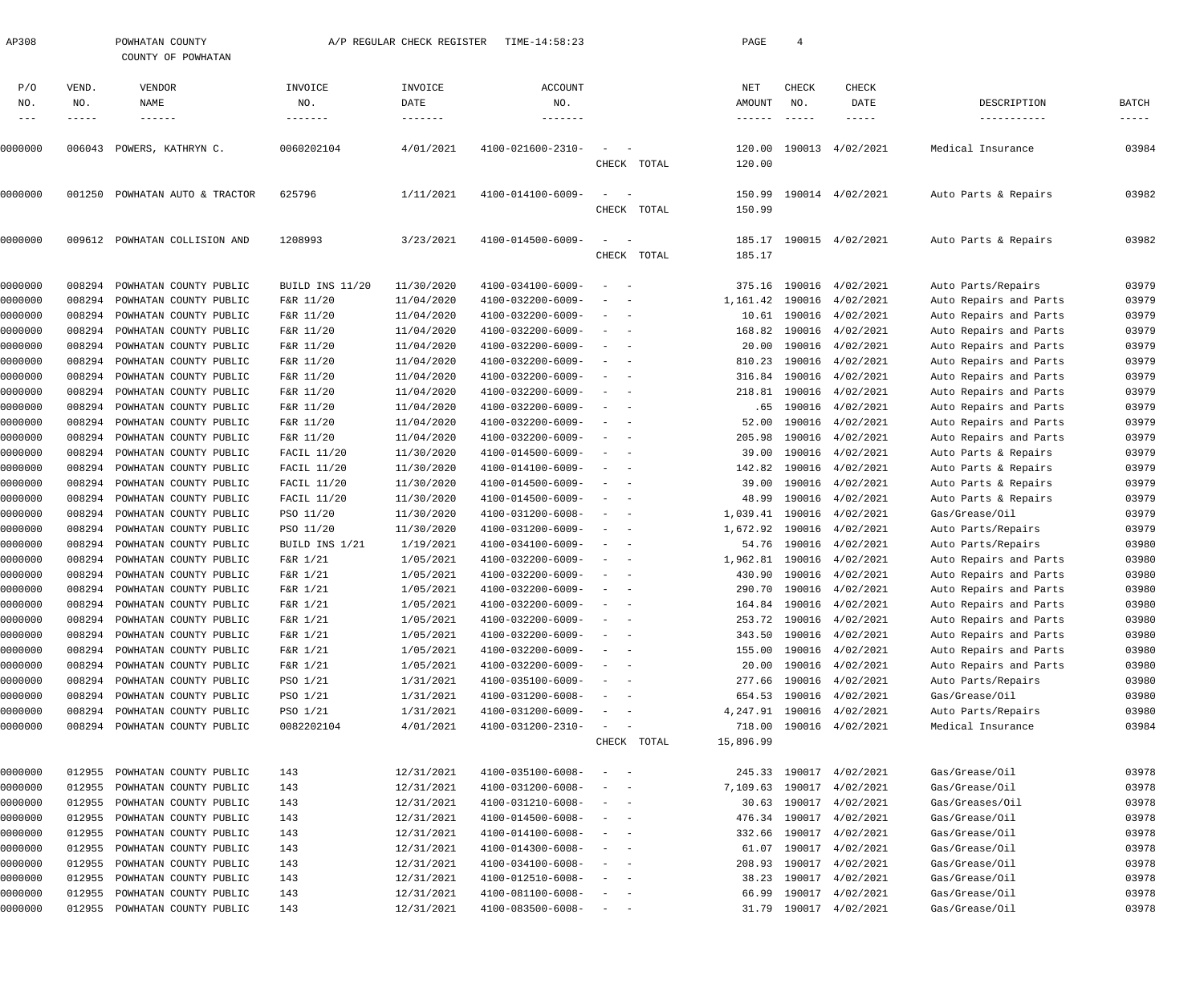| AP308             |        | POWHATAN COUNTY<br>COUNTY OF POWHATAN           |               | A/P REGULAR CHECK REGISTER | TIME-14:58:23     |                           |             | PAGE          | -5            |                           |                                      |          |
|-------------------|--------|-------------------------------------------------|---------------|----------------------------|-------------------|---------------------------|-------------|---------------|---------------|---------------------------|--------------------------------------|----------|
|                   |        |                                                 |               |                            |                   |                           |             |               |               |                           |                                      |          |
| P/O               | VEND.  | VENDOR                                          | INVOICE       | INVOICE                    | ACCOUNT           |                           |             | NET           | <b>CHECK</b>  | CHECK                     |                                      |          |
| NO.               | NO.    | <b>NAME</b>                                     | NO.           | DATE                       | NO.               |                           |             | AMOUNT        | NO.           | DATE                      | DESCRIPTION                          | BATCH    |
| $\qquad \qquad -$ |        | $- - - - - - -$                                 | -------       |                            | -------           |                           |             | $- - - - - -$ | $- - - - - -$ | -----                     | -----------                          | $------$ |
| 0000000           | 012955 | POWHATAN COUNTY PUBLIC                          | 143           | 12/31/2021                 | 4100-032200-5120- |                           |             |               |               | 3,663.32 190017 4/02/2021 | Apparatus Fuel                       | 03978    |
| 0000000           | 012955 | POWHATAN COUNTY PUBLIC                          | 144           | 1/31/2021                  | 4100-014300-6008- |                           |             | 67.83         |               | 190017 4/02/2021          | Gas/Grease/Oil                       | 03983    |
| 0000000           | 012955 | POWHATAN COUNTY PUBLIC                          | 144           | 1/31/2021                  | 4100-035100-6008- |                           |             | 177.41        |               | 190017 4/02/2021          | Gas/Grease/Oil                       | 03983    |
| 0000000           | 012955 | POWHATAN COUNTY PUBLIC                          | 144           | 1/31/2021                  | 4100-031200-6008- |                           |             | 6,937.10      |               | 190017 4/02/2021          | Gas/Grease/Oil                       | 03983    |
| 0000000           | 012955 | POWHATAN COUNTY PUBLIC                          | 144           | 1/31/2021                  | 4100-031210-6008- |                           |             | 18.97         |               | 190017 4/02/2021          | Gas/Greases/Oil                      | 03983    |
| 0000000           | 012955 | POWHATAN COUNTY PUBLIC                          | 144           | 1/31/2021                  | 4100-032200-5120- |                           |             | 3,291.39      |               | 190017 4/02/2021          | Apparatus Fuel                       | 03983    |
| 0000000           | 012955 | POWHATAN COUNTY PUBLIC                          | 144           | 1/31/2021                  | 4100-014500-6008- |                           |             | 562.50        |               | 190017 4/02/2021          | Gas/Grease/Oil                       | 03983    |
| 0000000           | 012955 | POWHATAN COUNTY PUBLIC                          | 144           | 1/31/2021                  | 4100-014100-6008- |                           |             | 315.45        |               | 190017 4/02/2021          | Gas/Grease/Oil                       | 03983    |
| 0000000           | 012955 | POWHATAN COUNTY PUBLIC                          | 144           | 1/31/2021                  | 4100-034100-6008- |                           |             | 195.61        |               | 190017 4/02/2021          | Gas/Grease/Oil                       | 03983    |
| 0000000           | 012955 | POWHATAN COUNTY PUBLIC                          | 144           | 1/31/2021                  | 4100-081100-6008- |                           |             | 68.95         |               | 190017 4/02/2021          | Gas/Grease/Oil                       | 03983    |
|                   |        |                                                 |               |                            |                   |                           | CHECK TOTAL | 23,900.13     |               |                           |                                      |          |
| 0000000           |        | 013453 QUADIENT FINANCE USA, INC POWHAT31220235 |               | 3/09/2021                  | 100-000100-0016-  |                           |             | 99.16         |               | 190018 4/02/2021          | Prepaid Postage                      | 03982    |
|                   |        |                                                 |               |                            |                   |                           | CHECK TOTAL | 99.16         |               |                           |                                      |          |
|                   |        |                                                 |               |                            |                   |                           |             |               |               |                           |                                      |          |
| 0000000           |        | 013454 QUADLIENT LEASING USA, IN N8772531       |               | 3/12/2021                  | 100-000100-0017-  |                           |             |               |               | 470.61 190019 4/02/2021   | Postage Lease                        | 03982    |
|                   |        |                                                 |               |                            |                   |                           | CHECK TOTAL | 470.61        |               |                           |                                      |          |
|                   |        |                                                 |               |                            |                   |                           |             |               |               |                           |                                      |          |
| 0000000           |        | 000620 R. C. GOODWYN & SONS, INC 0943505        |               | 1/19/2021                  | 4100-014500-6004- |                           |             | 13.98         |               | 190020 4/02/2021          | Tools and Equipment                  | 03982    |
|                   |        |                                                 |               |                            |                   |                           | CHECK TOTAL | 13.98         |               |                           |                                      |          |
| 0000000           |        | 012958 RIVER RUN ANIMAL HOSPITAL 428780         |               | 3/19/2021                  | 4100-035100-3110- |                           |             | 302.62        |               | 190021 4/02/2021          | Professional Health Services         | 03982    |
|                   |        |                                                 |               |                            |                   |                           | CHECK TOTAL | 302.62        |               |                           |                                      |          |
|                   |        |                                                 |               |                            |                   |                           |             |               |               |                           |                                      |          |
| 0000000           |        | 010859 RVA RADAR SHOP                           | 20210702      | 3/20/2021                  | 4100-031200-3310- |                           |             | 124.00        |               | 190022 4/02/2021          | Repairs & Maintenance                | 03982    |
|                   |        |                                                 |               |                            |                   |                           | CHECK TOTAL | 124.00        |               |                           |                                      |          |
|                   |        |                                                 |               |                            |                   |                           |             |               |               |                           |                                      |          |
| 0000000           |        | 011800 SCHARDEIN, BRET                          | 0118202104    | 4/01/2021                  | 4100-081100-5250- |                           |             | 30.00         |               | 190023 4/02/2021          | Cell Phones                          | 03984    |
|                   |        |                                                 |               |                            |                   |                           | CHECK TOTAL | 30.00         |               |                           |                                      |          |
| 0000000           |        | 010282 SCHUBERT, CHARLA                         | 0102202104    | 4/01/2021                  | 4100-012200-5250- |                           |             |               |               | 30.00 190024 4/02/2021    | Cell Phones                          | 03984    |
|                   |        |                                                 |               |                            |                   |                           | CHECK TOTAL | 30.00         |               |                           |                                      |          |
| 0000000           | 006594 | SOUTHSIDE ELECTRIC COOP                         | 63504001 3/21 | 3/11/2021                  | 4100-073100-5110- | $\sim$                    |             |               |               | 2,916.37 190025 4/02/2021 | Electricity                          | 03982    |
| 0000000           | 006594 | SOUTHSIDE ELECTRIC COOP                         | 63504004 3/21 | 3/11/2021                  | 4100-035100-5110- |                           |             | 339.89        |               | 190025 4/02/2021          | Electricity                          | 03982    |
| 0000000           | 006594 | SOUTHSIDE ELECTRIC COOP                         | 63504006 3/21 | 3/11/2021                  | 4100-014600-5110- |                           |             |               |               | 338.83 190025 4/02/2021   | Electricity                          | 03982    |
| 0000000           | 006594 | SOUTHSIDE ELECTRIC COOP                         | 63504010 3/21 | 3/11/2021                  | 4100-014600-5110- | $\sim$                    |             | 186.08        |               | 190025 4/02/2021          | Electricity                          | 03982    |
| 0000000           |        | 006594 SOUTHSIDE ELECTRIC COOP                  | 63504011 3/21 | 3/11/2021                  | 4100-014100-5110- | $\sim$                    |             | 50.05         |               | 190025 4/02/2021          | Electricity                          | 03982    |
|                   |        |                                                 |               |                            |                   |                           | CHECK TOTAL | 3,831.22      |               |                           |                                      |          |
|                   |        |                                                 |               |                            |                   |                           |             |               |               |                           |                                      |          |
| 0000000           | 001940 | STANDBY SYSTEMS, INC.                           | 03210381      | 3/09/2021                  | 4100-032210-3310- |                           |             |               |               | 228.52 190026 4/02/2021   | Repairs & Maintenance                | 03982    |
| 0000000           | 001940 | STANDBY SYSTEMS, INC.                           | 03210382      | 3/09/2021                  | 4100-032200-3320- |                           |             | 153.00        |               | 190026 4/02/2021          | Maintenance & Service Contract       | 03982    |
| 0000000           | 001940 | STANDBY SYSTEMS, INC.                           | 03210386      | 3/09/2021                  | 4100-014100-3320- |                           |             | 153.00        | 190026        | 4/02/2021                 | Maintenance & Service Contract       | 03982    |
| 0000000           | 001940 | STANDBY SYSTEMS, INC.                           | 03210395      | 3/12/2021                  | 4100-032200-3320- |                           |             | 153.00        |               | 190026 4/02/2021          | Maintenance & Service Contract       | 03982    |
| 0000000           | 001940 | STANDBY SYSTEMS, INC.                           | 03210400      | 3/12/2021                  | 4100-035100-3320- | $\sim$                    |             | 140.00        |               | 190026 4/02/2021          | Landscaping - Animal Control         | 03982    |
| 0000000           | 001940 | STANDBY SYSTEMS, INC.                           | 03210401      | 3/12/2021                  | 4100-032200-3320- |                           |             | 140.00        | 190026        | 4/02/2021                 | Maintenance & Service Contract       | 03982    |
| 0000000           |        | 001940 STANDBY SYSTEMS, INC.                    | 03210402      | 3/12/2021                  | 4100-032200-3320- |                           |             | 140.00        |               | 190026 4/02/2021          | Maintenance & Service Contract       | 03982    |
|                   |        |                                                 |               |                            |                   |                           | CHECK TOTAL | 1,107.52      |               |                           |                                      |          |
| 0000000           | 001940 | STANDBY SYSTEMS, INC.                           | 03210406      | 3/12/2021                  | 4100-031210-3320- |                           |             | 130.00        | 190027        | 4/02/2021                 | Maintenance and Service Contra       | 03982    |
| 0000000           |        | 001940 STANDBY SYSTEMS, INC.                    | 03210407      | 3/12/2021                  | 4100-032220-3320- | $\alpha = 1, \ldots, n-1$ |             |               |               | 170.00 190027 4/02/2021   | Maintenance & Service Contract 03982 |          |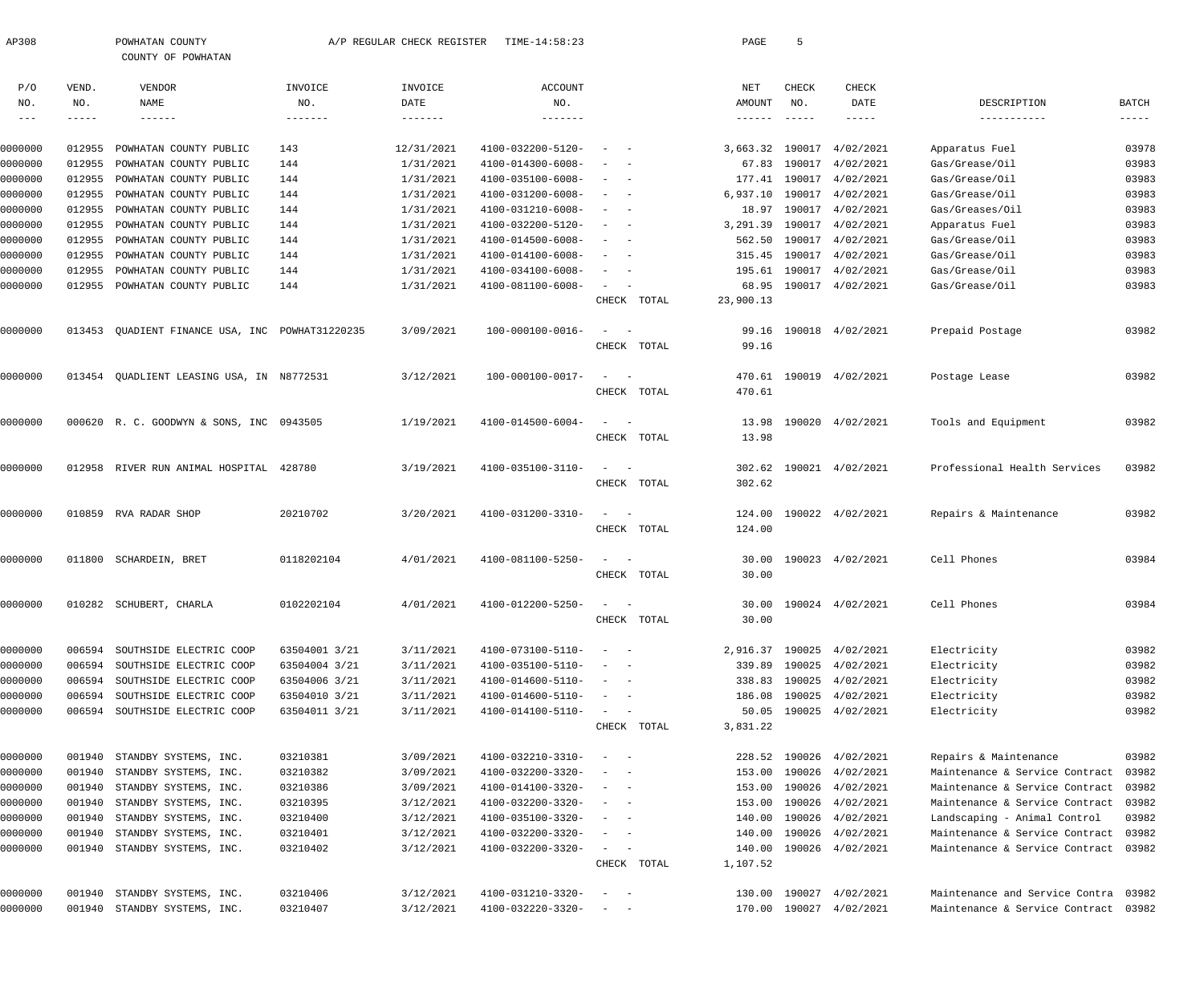| AP308                      |          | POWHATAN COUNTY<br>COUNTY OF POWHATAN |                 | A/P REGULAR CHECK REGISTER | TIME-14:58:23     |                                        |             | PAGE              | 6                         |                         |                                |              |
|----------------------------|----------|---------------------------------------|-----------------|----------------------------|-------------------|----------------------------------------|-------------|-------------------|---------------------------|-------------------------|--------------------------------|--------------|
| P/O                        | VEND.    | VENDOR                                | INVOICE         | INVOICE                    | <b>ACCOUNT</b>    |                                        |             | NET               | CHECK                     | <b>CHECK</b>            |                                |              |
| NO.                        | NO.      | NAME                                  | NO.             | DATE                       | NO.               |                                        |             | AMOUNT            | NO.                       | DATE                    | DESCRIPTION                    | <b>BATCH</b> |
| $\qquad \qquad - \qquad -$ | $------$ | $\cdots\cdots\cdots\cdots$            |                 | $- - - - - - -$            | -------           |                                        |             | $- - - - - - -$   | $\qquad \qquad - - - - -$ | -----                   | -----------                    | $- - - - -$  |
| 0000000                    | 001940   | STANDBY SYSTEMS, INC.                 | 03210411        | 3/12/2021                  | 4100-032200-3320- |                                        |             | 140.00            | 190027                    | 4/02/2021               | Maintenance & Service Contract | 03982        |
| 0000000                    | 001940   | STANDBY SYSTEMS, INC.                 | 03210418        | 3/16/2021                  | 4100-032210-3310- |                                        |             | 1,023.34          | 190027                    | 4/02/2021               | Repairs & Maintenance          | 03982        |
| 0000000                    | 001940   | STANDBY SYSTEMS, INC.                 | 03210419        | 3/16/2021                  | 4100-032210-3320- |                                        |             | 160.00            | 190027                    | 4/02/2021               | Maintenance & Service Contract | 03982        |
| 0000000                    | 001940   | STANDBY SYSTEMS, INC.                 | 03210438        | 3/16/2021                  | 4100-031210-3320- | $\sim$                                 |             | 130.00            |                           | 190027 4/02/2021        | Maintenance and Service Contra | 03982        |
|                            |          |                                       |                 |                            |                   |                                        | CHECK TOTAL | 1,753.34          |                           |                         |                                |              |
| 0000000                    | 007384   | STANLEY ACCESS TECH                   | 0906176313      | 3/01/2021                  | 4100-014100-3310- |                                        |             | 373.17            |                           | 190028 4/02/2021        | Repairs & Maintenance          | 03982        |
|                            |          |                                       |                 |                            |                   |                                        | CHECK TOTAL | 373.17            |                           |                         |                                |              |
| 0000000                    | 006569   | STICKELS, RANDAL LEE                  | 0065202104      | 4/01/2021                  | 4100-031200-2310- |                                        |             | 72.00             |                           | 190029 4/02/2021        | Medical Insurance              | 03984        |
|                            |          |                                       |                 |                            |                   |                                        | CHECK TOTAL | 72.00             |                           |                         |                                |              |
| 0000000                    | 007115   | STOKES, GARLAND KENNETH               | 0071202104      | 4/01/2021                  | 4100-031200-2310- |                                        |             | 68.00             |                           | 190030 4/02/2021        | Medical Insurance              | 03984        |
|                            |          |                                       |                 |                            |                   |                                        | CHECK TOTAL | 68.00             |                           |                         |                                |              |
| 0000000                    |          | 013107 T-MOBILE                       | 965938308 3/21  | 3/31/2021                  | 4100-073100-6002- |                                        |             | 384.72            |                           | 190032 4/02/2021        | Computer Equipment-non-capital | 03982        |
|                            |          |                                       |                 |                            |                   |                                        | CHECK TOTAL | 384.72            |                           |                         |                                |              |
| 0000000                    | 011188   | TECH FIRE & SAFETY                    | 1813            | 3/18/2021                  | 4100-032200-6011- |                                        |             | 943.00            |                           | 190033 4/02/2021        | Protective Gear/Uniforms       | 03982        |
|                            |          |                                       |                 |                            |                   |                                        | CHECK TOTAL | 943.00            |                           |                         |                                |              |
| 0000000                    | 006721   | UNIVERSITY OF VIRGINIA                | 45718 W.GLASS   | 3/19/2021                  | 4100-012410-5540- |                                        |             | 25.00             |                           | 190034 4/02/2021        | Conferences & Training         | 03982        |
| 0000000                    | 006721   | UNIVERSITY OF VIRGINIA                | 47517 J.MOSS    | 3/19/2021                  | 4100-012410-5540- |                                        |             | 25.00             |                           | 190034 4/02/2021        | Conferences & Training         | 03982        |
| 0000000                    | 006721   | UNIVERSITY OF VIRGINIA                | 47528 KELLAWAY  | 3/22/2021                  | 4100-012410-5540- |                                        |             | 25.00             |                           | 190034 4/02/2021        | Conferences & Training         | 03982        |
| 0000000                    | 006721   | UNIVERSITY OF VIRGINIA                | 47529 C.HARRIS  | 3/19/2021                  | 4100-012410-5540- |                                        |             | 25.00             |                           | 190034 4/02/2021        | Conferences & Training         | 03982        |
| 0000000                    | 006721   | UNIVERSITY OF VIRGINIA                | 47550 NUNNALLY  | 3/22/2021                  | 4100-012410-5540- | $\sim$                                 | CHECK TOTAL | 25.00<br>125.00   |                           | 190034 4/02/2021        | Conferences & Training         | 03982        |
|                            |          |                                       |                 |                            |                   |                                        |             |                   |                           |                         |                                |              |
| 0000000                    | 007368   | WARNER, PHIL                          | 0073202104      | 4/01/2021                  | 4100-032200-5250- |                                        |             | 30.00             |                           | 190035 4/02/2021        | Cell Phones                    | 03984        |
|                            |          |                                       |                 |                            |                   |                                        | CHECK TOTAL | 30.00             |                           |                         |                                |              |
| 0000000                    | 007755   | WITMER PUBLIC SAFETY                  | E2050784        | 3/17/2021                  | 4100-032200-6017- | $\sim$                                 |             | 175.00            |                           | 190036 4/02/2021        | Uniforms - Volunteers          | 03982        |
| 0000000                    | 007755   | WITMER PUBLIC SAFETY                  | E2051427 TRENT  | 3/24/2021                  | 4100-032200-6017- | $\sim$                                 |             | 45.00             | 190036                    | 4/02/2021               | Uniforms - Volunteers          | 03982        |
| 0000000                    | 007755   | WITMER PUBLIC SAFETY                  | E2054884        | 3/17/2021                  | 4100-032200-6017- | $\sim$                                 |             | 199.83            | 190036                    | 4/02/2021               | Uniforms - Volunteers          | 03982        |
| 0000000                    | 007755   | WITMER PUBLIC SAFETY                  | E2055044 LOEWY  | 3/24/2021                  | 4100-032200-6017- |                                        |             | 167.62            | 190036                    | 4/02/2021               | Uniforms - Volunteers          | 03982        |
| 0000000                    | 007755   | WITMER PUBLIC SAFETY                  | E2055051 DONATI | 3/24/2021                  | 4100-032200-6017- | $\overline{\phantom{a}}$               |             | 91.00             | 190036                    | 4/02/2021               | Uniforms - Volunteers          | 03982        |
| 0000000                    | 007755   | WITMER PUBLIC SAFETY                  | E2055195 LIZ W. | 3/17/2021                  | 4100-032200-6017- | $\overline{\phantom{a}}$               |             | 140.24            | 190036                    | 4/02/2021               | Uniforms - Volunteers          | 03982        |
| 0000000                    | 007755   | WITMER PUBLIC SAFETY                  | E2055517 CABLE  | 3/24/2021                  | 4100-032200-6017- |                                        |             | 173.54            | 190036                    | 4/02/2021               | Uniforms - Volunteers          | 03982        |
| 0000000                    | 007755   | WITMER PUBLIC SAFETY                  | E2055584 TRENT  | 3/24/2021                  | 4100-032200-6017- | $\sim$<br>$\sim$ $-$                   |             | 104.37            | 190036                    | 4/02/2021               | Uniforms - Volunteers          | 03982        |
| 0000000                    | 007755   | WITMER PUBLIC SAFETY                  | E2055616CORCORN | 3/24/2021                  | 4100-032200-6017- | $\sim$<br>$\sim$ $-$                   |             | 191.57            |                           | 190036 4/02/2021        | Uniforms - Volunteers          | 03982        |
| 0000000                    |          | 007755 WITMER PUBLIC SAFETY           | E2056471ALBERT  | 3/24/2021                  | 4100-032200-6017- | $\sim$                                 | CHECK TOTAL | 78.01<br>1,366.18 |                           | 190036 4/02/2021        | Uniforms - Volunteers          | 03982        |
|                            |          |                                       |                 |                            |                   |                                        |             |                   |                           |                         |                                |              |
| 0000000                    | 007755   | WITMER PUBLIC SAFETY                  | E2057919 BURTON | 3/17/2021                  | 4100-032200-6017- | $\overline{\phantom{a}}$               |             | 197.08            |                           | 190037 4/02/2021        | Uniforms - Volunteers          | 03982        |
| 0000000                    | 007755   | WITMER PUBLIC SAFETY                  | E2058406NOWACKI | 3/17/2021                  | 4100-032200-6017- | $\overline{\phantom{a}}$<br>$\sim$ $-$ |             | 197.08            | 190037                    | 4/02/2021               | Uniforms - Volunteers          | 03982        |
| 0000000                    |          | 007755 WITMER PUBLIC SAFETY           | E2060487FLETCHR | 3/24/2021                  | 4100-032200-6017- | $\alpha = 1, \ldots, \alpha$           |             | 60.78             |                           | 190037 4/02/2021        | Uniforms - Volunteers          | 03982        |
|                            |          |                                       |                 |                            |                   |                                        | CHECK TOTAL | 454.94            |                           |                         |                                |              |
| 0000000                    | 002080   | WOODCOCK, LYNN T.                     | 0020202104      | 4/01/2021                  | 4100-031200-2310- | $\sim$<br>$\sim$ $-$                   |             |                   |                           | 108.00 190038 4/02/2021 | Medical Insurance              | 03984        |
|                            |          |                                       |                 |                            |                   |                                        | CHECK TOTAL | 108.00            |                           |                         |                                |              |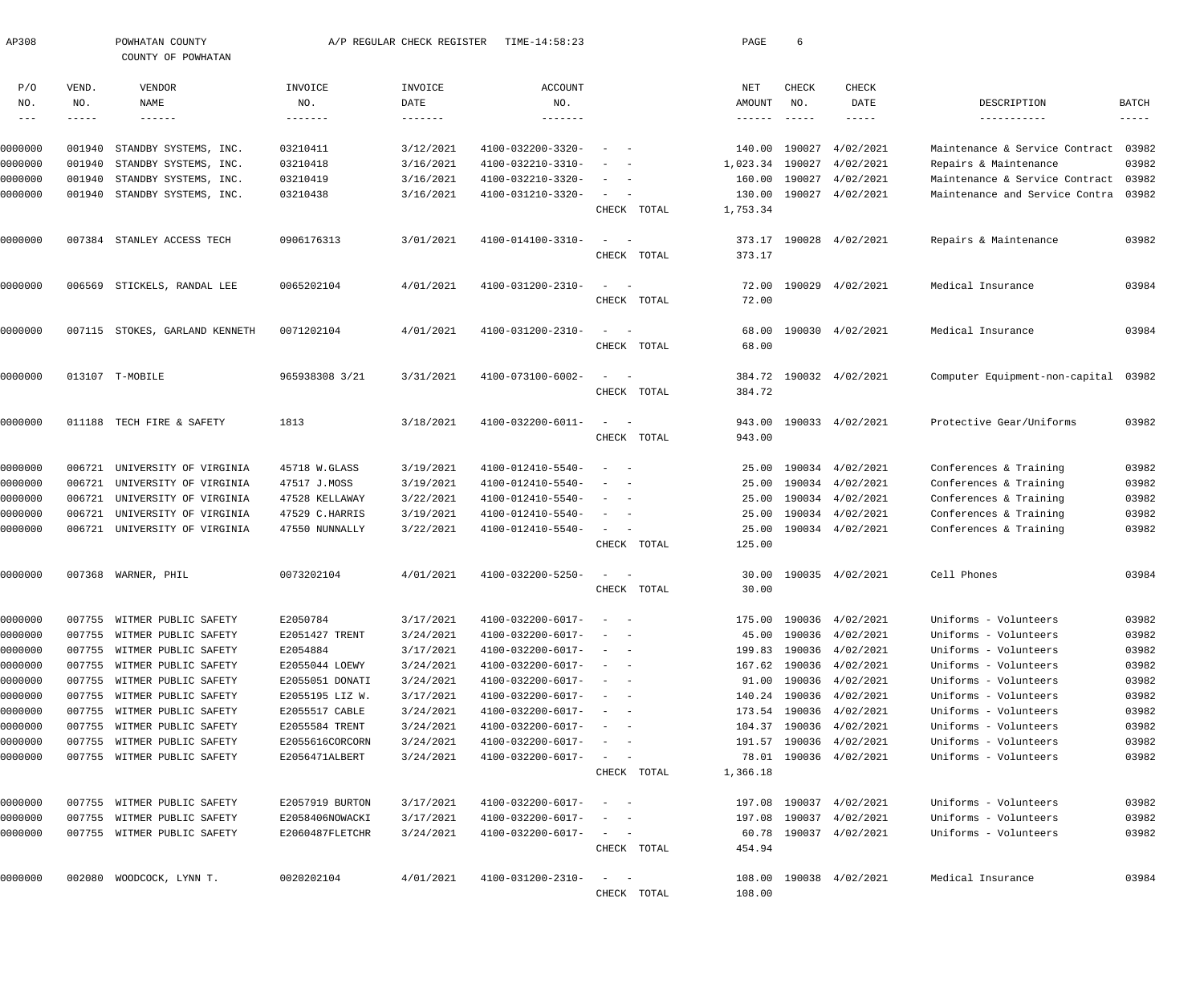| AP308               |                  | POWHATAN COUNTY<br>COUNTY OF POWHATAN              |                      | A/P REGULAR CHECK REGISTER | TIME-14:58:23                          |                                                                                                              | PAGE      | 7             |                                             |                                |                |
|---------------------|------------------|----------------------------------------------------|----------------------|----------------------------|----------------------------------------|--------------------------------------------------------------------------------------------------------------|-----------|---------------|---------------------------------------------|--------------------------------|----------------|
| P/O                 | VEND.            | VENDOR                                             | INVOICE              | INVOICE                    | ACCOUNT                                |                                                                                                              | NET       | CHECK         | CHECK                                       |                                |                |
| NO.                 | NO.              | NAME                                               | NO.                  | DATE                       | NO.                                    |                                                                                                              | AMOUNT    | NO.           | DATE                                        | DESCRIPTION                    | BATCH          |
| $\qquad \qquad - -$ | -----            | $- - - - - - -$                                    |                      |                            |                                        |                                                                                                              | -------   | $- - - - - -$ | $- - - - - -$                               | -----------                    | $- - - - - -$  |
| 0000000             | 013371           | AMERICAN PEST MANAGEMENT,                          | 6303877              | 3/17/2021                  | 4100-032220-3320-                      |                                                                                                              | 129.60    |               | 190041 4/06/2021                            | Maintenance & Service Contract | 03988          |
|                     |                  |                                                    |                      |                            |                                        | CHECK TOTAL                                                                                                  | 129.60    |               |                                             |                                |                |
|                     |                  |                                                    |                      |                            |                                        |                                                                                                              |           |               |                                             |                                |                |
| 0000000             | 006655           | BLOSSMAN GAS COMPANIES,                            | 689-2020             | 3/29/2021                  | 3100-013030-0008-                      | $\sim$ $-$<br>$\sim$                                                                                         | 30.00     |               | 190042 4/06/2021                            | Building Permits               | 03986          |
| 0000000             | 006655           | BLOSSMAN GAS COMPANIES,                            | 16407188             | 3/23/2021                  | 4100-014500-6008-                      | $\sim$<br>$\overline{\phantom{a}}$<br>$\sim$                                                                 |           |               | 16.31 190042 4/06/2021                      | Gas/Grease/Oil                 | 03988<br>03988 |
| 0000000<br>0000000  | 006655<br>006655 | BLOSSMAN GAS COMPANIES,<br>BLOSSMAN GAS COMPANIES, | 16413993<br>16465848 | 3/23/2021<br>3/24/2021     | 4100-014100-5120-<br>4100-014500-6008- | $\sim$ 100 $\mu$<br>$\overline{\phantom{a}}$                                                                 | 12.33     |               | 162.94 190042 4/06/2021<br>190042 4/06/2021 | Fuel<br>Gas/Grease/Oil         | 03988          |
|                     |                  |                                                    |                      |                            |                                        | CHECK TOTAL                                                                                                  | 221.58    |               |                                             |                                |                |
| 0000000             |                  | 011010 BOX ALARM TEES LLC                          | 527                  | 3/25/2021                  | 4100-032200-6011-                      | $\begin{array}{cccccccccc} - & & & & & & & - \end{array}$                                                    | 154.60    |               | 190044 4/06/2021                            | Protective Gear/Uniforms       | 03986          |
|                     |                  |                                                    |                      |                            |                                        | CHECK TOTAL                                                                                                  | 154.60    |               |                                             |                                |                |
| 0000000             |                  | 008686 C.W. WILLIAMS & CO., INC.                   | 634807               | 3/23/2021                  | 4100-032200-3310-                      | $\frac{1}{2} \left( \frac{1}{2} \right) \left( \frac{1}{2} \right) = \frac{1}{2} \left( \frac{1}{2} \right)$ |           |               | 972.75 190046 4/06/2021                     | Equipment Repair               | 03986          |
|                     |                  |                                                    |                      |                            |                                        | CHECK TOTAL                                                                                                  | 972.75    |               |                                             |                                |                |
| 0000000             |                  | 011459 CARTER, RAMONA                              | 9/30/20:3/31/21      | 3/31/2021                  | 4100-014400-5510-                      | $\frac{1}{2} \left( \frac{1}{2} \right) \left( \frac{1}{2} \right) = \frac{1}{2} \left( \frac{1}{2} \right)$ | 80.50     |               | 190047 4/06/2021                            | Travel-Mileage                 | 03986          |
|                     |                  |                                                    |                      |                            |                                        | CHECK TOTAL                                                                                                  | 80.50     |               |                                             |                                |                |
| 0000000             | 000540           | CENTRAL VIRGINIA WASTE                             | 26402                | 3/25/2021                  | 4100-014300-3176-                      | $\sim$<br>$\sim$ $-$                                                                                         | 397.28    |               | 190048 4/06/2021                            | Recycling Pulls                | 03987          |
|                     |                  |                                                    |                      |                            |                                        | CHECK TOTAL                                                                                                  | 397.28    |               |                                             |                                |                |
| 0000000             | 006965           | CINTAS CORPORATION                                 | 1078775030           | 3/17/2021                  | 4100-014300-6011-                      | $\sim$ $-$<br>$\overline{\phantom{a}}$                                                                       | 24.79     | 190049        | 4/06/2021                                   | Uniforms                       | 03987          |
| 0000000             | 006965           | CINTAS CORPORATION                                 | 1078775030           | 3/17/2021                  | 4100-014100-6011-                      | $\sim$<br>$\overline{\phantom{a}}$                                                                           | 19.09     | 190049        | 4/06/2021                                   | Uniforms                       | 03987          |
| 0000000             | 006965           | CINTAS CORPORATION                                 | 1078775030           | 3/17/2021                  | 4100-014500-6011-                      | $\sim$ $  -$                                                                                                 | 25.21     |               | 190049 4/06/2021                            | Uniforms                       | 03987          |
|                     |                  |                                                    |                      |                            |                                        | CHECK TOTAL                                                                                                  | 69.09     |               |                                             |                                |                |
| 0000000             | 007341           | CLAWS & PAWS ANIMAL CARE                           | CLIENT #646          | 2/09/2021                  | 4100-035100-3110-                      | $\sim$ $-$<br>$\overline{\phantom{a}}$                                                                       |           |               | 563.91 190050 4/06/2021                     | Professional Health Services   | 03986          |
| 0000000             |                  | 007341 CLAWS & PAWS ANIMAL CARE                    | CLIENT#2577          | 3/01/2021                  | 4100-035100-5614-                      | $\begin{array}{cccccccccc} - & & & & & & & - \end{array}$                                                    | 250.00    |               | 190050 4/06/2021                            | Initial shots/visit costs      | 03986          |
|                     |                  |                                                    |                      |                            |                                        | CHECK TOTAL                                                                                                  | 813.91    |               |                                             |                                |                |
| 0000000             |                  | 011021 COALITION OF CHURCHES                       | 4TH OTR MOU '21      | 4/01/2021                  | $4100 - 053910 - 5643 - - -$           |                                                                                                              |           |               | 7,250.00 190051 4/06/2021                   | PCCAA Services - Federal CSBG  | 03987          |
|                     |                  |                                                    |                      |                            |                                        | CHECK TOTAL                                                                                                  | 7,250.00  |               |                                             |                                |                |
| 0000000             |                  | 008258 COMPUTER PROJECTS OF I1., 21-03-133ME       |                      | 3/26/2021                  | 4100-022100-6012-                      | $\begin{array}{cccccccccc} - & & & & & & & - \end{array}$                                                    |           |               | 180.00 190052 4/06/2021                     | Books & Subscriptions          | 03987          |
|                     |                  |                                                    |                      |                            |                                        | CHECK TOTAL                                                                                                  | 180.00    |               |                                             |                                |                |
| 0000000             |                  | 013633 CRW PARTS INC                               | $3 - 49527$          | 3/03/2021                  | 4100-032200-6009-                      | $\sim$ $  -$                                                                                                 |           |               | 357.34 190053 4/06/2021                     | Auto Repairs and Parts         | 03986          |
|                     |                  |                                                    |                      |                            |                                        | CHECK TOTAL                                                                                                  | 357.34    |               |                                             |                                |                |
| 0000000             |                  | 007294 CUMBERLAND FARM & AUTO                      | 79265                | 3/11/2021                  | 4100-032200-6009-                      | $\begin{array}{cccccccccc} - & & & & & & & - \end{array}$                                                    |           |               | 113.09 190054 4/06/2021                     | Auto Repairs and Parts         | 03986          |
|                     |                  |                                                    |                      |                            |                                        | CHECK TOTAL                                                                                                  | 113.09    |               |                                             |                                |                |
| 0000000             |                  | 010079 DEAL & LACHENEY P.C.                        | 4989                 | 4/01/2021                  | 4100-012210-3150-                      | $\frac{1}{2}$ and $\frac{1}{2}$ and $\frac{1}{2}$                                                            |           |               | 10,000.00 190055 4/06/2021                  | Contracted County Attorney     | 03986          |
|                     |                  |                                                    |                      |                            |                                        | CHECK TOTAL                                                                                                  | 10,000.00 |               |                                             |                                |                |
| 0000000             |                  | 007392 DEEP CREEK VOLUNTEER                        | 4TH QTR 2021         | 4/02/2021                  | 4100-032200-5425-                      |                                                                                                              |           |               | 2,758.35 190056 4/06/2021                   | Rent - Fire Companies          | 03986          |
|                     |                  |                                                    |                      |                            |                                        | CHECK TOTAL                                                                                                  | 2,758.35  |               |                                             |                                |                |
| 0000000             |                  | 000076 DELL MARKETING L.P.                         | 10464277622          | 2/01/2021                  | 4100-031200-6001-                      | $\sim$ $  -$                                                                                                 |           |               | 3,700.00 190057 4/06/2021                   | Office Supplies                | 03986          |
|                     |                  |                                                    |                      |                            |                                        | CHECK TOTAL                                                                                                  | 3,700.00  |               |                                             |                                |                |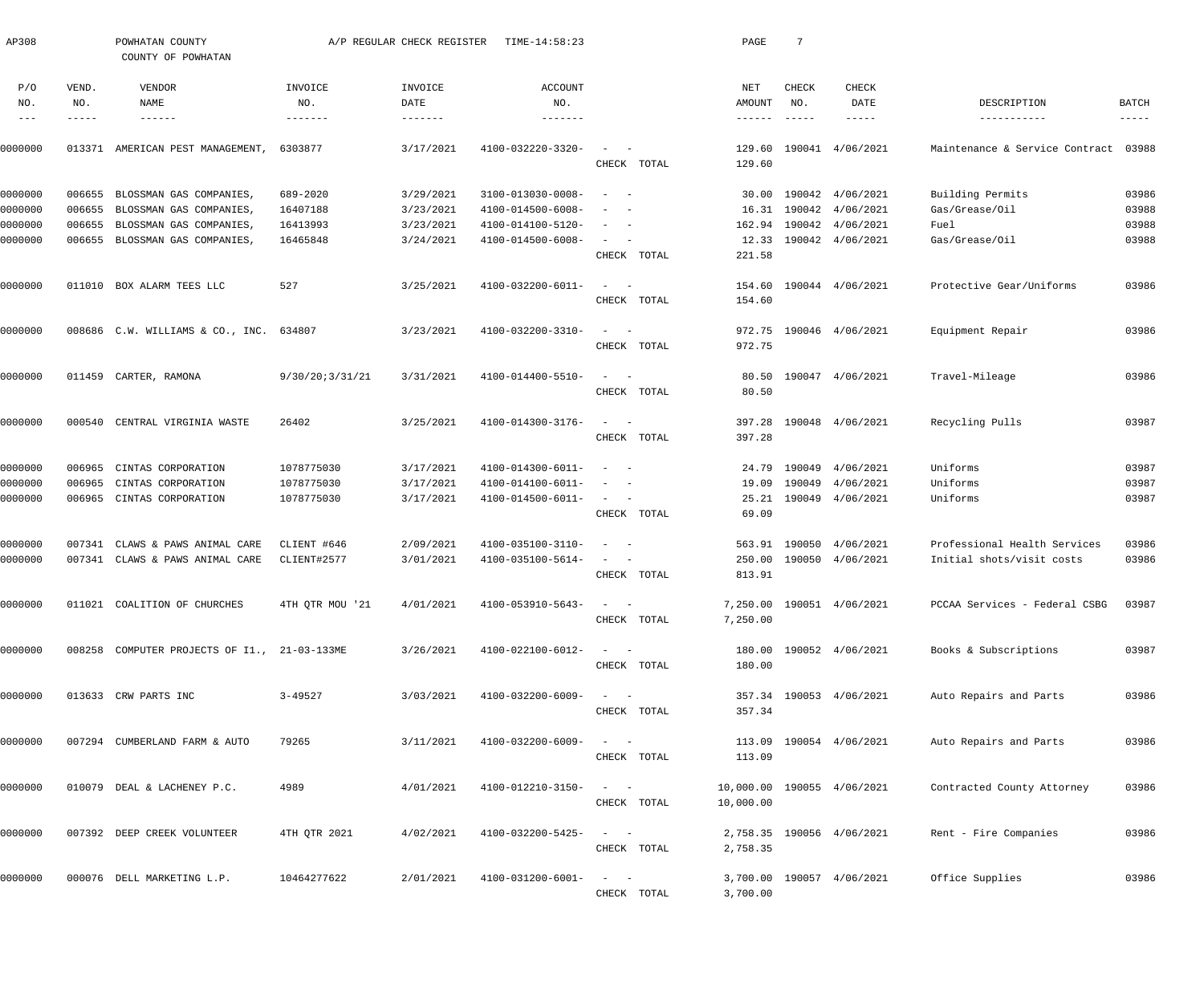| AP308                         |                       | POWHATAN COUNTY<br>COUNTY OF POWHATAN                                                  |                            | A/P REGULAR CHECK REGISTER            | TIME-14:58:23                                               |                                                                                                                                                                                                         | PAGE                     | 8                      |                                                                        |                                                                |                               |
|-------------------------------|-----------------------|----------------------------------------------------------------------------------------|----------------------------|---------------------------------------|-------------------------------------------------------------|---------------------------------------------------------------------------------------------------------------------------------------------------------------------------------------------------------|--------------------------|------------------------|------------------------------------------------------------------------|----------------------------------------------------------------|-------------------------------|
| P/O<br>NO.<br>$- - -$         | VEND.<br>NO.<br>----- | VENDOR<br>NAME<br>$- - - - - - -$                                                      | INVOICE<br>NO.             | INVOICE<br>DATE<br>$- - - - - - - -$  | ACCOUNT<br>NO.<br>$- - - - - - -$                           |                                                                                                                                                                                                         | NET<br>AMOUNT<br>------- | CHECK<br>NO.<br>------ | CHECK<br>DATE<br>-----                                                 | DESCRIPTION<br>-----------                                     | <b>BATCH</b><br>$- - - - - -$ |
| 0000000                       |                       | 006240 DIAMOND SPRINGS WATER, INC 003389-03-21                                         |                            | 3/12/2021                             | 4100-014300-5130-                                           | $\sim$<br>$\sim$ $-$<br>CHECK TOTAL                                                                                                                                                                     | 19.15                    |                        | 19.15 190058 4/06/2021                                                 | Water                                                          | 03987                         |
| 0000000                       | 000860                | DOMINION ENERGY VIRGINIA                                                               | 9206227754 3/21            | 3/22/2021                             | 4100-031210-5110-                                           | $\sim$ $  -$<br>CHECK TOTAL                                                                                                                                                                             | 208.27                   |                        | 208.27 190059 4/06/2021                                                | Electricity - Communications H 03987                           |                               |
| 0000000                       |                       | 013055 FAST FEET SPORTS ACADEMY, 4TH QTR MOU                                           |                            | 3/31/2021                             | 4100-053910-5642-                                           | $\sim$ $  -$<br>CHECK TOTAL                                                                                                                                                                             | 6,400.00<br>6,400.00     |                        | 190061 4/06/2021                                                       | PCCAA Services - TANF                                          | 03987                         |
| 0000000                       |                       | 006666 FINE CREEK FIRE DEPT                                                            | 4TH QTR FY2021             | 4/01/2021                             | 4100-032200-5425-                                           | $\sim$ $-$<br>$\sim$<br>CHECK TOTAL                                                                                                                                                                     | 3,278.00                 |                        | 3,278.00 190062 4/06/2021                                              | Rent - Fire Companies                                          | 03986                         |
| 0000000                       |                       | 013834 FRASIER AUTO REPAIR LLC                                                         | 000166                     | 3/18/2021                             | 4100-032200-6009-                                           | $\sim$ $-$<br>$\sim$<br>CHECK TOTAL                                                                                                                                                                     | 464.79                   |                        | 464.79 190063 4/06/2021                                                | Auto Repairs and Parts                                         | 03988                         |
| 0000000                       |                       | 008314 FREE CLINIC OF POWHATAN                                                         | 4TH QTR MOUFY21            | 3/31/2021                             | 4100-053910-5643-                                           | $\sim$ $-$<br>$\sim$<br>CHECK TOTAL                                                                                                                                                                     | 6,250.00<br>6, 250.00    |                        | 190064 4/06/2021                                                       | PCCAA Services - Federal CSBG                                  | 03987                         |
| 0000000                       |                       | 010966 HABITAT FOR HUMANITY-                                                           | 4 QTR MOU 20-21            | 3/31/2021                             | 4100-053910-5643-                                           | $\sim$<br>$\sim$ $-$<br>CHECK TOTAL                                                                                                                                                                     | 7,500.00<br>7,500.00     |                        | 190065 4/06/2021                                                       | PCCAA Services - Federal CSBG                                  | 03987                         |
| 0000000                       |                       | 013549 HOSTED BACKBONE, LLC                                                            | HB17-9322                  | 4/01/2021                             | 4100-012510-5260-                                           | $\sim$<br>$\sim$ $-$<br>CHECK TOTAL                                                                                                                                                                     | 1,975.00                 |                        | 1,975.00 190066 4/06/2021                                              | Internet Usage                                                 | 03986                         |
| 0000000                       |                       | 008805 INTERSTATE RESCUE                                                               | 35106                      | 3/30/2021                             | 4100-032200-3310-                                           | $\sim$ $  -$<br>CHECK TOTAL                                                                                                                                                                             | 3,508.00                 |                        | 3,508.00 190067 4/06/2021                                              | Equipment Repair                                               | 03986                         |
| 0000000                       |                       | 013958 LANE HOMES & REMODELING                                                         | 823-2020                   | 3/26/2021                             | 3100-013030-0008-                                           | $\sim$<br>$\sim$ $-$<br>CHECK TOTAL                                                                                                                                                                     | 2,662.50                 |                        | 2,662.50 190069 4/06/2021                                              | Building Permits                                               | 03987                         |
| 0000000                       |                       | 000160 LLEWELLYN'S TOWING &                                                            | 0038860                    | 2/02/2021                             | 4100-032200-5305-                                           | $\sim$ $  -$<br>CHECK TOTAL                                                                                                                                                                             | 795.00                   |                        | 795.00 190070 4/06/2021                                                | Auto Insurance Premium                                         | 03986                         |
| 0000000<br>0000000            | 006672                | MACON FIRE DEPARTMENT<br>006672 MACON FIRE DEPARTMENT                                  | 11645921<br>4TH QTR FY2021 | 11/13/2020<br>4/01/2021               | 4100-032200-5120-<br>4100-032200-5425-                      | $\sim$<br>$\sim$ $-$<br>$\sim$<br>CHECK TOTAL                                                                                                                                                           | 2,851.99                 |                        | 359.99 190071 4/06/2021<br>2,492.00 190071 4/06/2021                   | Apparatus Fuel<br>Rent - Fire Companies                        | 03986<br>03986                |
| 0000000                       |                       | 006146 MCCLELLAN, WENDY SUSAN                                                          | 9183851                    | 3/31/2021                             | 4100-031710-6001-                                           | $\frac{1}{2}$ and $\frac{1}{2}$ and $\frac{1}{2}$<br>CHECK TOTAL                                                                                                                                        | 8.26                     |                        | 8.26 190072 4/06/2021                                                  | Office Supplies                                                | 03986                         |
| 0000000                       |                       | 010924 MITCHELL PEST                                                                   | RENEWAL 4/21               | 4/26/2021                             | 4100-014100-3320-                                           | $\sim$ $  -$<br>CHECK TOTAL                                                                                                                                                                             | 175.00                   |                        | 175.00 190073 4/06/2021                                                | Maintenance & Service Contract 03988                           |                               |
| 0000000<br>0000000<br>0000000 |                       | 006610 MO-JOHNS SANITATION<br>006610 MO-JOHNS SANITATION<br>006610 MO-JOHNS SANITATION | 132196<br>132537<br>134249 | 11/02/2020<br>11/30/2020<br>2/05/2021 | 4100-014600-3311-<br>4100-014600-3311-<br>4100-014600-3311- | $\sim$ $ -$<br>$\frac{1}{2} \left( \frac{1}{2} \right) \left( \frac{1}{2} \right) = \frac{1}{2} \left( \frac{1}{2} \right)$<br>$\mathcal{L}_{\text{max}}$ and $\mathcal{L}_{\text{max}}$<br>CHECK TOTAL | 615.00<br>949.00         |                        | 103.00 190074 4/06/2021<br>190074 4/06/2021<br>231.00 190074 4/06/2021 | Portable Bathrooms<br>Portable Bathrooms<br>Portable Bathrooms | 03988<br>03988<br>03988       |
| 0000000                       |                       | 011366 NUCKOLS PLUMBING & GAS,                                                         | 11720                      | 3/30/2021                             | 4100-014100-3310-                                           | $\sim$<br>$\sim$ $-$<br>CHECK TOTAL                                                                                                                                                                     | 2,130.00                 |                        | 2,130.00 190075 4/06/2021                                              | Repairs & Maintenance                                          | 03988                         |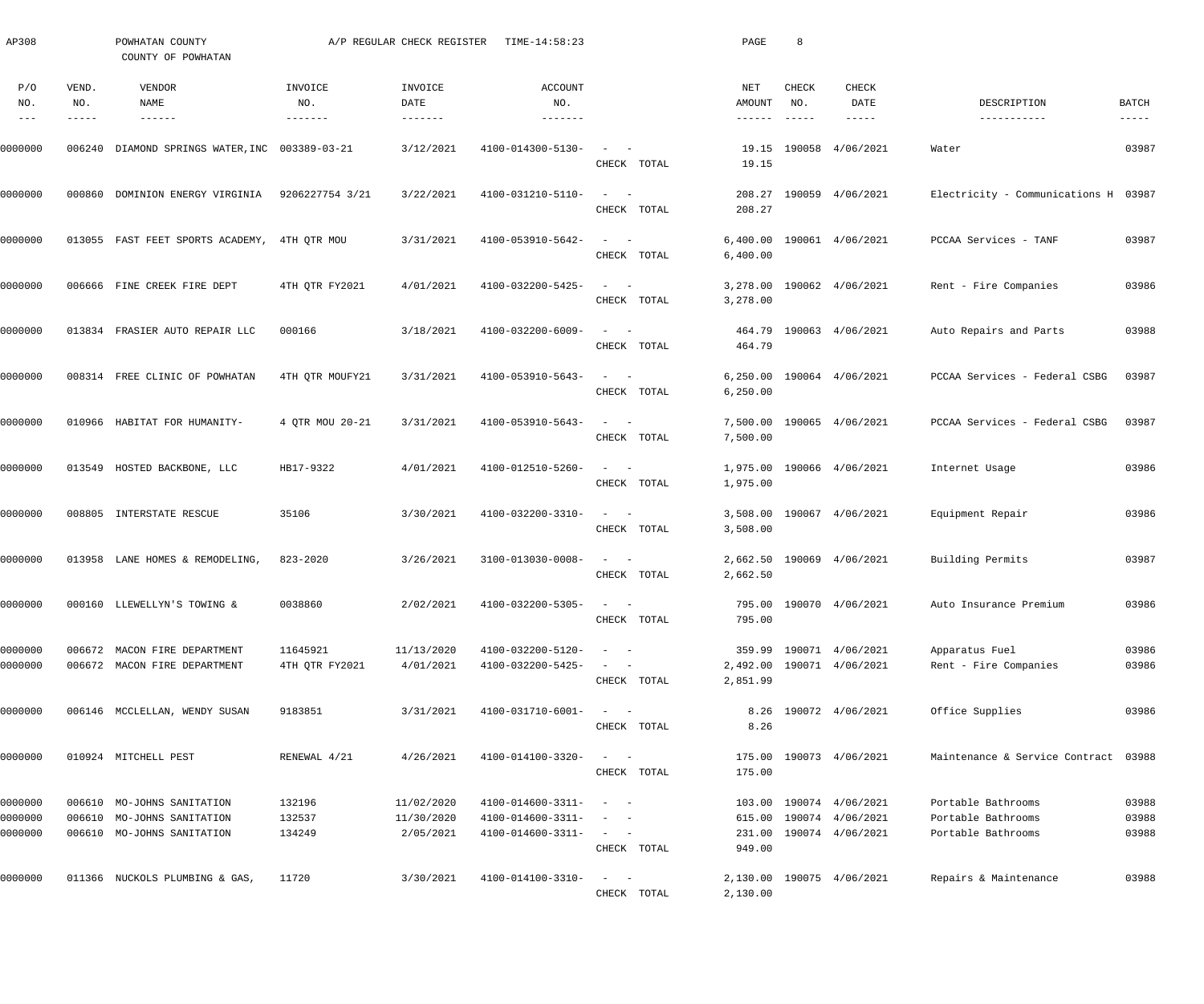| AP308                                    |                       | POWHATAN COUNTY<br>COUNTY OF POWHATAN        |                           | A/P REGULAR CHECK REGISTER | TIME-14:58:23                    |                                                      | PAGE                 | 9                             |                                |                                      |                               |
|------------------------------------------|-----------------------|----------------------------------------------|---------------------------|----------------------------|----------------------------------|------------------------------------------------------|----------------------|-------------------------------|--------------------------------|--------------------------------------|-------------------------------|
| P/O<br>NO.<br>$\qquad \qquad - \qquad -$ | VEND.<br>NO.<br>----- | VENDOR<br>NAME<br>$\cdots\cdots\cdots\cdots$ | INVOICE<br>NO.<br>------- | INVOICE<br>DATE<br>------- | <b>ACCOUNT</b><br>NO.<br>------- |                                                      | NET<br>AMOUNT        | CHECK<br>NO.<br>$- - - - - -$ | CHECK<br>DATE<br>$- - - - - -$ | DESCRIPTION<br>-----------           | <b>BATCH</b><br>$- - - - - -$ |
| 0000000                                  | 011929                | POMPEI, ANDREW                               | 0119201911A               | 11/01/2019                 | 4100-081100-5250-                |                                                      | 30.00                |                               | 190077 4/06/2021               | Cell Phones                          | 03986                         |
| 0000000                                  | 011929                | POMPEI, ANDREW                               | 0199202101A               | 1/08/2021                  | 4100-081100-5250-                | CHECK TOTAL                                          | 30.00<br>60.00       |                               | 190077 4/06/2021               | Cell Phones                          | 03986                         |
| 0000000                                  | 012064                | POWHATAN COUNTY TREASURER 113 3/21           |                           | 3/19/2021                  | 4100-032220-5130-                | $\sim$                                               |                      |                               | 295.53 190079 4/06/2021        | Water                                | 03988                         |
| 0000000                                  | 012064                | POWHATAN COUNTY TREASURER 113 3/21           |                           | 3/19/2021                  | 4100-032220-5140-                |                                                      |                      |                               | 338.33 190079 4/06/2021        | Sewer                                | 03988                         |
| 0000000                                  | 012064                | POWHATAN COUNTY TREASURER 150 3/21           |                           | 3/19/2021                  | 4100-032200-5140-                | $\overline{\phantom{0}}$                             | 142.29               |                               | 190079 4/06/2021               | Sewer                                | 03988                         |
| 0000000                                  | 012064                | POWHATAN COUNTY TREASURER 152 3/21           |                           | 3/19/2021                  | 4100-014100-5140-                |                                                      |                      |                               | 113.21 190079 4/06/2021        | Sewer                                | 03988                         |
| 0000000                                  | 012064                | POWHATAN COUNTY TREASURER 153 3/2021         |                           | 3/19/2021                  | 4100-032210-5140-                | $\overline{\phantom{0}}$                             | 169.00               |                               | 190079 4/06/2021               | Sewer                                | 03988                         |
| 0000000                                  | 012064                | POWHATAN COUNTY TREASURER 161 3/2021         |                           | 3/19/2021                  | 4100-031200-5140-                | $\overline{\phantom{0}}$                             | 179.78               |                               | 190079 4/06/2021               | Sewer                                | 03988                         |
| 0000000                                  | 012064                | POWHATAN COUNTY TREASURER 161 3/2021         |                           | 3/19/2021                  | 4100-014100-5140-                | $\overline{\phantom{a}}$                             | 179.77               |                               | 190079 4/06/2021               | Sewer                                | 03988                         |
| 0000000                                  | 012064                | POWHATAN COUNTY TREASURER 162 3/21           |                           | 3/19/2021                  | 4100-031200-5140-                | $\overline{\phantom{m}}$                             | 16.90                |                               | 190079 4/06/2021               | Sewer                                | 03988                         |
| 0000000                                  | 012064                | POWHATAN COUNTY TREASURER 162 3/21           |                           | 3/19/2021                  | 4100-014100-5140-                | - -                                                  | 16.90                |                               | 190079 4/06/2021               | Sewer                                | 03988                         |
| 0000000                                  | 012064                | POWHATAN COUNTY TREASURER 193 3/21           |                           | 3/19/2021                  | 4100-014100-5140-                | $\overline{\phantom{m}}$<br>$\overline{\phantom{0}}$ | 133.12               |                               | 190079 4/06/2021               | Sewer                                | 03988                         |
| 0000000                                  | 012064                | POWHATAN COUNTY TREASURER 94 3/2021          |                           | 3/19/2021                  | 4100-014100-5140-                | $\sim$<br>$\overline{\phantom{0}}$<br>CHECK TOTAL    | 237.20<br>1,822.03   |                               | 190079 4/06/2021               | Sewer                                | 03988                         |
| 0000000                                  | 006765                | POWHATAN VOLUNTEER RESCUE 4TH QTR 2021       |                           | 4/01/2021                  | 4100-032200-5425-                | $\sim$                                               | 4,300.50             |                               | 190080 4/06/2021               | Rent - Fire Companies                | 03986                         |
|                                          |                       |                                              |                           |                            |                                  | CHECK TOTAL                                          | 4,300.50             |                               |                                |                                      |                               |
| 0000000                                  |                       | 010938 POWHATAN YMCA                         | 4TH QTR MOU'21            | 3/31/2021                  | 4100-053910-5642-                | $\overline{\phantom{a}}$<br>CHECK TOTAL              | 5,000.00<br>5,000.00 |                               | 190081 4/06/2021               | PCCAA Services - TANF                | 03987                         |
| 0000000                                  |                       | 009518 QUARLES PETROLEUM, INC.               | CT-1354262                | 3/31/2021                  | 4100-031200-6008-                | $\sim$<br>$\sim$                                     | 45.61                |                               | 190082 4/06/2021               | Gas/Grease/Oil                       | 03987                         |
|                                          |                       |                                              |                           |                            |                                  | CHECK TOTAL                                          | 45.61                |                               |                                |                                      |                               |
| 0000000                                  |                       | 000620 R. C. GOODWYN & SONS, INC 00061833    |                           | 3/22/2021                  | 4100-031200-6014-                | $\sim$                                               | 17.18                |                               | 190083 4/06/2021               | Other Operating Supplies             | 03987                         |
| 0000000                                  |                       | 000620 R. C. GOODWYN & SONS, INC 0950502     |                           | 3/15/2021                  | 4100-014600-3310-                | $\sim$                                               | 17.07                |                               | 190083 4/06/2021               | Repairs and Maintenance              | 03988                         |
| 0000000                                  |                       | 000620 R. C. GOODWYN & SONS, INC 0950552     |                           | 3/15/2021                  | 4100-014100-3310-                | $\overline{\phantom{a}}$<br>$\overline{\phantom{0}}$ | 9.18                 |                               | 190083 4/06/2021               | Repairs & Maintenance                | 03988                         |
| 0000000                                  |                       | 000620 R. C. GOODWYN & SONS, INC 0950573     |                           | 3/15/2021                  | 4100-014100-3310-                | $\overline{\phantom{a}}$                             |                      |                               | 24.10 190083 4/06/2021         | Repairs & Maintenance                | 03988                         |
| 0000000                                  |                       | 000620 R. C. GOODWYN & SONS, INC 0951665     |                           | 3/22/2021                  | $4100 - 014100 - 6004 - - -$     |                                                      |                      |                               | 26.36 190083 4/06/2021         | Tools and Equipment                  | 03988                         |
| 0000000                                  |                       | 000620 R. C. GOODWYN & SONS, INC 0952116     |                           | 3/25/2021                  | 4100-014600-3310-                | CHECK TOTAL                                          | 466.39               |                               | 372.50 190083 4/06/2021        | Repairs and Maintenance              | 03988                         |
| 0000000                                  |                       | 006466 RADIO COMMUNICATION OF VA 400017361-1 |                           | 3/26/2021                  | 4100-032200-6009-                | $\alpha = 1, \ldots, \alpha$                         |                      |                               | 470.63 190084 4/06/2021        | Auto Repairs and Parts               | 03986                         |
|                                          |                       |                                              |                           |                            |                                  | CHECK TOTAL                                          | 470.63               |                               |                                |                                      |                               |
| 0000000                                  |                       | 011222 RESPONSIBLE FATHERS AND               | 4THQTR MOY20-211          | 3/31/2021                  | 4100-053910-5643-                | $\alpha = 1, \ldots, \alpha$<br>CHECK TOTAL          | 6,600.00             |                               | 6,600.00 190085 4/06/2021      | PCCAA Services - Federal CSBG 03987  |                               |
| 0000000                                  |                       | 006579 RICHMOND ALARM                        | 509110                    | 3/17/2021                  | 4100-032200-3320-                | $\alpha = 1, \ldots, \alpha$                         |                      |                               | 125.00 190086 4/06/2021        | Maintenance & Service Contract 03986 |                               |
|                                          |                       |                                              |                           |                            |                                  | CHECK TOTAL                                          | 125.00               |                               |                                |                                      |                               |
| 0000000                                  |                       | 011800 SCHARDEIN, BRET                       | MILEAGE REIMBSE           | 3/31/2021                  | 4100-081500-5510-                | $\alpha = 1, \ldots, \alpha$ .<br>CHECK TOTAL        | 826.56               |                               | 826.56 190087 4/06/2021        | Travel/Mileage/Parking/Tolls         | 03987                         |
| 0000000                                  |                       | 008654 SEAY'S TOWING                         | WELCH 393-0312            | 3/23/2021                  | 4100-031200-6014-                | $\alpha = 1, \ldots, \alpha$                         |                      |                               | 185.00 190088 4/06/2021        | Other Operating Supplies             | 03986                         |
|                                          |                       |                                              |                           |                            |                                  | CHECK TOTAL                                          | 185.00               |                               |                                |                                      |                               |
| 0000000                                  |                       | 011188 TECH FIRE & SAFETY                    | 1816                      | 3/25/2021                  | 4100-032200-6011-                | $\alpha = 1$ , $\alpha = 1$<br>CHECK TOTAL           | 631.00               |                               | 631.00 190089 4/06/2021        | Protective Gear/Uniforms             | 03986                         |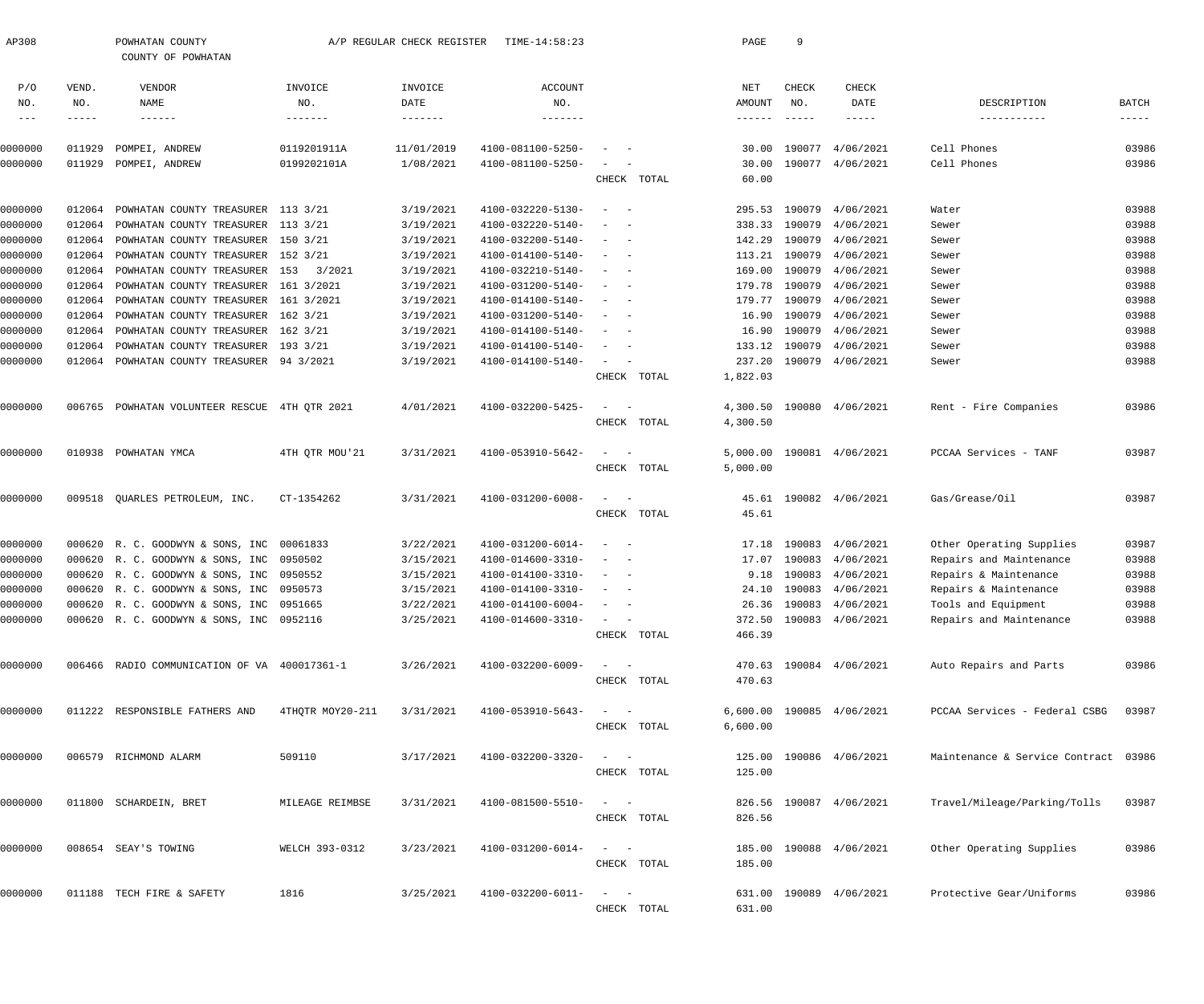| AP308   |        | POWHATAN COUNTY<br>COUNTY OF POWHATAN |                   | A/P REGULAR CHECK REGISTER | TIME-14:58:23                |                                                                                                                           |             | PAGE            | 10            |                           |                             |               |
|---------|--------|---------------------------------------|-------------------|----------------------------|------------------------------|---------------------------------------------------------------------------------------------------------------------------|-------------|-----------------|---------------|---------------------------|-----------------------------|---------------|
| P/O     | VEND.  | VENDOR                                | INVOICE           | INVOICE                    | <b>ACCOUNT</b>               |                                                                                                                           |             | NET             | <b>CHECK</b>  | CHECK                     |                             |               |
| NO.     | NO.    | NAME                                  | NO.               | DATE                       | NO.                          |                                                                                                                           |             | AMOUNT          | NO.           | DATE                      | DESCRIPTION                 | <b>BATCH</b>  |
| $--\,-$ | -----  |                                       | $- - - - - - - -$ | $- - - - - - -$            | -------                      |                                                                                                                           |             | $- - - - - - -$ | $- - - - - -$ | -----                     | -----------                 | $- - - - - -$ |
| 0000000 | 011193 | VERIZON                               | 0063108448 3/21   | 3/27/2021                  | 4100-031200-5230-            |                                                                                                                           |             |                 | 70.64 190091  | 4/06/2021                 | Telephone Services          | 03987         |
| 0000000 | 011193 | VERIZON                               | 0063108448 3/21   | 3/27/2021                  | 4100-031210-5230-            |                                                                                                                           |             | 523.14          | 190091        | 4/06/2021                 | Telephone Services          | 03987         |
| 0000000 |        | 011193 VERIZON                        | 921422421 3/21    | 3/24/2021                  | 4100-032220-5230-            | $\sim$<br>$\sim$                                                                                                          |             | 91.50           |               | 190091 4/06/2021          | Telephone System            | 03987         |
|         |        |                                       |                   |                            |                              |                                                                                                                           | CHECK TOTAL | 685.28          |               |                           |                             |               |
| 0000000 |        | 013390 VERIZON                        | 9876193066        | 3/23/2021                  | 4100-031200-5250-            | $\sim$<br>$\sim$ $-$                                                                                                      |             | 2,164.75        |               | 190092 4/06/2021          | Cell Phones                 | 03987         |
|         |        |                                       |                   |                            |                              |                                                                                                                           | CHECK TOTAL | 2,164.75        |               |                           |                             |               |
| 0000000 | 013957 | VESSEL VALUATION SERVICES             | 202143            | 3/28/2021                  | 4100-012310-6014-            | $\sim$<br>$\sim$ $-$                                                                                                      |             |                 |               | 1,227.11 190093 4/06/2021 | Other Operating Supplies    | 03987         |
|         |        |                                       |                   |                            |                              |                                                                                                                           | CHECK TOTAL | 1,227.11        |               |                           |                             |               |
|         |        |                                       |                   |                            |                              |                                                                                                                           |             |                 |               |                           |                             |               |
| 0000000 | 006302 | VITA - VIRGINIA INFORMATI T439289     |                   | 4/01/2021                  | 4100-012510-5260-            | $\sim$<br>$\sim$ $-$                                                                                                      |             | 301.77          |               | 190095 4/06/2021          | Internet Usage              | 03987         |
|         |        |                                       |                   |                            |                              |                                                                                                                           | CHECK TOTAL | 301.77          |               |                           |                             |               |
| 0000000 | 012458 | WIMMER, WILLIE                        | 1909              | 3/26/2021                  | 4100-032200-6009-            | $\sim$<br>$\sim$ $-$                                                                                                      |             | 1,063.50        |               | 190098 4/06/2021          | Auto Repairs and Parts      | 03986         |
|         |        |                                       |                   |                            |                              |                                                                                                                           | CHECK TOTAL | 1,063.50        |               |                           |                             |               |
|         |        |                                       |                   |                            |                              |                                                                                                                           |             |                 |               |                           |                             |               |
| 0000000 | 007755 | WITMER PUBLIC SAFETY                  | E2061372          | 3/25/2021                  | 4100-032200-6017-            | $\sim$ $  -$                                                                                                              |             | 200.00          |               | 190099 4/06/2021          | Uniforms - Volunteers       | 03986         |
|         |        |                                       |                   |                            |                              |                                                                                                                           | CHECK TOTAL | 200.00          |               |                           |                             |               |
| 0000000 |        | 001890 X-ZACT                         | 5769              | 3/28/2021                  | 4100-012410-3500-            | $\sim$<br>$\sim$ $-$                                                                                                      |             | 395.00          |               | 190101 4/06/2021          | Printing & Binding          | 03987         |
|         |        |                                       |                   |                            |                              |                                                                                                                           | CHECK TOTAL | 395.00          |               |                           |                             |               |
| 0000000 | 006175 | ADAMS OIL COMPANY, INC.               | 2223139           | 3/04/2021                  | 4100-014500-6008-            | $\sim$ $-$                                                                                                                |             | 14.26           |               | 190102 4/16/2021          | Gas/Grease/Oil              | 03991         |
| 0000000 | 006175 | ADAMS OIL COMPANY, INC.               | 47763             | 3/08/2021                  | 4100-031210-5120-            | - -                                                                                                                       |             | 83.55           |               | 190102 4/16/2021          | Fuel - Towers               | 03991         |
| 0000000 | 006175 | ADAMS OIL COMPANY, INC.               | 47923             | 3/12/2021                  | 4100-031210-5120-            | $\sim$                                                                                                                    |             |                 |               | 150.71 190102 4/16/2021   | Fuel - Towers               | 03991         |
| 0000000 |        | 006175 ADAMS OIL COMPANY, INC.        | 72867             | 3/03/2021                  | 4100-032200-5120-            | $\sim$ $  -$                                                                                                              |             | 467.40          |               | 190102 4/16/2021          | Apparatus Fuel              | 03991         |
|         |        |                                       |                   |                            |                              |                                                                                                                           | CHECK TOTAL | 715.92          |               |                           |                             |               |
| 0000000 |        | 011434 AGA JANITORIAL SOLUTIONS, 1512 |                   | 3/03/2021                  | 4100-014100-3180-            | $\sim$<br>$\sim$ $-$                                                                                                      |             |                 |               | 772.00 190103 4/16/2021   | Cleaning Service            | 03991         |
| 0000000 |        | 011434 AGA JANITORIAL SOLUTIONS, 1627 |                   | 4/01/2021                  | $4100 - 014100 - 3180 - - -$ |                                                                                                                           |             |                 |               | 772.00 190103 4/16/2021   | Cleaning Service            | 03991         |
|         |        |                                       |                   |                            |                              |                                                                                                                           | CHECK TOTAL | 1,544.00        |               |                           |                             |               |
| 0000000 |        | 010780 ALL GOOD AUTOMOTIVE LLC        | 14109             | 4/05/2021                  | 4100-031200-6009-            | $\sim$ $  -$                                                                                                              |             |                 |               | 210.57 190105 4/16/2021   | Auto Parts/Repairs          | 03991         |
|         |        |                                       |                   |                            |                              |                                                                                                                           | CHECK TOTAL | 210.57          |               |                           |                             |               |
| 0000000 |        | 012849 AQUA VIRGINIA                  | 0574341 3/21      | 3/08/2021                  | 4100-022100-5130-            | $\frac{1}{2} \left( \frac{1}{2} \right) \left( \frac{1}{2} \right) \left( \frac{1}{2} \right) \left( \frac{1}{2} \right)$ |             |                 |               | 76.91 190106 4/16/2021    | Water                       | 03991         |
| 0000000 | 012849 | AQUA VIRGINIA                         | 0621788 2/21      | 2/08/2021                  | 4100-073100-5130-            |                                                                                                                           |             |                 |               | 39.51 190106 4/16/2021    | Water                       | 03991         |
| 0000000 |        | 012849 AQUA VIRGINIA                  | 0621788 3/21      | 3/08/2021                  | 4100-073100-5130-            | $\sim$ $ -$                                                                                                               |             |                 |               | 47.90 190106 4/16/2021    | Water                       | 03991         |
|         |        |                                       |                   |                            |                              |                                                                                                                           | CHECK TOTAL | 164.32          |               |                           |                             |               |
| 0000000 |        | 007941 BAKER & TAYLOR                 | #75024793 3/21    | 3/31/2021                  | 4100-073100-6012-            | $\sim$ 100 $\sim$ 100 $\sim$                                                                                              |             |                 |               | 124.82 190108 4/16/2021   | Books & Subscriptions       | 03991         |
| 0000000 |        | 007941 BAKER & TAYLOR                 | L2114913 3/21     | 3/31/2021                  | 4100-073100-6012-            | $\sim$ 100 $\sim$ 100 $\sim$                                                                                              |             |                 |               | 1,783.64 190108 4/16/2021 | Books & Subscriptions       | 03991         |
|         |        |                                       |                   |                            |                              |                                                                                                                           | CHECK TOTAL | 1,908.46        |               |                           |                             |               |
| 0000000 | 008668 | BANK OF AMERICA                       | 04/01/2021        | 4/01/2021                  | 4100-081500-5540-            | $\sim$ 100 $\sim$ 100 $\sim$                                                                                              |             |                 |               | $.00$ 190109 $4/16/2021$  | Conferences & Training      | 03995         |
| 0000000 | 008668 | BANK OF AMERICA                       | 04/01/2021        | 4/01/2021                  | 4100-081500-5540-            | $\sim$ $-$                                                                                                                |             | 10.00           |               | 190109 4/16/2021          | Conferences & Training      | 03995         |
| 0000000 | 008668 | BANK OF AMERICA                       | 04/01/2021        | 4/01/2021                  | 4100-012220-5810-            | $\sim$ 100 $\sim$ 100 $\sim$                                                                                              |             | 219.00          |               | 190109 4/16/2021          | Dues/Association Membership | 03995         |
| 0000000 | 008668 | BANK OF AMERICA                       | 04/01/2021        | 4/01/2021                  | 4100-032200-5120-            | $\sim$ 100 $\sim$ 100 $\sim$                                                                                              |             |                 |               | 127.84 190109 4/16/2021   | Apparatus Fuel              | 03995         |
| 0000000 | 008668 | BANK OF AMERICA                       | 04/01/2021        | 4/01/2021                  | 4100-012410-3321-            |                                                                                                                           |             | 19.95           |               | 190109 4/16/2021          | BAI.NET Credit Card Fees    | 03995         |
| 0000000 | 008668 | BANK OF AMERICA                       | 04/01/2021        | 4/01/2021                  | 4100-013200-5210-            | $\sim$ $ -$                                                                                                               |             |                 |               | 165.00 190109 4/16/2021   | Postage                     | 03995         |
|         |        |                                       |                   |                            |                              |                                                                                                                           |             |                 |               |                           |                             |               |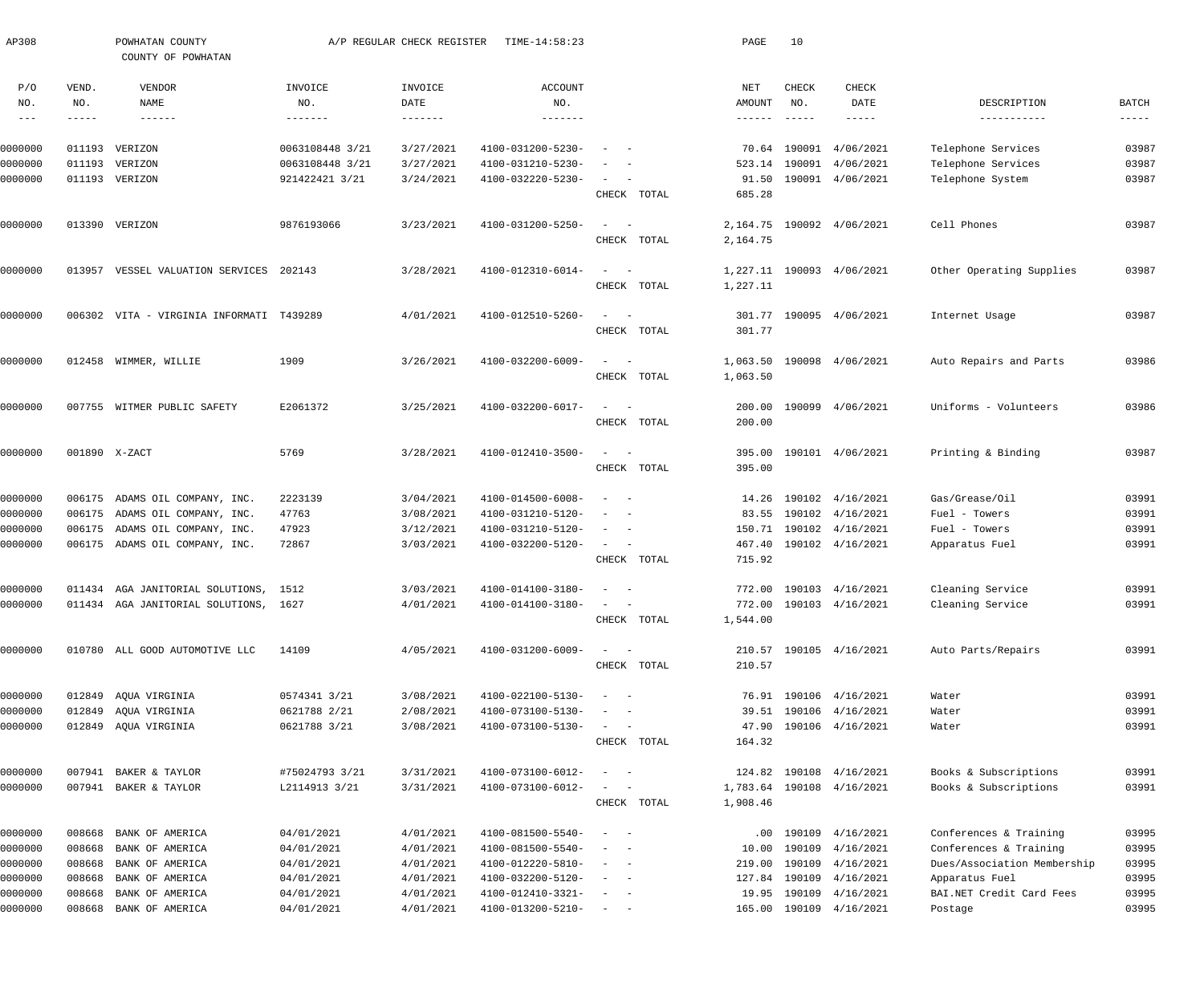| 308 | POWHATAN COUNTY |                    |
|-----|-----------------|--------------------|
|     |                 | COUNTY OF POWHATAN |

| P/O      | VEND.       | VENDOR                 | INVOICE         | INVOICE   | ACCOUNT                      |                                                                                    |                                                                                                                           | NET             | CHECK         | CHECK                   |                                |                                                                                                                                                                                                                                                                                                                                                                                                                                                                                        |
|----------|-------------|------------------------|-----------------|-----------|------------------------------|------------------------------------------------------------------------------------|---------------------------------------------------------------------------------------------------------------------------|-----------------|---------------|-------------------------|--------------------------------|----------------------------------------------------------------------------------------------------------------------------------------------------------------------------------------------------------------------------------------------------------------------------------------------------------------------------------------------------------------------------------------------------------------------------------------------------------------------------------------|
| NO.      | NO.         | NAME                   | NO.             | DATE      | NO.                          |                                                                                    |                                                                                                                           | AMOUNT          | NO.           | DATE                    | DESCRIPTION                    | <b>BATCH</b>                                                                                                                                                                                                                                                                                                                                                                                                                                                                           |
| $- -  -$ | $- - - - -$ |                        | $- - - - - - -$ |           |                              |                                                                                    |                                                                                                                           | $- - - - - - -$ | $- - - - -$   | $- - - - - -$           | -----------                    | $\begin{tabular}{cccccc} - & - & - & - & - \\ & - & - & - & - \\ & - & - & - & - \\ & - & - & - & - \\ & - & - & - & - \\ & - & - & - & - \\ & - & - & - & - \\ & - & - & - & - \\ & - & - & - & - \\ & - & - & - & - \\ & - & - & - & - \\ & - & - & - & - \\ & - & - & - & - \\ & - & - & - & - \\ & - & - & - & - \\ & - & - & - & - \\ & - & - & - & - \\ & - & - & - & - \\ & - & - & - & - \\ & - & - & - & - \\ & - & - & - & - \\ & - & - & - & - \\ & - & - & - & - & - \\ &$ |
|          |             |                        |                 |           |                              |                                                                                    |                                                                                                                           |                 |               |                         |                                |                                                                                                                                                                                                                                                                                                                                                                                                                                                                                        |
| 0000000  | 008668      | BANK OF AMERICA        | 04/01/2021      | 4/01/2021 | 4100-013200-5210-            | $\sim$                                                                             | $\sim$ $-$                                                                                                                | 4.80            | 190109        | 4/16/2021               | Postage                        | 03995                                                                                                                                                                                                                                                                                                                                                                                                                                                                                  |
| 0000000  | 008668      | BANK OF AMERICA        | 04/01/2021      | 4/01/2021 | 4100-014400-5210-            | $\sim$                                                                             | $\overline{\phantom{0}}$                                                                                                  | 8.55            | 190109        | 4/16/2021               | Postage                        | 03995                                                                                                                                                                                                                                                                                                                                                                                                                                                                                  |
| 0000000  | 008668      | BANK OF AMERICA        | 04/01/2021      | 4/01/2021 | 4100-031210-5210-            | $\sim$                                                                             | $\sim$                                                                                                                    | 110.00          | 190109        | 4/16/2021               | Postage                        | 03995                                                                                                                                                                                                                                                                                                                                                                                                                                                                                  |
| 0000000  | 008668      | BANK OF AMERICA        | 04/01/2021      | 4/01/2021 | 4100-032200-5815-            | $\sim$                                                                             | $\sim$                                                                                                                    | 2.00            | 190109        | 4/16/2021               | Training/Seminars              | 03995                                                                                                                                                                                                                                                                                                                                                                                                                                                                                  |
| 0000000  | 008668      | BANK OF AMERICA        | 04/01/2021      | 4/01/2021 | 4100-032200-5815-            |                                                                                    | $\frac{1}{2} \left( \frac{1}{2} \right) \left( \frac{1}{2} \right) \left( \frac{1}{2} \right) \left( \frac{1}{2} \right)$ | 25.42           | 190109        | 4/16/2021               | Training/Seminars              | 03995                                                                                                                                                                                                                                                                                                                                                                                                                                                                                  |
| 0000000  | 008668      | BANK OF AMERICA        | 04/01/2021      | 4/01/2021 | $4100 - 073100 - 6001 -$     | $\sim$                                                                             | $\sim$ $-$                                                                                                                | 40.27           | 190109        | 4/16/2021               | Office Supplies                | 03995                                                                                                                                                                                                                                                                                                                                                                                                                                                                                  |
| 0000000  | 008668      | BANK OF AMERICA        | 04/01/2021      | 4/01/2021 | 4100-012220-6001-            | $\sim$                                                                             | $\overline{\phantom{a}}$                                                                                                  | 35.48           | 190109        | 4/16/2021               | Supplies                       | 03995                                                                                                                                                                                                                                                                                                                                                                                                                                                                                  |
| 0000000  | 008668      | BANK OF AMERICA        | 04/01/2021      | 4/01/2021 | 4100-012510-5230-            | $\sim$                                                                             | $\sim$                                                                                                                    | 131.50          | 190109        | 4/16/2021               | Telephone Services             | 03995                                                                                                                                                                                                                                                                                                                                                                                                                                                                                  |
| 0000000  | 008668      | BANK OF AMERICA        | 04/01/2021      | 4/01/2021 | 4100-012510-5230-            | $\sim$                                                                             | $\overline{\phantom{a}}$                                                                                                  | 340.00          | 190109        | 4/16/2021               | Telephone Services             | 03995                                                                                                                                                                                                                                                                                                                                                                                                                                                                                  |
| 0000000  | 008668      | BANK OF AMERICA        | 04/01/2021      | 4/01/2021 | 4100-012510-5230-            | $\sim$                                                                             | $\sim$                                                                                                                    | 340.00          | 190109        | 4/16/2021               | Telephone Services             | 03995                                                                                                                                                                                                                                                                                                                                                                                                                                                                                  |
| 0000000  | 008668      | BANK OF AMERICA        | 04/01/2021      | 4/01/2021 | 4100-012510-6014-            | $\sim$                                                                             | $\sim$                                                                                                                    | 29.95           | 190109        | 4/16/2021               | Other Operating Supplies       | 03995                                                                                                                                                                                                                                                                                                                                                                                                                                                                                  |
| 0000000  | 008668      | BANK OF AMERICA        | 04/01/2021      | 4/01/2021 | 4100-012510-6014-            |                                                                                    | $\frac{1}{2} \left( \frac{1}{2} \right) \left( \frac{1}{2} \right) \left( \frac{1}{2} \right) \left( \frac{1}{2} \right)$ | 198.00          | 190109        | 4/16/2021               | Other Operating Supplies       | 03995                                                                                                                                                                                                                                                                                                                                                                                                                                                                                  |
| 0000000  | 008668      | BANK OF AMERICA        | 04/01/2021      | 4/01/2021 | 4100-012510-6014-            | $\sim$                                                                             | $\sim$                                                                                                                    | 8.00            | 190109        | 4/16/2021               | Other Operating Supplies       | 03995                                                                                                                                                                                                                                                                                                                                                                                                                                                                                  |
| 0000000  | 008668      | BANK OF AMERICA        | 04/01/2021      | 4/01/2021 | 4100-012510-6014-            | $\sim$                                                                             | $\overline{\phantom{a}}$                                                                                                  | 199.98          | 190109        | 4/16/2021               | Other Operating Supplies       | 03995                                                                                                                                                                                                                                                                                                                                                                                                                                                                                  |
| 0000000  | 008668      | BANK OF AMERICA        | 04/01/2021      | 4/01/2021 | 4100-012510-6014-            | $\sim$                                                                             | $\sim$                                                                                                                    | 19.90           | 190109        | 4/16/2021               | Other Operating Supplies       | 03995                                                                                                                                                                                                                                                                                                                                                                                                                                                                                  |
| 0000000  | 008668      | BANK OF AMERICA        | 04/01/2021      | 4/01/2021 | 4100-014100-3310-            | $\sim$                                                                             | $\overline{\phantom{a}}$                                                                                                  | 2,376.99        | 190109        | 4/16/2021               | Repairs & Maintenance          | 03995                                                                                                                                                                                                                                                                                                                                                                                                                                                                                  |
| 0000000  | 008668      | BANK OF AMERICA        | 04/01/2021      | 4/01/2021 | 4100-014500-3190-            |                                                                                    | $ -$                                                                                                                      | 10.59           | 190109        | 4/16/2021               | Grounds Maintenance            | 03995                                                                                                                                                                                                                                                                                                                                                                                                                                                                                  |
| 0000000  | 008668      | BANK OF AMERICA        | 04/01/2021      | 4/01/2021 | 4100-014500-6100-            | $\sim$                                                                             | $\sim$ $-$                                                                                                                | 19.96           | 190109        | 4/16/2021               | Personal Protective Equipment  | 03995                                                                                                                                                                                                                                                                                                                                                                                                                                                                                  |
| 0000000  | 008668      | BANK OF AMERICA        | 04/01/2021      | 4/01/2021 | $4100 - 021600 - 6001 -$     |                                                                                    | $\frac{1}{2} \left( \frac{1}{2} \right) \left( \frac{1}{2} \right) \left( \frac{1}{2} \right) \left( \frac{1}{2} \right)$ | 15.89           | 190109        | 4/16/2021               | Office Supplies                | 03995                                                                                                                                                                                                                                                                                                                                                                                                                                                                                  |
| 0000000  | 008668      | BANK OF AMERICA        | 04/01/2021      | 4/01/2021 | 4100-031210-6001-            | $\sim$                                                                             | $\sim$ $-$                                                                                                                |                 | 20.62- 190109 | 4/16/2021               | Office Supplies                | 03995                                                                                                                                                                                                                                                                                                                                                                                                                                                                                  |
| 0000000  | 008668      | BANK OF AMERICA        | 04/01/2021      | 4/01/2021 | 4100-031210-6001-            | $\sim$                                                                             | $\overline{\phantom{a}}$                                                                                                  |                 | 20.62- 190109 | 4/16/2021               | Office Supplies                | 03995                                                                                                                                                                                                                                                                                                                                                                                                                                                                                  |
| 0000000  | 008668      | BANK OF AMERICA        | 04/01/2021      | 4/01/2021 | 4100-031210-6001-            | $\sim$                                                                             | $\sim$                                                                                                                    |                 | 20.64- 190109 | 4/16/2021               | Office Supplies                | 03995                                                                                                                                                                                                                                                                                                                                                                                                                                                                                  |
| 0000000  | 008668      | BANK OF AMERICA        | 04/01/2021      | 4/01/2021 | 4100-031210-6001-            |                                                                                    | $\frac{1}{2} \left( \frac{1}{2} \right) \left( \frac{1}{2} \right) \left( \frac{1}{2} \right) \left( \frac{1}{2} \right)$ |                 | 16.81 190109  | 4/16/2021               | Office Supplies                | 03995                                                                                                                                                                                                                                                                                                                                                                                                                                                                                  |
| 0000000  | 008668      | BANK OF AMERICA        | 04/01/2021      | 4/01/2021 | 4100-031210-6001-            |                                                                                    | $\frac{1}{2} \left( \frac{1}{2} \right) \left( \frac{1}{2} \right) \left( \frac{1}{2} \right) \left( \frac{1}{2} \right)$ | 445.18          | 190109        | 4/16/2021               | Office Supplies                | 03995                                                                                                                                                                                                                                                                                                                                                                                                                                                                                  |
| 0000000  | 008668      | BANK OF AMERICA        | 04/01/2021      | 4/01/2021 | 4100-031210-6001-            |                                                                                    | $\frac{1}{2} \left( \frac{1}{2} \right) \left( \frac{1}{2} \right) \left( \frac{1}{2} \right) \left( \frac{1}{2} \right)$ | 8.10            | 190109        | 4/16/2021               | Office Supplies                | 03995                                                                                                                                                                                                                                                                                                                                                                                                                                                                                  |
| 0000000  | 008668      | BANK OF AMERICA        | 04/01/2021      | 4/01/2021 | 4100-032200-3310-            |                                                                                    | $\frac{1}{2} \left( \frac{1}{2} \right) \left( \frac{1}{2} \right) \left( \frac{1}{2} \right) \left( \frac{1}{2} \right)$ | 56.97           | 190109        | 4/16/2021               |                                | 03995                                                                                                                                                                                                                                                                                                                                                                                                                                                                                  |
| 0000000  | 008668      |                        | 04/01/2021      | 4/01/2021 | 4100-032200-3310-            | $\sim$                                                                             | $\sim$                                                                                                                    |                 | 190109        | 4/16/2021               | Equipment Repair               | 03995                                                                                                                                                                                                                                                                                                                                                                                                                                                                                  |
|          |             | BANK OF AMERICA        |                 | 4/01/2021 |                              |                                                                                    |                                                                                                                           | 17.99           |               |                         | Equipment Repair               |                                                                                                                                                                                                                                                                                                                                                                                                                                                                                        |
| 0000000  | 008668      | BANK OF AMERICA        | 04/01/2021      |           | 4100-032200-3310-            |                                                                                    | $\frac{1}{2} \left( \frac{1}{2} \right) \left( \frac{1}{2} \right) \left( \frac{1}{2} \right) \left( \frac{1}{2} \right)$ | 97.00           | 190109        | 4/16/2021               | Equipment Repair               | 03995                                                                                                                                                                                                                                                                                                                                                                                                                                                                                  |
| 0000000  | 008668      | BANK OF AMERICA        | 04/01/2021      | 4/01/2021 | 4100-032300-6013-            | $\sim$                                                                             | $\sim$ $-$                                                                                                                | 79.99           | 190109        | 4/16/2021               | Medical Supplies               | 03995                                                                                                                                                                                                                                                                                                                                                                                                                                                                                  |
| 0000000  | 008668      | BANK OF AMERICA        | 04/01/2021      | 4/01/2021 | 4100-034100-5230-            |                                                                                    | $\frac{1}{2} \left( \frac{1}{2} \right) \left( \frac{1}{2} \right) \left( \frac{1}{2} \right) \left( \frac{1}{2} \right)$ | 21.98           | 190109        | 4/16/2021               | Telephone Services             | 03995                                                                                                                                                                                                                                                                                                                                                                                                                                                                                  |
| 0000000  | 008668      | BANK OF AMERICA        | 04/01/2021      | 4/01/2021 | 4100-034100-6001-            |                                                                                    | $\frac{1}{2} \left( \frac{1}{2} \right) \left( \frac{1}{2} \right) \left( \frac{1}{2} \right) \left( \frac{1}{2} \right)$ | 9.97            | 190109        | 4/16/2021               | Office Supplies                | 03995                                                                                                                                                                                                                                                                                                                                                                                                                                                                                  |
| 0000000  | 008668      | BANK OF AMERICA        | 04/01/2021      | 4/01/2021 | $4100 - 034100 - 6001 -$     | $\sim$                                                                             | $\sim$                                                                                                                    | 10.75           | 190109        | 4/16/2021               | Office Supplies                | 03995                                                                                                                                                                                                                                                                                                                                                                                                                                                                                  |
| 0000000  | 008668      | BANK OF AMERICA        | 04/01/2021      | 4/01/2021 | 4100-034100-6001-            | $\sim$                                                                             |                                                                                                                           |                 |               | 12.80 190109 4/16/2021  | Office Supplies                | 03995                                                                                                                                                                                                                                                                                                                                                                                                                                                                                  |
| 0000000  | 008668      | BANK OF AMERICA        | 04/01/2021      | 4/01/2021 | $4100 - 034100 - 6001 - - -$ |                                                                                    |                                                                                                                           |                 |               | 59.95 190109 4/16/2021  | Office Supplies                | 03995                                                                                                                                                                                                                                                                                                                                                                                                                                                                                  |
| 0000000  | 008668      | BANK OF AMERICA        | 04/01/2021      | 4/01/2021 | $4100 - 073100 - 6001 -$     | $\sim$ $ -$                                                                        |                                                                                                                           |                 |               | 119.00 190109 4/16/2021 | Office Supplies                | 03995                                                                                                                                                                                                                                                                                                                                                                                                                                                                                  |
| 0000000  | 008668      | BANK OF AMERICA        | 04/01/2021      | 4/01/2021 | 4100-073100-6002-            |                                                                                    | $\sim$                                                                                                                    | 19.99           | 190109        | 4/16/2021               | Computer Equipment-non-capital | 03995                                                                                                                                                                                                                                                                                                                                                                                                                                                                                  |
| 0000000  | 008668      | BANK OF AMERICA        | 04/01/2021      | 4/01/2021 | 4100-073100-6002-            |                                                                                    | $\qquad \qquad -$                                                                                                         |                 |               | 24.32 190109 4/16/2021  | Computer Equipment-non-capital | 03995                                                                                                                                                                                                                                                                                                                                                                                                                                                                                  |
| 0000000  | 008668      | BANK OF AMERICA        | 04/01/2021      | 4/01/2021 | 4100-073100-6002-            |                                                                                    | $\frac{1}{2}$ and $\frac{1}{2}$ and $\frac{1}{2}$                                                                         | 32.99           |               | 190109 4/16/2021        | Computer Equipment-non-capital | 03995                                                                                                                                                                                                                                                                                                                                                                                                                                                                                  |
| 0000000  | 008668      | BANK OF AMERICA        | 04/01/2021      | 4/01/2021 | 4100-073100-6004-            |                                                                                    | $\qquad \qquad -$                                                                                                         | 35.38           |               | 190109 4/16/2021        | Friends of Library             | 03995                                                                                                                                                                                                                                                                                                                                                                                                                                                                                  |
| 0000000  | 008668      | BANK OF AMERICA        | 04/01/2021      | 4/01/2021 | 4100-073100-6004-            |                                                                                    | $\frac{1}{2}$ and $\frac{1}{2}$ and $\frac{1}{2}$                                                                         | 11.90           |               | 190109 4/16/2021        | Friends of Library             | 03995                                                                                                                                                                                                                                                                                                                                                                                                                                                                                  |
| 0000000  | 008668      | BANK OF AMERICA        | 04/01/2021      | 4/01/2021 | 4100-073100-6004-            |                                                                                    | $\qquad \qquad -$                                                                                                         | 6.99            |               | 190109 4/16/2021        | Friends of Library             | 03995                                                                                                                                                                                                                                                                                                                                                                                                                                                                                  |
| 0000000  | 008668      | BANK OF AMERICA        | 04/01/2021      | 4/01/2021 | 4100-073100-6004-            |                                                                                    | $\qquad \qquad -$                                                                                                         | 17.00           |               | 190109 4/16/2021        | Friends of Library             | 03995                                                                                                                                                                                                                                                                                                                                                                                                                                                                                  |
| 0000000  | 008668      | BANK OF AMERICA        | 04/01/2021      | 4/01/2021 | 4100-073100-6004-            |                                                                                    | $\frac{1}{2}$ and $\frac{1}{2}$ and $\frac{1}{2}$                                                                         | 13.16           |               | 190109 4/16/2021        | Friends of Library             | 03995                                                                                                                                                                                                                                                                                                                                                                                                                                                                                  |
| 0000000  | 008668      | BANK OF AMERICA        | 04/01/2021      | 4/01/2021 | 4100-073100-6004-            |                                                                                    | $\frac{1}{2}$ and $\frac{1}{2}$ and $\frac{1}{2}$                                                                         | 18.99           |               | 190109 4/16/2021        | Friends of Library             | 03995                                                                                                                                                                                                                                                                                                                                                                                                                                                                                  |
| 0000000  | 008668      | BANK OF AMERICA        | 04/01/2021      | 4/01/2021 | 4100-073100-6012-            |                                                                                    | $\frac{1}{2}$ and $\frac{1}{2}$ and $\frac{1}{2}$                                                                         | 19.09           |               | 190109 4/16/2021        | Books & Subscriptions          | 03995                                                                                                                                                                                                                                                                                                                                                                                                                                                                                  |
| 0000000  | 008668      | BANK OF AMERICA        | 04/01/2021      | 4/01/2021 | 4100-073100-6012-            |                                                                                    | $\frac{1}{2}$ and $\frac{1}{2}$ and $\frac{1}{2}$                                                                         | 117.36          |               | 190109 4/16/2021        | Books & Subscriptions          | 03995                                                                                                                                                                                                                                                                                                                                                                                                                                                                                  |
| 0000000  | 008668      | BANK OF AMERICA        | 04/01/2021      | 4/01/2021 | $4100 - 083500 - 6001 -$     |                                                                                    | $\frac{1}{2}$ and $\frac{1}{2}$ and $\frac{1}{2}$                                                                         | 108.90          |               | 190109 4/16/2021        | Office Supplies                | 03995                                                                                                                                                                                                                                                                                                                                                                                                                                                                                  |
| 0000000  | 008668      | BANK OF AMERICA        | 04/01/2021      | 4/01/2021 | $4100 - 083500 - 6001 -$     |                                                                                    | $\qquad \qquad -$                                                                                                         | 114.07          |               | 190109 4/16/2021        | Office Supplies                | 03995                                                                                                                                                                                                                                                                                                                                                                                                                                                                                  |
| 0000000  | 008668      | BANK OF AMERICA        | 04/01/2021      | 4/01/2021 | $4100 - 083500 - 6014 -$     |                                                                                    | $\frac{1}{2}$ and $\frac{1}{2}$ and $\frac{1}{2}$                                                                         |                 |               | 219.13 190109 4/16/2021 | Other Operating Supplies       | 03995                                                                                                                                                                                                                                                                                                                                                                                                                                                                                  |
| 0000000  | 008668      | BANK OF AMERICA        | 04/01/2021      | 4/01/2021 | $4100 - 083500 - 6014 -$     |                                                                                    | $\frac{1}{2}$ and $\frac{1}{2}$ and $\frac{1}{2}$                                                                         |                 |               | 54.95 190109 4/16/2021  | Other Operating Supplies       | 03995                                                                                                                                                                                                                                                                                                                                                                                                                                                                                  |
| 0000000  |             | 008668 BANK OF AMERICA | 04/01/2021      | 4/01/2021 | 4100-073100-6012-            | $\alpha \rightarrow \alpha \beta \gamma \gamma \gamma \gamma \gamma \gamma \gamma$ |                                                                                                                           |                 |               | 17.00 190109 4/16/2021  | Books & Subscriptions          | 03995                                                                                                                                                                                                                                                                                                                                                                                                                                                                                  |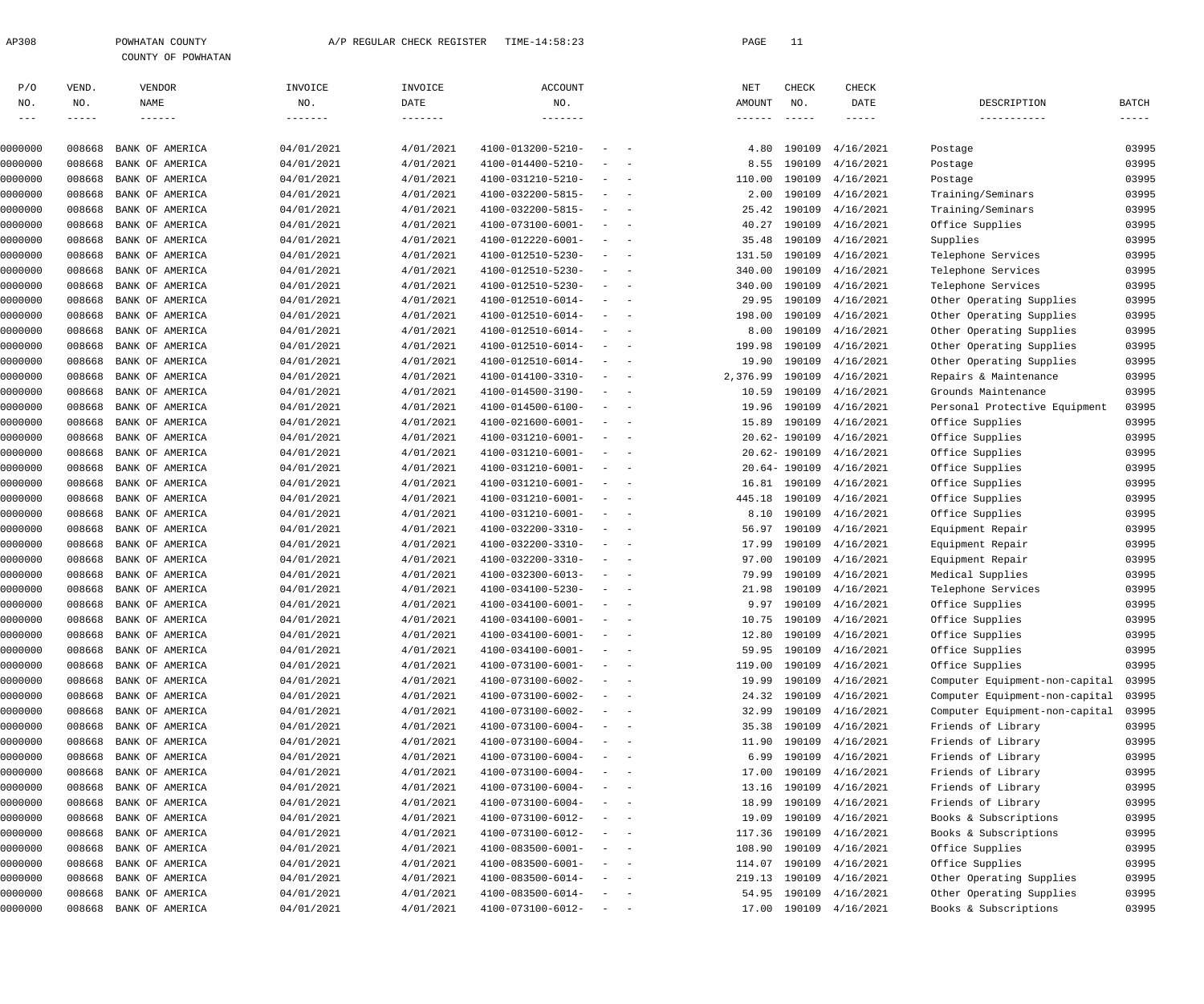| P/O     | VEND.       | VENDOR                  | INVOICE         | INVOICE   | ACCOUNT           |                                                      |             | NET             | CHECK         | CHECK                   |                                |              |
|---------|-------------|-------------------------|-----------------|-----------|-------------------|------------------------------------------------------|-------------|-----------------|---------------|-------------------------|--------------------------------|--------------|
| NO.     | NO.         | NAME                    | NO.             | DATE      | NO.               |                                                      |             | AMOUNT          | NO.           | DATE                    | DESCRIPTION                    | <b>BATCH</b> |
| $---$   | $- - - - -$ | $- - - - - - -$         | $- - - - - - -$ |           | -------           |                                                      |             | $- - - - - - -$ | $- - - - - -$ | $- - - - -$             | -----------                    | $- - - - -$  |
| 0000000 | 008668      | BANK OF AMERICA         | 04/01/2021      | 4/01/2021 | 4100-012200-5130- | $\overline{\phantom{a}}$                             |             | 19.30           | 190109        | 4/16/2021               | Water                          | 03995        |
| 0000000 | 008668      | BANK OF AMERICA         | 04/01/2021      | 4/01/2021 | 4100-032210-3310- | $\sim$<br>$\sim$                                     |             | 94.28           | 190109        | 4/16/2021               | Repairs & Maintenance          | 03995        |
| 0000000 | 008668      | BANK OF AMERICA         | 04/01/2021      | 4/01/2021 | 4100-014500-3190- | $\overline{\phantom{a}}$<br>$\sim$                   |             | 89.98           | 190109        | 4/16/2021               | Grounds Maintenance            | 03995        |
| 0000000 | 008668      | BANK OF AMERICA         | 04/01/2021      | 4/01/2021 | 4100-014500-3319- | $\sim$<br>$\sim$                                     |             | 13.77           | 190109        | 4/16/2021               | Equipment Repairs and Maintena | 03995        |
| 0000000 | 008668      | BANK OF AMERICA         | 04/01/2021      | 4/01/2021 | 4100-032200-5815- | $\sim$<br>$\sim$                                     |             | 97.44           | 190109        | 4/16/2021               | Training/Seminars              | 03995        |
| 0000000 | 008668      | BANK OF AMERICA         | 04/01/2021      | 4/01/2021 | 4100-012100-5530- | $\sim$<br>$\sim$                                     |             | 69.51           | 190109        | 4/16/2021               | Business Meetings              | 03995        |
| 0000000 | 008668      | BANK OF AMERICA         | 04/01/2021      | 4/01/2021 | 4100-032200-5815- | $\sim$<br>$\sim$                                     |             | 300.00          | 190109        | 4/16/2021               | Training/Seminars              | 03995        |
| 0000000 | 008668      | BANK OF AMERICA         | 04/01/2021      | 4/01/2021 | 4100-073100-6012- | $\sim$<br>$\sim$                                     |             | 39.00           | 190109        | 4/16/2021               | Books & Subscriptions          | 03995        |
| 0000000 | 008668      | BANK OF AMERICA         | 04/01/2021      | 4/01/2021 | 4100-012510-5260- | $\sim$<br>$\sim$                                     |             | 17.49           | 190109        | 4/16/2021               | Internet Usage                 | 03995        |
| 0000000 | 008668      | BANK OF AMERICA         | 04/01/2021      | 4/01/2021 | 4100-012510-5260- | $\overline{\phantom{a}}$<br>$\sim$                   |             | 16.99           | 190109        | 4/16/2021               | Internet Usage                 | 03995        |
| 0000000 | 008668      | BANK OF AMERICA         | 04/01/2021      | 4/01/2021 | 4100-032200-6001- | $\sim$<br>$\sim$                                     |             | 17.43           | 190109        | 4/16/2021               | Stationery/Office Supplies     | 03995        |
| 0000000 | 008668      | BANK OF AMERICA         | 04/01/2021      | 4/01/2021 | 4100-081500-5540- | $\overline{\phantom{a}}$<br>$\sim$                   |             | 10.00           | 190109        | 4/16/2021               | Conferences & Training         | 03995        |
| 0000000 | 008668      | BANK OF AMERICA         | 04/01/2021      | 4/01/2021 | 4100-081500-5540- | $\sim$<br>$\sim$ $-$                                 |             | 10.00           | 190109        | 4/16/2021               | Conferences & Training         | 03995        |
| 0000000 | 008668      | BANK OF AMERICA         | 04/01/2021      | 4/01/2021 | 4100-035500-3320- | $\overline{\phantom{a}}$<br>$\sim$                   |             | 31.40           | 190109        | 4/16/2021               | Maintenance & Service Contract | 03995        |
| 0000000 | 008668      | BANK OF AMERICA         | 04/01/2021      | 4/01/2021 | 4100-073100-5260- | $\sim$<br>$\sim$ $-$                                 |             | 219.90          | 190109        | 4/16/2021               | Internet                       | 03995        |
| 0000000 | 008668      | BANK OF AMERICA         | 04/01/2021      | 4/01/2021 | 4100-012410-6001- | $\sim$<br>$\sim$                                     |             | 27.77           | 190109        | 4/16/2021               | Office Supplies                | 03995        |
| 0000000 | 008668      | BANK OF AMERICA         | 04/01/2021      | 4/01/2021 | 4100-034100-3320- | $\sim$<br>$\sim$                                     |             | 49.00           | 190109        | 4/16/2021               | Maintenance & Service Contract | 03995        |
| 0000000 | 008668      | BANK OF AMERICA         | 04/01/2021      | 4/01/2021 | 4100-012310-5540- | $\sim$<br>$\sim$                                     |             | 100.00          | 190109        | 4/16/2021               | Conferences & Training         | 03995        |
| 0000000 | 008668      | BANK OF AMERICA         | 04/01/2021      | 4/01/2021 | 4100-012310-5540- | $\sim$<br>$\sim$                                     |             | 100.00          | 190109        | 4/16/2021               | Conferences & Training         | 03995        |
| 0000000 | 008668      | BANK OF AMERICA         | 04/01/2021      | 4/01/2021 | 4100-014500-3319- | $\sim$<br>$\sim$                                     |             | 124.62          | 190109        | 4/16/2021               | Equipment Repairs and Maintena | 03995        |
| 0000000 | 008668      | BANK OF AMERICA         | 04/01/2021      | 4/01/2021 | 4100-012220-5810- | $\overline{\phantom{a}}$<br>$\sim$                   |             | 219.00          | 190109        | 4/16/2021               | Dues/Association Membership    | 03995        |
| 0000000 | 008668      | BANK OF AMERICA         | 04/01/2021      | 4/01/2021 | 4100-012510-5260- | $\sim$<br>$\sim$                                     |             | 75.00           | 190109        | 4/16/2021               | Internet Usage                 | 03995        |
| 0000000 | 008668      | BANK OF AMERICA         | 04/01/2021      | 4/01/2021 | 4100-073100-3320- | $\overline{\phantom{a}}$<br>$\sim$                   |             | 50.00           | 190109        | 4/16/2021               | Maintenance & Service Contract | 03995        |
| 0000000 | 008668      | BANK OF AMERICA         | 04/01/2021      | 4/01/2021 | 4100-031210-6001- | $\sim$<br>$\sim$ $-$                                 |             | 418.85          | 190109        | 4/16/2021               | Office Supplies                | 03995        |
| 0000000 | 008668      | BANK OF AMERICA         | 04/01/2021      | 4/01/2021 | 4100-014100-6006- | $\overline{\phantom{a}}$<br>$\sim$                   |             | 981.35          | 190109        | 4/16/2021               | Memorial Benches               | 03995        |
| 0000000 | 008668      | BANK OF AMERICA         | 04/01/2021      | 4/01/2021 | 4100-014100-6006- | $\sim$<br>$\sim$ $-$                                 |             | 147.21          | 190109        | 4/16/2021               | Memorial Benches               | 03995        |
| 0000000 | 008668      | BANK OF AMERICA         | 04/01/2021      | 4/01/2021 | 4100-073100-6004- | $\overline{\phantom{a}}$<br>$\sim$                   |             | 24.94           | 190109        | 4/16/2021               | Friends of Library             | 03995        |
| 0000000 | 008668      | BANK OF AMERICA         | 04/01/2021      | 4/01/2021 | 4100-012220-7002- | $\sim$<br>$\sim$ $-$                                 |             | 58.50           | 190109        | 4/16/2021               | Criminal Background Checks     | 03995        |
| 0000000 | 008668      | BANK OF AMERICA         | 04/01/2021      | 4/01/2021 | 4100-073100-6012- | $\sim$<br>$\sim$                                     |             | 75.00           | 190109        | 4/16/2021               | Books & Subscriptions          | 03995        |
| 0000000 | 008668      | BANK OF AMERICA         | 04/01/2021      | 4/01/2021 | 4100-012510-3320- | $\sim$<br>$\sim$                                     |             | 383.76          | 190109        | 4/16/2021               | Maintenance & Service Contract | 03995        |
| 0000000 | 008668      | BANK OF AMERICA         | 04/01/2021      | 4/01/2021 | 4100-035500-6009- | $\sim$<br>$\sim$                                     |             | 31.78           | 190109        | 4/16/2021               | Auto Parts/Repairs             | 03995        |
| 0000000 | 008668      | BANK OF AMERICA         | 04/01/2021      | 4/01/2021 | 4100-034100-6012- |                                                      |             | 280.90          | 190109        | 4/16/2021               | Books & Subscriptions          | 03995        |
| 0000000 | 008668      | BANK OF AMERICA         | 04/01/2021      | 4/01/2021 | 4100-073100-3600- | $\sim$                                               |             |                 |               | 119.40 190109 4/16/2021 | Advertising                    | 03995        |
| 0000000 | 008668      | BANK OF AMERICA         | 04/01/2021      | 4/01/2021 | 4100-012510-6014- | $\sim$ $-$<br>$\overline{\phantom{a}}$               |             | 51.33           |               | 190109 4/16/2021        | Other Operating Supplies       | 03995        |
| 0000000 | 008668      | BANK OF AMERICA         | 04/01/2021      | 4/01/2021 | 4100-032200-5815- | $\sim$ $-$                                           |             | 916.25          | 190109        | 4/16/2021               | Training/Seminars              | 03995        |
| 0000000 | 008668      | BANK OF AMERICA         | 04/01/2021      | 4/01/2021 | 4100-012510-5260- | $\sim$<br>$\sim$ $-$                                 |             | 256.19          |               | 190109 4/16/2021        | Internet Usage                 | 03995        |
| 0000000 | 008668      | BANK OF AMERICA         | 04/01/2021      | 4/01/2021 | 4100-034100-6001- | $\sim$<br>$\sim$ $-$                                 |             | 576.78          |               | 190109 4/16/2021        | Office Supplies                | 03995        |
| 0000000 | 008668      | BANK OF AMERICA         | 04/01/2021      | 4/01/2021 | 4100-012100-5530- | $\overline{\phantom{a}}$<br>$\sim$                   |             | 31.88           | 190109        | 4/16/2021               | Business Meetings              | 03995        |
| 0000000 | 008668      | BANK OF AMERICA         | 04/01/2021      | 4/01/2021 | 4100-012510-5260- | $\overline{\phantom{a}}$<br>$\sim$ $-$               |             | 500.00          | 190109        | 4/16/2021               | Internet Usage                 | 03995        |
| 0000000 | 008668      | BANK OF AMERICA         | 04/01/2021      | 4/01/2021 | 4100-073100-6015- | $\overline{\phantom{a}}$<br>$\sim$                   |             | 44.47           | 190109        | 4/16/2021               | Summer Reading Program         | 03995        |
| 0000000 | 008668      | BANK OF AMERICA         | 04/01/2021      | 4/01/2021 | 4100-034100-5810- | $\sim$ $-$<br>$\overline{\phantom{a}}$               |             | 100.00          | 190109        | 4/16/2021               | Dues/Association Memberships   | 03995        |
| 0000000 | 008668      | BANK OF AMERICA         | 04/01/2021      | 4/01/2021 | 4100-032200-5810- | $\sim$ $-$<br>$\overline{\phantom{a}}$               |             | 75.00           |               | 190109 4/16/2021        | Dues/Association Memberships   | 03995        |
| 0000000 | 008668      | BANK OF AMERICA         | 04/01/2021      | 4/01/2021 | 4100-032200-3310- | $\overline{\phantom{a}}$<br>$\sim$                   |             | 63.97           |               | 190109 4/16/2021        | Equipment Repair               | 03995        |
| 0000000 | 008668      | BANK OF AMERICA         | 04/01/2021      | 4/01/2021 | 4100-032200-5120- | $\overline{\phantom{a}}$<br>$\sim$ $-$               |             |                 |               | 63.97-190109 4/16/2021  | Apparatus Fuel                 | 03995        |
| 0000000 | 008668      | BANK OF AMERICA         | 04/01/2021      | 4/01/2021 | 4100-021600-3320- | $\equiv$<br>$\overline{\phantom{a}}$                 |             |                 |               | 59.99 190109 4/16/2021  | Maintenance & Service Contract | 03995        |
|         |             |                         |                 |           |                   |                                                      | CHECK TOTAL | 13,110.36       |               |                         |                                |              |
| 0000000 | 006655      | BLOSSMAN GAS COMPANIES, | PERMIT 08-2021  | 4/09/2021 | 3100-013030-0008- | $\sim$<br>$\sim$ $-$                                 |             | 81.60           |               | 190110 4/16/2021        | Building Permits               | 03991        |
| 0000000 | 006655      | BLOSSMAN GAS COMPANIES, | 16547288        | 4/06/2021 | 4100-014500-6008- | $\overline{\phantom{a}}$<br>$\overline{\phantom{a}}$ |             |                 |               | 5.34 190110 4/16/2021   | Gas/Grease/Oil                 | 03991        |
| 0000000 | 006655      | BLOSSMAN GAS COMPANIES, | 16569324        | 4/01/2021 | 4100-014500-6008- | $\sim$<br>$\sim$ $-$                                 |             | 3.00            |               | 190110 4/16/2021        | Gas/Grease/Oil                 | 03991        |
|         |             |                         |                 |           |                   |                                                      | CHECK TOTAL | 89.94           |               |                         |                                |              |

AP308 POWHATAN COUNTY A/P REGULAR CHECK REGISTER TIME-14:58:23 PAGE 12

COUNTY OF POWHATAN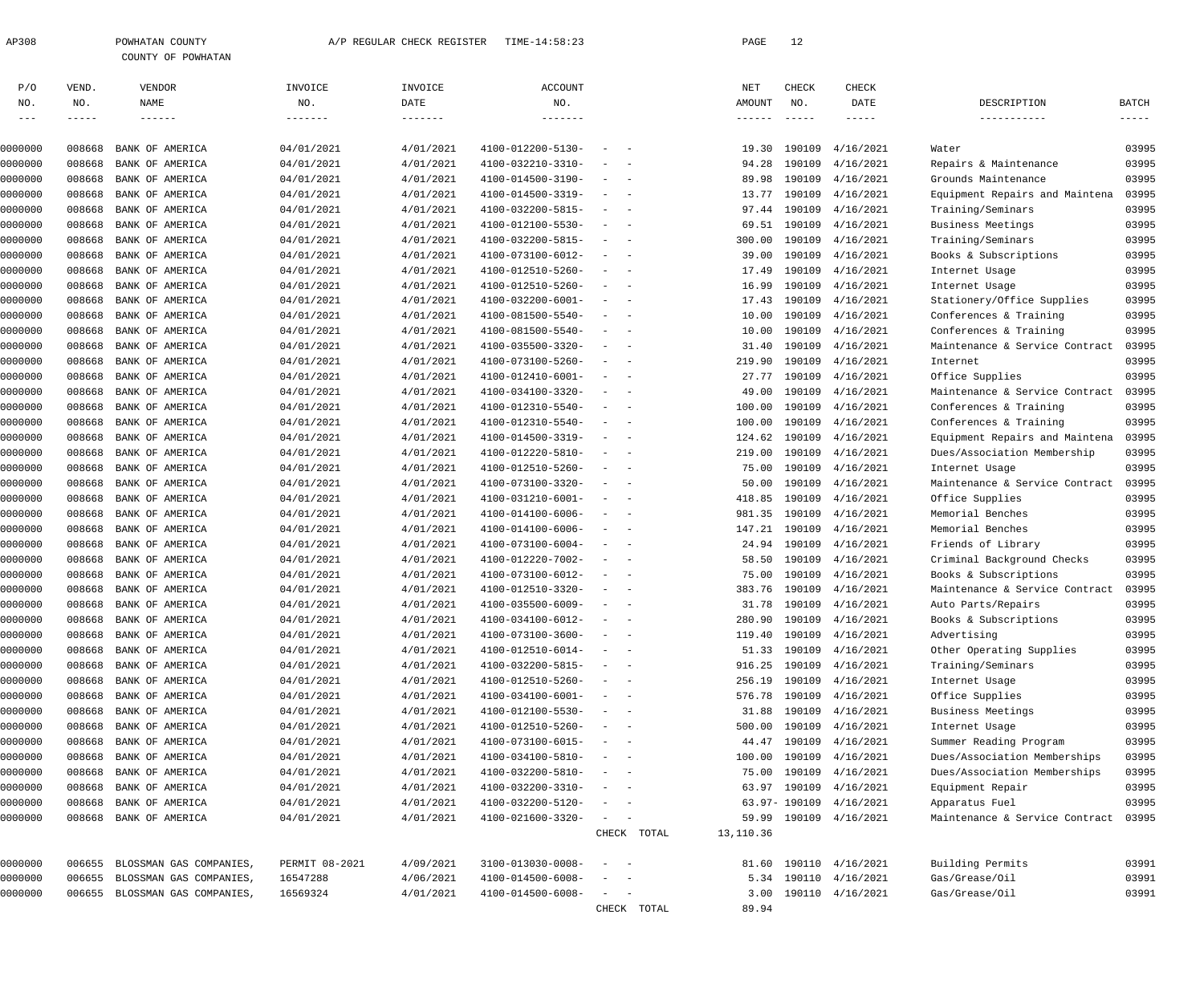| AP308          |              | POWHATAN COUNTY<br>COUNTY OF POWHATAN      |                 | A/P REGULAR CHECK REGISTER | TIME-14:58:23          |                                                      |             | PAGE                      | 13                   |                           |                                |                                      |
|----------------|--------------|--------------------------------------------|-----------------|----------------------------|------------------------|------------------------------------------------------|-------------|---------------------------|----------------------|---------------------------|--------------------------------|--------------------------------------|
| P/O            | VEND.        | VENDOR                                     | INVOICE         | INVOICE                    | <b>ACCOUNT</b>         |                                                      |             | NET                       | CHECK                | CHECK                     |                                |                                      |
| NO.<br>$- - -$ | NO.<br>----- | NAME<br>$- - - - - - -$                    | NO.<br>-------- | DATE                       | NO.<br>$- - - - - - -$ |                                                      |             | AMOUNT<br>$- - - - - - -$ | NO.<br>$- - - - - -$ | DATE<br>$- - - - - -$     | DESCRIPTION<br>-----------     | <b>BATCH</b><br>$\cdots\cdots\cdots$ |
|                |              |                                            |                 |                            |                        |                                                      |             |                           |                      |                           |                                |                                      |
| 0000000        | 011439       | BUSINESS CARD                              | 03/27/2021      | 3/27/2021                  | 4100-031200-5210-      |                                                      |             |                           |                      | .00 190114 4/16/2021      | Postage                        | 03998                                |
| 0000000        | 011439       | BUSINESS CARD                              | 03/27/2021      | 3/27/2021                  | 4100-031200-5210-      |                                                      |             | 17.99                     |                      | 190114 4/16/2021          | Postage                        | 03998                                |
| 0000000        | 011439       | BUSINESS CARD                              | 03/27/2021      | 3/27/2021                  | 4100-031200-5210-      | $\overline{\phantom{0}}$                             |             | 60.68                     |                      | 190114 4/16/2021          | Postage                        | 03998                                |
| 0000000        | 011439       | BUSINESS CARD                              | 03/27/2021      | 3/27/2021                  | 4100-031710-5210-      | $\overline{\phantom{a}}$                             |             | 17.99                     |                      | 190114 4/16/2021          | Postage                        | 03998                                |
| 0000000        | 011439       | BUSINESS CARD                              | 03/27/2021      | 3/27/2021                  | 4100-033400-3846-      | $\sim$                                               |             | 7.69                      |                      | 190114 4/16/2021          | Detention of Adults-Other Expe | 03998                                |
| 0000000        | 011439       | BUSINESS CARD                              | 03/27/2021      | 3/27/2021                  | 4100-031200-6001-      | $\sim$                                               |             | 7.26                      |                      | 190114 4/16/2021          | Office Supplies                | 03998                                |
| 0000000        | 011439       | BUSINESS CARD                              | 03/27/2021      | 3/27/2021                  | 4100-031200-6001-      | $\overline{\phantom{a}}$                             |             | 6.20                      |                      | 190114 4/16/2021          | Office Supplies                | 03998                                |
| 0000000        | 011439       | BUSINESS CARD                              | 03/27/2021      | 3/27/2021                  | 4100-031200-6001-      | $\sim$                                               |             | 8.88                      |                      | 190114 4/16/2021          | Office Supplies                | 03998                                |
| 0000000        | 011439       | BUSINESS CARD                              | 03/27/2021      | 3/27/2021                  | 4100-031200-6001-      | $\sim$                                               |             | 48.03                     |                      | 190114 4/16/2021          | Office Supplies                | 03998                                |
| 0000000        | 011439       | BUSINESS CARD                              | 03/27/2021      | 3/27/2021                  | 4100-031200-6001-      | $\sim$                                               |             | 31.77                     |                      | 190114 4/16/2021          | Office Supplies                | 03998                                |
| 0000000        |              | 011439 BUSINESS CARD                       | 03/27/2021      | 3/27/2021                  | 4100-031200-6001-      | $\sim$                                               |             | 84.80                     |                      | 190114 4/16/2021          | Office Supplies                | 03998                                |
|                |              |                                            |                 |                            |                        |                                                      | CHECK TOTAL | 291.29                    |                      |                           |                                |                                      |
| 0000000        |              | 011610 BUSINESS CARD                       | 03/27/2021      | 3/27/2021                  | 4100-031200-6001-      | $\overline{\phantom{a}}$<br>$\overline{\phantom{0}}$ |             | 32.97                     |                      | 190115 4/16/2021          | Office Supplies                | 03997                                |
| 0000000        |              | 011610 BUSINESS CARD                       | 03/27/2021      | 3/27/2021                  | 4100-031200-6011-      | $\hspace{0.1mm}-\hspace{0.1mm}$                      |             |                           |                      | 283.51 190115 4/16/2021   | Uniforms                       | 03997                                |
| 0000000        |              | 011610 BUSINESS CARD                       | 03/27/2021      | 3/27/2021                  | 4100-031200-6011-      | $\sim$                                               |             |                           |                      | 20.12 190115 4/16/2021    | Uniforms                       | 03997                                |
| 0000000        |              | 011610 BUSINESS CARD                       | 03/27/2021      | 3/27/2021                  | 4100-031200-6011-      | $\sim$                                               |             | 125.00                    |                      | 190115 4/16/2021          | Uniforms                       | 03997                                |
| 0000000        |              | 011610 BUSINESS CARD                       | 03/27/2021      | 3/27/2021                  | 4100-031200-6011-      | $\overline{\phantom{0}}$                             |             | 156.53                    |                      | 190115 4/16/2021          | Uniforms                       | 03997                                |
| 0000000        |              | 011610 BUSINESS CARD                       | 03/27/2021      | 3/27/2021                  | 4100-031200-6011-      | $\sim$                                               |             | 273.28                    |                      | 190115 4/16/2021          | Uniforms                       | 03997                                |
| 0000000        |              | 011610 BUSINESS CARD                       | 03/27/2021      | 3/27/2021                  | 4100-031200-6011-      | $\overline{\phantom{0}}$                             |             | 98.99                     |                      | 190115 4/16/2021          | Uniforms                       | 03997                                |
| 0000000        |              | 011610 BUSINESS CARD                       | 03/27/2021      | 3/27/2021                  | 4100-031200-6011-      | $\hspace{0.1mm}-\hspace{0.1mm}$                      |             | 35.98                     |                      | 190115 4/16/2021          | Uniforms                       | 03997                                |
| 0000000        |              | 011610 BUSINESS CARD                       | 03/27/2021      | 3/27/2021                  | 4100-031200-6014-      | $\overline{\phantom{a}}$                             |             |                           |                      | 13.06 190115 4/16/2021    | Other Operating Supplies       | 03997                                |
| 0000000        |              | 011610 BUSINESS CARD                       | 03/27/2021      | 3/27/2021                  | 4100-031200-6014-      | $\overline{\phantom{0}}$                             |             | 43.98                     |                      | 190115 4/16/2021          | Other Operating Supplies       | 03997                                |
| 0000000        |              | 011610 BUSINESS CARD                       | 03/27/2021      | 3/27/2021                  | 4100-031200-6014-      | $\sim$                                               |             | 49.98                     |                      | 190115 4/16/2021          | Other Operating Supplies       | 03997                                |
| 0000000        |              | 011610 BUSINESS CARD                       | 03/27/2021      | 3/27/2021                  | 4100-031200-6014-      | $\sim$                                               |             |                           |                      | 97.06 190115 4/16/2021    | Other Operating Supplies       | 03997                                |
| 0000000        | 011610       | BUSINESS CARD                              | 03/27/2021      | 3/27/2021                  | 4100-031200-6011-      | $\sim$                                               |             |                           |                      | 14.11 190115 4/16/2021    | Uniforms                       | 03997                                |
| 0000000        |              | 011610 BUSINESS CARD                       | 03/27/2021      | 3/27/2021                  | 4100-031200-6011-      | $\sim$                                               |             | 88.83                     |                      | 190115 4/16/2021          | Uniforms                       | 03997                                |
|                |              |                                            |                 |                            |                        |                                                      | CHECK TOTAL | 1,333.40                  |                      |                           |                                |                                      |
|                |              | 012919 BUSINESS CARD                       | 03/27/2021      | 3/27/2021                  | 4100-031200-6008-      |                                                      |             |                           |                      | 60.44 190116 4/16/2021    | Gas/Grease/Oil                 | 03996                                |
| 0000000        |              |                                            |                 |                            |                        | CHECK                                                | TOTAL       | 60.44                     |                      |                           |                                |                                      |
|                |              |                                            |                 |                            |                        |                                                      |             |                           |                      |                           |                                |                                      |
| 0000000        | 008276       | CENGAGE LEARNING INC. - GA 73954754        |                 | 3/11/2021                  | 4100-073100-6012-      | $\sim$                                               |             |                           |                      | 11.69 190117 4/16/2021    | Books & Subscriptions          | 03991                                |
| 0000000        | 008276       | CENGAGE LEARNING INC. - GA 73971537        |                 | 3/16/2021                  | 4100-073100-6012-      | $\overline{\phantom{a}}$                             |             |                           |                      | 24.04 190117 4/16/2021    | Books & Subscriptions          | 03991                                |
| 0000000        | 008276       | CENGAGE LEARNING INC. - GA 73987454        |                 | 4/17/2021                  | 4100-073100-6012-      | $\sim$                                               |             | 23.39                     |                      | 190117 4/16/2021          | Books & Subscriptions          | 03991                                |
| 0000000        | 008276       | CENGAGE LEARNING INC. - GA 73995477        |                 | 4/18/2021                  | 4100-073100-6012-      | $\overline{\phantom{a}}$                             |             | 55.87                     |                      | 190117 4/16/2021          | Books & Subscriptions          | 03991                                |
| 0000000        | 008276       | CENGAGE LEARNING INC. - GA 74030319        |                 | 4/24/2021                  | 4100-073100-6012-      | $\sim$<br>$\sim$ $-$                                 |             | 19.50                     |                      | 190117 4/16/2021          | Books & Subscriptions          | 03991                                |
| 0000000        |              | 008276 CENGAGE LEARNING INC. - GA 74030547 |                 | 4/24/2021                  | 4100-073100-6012-      | $\sim 100$                                           |             | 20.15                     |                      | 190117 4/16/2021          | Books & Subscriptions          | 03991                                |
|                |              |                                            |                 |                            |                        |                                                      | CHECK TOTAL | 154.64                    |                      |                           |                                |                                      |
| 0000000        |              | 013972 CHMURA ECONOMICS & ANALYT 9344      |                 | 4/12/2021                  | 4100-081500-3181-      | $\sim$ $  -$                                         |             |                           |                      | 6,900.00 190118 4/16/2021 | Professional Svcs - Marketing  | 03991                                |
|                |              |                                            |                 |                            |                        |                                                      | CHECK TOTAL | 6,900.00                  |                      |                           |                                |                                      |
|                |              |                                            |                 |                            |                        |                                                      |             |                           |                      |                           |                                |                                      |
| 0000000        |              | 006965 CINTAS CORPORATION                  | 1080102951      | 3/31/2021                  | 4100-014300-6011-      | $\alpha = 1$ , and $\alpha = 1$                      |             |                           |                      | 25.91 190119 4/16/2021    | Uniforms                       | 03991                                |
| 0000000        | 006965       | CINTAS CORPORATION                         | 1080102951      | 3/31/2021                  | 4100-014100-6011-      | $\sim$                                               |             |                           |                      | 22.46 190119 4/16/2021    | Uniforms                       | 03991                                |
| 0000000        |              | 006965 CINTAS CORPORATION                  | 1080102951      | 3/31/2021                  | 4100-014500-6011-      | $\sim$ $ -$                                          |             |                           |                      | 26.34 190119 4/16/2021    | Uniforms                       | 03991                                |
|                |              |                                            |                 |                            |                        |                                                      | CHECK TOTAL | 74.71                     |                      |                           |                                |                                      |
| 0000000        |              | 011021 COALITION OF CHURCHES               | 4TH QTR MOU2021 | 4/01/2021                  | 4100-053910-5642-      | $\mathcal{L}_{\text{max}}$ .                         |             |                           |                      | 5,000.00 190120 4/16/2021 | PCCAA Services - TANF          | 03993                                |
|                |              |                                            |                 |                            |                        |                                                      | CHECK TOTAL | 5,000.00                  |                      |                           |                                |                                      |
|                |              |                                            |                 |                            |                        |                                                      |             |                           |                      |                           |                                |                                      |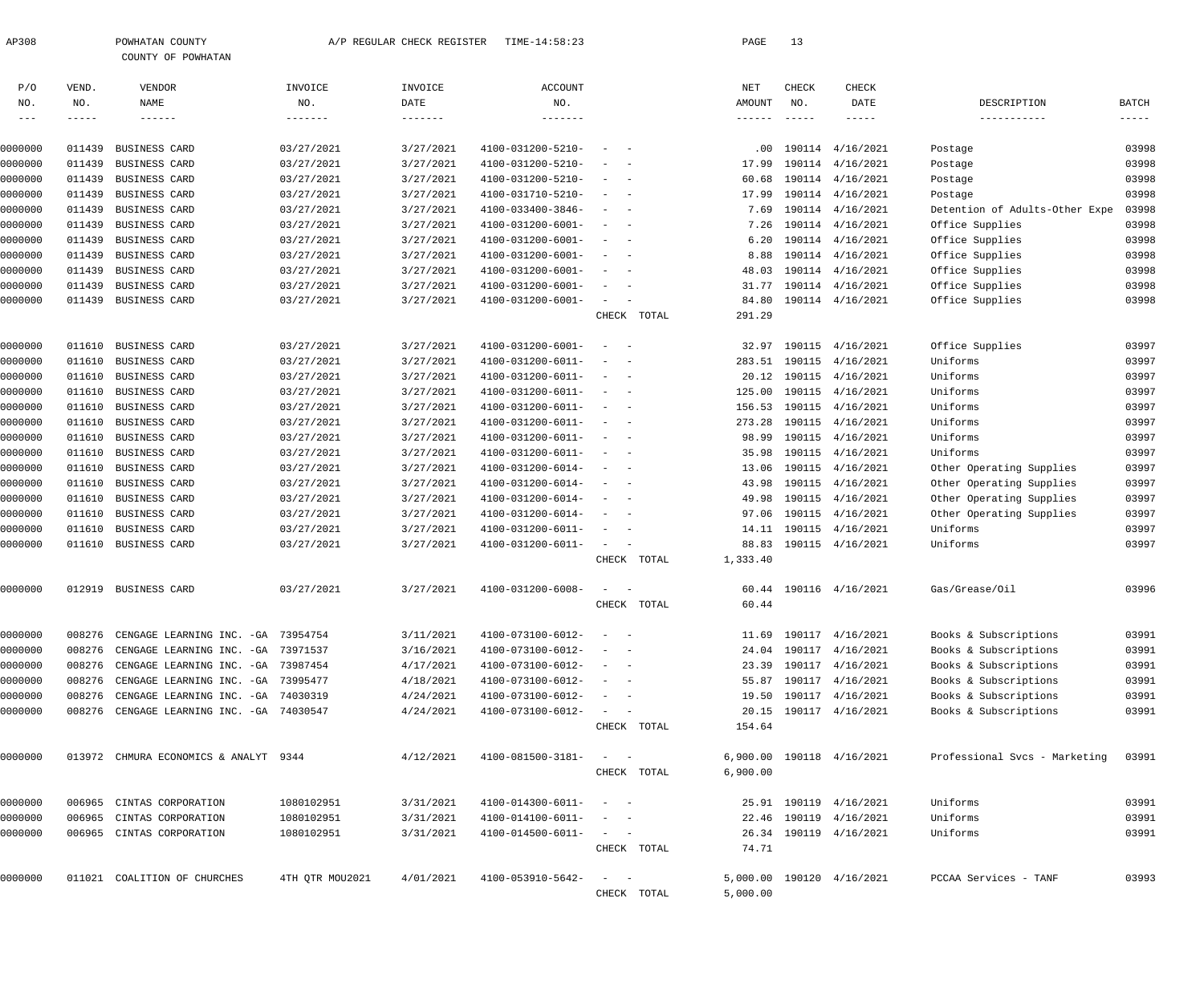| AP308                    |                             | POWHATAN COUNTY<br>COUNTY OF POWHATAN                                          |                                   | A/P REGULAR CHECK REGISTER | TIME-14:58:23                            |                                                                                                                           |             | PAGE                             | 14                            |                                      |                              |                      |
|--------------------------|-----------------------------|--------------------------------------------------------------------------------|-----------------------------------|----------------------------|------------------------------------------|---------------------------------------------------------------------------------------------------------------------------|-------------|----------------------------------|-------------------------------|--------------------------------------|------------------------------|----------------------|
| P/O<br>NO.<br>$--\,$ $-$ | VEND.<br>NO.<br>$- - - - -$ | VENDOR<br>NAME<br>$- - - - - - -$                                              | INVOICE<br>NO.<br>$- - - - - - -$ | INVOICE<br>DATE            | <b>ACCOUNT</b><br>NO.<br>$- - - - - - -$ |                                                                                                                           |             | NET<br>AMOUNT<br>$- - - - - - -$ | CHECK<br>NO.<br>$- - - - - -$ | CHECK<br>DATE<br>$- - - - - -$       | DESCRIPTION<br>-----------   | BATCH<br>$- - - - -$ |
| 0000000                  | 010949                      | COMCAST                                                                        | 120171275                         | 4/01/2021                  | 4100-012510-5260-                        | $\sim$                                                                                                                    |             | 1,127.00                         |                               | 190121 4/16/2021                     | Internet Usage               | 03991                |
|                          |                             |                                                                                |                                   |                            |                                          |                                                                                                                           | CHECK TOTAL | 1,127.00                         |                               |                                      |                              |                      |
| 0000000                  | 006567                      | DAVIS & GREEN, INC.                                                            | SD26199                           | 3/23/2021                  | 4100-014600-3310-                        | $\frac{1}{2}$ and $\frac{1}{2}$ and $\frac{1}{2}$                                                                         | CHECK TOTAL | 1,500.00<br>1,500.00             |                               | 190122 4/16/2021                     | Repairs and Maintenance      | 03991                |
|                          |                             |                                                                                |                                   |                            |                                          |                                                                                                                           |             |                                  |                               |                                      |                              |                      |
| 0000000<br>0000000       | 006240<br>006240            | DIAMOND SPRINGS WATER, INC 0001077305<br>DIAMOND SPRINGS WATER, INC 0001167498 |                                   | 3/10/2021<br>4/07/2021     | 4100-034100-6001-<br>4100-014100-5130-   | $\frac{1}{2}$ and $\frac{1}{2}$ and $\frac{1}{2}$<br>$\sim$                                                               |             | 61.20<br>22.05                   |                               | 190124 4/16/2021<br>190124 4/16/2021 | Office Supplies<br>Water     | 03991<br>03991       |
| 0000000                  | 006240                      | DIAMOND SPRINGS WATER, INC 0001167501                                          |                                   | 4/07/2021                  | 4100-031200-5130-                        | $\frac{1}{2}$ and $\frac{1}{2}$ and $\frac{1}{2}$                                                                         |             | 20.97                            |                               | 190124 4/16/2021                     | Water                        | 03991                |
|                          |                             |                                                                                |                                   |                            |                                          |                                                                                                                           | CHECK TOTAL | 104.22                           |                               |                                      |                              |                      |
| 0000000                  | 006510                      | EMERGENCY SERVICES                                                             | 481                               | 4/02/2021                  | 4100-035500-3140-                        | $\sim$<br>$\sim$ $-$                                                                                                      |             | 14,817.60                        |                               | 190125 4/16/2021                     | Professional Services        | 03991                |
|                          |                             |                                                                                |                                   |                            |                                          |                                                                                                                           | CHECK TOTAL | 14,817.60                        |                               |                                      |                              |                      |
| 0000000                  | 009093                      | FARMVILLE WHOLESALE                                                            | 710261                            | 3/15/2021                  | 4100-014100-3310-                        | $\sim$<br>$\sim$ $-$                                                                                                      |             | 50.28                            |                               | 190127 4/16/2021                     | Repairs & Maintenance        | 03991                |
| 0000000                  | 009093                      | FARMVILLE WHOLESALE                                                            | 710371                            | 3/16/2021                  | 4100-014100-3310-                        | $\frac{1}{2}$ and $\frac{1}{2}$ and $\frac{1}{2}$                                                                         |             | 195.44                           |                               | 190127 4/16/2021                     | Repairs & Maintenance        | 03991                |
|                          |                             |                                                                                |                                   |                            |                                          |                                                                                                                           | CHECK TOTAL | 245.72                           |                               |                                      |                              |                      |
| 0000000                  |                             | 000338 FIRE PROTECTION EQUIP. CO 00076559                                      |                                   | 3/09/2021                  | 4100-032200-3310-                        | $\frac{1}{2}$ and $\frac{1}{2}$ and $\frac{1}{2}$                                                                         |             | 130.40                           |                               | 190128 4/16/2021                     | Equipment Repair             | 03991                |
|                          |                             |                                                                                |                                   |                            |                                          |                                                                                                                           | CHECK TOTAL | 130.40                           |                               |                                      |                              |                      |
| 0000000                  |                             | 013834 FRASIER AUTO REPAIR LLC                                                 | 000174                            | 3/29/2021                  | 4100-032200-6009-                        | $\qquad \qquad -$                                                                                                         |             | 44.28                            |                               | 190129 4/16/2021                     | Auto Repairs and Parts       | 03991                |
|                          |                             |                                                                                |                                   |                            |                                          |                                                                                                                           | CHECK TOTAL | 44.28                            |                               |                                      |                              |                      |
| 0000000                  | 010736                      | GALLS, LLC                                                                     | 017910380                         | 3/17/2021                  | 4100-031200-6011-                        | $\frac{1}{2}$ and $\frac{1}{2}$ and $\frac{1}{2}$                                                                         |             |                                  |                               | 104.30 190130 4/16/2021              | Uniforms                     | 03991                |
| 0000000                  | 010736                      | GALLS, LLC                                                                     | 017910381                         | 3/17/2021                  | 4100-031200-6011-                        | $\frac{1}{2} \left( \frac{1}{2} \right) \left( \frac{1}{2} \right) \left( \frac{1}{2} \right) \left( \frac{1}{2} \right)$ |             |                                  |                               | 36.50 190130 4/16/2021               | Uniforms                     | 03991                |
| 0000000                  | 010736                      | GALLS, LLC                                                                     | 017910383                         | 3/17/2021                  | 4100-031200-6011-                        | $\frac{1}{2}$ and $\frac{1}{2}$ and $\frac{1}{2}$                                                                         |             | 205.39                           |                               | 190130 4/16/2021                     | Uniforms                     | 03991                |
| 0000000                  | 010736                      | GALLS, LLC                                                                     | 017947931                         | 3/22/2021                  | 4100-031200-6011-                        | $\frac{1}{2}$ and $\frac{1}{2}$ and $\frac{1}{2}$                                                                         |             |                                  |                               | 136.57 190130 4/16/2021              | Uniforms                     | 03991                |
| 0000000                  | 010736                      | GALLS, LLC                                                                     | 017984163                         | 3/25/2021                  | 4100-031200-6011-                        | $\sim$ $ -$                                                                                                               |             |                                  |                               | 36.50 190130 4/16/2021               | Uniforms                     | 03991                |
| 0000000                  |                             | 010736 GALLS, LLC                                                              | 017984164                         | 3/25/2021                  | 4100-031200-6011-                        |                                                                                                                           |             |                                  |                               | 36.50 190130 4/16/2021               | Uniforms                     | 03991                |
| 0000000                  |                             | 010736 GALLS, LLC                                                              | 017984166                         | 3/25/2021                  | $4100 - 031200 - 6011 - - -$             |                                                                                                                           |             |                                  |                               | 104.30 190130 4/16/2021              | Uniforms                     | 03991                |
| 0000000                  |                             | 010736 GALLS, LLC                                                              | 017984168                         | 3/25/2021                  | 4100-031200-6011-                        | $\alpha\rightarrow\alpha\gamma$ , and $\alpha\rightarrow\alpha\gamma$                                                     |             |                                  |                               | 86.00 190130 4/16/2021               | Uniforms                     | 03991                |
| 0000000                  |                             | 010736 GALLS, LLC                                                              | 017984169                         | 3/25/2021                  | 4100-031200-6011-                        | $\frac{1}{2}$ and $\frac{1}{2}$ and $\frac{1}{2}$                                                                         |             |                                  |                               | 65.72 190130 4/16/2021               | Uniforms                     | 03991                |
| 0000000                  |                             | 010736 GALLS, LLC                                                              | 018020238                         | 3/30/2021                  | 4100-031200-6011-                        | $\sim$ $ -$                                                                                                               |             |                                  |                               | 80.50 190130 4/16/2021               | Uniforms                     | 03991                |
|                          |                             |                                                                                |                                   |                            |                                          |                                                                                                                           | CHECK TOTAL | 892.28                           |                               |                                      |                              |                      |
| 0000000                  |                             | 010294 GOOCHLAND-POWHATAN CSB                                                  | 10                                | 3/31/2021                  | 4100-014100-3180-                        | $\sim$ 100 $\sim$                                                                                                         |             |                                  |                               | 825.00 190131 4/16/2021              | Cleaning Service             | 03991                |
|                          |                             |                                                                                |                                   |                            |                                          |                                                                                                                           | CHECK TOTAL | 825.00                           |                               |                                      |                              |                      |
| 0000000                  |                             | 006763 GREENBERG AND ASSOCIATES, 1614                                          |                                   | 3/11/2021                  | 4100-032200-5308-                        | $\qquad \qquad -$                                                                                                         |             |                                  |                               | 400.00 190132 4/16/2021              | Insurance                    | 03991                |
|                          |                             |                                                                                |                                   |                            |                                          |                                                                                                                           | CHECK TOTAL | 400.00                           |                               |                                      |                              |                      |
| 0000000                  |                             | 000120 JAMES RIVER AIR                                                         | S200435                           | 3/30/2021                  | 4100-014100-3308-                        | $\frac{1}{2}$ and $\frac{1}{2}$ and $\frac{1}{2}$                                                                         |             |                                  |                               | 861.30 190133 4/16/2021              | HVAC Service and Repairs     | 03991                |
| 0000000                  | 000120                      | JAMES RIVER AIR                                                                | S203404                           | 3/29/2021                  | 4100-014100-3308-                        | $\qquad \qquad -$                                                                                                         |             |                                  |                               | 292.96 190133 4/16/2021              | HVAC Service and Repairs     | 03991                |
| 0000000                  |                             | 000120 JAMES RIVER AIR                                                         | S203405                           | 3/29/2021                  | 4100-014100-3308-                        | $\frac{1}{2}$ and $\frac{1}{2}$ and $\frac{1}{2}$                                                                         |             |                                  |                               | 192.00 190133 4/16/2021              | HVAC Service and Repairs     | 03991                |
|                          |                             |                                                                                |                                   |                            |                                          |                                                                                                                           | CHECK TOTAL | 1,346.26                         |                               |                                      |                              |                      |
| 0000000                  |                             | 013974 KINYOUN, DALTON                                                         | AWARD CHECK                       | 4/07/2021                  | 4100-032200-6018-                        | $\frac{1}{2}$ and $\frac{1}{2}$ and $\frac{1}{2}$                                                                         |             |                                  |                               | 300.00 190134 4/16/2021              | Volunteer Incentive Payments | 03992                |
|                          |                             |                                                                                |                                   |                            |                                          |                                                                                                                           | CHECK TOTAL | 300.00                           |                               |                                      |                              |                      |
| 0000000                  |                             | 006629 LANDSCAPE SUPPLY, INC.                                                  | 0813557-IN                        | 4/06/2021                  | $4100 - 014600 - 3310 - - -$             |                                                                                                                           |             |                                  |                               | 302.40 190135 4/16/2021              | Repairs and Maintenance      | 03992                |
|                          |                             |                                                                                |                                   |                            |                                          |                                                                                                                           |             |                                  |                               |                                      |                              |                      |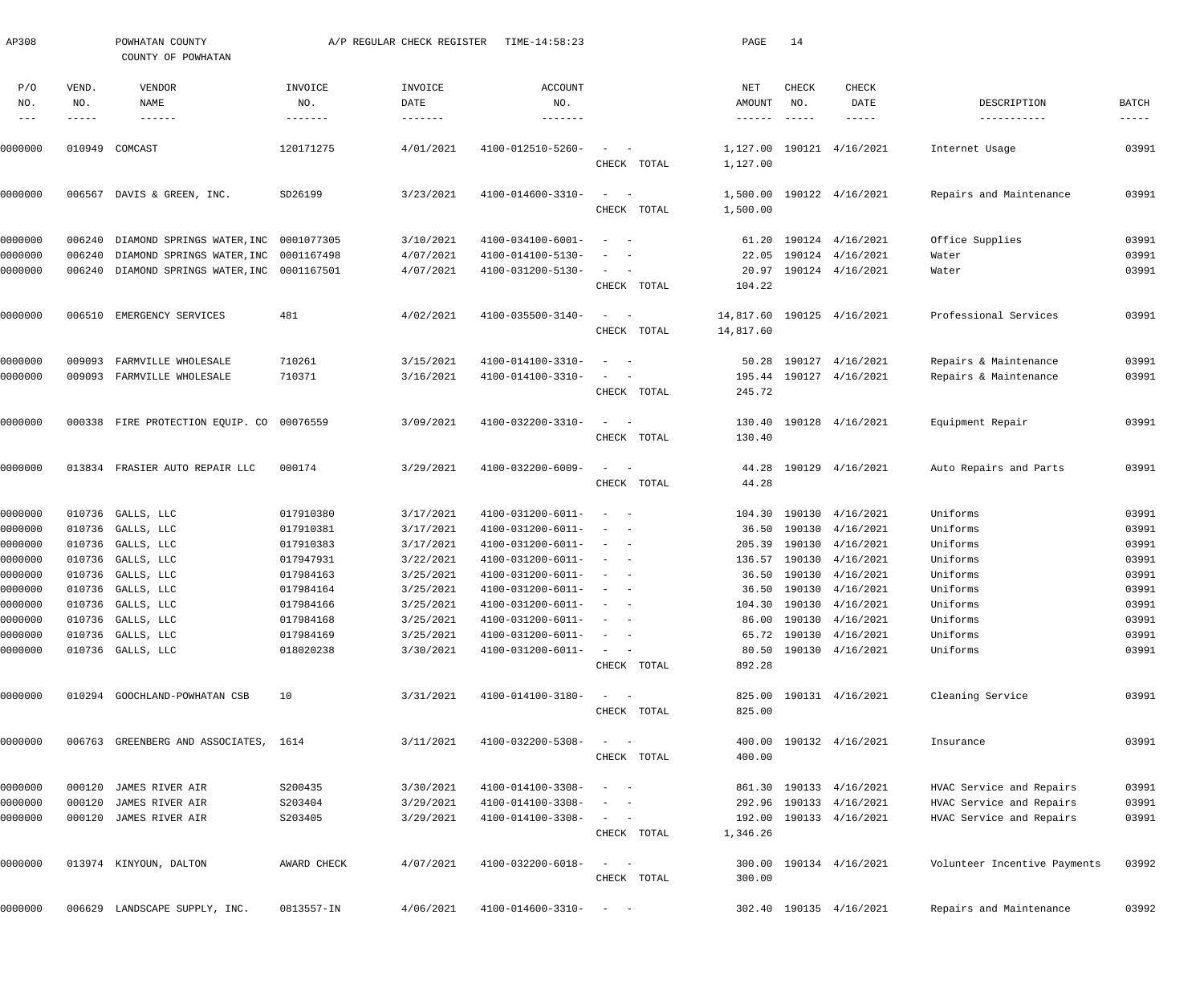| AP308        |                    | POWHATAN COUNTY                           |                 | A/P REGULAR CHECK REGISTER | TIME-14:58:23     |                                                      |             | PAGE                      | 15                   |                              |                                |                        |
|--------------|--------------------|-------------------------------------------|-----------------|----------------------------|-------------------|------------------------------------------------------|-------------|---------------------------|----------------------|------------------------------|--------------------------------|------------------------|
|              |                    | COUNTY OF POWHATAN                        |                 |                            |                   |                                                      |             |                           |                      |                              |                                |                        |
| P/O          | VEND.              | VENDOR                                    | INVOICE         | INVOICE                    | <b>ACCOUNT</b>    |                                                      |             | NET                       | CHECK                | CHECK                        |                                |                        |
| NO.<br>$---$ | NO.<br>$- - - - -$ | <b>NAME</b><br>$- - - - - - -$            | NO.<br>-------  | DATE<br>-------            | NO.<br>-------    |                                                      |             | AMOUNT<br>$- - - - - - -$ | NO.<br>$\frac{1}{2}$ | DATE<br>$- - - - - -$        | DESCRIPTION<br>-----------     | BATCH<br>$- - - - - -$ |
|              |                    |                                           |                 |                            |                   |                                                      |             |                           |                      |                              |                                |                        |
| 0000000      | 006629             | LANDSCAPE SUPPLY, INC.                    | 0813557-IN      | 4/06/2021                  | 4100-014500-3190- | $\sim$                                               |             | 35.00                     |                      | 190135 4/16/2021             | Grounds Maintenance            | 03992                  |
|              |                    |                                           |                 |                            |                   |                                                      | CHECK TOTAL | 337.40                    |                      |                              |                                |                        |
| 0000000      |                    | 013176 MIDWEST TAPE, LLC                  | 500204667       | 3/23/2021                  | 4100-073100-6012- |                                                      |             | 26.24                     |                      | 190136 4/16/2021             | Books & Subscriptions          | 03992                  |
| 0000000      |                    | 013176 MIDWEST TAPE, LLC                  | 500237629       | 3/30/2021                  | 4100-073100-6012- |                                                      |             | 62.22                     |                      | 190136 4/16/2021             | Books & Subscriptions          | 03992                  |
|              |                    |                                           |                 |                            |                   |                                                      | CHECK TOTAL | 88.46                     |                      |                              |                                |                        |
| 0000000      | 012274             | MITEL CLOUD SERVICES, INC 36207135        |                 | 4/05/2021                  | 4100-021100-5230- |                                                      |             | 5.51                      | 190137               | 4/16/2021                    | Telephone Services             | 03992                  |
| 0000000      | 012274             | MITEL CLOUD SERVICES, INC 36207135        |                 | 4/05/2021                  | 4100-031200-5230- | $\overline{\phantom{0}}$                             |             | 5.51                      | 190137               | 4/16/2021                    | Telephone Services             | 03992                  |
| 0000000      | 012274             | MITEL CLOUD SERVICES, INC 36207135        |                 | 4/05/2021                  | 4100-012410-5230- | $\sim$<br>$\sim$                                     |             | 5.51                      | 190137               | 4/16/2021                    | Telephone Services             | 03992                  |
| 0000000      |                    | 012274 MITEL CLOUD SERVICES, INC 36207135 |                 | 4/05/2021                  | 4100-012520-5230- | $\sim$<br>$\sim$ $-$                                 |             | 5.51                      | 190137               | 4/16/2021                    | Telephone Services             | 03992                  |
| 0000000      | 012274             | MITEL CLOUD SERVICES, INC 36207135        |                 | 4/05/2021                  | 4100-021100-5230- |                                                      |             | 5.51                      | 190137               | 4/16/2021                    | Telephone Services             | 03992                  |
| 0000000      | 012274             | MITEL CLOUD SERVICES, INC 36207135        |                 | 4/05/2021                  | 4100-034100-5230- | $\overline{\phantom{0}}$                             |             | 5.51                      | 190137               | 4/16/2021                    | Telephone Services             | 03992                  |
| 0000000      |                    | 012274 MITEL CLOUD SERVICES, INC 36207135 |                 | 4/05/2021                  | 4100-031200-5230- | $\sim$<br>$\overline{\phantom{a}}$                   |             | 5.51                      |                      | 190137 4/16/2021             | Telephone Services             | 03992                  |
|              |                    |                                           |                 |                            |                   |                                                      | CHECK TOTAL | 38.57                     |                      |                              |                                |                        |
| 0000000      |                    | 013971 NATIONAL ASSOCIATION OF C 00098    |                 | 4/05/2021                  | 4100-012510-5540- | $\sim$<br>$\overline{\phantom{0}}$                   |             | 85.00                     |                      | 190139 4/16/2021             | Conferences and Training       | 03992                  |
|              |                    |                                           |                 |                            |                   |                                                      | CHECK TOTAL | 85.00                     |                      |                              |                                |                        |
| 0000000      | 009281             | OVERDRIVE, INC.                           | 01369CO21117150 | 3/26/2021                  | 4100-073100-6012- | $\overline{\phantom{0}}$                             |             | 225.84                    | 190140               | 4/16/2021                    | Books & Subscriptions          | 03992                  |
| 0000000      | 009281             | OVERDRIVE, INC.                           | 01369CO21130068 | 4/02/2021                  | 4100-073100-6012- | $\overline{\phantom{0}}$                             |             | 124.75                    | 190140               | 4/16/2021                    | Books & Subscriptions          | 03992                  |
| )000000      | 009281             | OVERDRIVE, INC.                           | 01369CO21130069 | 4/02/2021                  | 4100-073100-6012- |                                                      |             | 56.97                     | 190140               | 4/16/2021                    | Books & Subscriptions          | 03992                  |
| 0000000      | 009281             | OVERDRIVE, INC.                           | 01369CO21130542 | 4/02/2021                  | 4100-073100-6012- | $\sim$ $-$                                           |             | 530.45                    | 190140               | 4/16/2021                    | Books & Subscriptions          | 03992                  |
| 0000000      | 009281             | OVERDRIVE, INC.                           | 01369DA21124372 | 3/30/2021                  | 4100-073100-6012- | $\sim$<br>$\overline{\phantom{0}}$                   |             | 45.95                     |                      | 190140 4/16/2021             | Books & Subscriptions          | 03992                  |
|              |                    |                                           |                 |                            |                   |                                                      | CHECK TOTAL | 983.96                    |                      |                              |                                |                        |
| 0000000      | 001250             | POWHATAN AUTO & TRACTOR                   | 634769          | 3/25/2021                  | 4100-032200-6009- | $\overline{\phantom{0}}$                             |             | 59.94                     |                      | 190141 4/16/2021             | Auto Repairs and Parts         | 03992                  |
| 0000000      | 001250             | POWHATAN AUTO & TRACTOR                   | 635340          | 3/30/2021                  | 4100-032200-6009- | $\sim$                                               |             | 28.96                     |                      | 190141 4/16/2021             | Auto Repairs and Parts         | 03992                  |
| 0000000      | 001250             | POWHATAN AUTO & TRACTOR                   | 635684          | 4/01/2021                  | 4100-014500-3319- | $\overline{\phantom{a}}$                             |             | 103.54                    |                      | 190141 4/16/2021             | Equipment Repairs and Maintena | 03992                  |
|              |                    |                                           |                 |                            |                   | CHECK                                                | TOTAL       | 192.44                    |                      |                              |                                |                        |
| 0000000      | 008294             | POWHATAN COUNTY PUBLIC                    | F&R 12/20       | 12/11/2020                 | 4100-032200-6009- |                                                      |             | 26.00                     |                      | 190142 4/16/2021             | Auto Repairs and Parts         | 03989                  |
| 0000000      | 008294             | POWHATAN COUNTY PUBLIC                    | F&R 12/20       | 12/11/2020                 | 4100-032200-6009- | $\overline{\phantom{a}}$<br>$\overline{\phantom{a}}$ |             | 319.16                    |                      | 190142 4/16/2021             | Auto Repairs and Parts         | 03989                  |
| 0000000      | 008294             | POWHATAN COUNTY PUBLIC                    | F&R 12/20       | 12/11/2020                 | 4100-032200-6009- | $\sim$<br>$\overline{\phantom{a}}$                   |             |                           |                      | 119.62 190142 4/16/2021      | Auto Repairs and Parts         | 03989                  |
| 0000000      | 008294             | POWHATAN COUNTY PUBLIC                    | FACILIT 12/20   | 12/07/2020                 | 4100-014500-6009- | $\sim$<br>$\overline{\phantom{a}}$                   |             |                           |                      | 265.74 190142 4/16/2021      | Auto Parts & Repairs           | 03989                  |
| 0000000      | 008294             | POWHATAN COUNTY PUBLIC                    | FACILIT 12/20   | 12/07/2020                 | 4100-014500-6009- | $\sim$<br>$\overline{\phantom{a}}$                   |             | 597.58                    |                      | 190142 4/16/2021             | Auto Parts & Repairs           | 03989                  |
| 0000000      | 008294             | POWHATAN COUNTY PUBLIC                    | FACILIT 12/20   | 12/07/2020                 | 4100-014500-6009- | $\overline{\phantom{a}}$<br>$\overline{\phantom{a}}$ |             | 609.18                    |                      | 190142 4/16/2021             | Auto Parts & Repairs           | 03989                  |
| 0000000      | 008294             | POWHATAN COUNTY PUBLIC                    | FACILIT 12/20   | 12/07/2020                 | 4100-014500-6009- | $\overline{\phantom{a}}$<br>$\overline{\phantom{a}}$ |             |                           |                      | 284.72 190142 4/16/2021      | Auto Parts & Repairs           | 03989                  |
| 0000000      | 008294             | POWHATAN COUNTY PUBLIC                    | FACILIT 12/20   | 12/07/2020                 | 4100-014100-6009- |                                                      |             |                           |                      | 518.51 190142 4/16/2021      | Auto Parts & Repairs           | 03989                  |
| 0000000      | 008294             | POWHATAN COUNTY PUBLIC                    | PSO 12/20       | 12/31/2020                 | 4100-031200-6008- |                                                      |             |                           |                      | 1, 151.31  190142  4/16/2021 | Gas/Grease/Oil                 | 03989                  |
| 0000000      | 008294             | POWHATAN COUNTY PUBLIC                    | PSO 12/20       | 12/31/2020                 | 4100-031200-6009- | $\overline{\phantom{a}}$                             |             | 6,298.26                  |                      | 190142 4/16/2021             | Auto Parts/Repairs             | 03989                  |
|              |                    |                                           |                 |                            |                   |                                                      | CHECK TOTAL | 10,190.08                 |                      |                              |                                |                        |
| 0000000      | 012955             | POWHATAN COUNTY PUBLIC                    | 145             | 3/08/2021                  | 4100-035100-6008- | $\sim$ $-$                                           |             | 130.07                    |                      | 190143 4/16/2021             | Gas/Grease/Oil                 | 03990                  |
| 0000000      | 012955             | POWHATAN COUNTY PUBLIC                    | 145             | 3/08/2021                  | 4100-031200-6008- | $\overline{\phantom{a}}$<br>$\overline{\phantom{a}}$ |             | 6,543.07                  |                      | 190143 4/16/2021             | Gas/Grease/Oil                 | 03990                  |
| 0000000      | 012955             | POWHATAN COUNTY PUBLIC                    | 145             | 3/08/2021                  | 4100-031210-6008- | $\sim$<br>$\overline{\phantom{a}}$                   |             | 34.41                     | 190143               | 4/16/2021                    | Gas/Greases/Oil                | 03990                  |
| 0000000      | 012955             | POWHATAN COUNTY PUBLIC                    | 145             | 3/08/2021                  | 4100-032200-5120- | $\overline{\phantom{a}}$<br>$\overline{\phantom{0}}$ |             | 3,606.17                  | 190143               | 4/16/2021                    | Apparatus Fuel                 | 03990                  |
| 0000000      | 012955             | POWHATAN COUNTY PUBLIC                    | 145             | 3/08/2021                  | 4100-014500-6008- | $\sim$<br>$\overline{\phantom{a}}$                   |             |                           | 506.43 190143        | 4/16/2021                    | Gas/Grease/Oil                 | 03990                  |
| 0000000      | 012955             | POWHATAN COUNTY PUBLIC                    | 145             | 3/08/2021                  | 4100-014100-6008- | $\overline{\phantom{a}}$<br>$\overline{\phantom{a}}$ |             |                           |                      | 299.13 190143 4/16/2021      | Gas/Grease/Oil                 | 03990                  |
| 0000000      | 012955             | POWHATAN COUNTY PUBLIC                    | 145             | 3/08/2021                  | 4100-034100-6008- | $\sim$<br>$\sim$                                     |             | 156.75                    | 190143               | 4/16/2021                    | Gas/Grease/Oil                 | 03990                  |
| 0000000      | 012955             | POWHATAN COUNTY PUBLIC                    | 145             | 3/08/2021                  | 4100-012510-6008- | $\sim$<br>$\sim$ $-$                                 |             |                           |                      | 37.33 190143 4/16/2021       | Gas/Grease/Oil                 | 03990                  |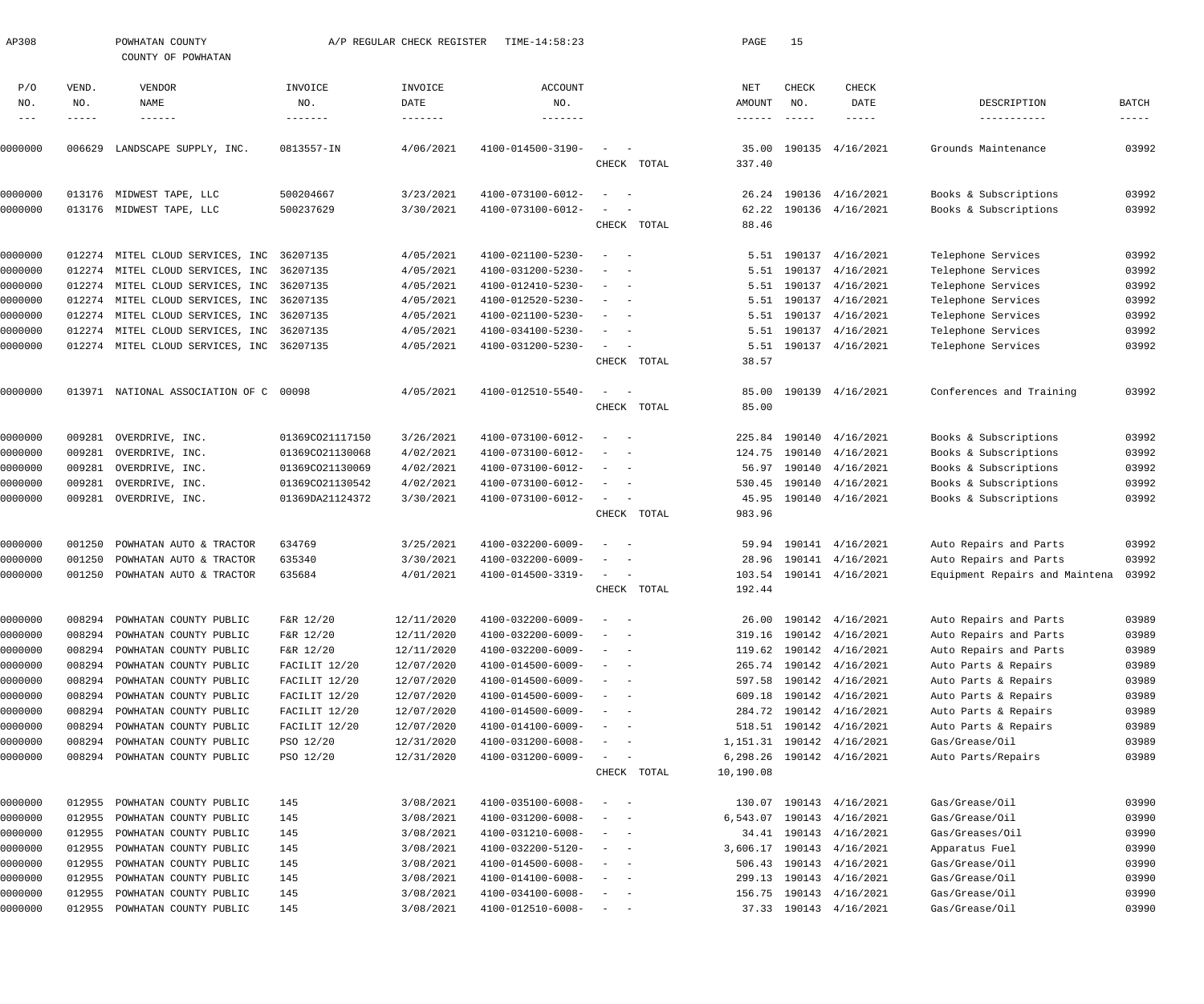| AP308              |              | POWHATAN COUNTY<br>COUNTY OF POWHATAN                                                 |                  | A/P REGULAR CHECK REGISTER | TIME-14:58:23                          |                                                           | PAGE               | 16            |                                      |                                                |                |
|--------------------|--------------|---------------------------------------------------------------------------------------|------------------|----------------------------|----------------------------------------|-----------------------------------------------------------|--------------------|---------------|--------------------------------------|------------------------------------------------|----------------|
| P/O<br>NO.         | VEND.<br>NO. | <b>VENDOR</b><br>NAME                                                                 | INVOICE<br>NO.   | INVOICE<br>DATE            | <b>ACCOUNT</b><br>NO.                  |                                                           | NET<br>AMOUNT      | CHECK<br>NO.  | <b>CHECK</b><br>DATE                 | DESCRIPTION                                    | BATCH          |
| $\frac{1}{2}$      | -----        | $- - - - - - -$                                                                       | -------          |                            |                                        |                                                           | $- - - - - - -$    | $\frac{1}{2}$ | $- - - - -$                          | -----------                                    | $- - - - - -$  |
| 0000000            | 012955       | POWHATAN COUNTY PUBLIC                                                                | 145              | 3/08/2021                  | 4100-081100-6008-                      | $\sim$<br>CHECK TOTAL                                     | 75.83<br>11,389.19 |               | 190143 4/16/2021                     | Gas/Grease/Oil                                 | 03990          |
| 0000000            |              | 012064 POWHATAN COUNTY TREASURER 191 3/2021                                           |                  | 3/19/2021                  | 4100-073100-5140-                      | $\sim$<br>$\hspace{0.1mm}$<br>CHECK TOTAL                 | 79.04              |               | 79.04 190144 4/16/2021               | Sewer                                          | 03992          |
|                    |              |                                                                                       |                  |                            |                                        |                                                           |                    |               |                                      |                                                |                |
| 0000000<br>0000000 |              | 000620 R. C. GOODWYN & SONS, INC 00949971<br>000620 R. C. GOODWYN & SONS, INC 0949968 |                  | 3/11/2021<br>3/11/2021     | 4100-032210-3310-<br>4100-032210-3310- | $\overline{\phantom{a}}$                                  | 1.79<br>1.25       |               | 190145 4/16/2021<br>190145 4/16/2021 | Repairs & Maintenance<br>Repairs & Maintenance | 03992<br>03992 |
| 0000000            |              | 000620 R. C. GOODWYN & SONS, INC 0951293                                              |                  | 3/19/2021                  | 4100-014100-3310-                      | $\sim$                                                    | 2.78               |               | 190145 4/16/2021                     | Repairs & Maintenance                          | 03992          |
| 0000000            |              | 000620 R. C. GOODWYN & SONS, INC 0952109                                              |                  | 3/25/2021                  | 4100-032220-3310-                      | $\overline{\phantom{a}}$<br>$\overline{\phantom{a}}$      | 34.00              |               | 190145 4/16/2021                     | Repairs & Maintenance                          | 03992          |
| 0000000            |              | 000620 R. C. GOODWYN & SONS, INC 0952138                                              |                  | 3/25/2021                  | 4100-032220-3310-                      | $\sim$<br>$\overline{\phantom{0}}$                        |                    |               | 11.33 190145 4/16/2021               | Repairs & Maintenance                          | 03992          |
| 0000000            |              | 000620 R. C. GOODWYN & SONS, INC 0952225                                              |                  | 3/25/2021                  | 4100-014100-3310-                      | $\sim$ 100 $\mu$                                          |                    |               | 20.33 190145 4/16/2021               | Repairs & Maintenance                          | 03992          |
|                    |              |                                                                                       |                  |                            |                                        | CHECK TOTAL                                               | 71.48              |               |                                      |                                                |                |
| 0000000            | 007325       | RICHMOND OXYGEN CO.                                                                   | 0359129          | 3/24/2021                  | 4100-032200-3320-                      | $\sim$ $-$                                                | 32.00              |               | 190147 4/16/2021                     | Maintenance & Service Contract                 | 03992          |
| 0000000            | 007325       | RICHMOND OXYGEN CO.                                                                   | 358675           | 3/10/2021                  | 4100-032200-3320-                      |                                                           | 24.00              |               | 190147 4/16/2021                     | Maintenance & Service Contract                 | 03992          |
| 0000000            | 007325       | RICHMOND OXYGEN CO.                                                                   | 358676           | 3/10/2021                  | 4100-032200-3320-                      | $\overline{\phantom{a}}$                                  | 55.00              |               | 190147 4/16/2021                     | Maintenance & Service Contract                 | 03992          |
| 0000000            |              | 007325 RICHMOND OXYGEN CO.                                                            | 359128           | 3/24/2021                  | 4100-032200-3320-                      | $\sim$                                                    | 39.00              |               | 190147 4/16/2021                     | Maintenance & Service Contract                 | 03992          |
|                    |              |                                                                                       |                  |                            |                                        | CHECK TOTAL                                               | 150.00             |               |                                      |                                                |                |
| 0000000            |              | 009158 RICHWEB, INC.                                                                  | $21 - 091 - 205$ | 4/02/2021                  | 4100-073100-3140-                      | $\sim$                                                    | 275.00             |               | 190148 4/16/2021                     | Professional Services                          | 03992          |
|                    |              |                                                                                       |                  |                            |                                        | CHECK TOTAL                                               | 275.00             |               |                                      |                                                |                |
| 0000000            |              | 012958 RIVER RUN ANIMAL HOSPITAL 429548                                               |                  | 4/01/2021                  | 4100-035100-3110-                      | $\sim$                                                    |                    |               | 117.15 190149 4/16/2021              | Professional Health Services                   | 03992          |
|                    |              |                                                                                       |                  |                            |                                        | CHECK TOTAL                                               | 117.15             |               |                                      |                                                |                |
| 0000000            | 007062       | RUTHERFORD JANITOR SUPPLY 1190978                                                     |                  | 1/13/2021                  | 4100-032220-6005-                      | $\overline{\phantom{0}}$                                  | 459.80             |               | 190150 4/16/2021                     | Cleaning Supplies                              | 03992          |
| 0000000            | 007062       | RUTHERFORD JANITOR SUPPLY 1200827                                                     |                  | 4/01/2021                  | 4100-032220-6005-                      | $\overline{\phantom{a}}$                                  | 135.00             |               | 190150 4/16/2021                     | Cleaning Supplies                              | 03992          |
| 0000000            | 007062       | RUTHERFORD JANITOR SUPPLY 1201191                                                     |                  | 4/05/2021                  | 4100-032210-6005-                      | $\sim$ 100 $\mu$<br>$\overline{\phantom{a}}$              | 468.00             |               | 190150 4/16/2021                     | Cleaning Supplies                              | 03992          |
|                    |              |                                                                                       |                  |                            |                                        | CHECK TOTAL                                               | 1,062.80           |               |                                      |                                                |                |
| 0000000            |              | 013960 SCHOEFFEL, PHILIP JORDAN INST 3/28&4/5                                         |                  | 4/06/2021                  | 4100-032200-5815-                      | $\sim$ $  -$                                              |                    |               | 240.00 190151 4/16/2021              | Training/Seminars                              | 03992          |
|                    |              |                                                                                       |                  |                            |                                        | CHECK TOTAL                                               | 240.00             |               |                                      |                                                |                |
| 0000000            |              | 001320 SOUTHERN POLICE                                                                | 204481           | 4/08/2021                  | 4100-031200-6011-                      | $\frac{1}{2}$ and $\frac{1}{2}$ and $\frac{1}{2}$         |                    |               | 920.00 190153 4/16/2021              | Uniforms                                       | 03992          |
|                    |              |                                                                                       |                  |                            |                                        | CHECK TOTAL                                               | 920.00             |               |                                      |                                                |                |
| 0000000            |              | 012758 STONE CENTER RICHMOND, INC 0152192-00                                          |                  | 4/06/2021                  | 4100-014500-3190-                      | $\frac{1}{2}$ and $\frac{1}{2}$ and $\frac{1}{2}$         |                    |               | 241.66 190155 4/16/2021              | Grounds Maintenance                            | 03992          |
|                    |              |                                                                                       |                  |                            |                                        | CHECK TOTAL                                               | 241.66             |               |                                      |                                                |                |
| 0000000            |              | 009520 STONE'S OFFICE EQUIPMENT 143441                                                |                  | 3/23/2021                  | 4100-073100-3320-                      | $\frac{1}{2}$ and $\frac{1}{2}$ and $\frac{1}{2}$         |                    |               | 515.06 190156 4/16/2021              | Maintenance & Service Contract 03992           |                |
|                    |              |                                                                                       |                  |                            |                                        | CHECK TOTAL                                               | 515.06             |               |                                      |                                                |                |
| 0000000            |              | 007450 THOMSON REUTERS -                                                              | 844112730        | 4/01/2021                  | 4100-031200-3320-                      | $\frac{1}{2}$ and $\frac{1}{2}$ and $\frac{1}{2}$         |                    |               | 316.68 190160 4/16/2021              | Maintenance & Service Contract 03992           |                |
|                    |              |                                                                                       |                  |                            |                                        | CHECK TOTAL                                               | 316.68             |               |                                      |                                                |                |
| 0000000            |              | 011193 VERIZON                                                                        | 0878401797 3/21  | 3/27/2021                  | 4100-022100-5230-                      | $\begin{array}{cccccccccc} - & & & & & & & - \end{array}$ |                    |               | 53.71 190161 4/16/2021               | Telephone Services                             | 03992          |
| 0000000            |              | 011193 VERIZON                                                                        | 16581077 3/21    | 3/31/2021                  | 4100-031210-5232-                      | $\qquad \qquad -$                                         |                    |               | 960.18 190161 4/16/2021              | Wireline 911                                   | 03992          |
| 0000000            |              | 011193 VERIZON                                                                        | 867318708 3/21   | 3/27/2021                  | 4100-031210-5232-                      | $\begin{array}{cccccccccc} - & & & & & & & - \end{array}$ |                    |               | 199.38 190161 4/16/2021              | Wireline 911                                   | 03992          |
| 0000000            |              | 011193 VERIZON                                                                        | 948451841 3/21   | 3/10/2021                  | 4100-073100-5230-                      | $\sim$ $  -$                                              |                    |               | 52.61 190161 4/16/2021               | Telephone Services                             | 03992          |
| 0000000            |              | 011193 VERIZON                                                                        | 990421450 3/21   | 3/22/2021                  | 4100-031210-5230-                      | $\frac{1}{2}$ and $\frac{1}{2}$ and $\frac{1}{2}$         |                    |               | 14.79 190161 4/16/2021               | Telephone Services                             | 03992          |
|                    |              |                                                                                       |                  |                            |                                        | CHECK TOTAL                                               | 1,280.67           |               |                                      |                                                |                |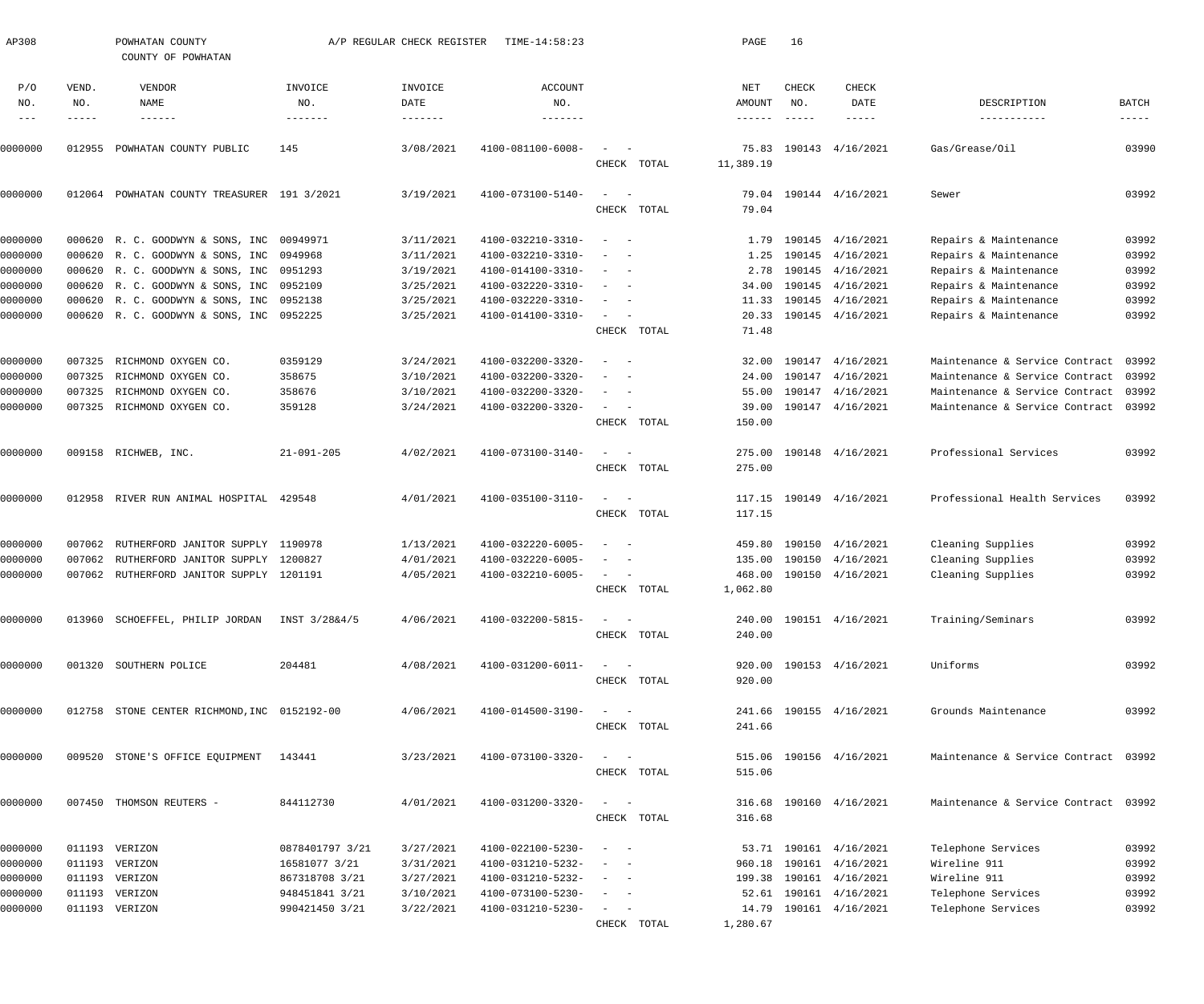| AP308      |               | POWHATAN COUNTY<br>COUNTY OF POWHATAN   |                 | A/P REGULAR CHECK REGISTER | TIME-14:58:23     |                                                      | PAGE                 | 17            |                            |                               |             |
|------------|---------------|-----------------------------------------|-----------------|----------------------------|-------------------|------------------------------------------------------|----------------------|---------------|----------------------------|-------------------------------|-------------|
| P/O        | VEND.         | VENDOR                                  | INVOICE         | INVOICE                    | ACCOUNT           |                                                      | NET                  | CHECK         | CHECK                      |                               |             |
| NO.        | NO.           | NAME                                    | NO.             | DATE                       | NO.               |                                                      | AMOUNT               | NO.           | DATE                       | DESCRIPTION                   | BATCH       |
| $--\,$ $-$ | $- - - - - -$ | $- - - - - - -$                         | -------         | $- - - - - - - -$          | -------           |                                                      | $- - - - - - -$      | $- - - - - -$ | $- - - - - -$              | -----------                   | $- - - - -$ |
| 0000000    | 013390        | VERIZON                                 | M55049170621084 | 3/25/2021                  | 4100-031210-5232- | CHECK TOTAL                                          | 1,065.02<br>1,065.02 | 190162        | 4/16/2021                  | Wireline 911                  | 03992       |
| 0000000    | 012458        | WIMMER, WILLIE                          | 1920            | 4/05/2021                  | 4100-032200-6009- | $\sim$<br>$\hspace{0.1mm}$<br>CHECK TOTAL            | 425.00<br>425.00     |               | 190163 4/16/2021           | Auto Repairs and Parts        | 03992       |
| 0000000    | 007755        | WITMER PUBLIC SAFETY                    | E2057709 4/2021 | 4/09/2021                  | 4100-032200-6017- | $\overline{\phantom{a}}$                             | 89.01                |               | 190164 4/16/2021           | Uniforms - Volunteers         | 03992       |
| 0000000    | 007755        | WITMER PUBLIC SAFETY                    | E2059543        | 4/09/2021                  | 4100-032200-6017- |                                                      | 190.00               |               | 190164 4/16/2021           | Uniforms - Volunteers         | 03992       |
| 0000000    | 007755        | WITMER PUBLIC SAFETY                    | E2061686 4/2021 | 4/08/2021                  | 4100-032200-6017- | $\overline{\phantom{a}}$                             | 133.32               |               | 190164 4/16/2021           | Uniforms - Volunteers         | 03992       |
| 0000000    | 007755        | WITMER PUBLIC SAFETY                    | E2062000 4/21   | 4/09/2021                  | 4100-032200-6017- | $\overline{\phantom{a}}$                             | 200.00               |               | 190164 4/16/2021           | Uniforms - Volunteers         | 03992       |
| 0000000    | 007755        | WITMER PUBLIC SAFETY                    | E2062207 4/21   | 4/08/2021                  | 4100-032200-6017- |                                                      | 200.00               |               | 190164 4/16/2021           | Uniforms - Volunteers         | 03992       |
| 0000000    | 007755        | WITMER PUBLIC SAFETY                    | E2063469        | 4/08/2021                  | 4100-032200-6017- | $\overline{\phantom{a}}$                             | 75.00                |               | 190164 4/16/2021           | Uniforms - Volunteers         | 03992       |
| 0000000    | 007755        | WITMER PUBLIC SAFETY                    | E2064022 4/21   | 4/08/2021                  | 4100-032200-6017- | $\overline{\phantom{a}}$                             | 199.84               |               | 190164 4/16/2021           | Uniforms - Volunteers         | 03992       |
| 0000000    | 007755        | WITMER PUBLIC SAFETY                    | E2064431 4/21   | 4/08/2021                  | 4100-032200-6017- |                                                      | 90.00                |               | 190164 4/16/2021           | Uniforms - Volunteers         | 03992       |
| 0000000    |               | 007755 WITMER PUBLIC SAFETY             | E2065053 4/21   | 4/08/2021                  | 4100-032200-6017- | $\overline{\phantom{a}}$<br>$\overline{\phantom{a}}$ | 186.62               |               | 190164 4/16/2021           | Uniforms - Volunteers         | 03992       |
|            |               |                                         |                 |                            |                   | CHECK TOTAL                                          | 1,363.79             |               |                            |                               |             |
| 0000000    |               | 012411 AIR TECHNOLOGY SOLUTIONS         | 323002          | 3/19/2021                  | 4100-032220-3310- | $\sim$<br>$\sim$                                     | 4,760.00             |               | 190165 4/22/2021           | Repairs & Maintenance         | 03999       |
|            |               |                                         |                 |                            |                   | CHECK TOTAL                                          | 4,760.00             |               |                            |                               |             |
| 0000000    |               | 011348 BARDEN, EMMA                     | 11348           | 4/15/2021                  | 4100-031200-5540- | $\sim$<br>$\sim$                                     | 20.00                |               | 190168 4/22/2021           | Conferences & Training        | 03999       |
|            |               |                                         |                 |                            |                   | CHECK TOTAL                                          | 20.00                |               |                            |                               |             |
| 0000000    | 006655        | BLOSSMAN GAS COMPANIES,                 | 15512528        | 3/11/2021                  | 4100-032200-5120- | $\overline{\phantom{a}}$                             | 155.96               | 190170        | 4/22/2021                  | Apparatus Fuel                | 03999       |
| 0000000    | 006655        | BLOSSMAN GAS COMPANIES,                 | 16492024        | 3/30/2021                  | 4100-014500-6008- |                                                      | 18.29                | 190170        | 4/22/2021                  | Gas/Grease/Oil                | 03999       |
| 0000000    | 006655        | BLOSSMAN GAS COMPANIES,                 | 16547287        | 4/06/2021                  | 4100-014500-6008- | $\sim$<br>$\overline{\phantom{a}}$                   | 18.86                |               | 190170 4/22/2021           | Gas/Grease/Oil                | 03999       |
|            |               |                                         |                 |                            |                   | CHECK TOTAL                                          | 193.11               |               |                            |                               |             |
| 0000000    | 009991        | BMS DIRECT                              | 150234P         | 4/15/2021                  | 4100-012410-5210- |                                                      | 5,265.00             |               | 190171 4/22/2021           | Postage                       | 03999       |
| 0000000    |               | 009991 BMS DIRECT                       | 150235P         | 4/15/2021                  | 4100-012410-5210- |                                                      |                      |               | 9,180.00 190171 4/22/2021  | Postage                       | 03999       |
|            |               |                                         |                 |                            |                   | CHECK TOTAL                                          | 14,445.00            |               |                            |                               |             |
| 0000000    |               | 006640 C.W. WARTHEN COMPANY             | 54793           | 4/13/2021                  | 4100-021600-8107- | $\alpha = 1, \ldots, \alpha$ .                       |                      |               | 41,300.00 190173 4/22/2021 | Capital Outlay                | 03999       |
|            |               |                                         |                 |                            |                   | CHECK TOTAL                                          | 41,300.00            |               |                            |                               |             |
| 0000000    |               | 008686 C.W. WILLIAMS & CO., INC. 635164 |                 | 4/07/2021                  | 4100-032200-6009- | $\mathcal{L} = \{ \mathcal{L} \}$ , and              |                      |               | 86.20 190174 4/22/2021     | Auto Repairs and Parts        | 03999       |
|            |               |                                         |                 |                            |                   | CHECK TOTAL                                          | 86.20                |               |                            |                               |             |
| 0000000    |               | 006965 CINTAS CORPORATION               | 4080786053      | 4/07/2021                  | 4100-014300-6011- | $\sim$ $ \sim$ $ -$                                  |                      |               | 25.91 190175 4/22/2021     | Uniforms                      | 03999       |
| 0000000    | 006965        | CINTAS CORPORATION                      | 4080786053      | 4/07/2021                  | 4100-014100-6011- | $\sim$ $  -$                                         |                      |               | 22.46 190175 4/22/2021     | Uniforms                      | 03999       |
| 0000000    |               | 006965 CINTAS CORPORATION               | 4080786053      | 4/07/2021                  | 4100-014500-6011- | $\alpha = 1, \ldots, n-1$                            |                      |               | 26.34 190175 4/22/2021     | Uniforms                      | 03999       |
|            |               |                                         |                 |                            |                   | CHECK TOTAL                                          | 74.71                |               |                            |                               |             |
| 0000000    |               | 011996 CLERK OF CIRCUIT COURT           | TDC600084610-59 | 4/02/2021                  | 4100-021600-5210- | $\mathcal{L} = \{ \mathcal{L} \}$ , where            |                      |               | 200.00 190176 4/22/2021    | Postage                       | 03999       |
|            |               |                                         |                 |                            |                   | CHECK TOTAL                                          | 200.00               |               |                            |                               |             |
| 0000000    |               | 012756 COMCAST                          | 299600120090493 | 3/25/2021                  | 4100-053910-5643- | $\sim$ $ -$                                          |                      |               | 169.54 190177 4/22/2021    | PCCAA Services - Federal CSBG | 03999       |
|            |               |                                         |                 |                            |                   | CHECK TOTAL                                          | 169.54               |               |                            |                               |             |
| 0000000    |               | 011861 COMMUNITY LIFE CHURCH            | 4TH QTRFUNDS'21 | 4/13/2021                  | 4100-053910-5642- | $\sim$ $  -$                                         |                      |               | 8,657.31 190178 4/22/2021  | PCCAA Services - TANF         | 03999       |
|            |               |                                         |                 |                            |                   | CHECK TOTAL                                          | 8,657.31             |               |                            |                               |             |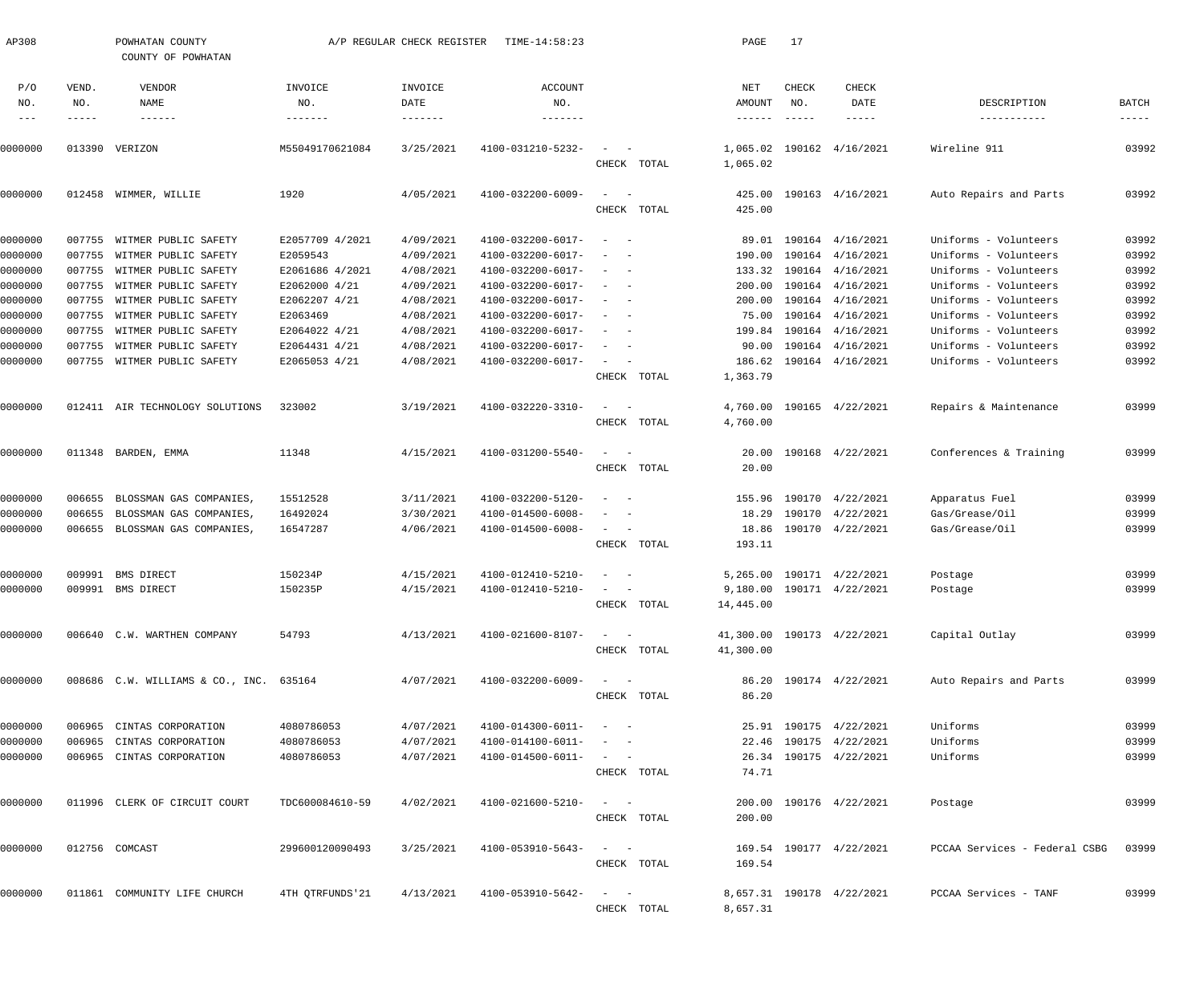| AP308              |                      | POWHATAN COUNTY<br>COUNTY OF POWHATAN                          |                          | A/P REGULAR CHECK REGISTER | TIME-14:58:23                          |                                                   | PAGE                      | 18                   |                                                    |                                                           |                      |
|--------------------|----------------------|----------------------------------------------------------------|--------------------------|----------------------------|----------------------------------------|---------------------------------------------------|---------------------------|----------------------|----------------------------------------------------|-----------------------------------------------------------|----------------------|
| P/O                | VEND.                | VENDOR                                                         | INVOICE                  | INVOICE                    | ACCOUNT                                |                                                   | NET                       | CHECK                | CHECK                                              |                                                           |                      |
| NO.<br>$---$       | NO.<br>$- - - - - -$ | NAME<br>$- - - - - - -$                                        | NO.<br>--------          | DATE                       | NO.<br>-------                         |                                                   | AMOUNT<br>$- - - - - - -$ | NO.<br>$- - - - - -$ | DATE<br>-----                                      | DESCRIPTION<br>-----------                                | BATCH<br>$- - - - -$ |
|                    |                      |                                                                |                          |                            |                                        |                                                   |                           |                      |                                                    |                                                           |                      |
| 0000000            | 033130               | COUNTY OF HENRICO                                              | 195520                   | 4/01/2021                  | 4100-033400-3840-                      | $\sim$<br>$\sim$<br>CHECK TOTAL                   | 22,019.61<br>22,019.61    |                      | 190181 4/22/2021                                   | Detention of Juveniles                                    | 04002                |
| 0000000            | 006240               | DIAMOND SPRINGS WATER, INC                                     | 0001167501A              | 4/07/2021                  | 4100-031200-5130-                      | $\sim$<br>$\sim$                                  | 20.97                     |                      | 190182 4/22/2021                                   | Water                                                     | 03999                |
| 0000000            | 006240               | DIAMOND SPRINGS WATER, INC 0001192466                          |                          | 4/09/2021                  | 4100-014100-5130-                      | $\overline{\phantom{a}}$<br>- -                   | 11.95                     |                      | 190182 4/22/2021                                   | Water                                                     | 03999                |
| 0000000            | 006240               | DIAMOND SPRINGS WATER, INC 001187406                           |                          | 4/09/2021                  | 4100-031200-5130-                      | $\sim$<br>$\sim$ $-$                              | 11.95                     |                      | 190182 4/22/2021                                   | Water                                                     | 03999                |
| 0000000            | 006240               | DIAMOND SPRINGS WATER, INC 01167498                            |                          | 4/07/2021                  | 4100-014100-5130-                      | $\sim$ $ -$<br>CHECK TOTAL                        | 22.05<br>66.92            |                      | 190182 4/22/2021                                   | Water                                                     | 03999                |
| 0000000            |                      | 011224 ELECTRONIC SYSTEMS, INC.                                | IN1803829                | 4/02/2021                  | 4100-012100-3320-                      | $\sim$ .<br>$\sim$ $-$                            | 94.99                     |                      | 190183 4/22/2021                                   | Maintenance & Service Contract                            | 04002                |
|                    |                      |                                                                |                          |                            |                                        | CHECK TOTAL                                       | 94.99                     |                      |                                                    |                                                           |                      |
| 0000000            |                      | 011563 FEEDING POWHATAN, INC.                                  | SUMMER KID KITS          | 4/14/2021                  | 4100-053910-5642-                      | $\sim$<br>$\sim$ $-$                              | 5,000.00                  |                      | 190187 4/22/2021                                   | PCCAA Services - TANF                                     | 03999                |
|                    |                      |                                                                |                          |                            |                                        | CHECK TOTAL                                       | 5,000.00                  |                      |                                                    |                                                           |                      |
| 0000000            |                      | 013190 FP MAILING SOLUTIONS                                    | RI104845147              | 4/02/2021                  | 4100-021600-5210-                      | $\sim$<br>$\sim$ $-$                              | 86.85                     |                      | 190189 4/22/2021                                   | Postage                                                   | 03999                |
|                    |                      |                                                                |                          |                            |                                        | CHECK TOTAL                                       | 86.85                     |                      |                                                    |                                                           |                      |
| 0000000            |                      | 009419 GOV DEALS                                               | 3827-032021              | 3/01/2021                  | 3100-018990-0006-                      | $\sim$<br>$\sim$ $-$                              | 7.65                      |                      | 190190 4/22/2021                                   | Sale of Salvage and Surplus                               | 04002                |
|                    |                      |                                                                |                          |                            |                                        | CHECK TOTAL                                       | 7.65                      |                      |                                                    |                                                           |                      |
| 0000000            |                      | 011149 HERTLESS BROTHERS                                       | 15147                    | 4/09/2021                  | 4100-032210-3310-                      | $\sim$<br>$\sim$ $-$                              | 275.00                    |                      | 190192 4/22/2021                                   | Repairs & Maintenance                                     | 03999                |
|                    |                      |                                                                |                          |                            |                                        | CHECK TOTAL                                       | 275.00                    |                      |                                                    |                                                           |                      |
| 0000000            | 000120               | JAMES RIVER AIR                                                | S201924                  | 3/31/2021                  | 4100-032210-3310-                      | $\sim$<br>$\sim$                                  | 672.00                    |                      | 190194 4/22/2021                                   | Repairs & Maintenance                                     | 03999                |
| 0000000            | 000120               | JAMES RIVER AIR                                                | S202589                  | 3/31/2021                  | 4100-014100-3308-                      | $\sim$<br>$\sim$                                  | 816.00                    |                      | 190194 4/22/2021                                   | HVAC Service and Repairs                                  | 03999                |
| 0000000            | 000120               | JAMES RIVER AIR                                                | S202762                  | 3/31/2021                  | 4100-014100-3308-                      | $\sim$ $ -$<br>CHECK TOTAL                        | 651.00<br>2,139.00        |                      | 190194 4/22/2021                                   | HVAC Service and Repairs                                  | 03999                |
|                    |                      |                                                                |                          |                            |                                        | $\sim$ $  -$                                      |                           |                      |                                                    |                                                           | 03999                |
| 0000000<br>0000000 |                      | 006629 LANDSCAPE SUPPLY, INC.<br>006629 LANDSCAPE SUPPLY, INC. | 0205203-IN<br>0814280-IN | 3/30/2021<br>4/08/2021     | 4100-014500-3190-<br>4100-014600-3310- |                                                   |                           |                      | 264.60 190197 4/22/2021<br>340.20 190197 4/22/2021 | Grounds Maintenance<br>Repairs and Maintenance            | 03999                |
|                    |                      |                                                                |                          |                            |                                        | CHECK TOTAL                                       | 604.80                    |                      |                                                    |                                                           |                      |
| 0000000            |                      | 007981 LANGUAGE LINE SERVICES                                  | 10207989                 | 3/31/2021                  | 4100-031200-5230-                      | $\sim$<br>$\sim$ $-$                              | 4.80                      |                      | 190198 4/22/2021                                   | Telephone Services                                        | 03999                |
|                    |                      |                                                                |                          |                            |                                        | CHECK TOTAL                                       | 4.80                      |                      |                                                    |                                                           |                      |
| 0000000            |                      | 011176 MAIN STREET HOMES                                       | PERMIT#168-2021          | 4/16/2021                  | 3100-013030-0008-                      | $\frac{1}{2}$ and $\frac{1}{2}$ and $\frac{1}{2}$ |                           |                      | 221.34 190199 4/22/2021                            | Building Permits                                          | 03999                |
|                    |                      |                                                                |                          |                            |                                        | CHECK TOTAL                                       | 221.34                    |                      |                                                    |                                                           |                      |
| 0000000            |                      | 010924 MITCHELL PEST                                           | 144393                   | 3/25/2021                  | 4100-035100-3320-                      | $\sim$<br>$\sim$ $-$                              | 65.00                     |                      | 190200 4/22/2021                                   | Landscaping - Animal Control                              | 03999                |
|                    |                      |                                                                |                          |                            |                                        | CHECK TOTAL                                       | 65.00                     |                      |                                                    |                                                           |                      |
| 0000000            |                      | 007297 NAFECO, INC.                                            | 1081970                  | 4/01/2021                  | 4100-032200-6011-                      | $\overline{\phantom{0}}$<br>$\sim$ $-$            | 154.00                    |                      | 190201 4/22/2021                                   | Protective Gear/Uniforms                                  | 03999                |
| 0000000            |                      | 007297 NAFECO, INC.                                            | 1081970                  | 4/01/2021                  | 4100-032200-3310-                      |                                                   | 49.60                     |                      | 190201 4/22/2021                                   | Equipment Repair                                          | 03999                |
|                    |                      |                                                                |                          |                            |                                        | CHECK TOTAL                                       | 203.60                    |                      |                                                    |                                                           |                      |
| 0000000            | 001250               | POWHATAN AUTO & TRACTOR                                        | 632574                   | 3/10/2024                  | 4100-014500-6004-                      | $\frac{1}{2}$ and $\frac{1}{2}$ and $\frac{1}{2}$ | 56.27                     |                      | 190204 4/22/2021                                   | Tools and Equipment                                       | 03999                |
| 0000000            | 001250               | POWHATAN AUTO & TRACTOR                                        | 632574                   | 3/10/2024                  | 4100-014500-3319-                      | $\sim$                                            | 4.98                      |                      | 190204 4/22/2021                                   | Equipment Repairs and Maintena                            | 03999                |
| 0000000            | 001250               | POWHATAN AUTO & TRACTOR                                        | 632592                   | 3/10/2021                  | 4100-014500-3319-                      | $\sim$ 100 $\sim$ 100 $\sim$                      | 17.58                     |                      | 190204 4/22/2021                                   | Equipment Repairs and Maintena                            | 03999                |
| 0000000<br>0000000 | 001250<br>001250     | POWHATAN AUTO & TRACTOR<br>POWHATAN AUTO & TRACTOR             | 632610<br>633214         | 3/10/2021<br>3/15/2021     | 4100-014500-3319-<br>4100-014600-3310- | $\sim$ $  -$<br>$\sim$ $ -$                       | 2.09<br>18.47             |                      | 190204 4/22/2021<br>190204 4/22/2021               | Equipment Repairs and Maintena<br>Repairs and Maintenance | 03999<br>03999       |
|                    |                      |                                                                |                          |                            |                                        | CHECK TOTAL                                       | 99.39                     |                      |                                                    |                                                           |                      |
|                    |                      |                                                                |                          |                            |                                        |                                                   |                           |                      |                                                    |                                                           |                      |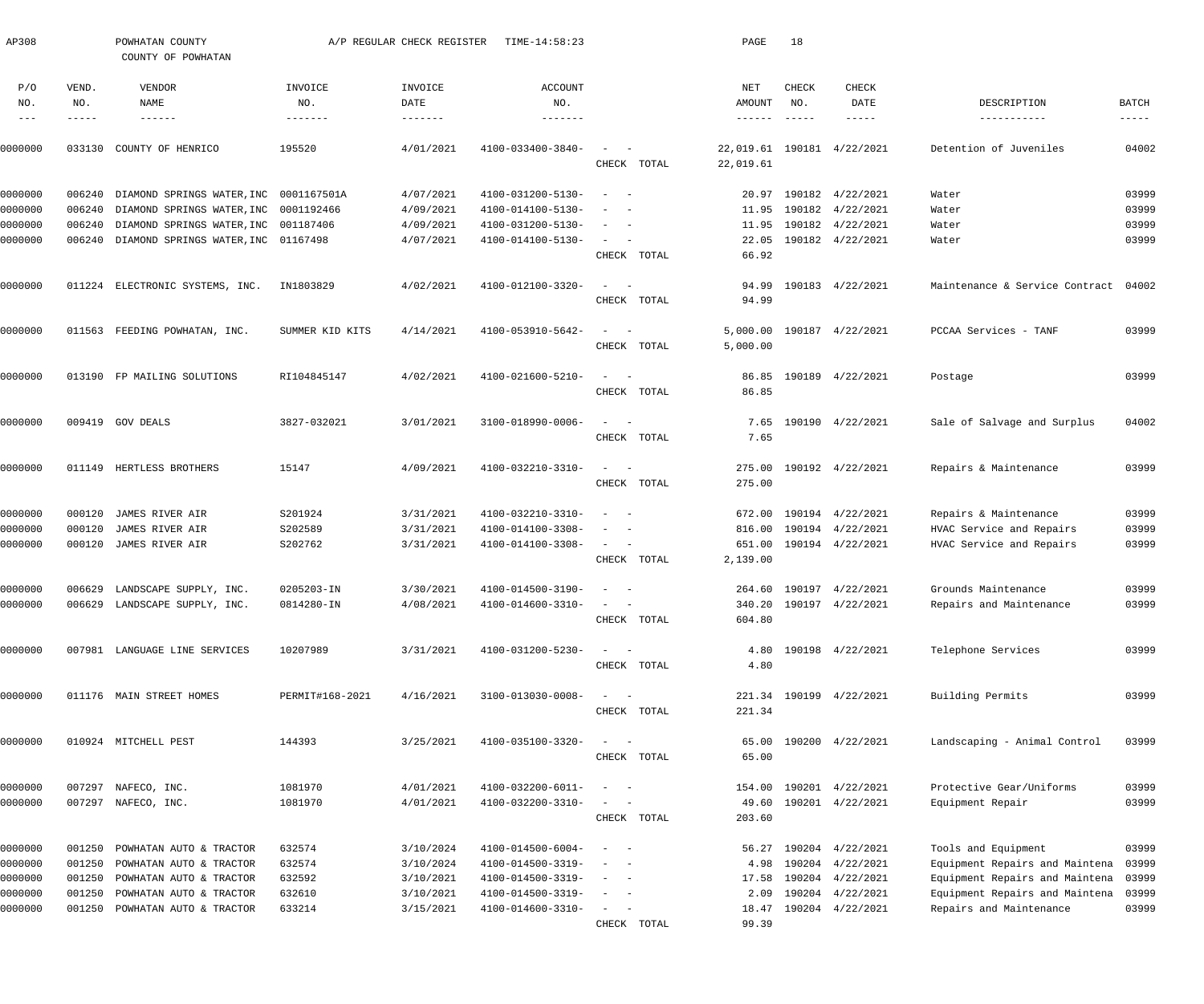| AP308              |              | POWHATAN COUNTY<br>COUNTY OF POWHATAN                                                    |                 | A/P REGULAR CHECK REGISTER | TIME-14:58:23                |                                                                                                                              | PAGE                             | 19                 |                                            |                                                  |                               |
|--------------------|--------------|------------------------------------------------------------------------------------------|-----------------|----------------------------|------------------------------|------------------------------------------------------------------------------------------------------------------------------|----------------------------------|--------------------|--------------------------------------------|--------------------------------------------------|-------------------------------|
| P/O                | VEND.        | VENDOR                                                                                   | INVOICE         | INVOICE                    | <b>ACCOUNT</b>               |                                                                                                                              | NET                              | <b>CHECK</b>       | CHECK                                      |                                                  |                               |
| NO.<br>$- - -$     | NO.<br>----- | NAME<br>$- - - - - - -$                                                                  | NO.<br>-------- | DATE                       | NO.<br>-------               |                                                                                                                              | <b>AMOUNT</b><br>$- - - - - - -$ | NO.<br>$- - - - -$ | DATE<br>$- - - - -$                        | DESCRIPTION<br>-----------                       | BATCH<br>$\cdots\cdots\cdots$ |
|                    |              |                                                                                          |                 |                            |                              |                                                                                                                              |                                  |                    |                                            |                                                  |                               |
| 0000000            | 012340       | PRICE SUPPLY COMPANY, INC                                                                | 2103-102569     | 3/10/2021                  | 4100-014100-3310-            |                                                                                                                              | 7.82                             |                    | 190206 4/22/2021                           | Repairs & Maintenance                            | 03999                         |
| 0000000            | 012340       | PRICE SUPPLY COMPANY, INC                                                                | 2103-102931     | 3/16/2021                  | 4100-014100-3310-            |                                                                                                                              | 4,410.00                         |                    | 190206 4/22/2021                           | Repairs & Maintenance                            | 03999                         |
| 0000000            | 012340       | PRICE SUPPLY COMPANY, INC                                                                | 2103-102939     | 3/16/2021                  | 4100-014100-3308-            | $\sim$                                                                                                                       | 5,456.58                         |                    | 190206 4/22/2021                           | HVAC Service and Repairs                         | 03999                         |
|                    |              |                                                                                          |                 |                            |                              | CHECK TOTAL                                                                                                                  | 9,874.40                         |                    |                                            |                                                  |                               |
| 0000000            | 013453       | QUADIENT FINANCE USA, INC PPLN01 03/21                                                   |                 | 4/08/2021                  | 100-000100-0016-             | $\equiv$                                                                                                                     | 2,039.00                         |                    | 190207 4/22/2021                           | Prepaid Postage                                  | 04002                         |
|                    |              |                                                                                          |                 |                            |                              | CHECK TOTAL                                                                                                                  | 2,039.00                         |                    |                                            |                                                  |                               |
| 0000000            |              | 000620 R. C. GOODWYN & SONS, INC 0949664                                                 |                 | 3/09/2021                  | 4100-031210-3310-            | $\sim$                                                                                                                       | 34.89                            |                    | 190208 4/22/2021                           | Repairs and Maintenance                          | 03999                         |
| 0000000            |              | 000620 R. C. GOODWYN & SONS, INC                                                         | 0952647         | 3/29/2021                  | 4100-014300-3310-            | $\overline{\phantom{a}}$                                                                                                     | 15.94                            |                    | 190208 4/22/2021                           | Repairs & Maintenance                            | 03999                         |
| 0000000            |              | 000620 R. C. GOODWYN & SONS, INC                                                         | 0952698         | 3/29/2021                  | 4100-014100-3310-            | $\sim$<br>$\sim$                                                                                                             | 4.99                             | 190208             | 4/22/2021                                  | Repairs & Maintenance                            | 03999                         |
| 0000000            |              | 000620 R. C. GOODWYN & SONS, INC 0952735                                                 |                 | 3/29/2021                  | 4100-014500-3190-            | $\overline{\phantom{a}}$                                                                                                     | 113.00                           | 190208             | 4/22/2021                                  | Grounds Maintenance                              | 03999                         |
| 0000000            |              | 000620 R. C. GOODWYN & SONS, INC 0952818                                                 |                 | 3/30/2021                  | 4100-014100-3310-            | $\overline{\phantom{a}}$                                                                                                     | 15.23                            |                    | 190208 4/22/2021                           | Repairs & Maintenance                            | 03999                         |
| 0000000            |              | 000620 R. C. GOODWYN & SONS, INC                                                         | 0952870         | 3/30/2021                  | 4100-014300-3310-            | $\sim$<br>$\overline{\phantom{a}}$                                                                                           | 3.00                             |                    | 190208 4/22/2021                           | Repairs & Maintenance                            | 03999                         |
| 0000000            |              | 000620 R. C. GOODWYN & SONS, INC                                                         | 0952933         | 3/30/2021                  | 4100-014100-6005-            | $\sim$                                                                                                                       | 20.78                            | 190208             | 4/22/2021                                  | Cleaning Supplies                                | 03999                         |
| 0000000            |              | 000620 R. C. GOODWYN & SONS, INC 0953793                                                 |                 | 4/05/2021                  | 4100-014600-3310-            | $\overline{\phantom{a}}$                                                                                                     | 15.48                            | 190208             | 4/22/2021                                  | Repairs and Maintenance                          | 03999                         |
| 0000000            |              | 000620 R. C. GOODWYN & SONS, INC 0954063                                                 |                 | 4/07/2021                  | 4100-014100-3310-            | $\overline{\phantom{a}}$<br>$\overline{\phantom{a}}$                                                                         | 14.78                            |                    | 190208 4/22/2021                           | Repairs & Maintenance                            | 03999                         |
| 0000000            |              | 000620 R. C. GOODWYN & SONS, INC 0954274                                                 |                 | 4/08/2021                  | 4100-014100-3310-            | $\sim$                                                                                                                       | 10.77                            |                    | 190208 4/22/2021                           | Repairs & Maintenance                            | 03999                         |
|                    |              |                                                                                          |                 |                            |                              | CHECK TOTAL                                                                                                                  | 248.86                           |                    |                                            |                                                  |                               |
| 0000000            | 000620       | R. C. GOODWYN & SONS, INC 0954299                                                        |                 | 4/08/2021                  | 4100-014100-3310-            | $\overline{\phantom{a}}$                                                                                                     | 11.25                            | 190209             | 4/22/2021                                  | Repairs & Maintenance                            | 03999                         |
| 0000000            |              | 000620 R. C. GOODWYN & SONS, INC 0954363                                                 |                 | 4/08/2021                  | 4100-014100-3310-            | $\sim$                                                                                                                       | 4.38                             |                    | 190209 4/22/2021                           | Repairs & Maintenance                            | 03999                         |
|                    |              |                                                                                          |                 |                            |                              | CHECK TOTAL                                                                                                                  | 15.63                            |                    |                                            |                                                  |                               |
| 0000000            | 012509       | RICHMOND SUBURBAN NEWS                                                                   | 100011695620303 | 3/03/2021                  | 4100-012320-3600-            | $\sim$ .<br>$\hspace{0.1mm}$                                                                                                 | 146.25                           |                    | 190211 4/22/2021                           | Advertising                                      | 03999                         |
|                    |              |                                                                                          |                 |                            |                              | CHECK TOTAL                                                                                                                  | 146.25                           |                    |                                            |                                                  |                               |
| 0000000            | 007157       | SHORES COLLISION, INC.                                                                   | 21-13958        | 4/07/2021                  | 4100-031200-6009-            | $\overline{\phantom{a}}$                                                                                                     | 1,243.60                         |                    | 190212 4/22/2021                           | Auto Parts/Repairs                               | 03999                         |
| 0000000            | 007157       | SHORES COLLISION, INC.                                                                   | 21-13959        | 4/05/2021                  | 4100-031200-6009-            | $\sim$                                                                                                                       |                                  |                    | 3,671.95 190212 4/22/2021                  | Auto Parts/Repairs                               | 03999                         |
|                    |              |                                                                                          |                 |                            |                              | CHECK TOTAL                                                                                                                  | 4,915.55                         |                    |                                            |                                                  |                               |
| 0000000            |              | 001320 SOUTHERN POLICE                                                                   | 204489          | 4/09/2021                  | 4100-031200-6011-            | $\sim$ $  -$                                                                                                                 |                                  |                    | 3,680.00 190213 4/22/2021                  | Uniforms                                         | 03999                         |
|                    |              |                                                                                          |                 |                            |                              | CHECK TOTAL                                                                                                                  | 3,680.00                         |                    |                                            |                                                  |                               |
| 0000000            |              | 006594 SOUTHSIDE ELECTRIC COOP                                                           | 63504005 4/21   | 4/13/2021                  | 4100-031210-5110-            | $\sim$ $  -$                                                                                                                 |                                  |                    | 111.53 190214 4/22/2021                    | Electricity - Communications H 03999             |                               |
|                    |              |                                                                                          |                 |                            |                              | CHECK TOTAL                                                                                                                  | 111.53                           |                    |                                            |                                                  |                               |
| 0000000            |              | 007450 THOMSON REUTERS -                                                                 | 844095807       | 4/01/2021                  | 4100-021600-3320-            | $\frac{1}{2}$ and $\frac{1}{2}$ and $\frac{1}{2}$                                                                            |                                  |                    | 132.08 190219 4/22/2021                    | Maintenance & Service Contract 03999             |                               |
|                    |              |                                                                                          |                 |                            |                              | CHECK TOTAL                                                                                                                  | 132.08                           |                    |                                            |                                                  |                               |
|                    |              |                                                                                          |                 |                            |                              |                                                                                                                              |                                  |                    |                                            |                                                  |                               |
| 0000000<br>0000000 |              | 013977 TRACTOR SUPPLY CREDIT PLA 200902570<br>013977 TRACTOR SUPPLY CREDIT PLA 200905419 |                 | 3/10/2021<br>3/10/2021     | 4100-031200-6022-            | $\sim$ $  -$<br>$\frac{1}{2} \left( \frac{1}{2} \right) \left( \frac{1}{2} \right) = \frac{1}{2} \left( \frac{1}{2} \right)$ | 61.99                            |                    | 46.98 190222 4/22/2021<br>190222 4/22/2021 | Dog Food & Supplies K9<br>Dog Food & Supplies K9 | 03999<br>03999                |
|                    |              |                                                                                          |                 |                            | 4100-031200-6022-            | CHECK TOTAL                                                                                                                  | 108.97                           |                    |                                            |                                                  |                               |
|                    |              |                                                                                          |                 |                            |                              |                                                                                                                              |                                  |                    |                                            |                                                  |                               |
| 0000000            | 013355 VAVRS |                                                                                          | 15033           | 4/12/2021                  | 4100-032200-6016-            | $\frac{1}{2}$ and $\frac{1}{2}$ and $\frac{1}{2}$                                                                            |                                  |                    | 20.00 190224 4/22/2021                     | JET Program                                      | 04000                         |
|                    |              |                                                                                          |                 |                            |                              | CHECK TOTAL                                                                                                                  | 20.00                            |                    |                                            |                                                  |                               |
| 0000000            |              | 008126 VERIZON                                                                           | 9876691650      | 4/23/2021                  | $100 - 000100 - 0006 -$      | $\sim$ $  -$                                                                                                                 |                                  |                    | 117.15 190225 4/22/2021                    | Due from Other Agencies                          | 04000                         |
| 0000000            |              | 008126 VERIZON                                                                           | 9876691650      | 4/23/2021                  | 4100-012100-5250-            | $\sim$ $  -$                                                                                                                 |                                  |                    | 58.63 190225 4/22/2021                     | Cell Phones                                      | 04000                         |
| 0000000            |              | 008126 VERIZON                                                                           | 9876691650      | 4/23/2021                  | 4100-012510-5250-            | $\qquad \qquad -$                                                                                                            |                                  |                    | 99.81 190225 4/22/2021                     | Cell Phones                                      | 04000                         |
| 0000000            |              | 008126 VERIZON                                                                           | 9876691650      | 4/23/2021                  | $4100 - 012510 - 5270 - - -$ |                                                                                                                              |                                  |                    | 721.52 190225 4/22/2021                    | Network Service Connection                       | 04000                         |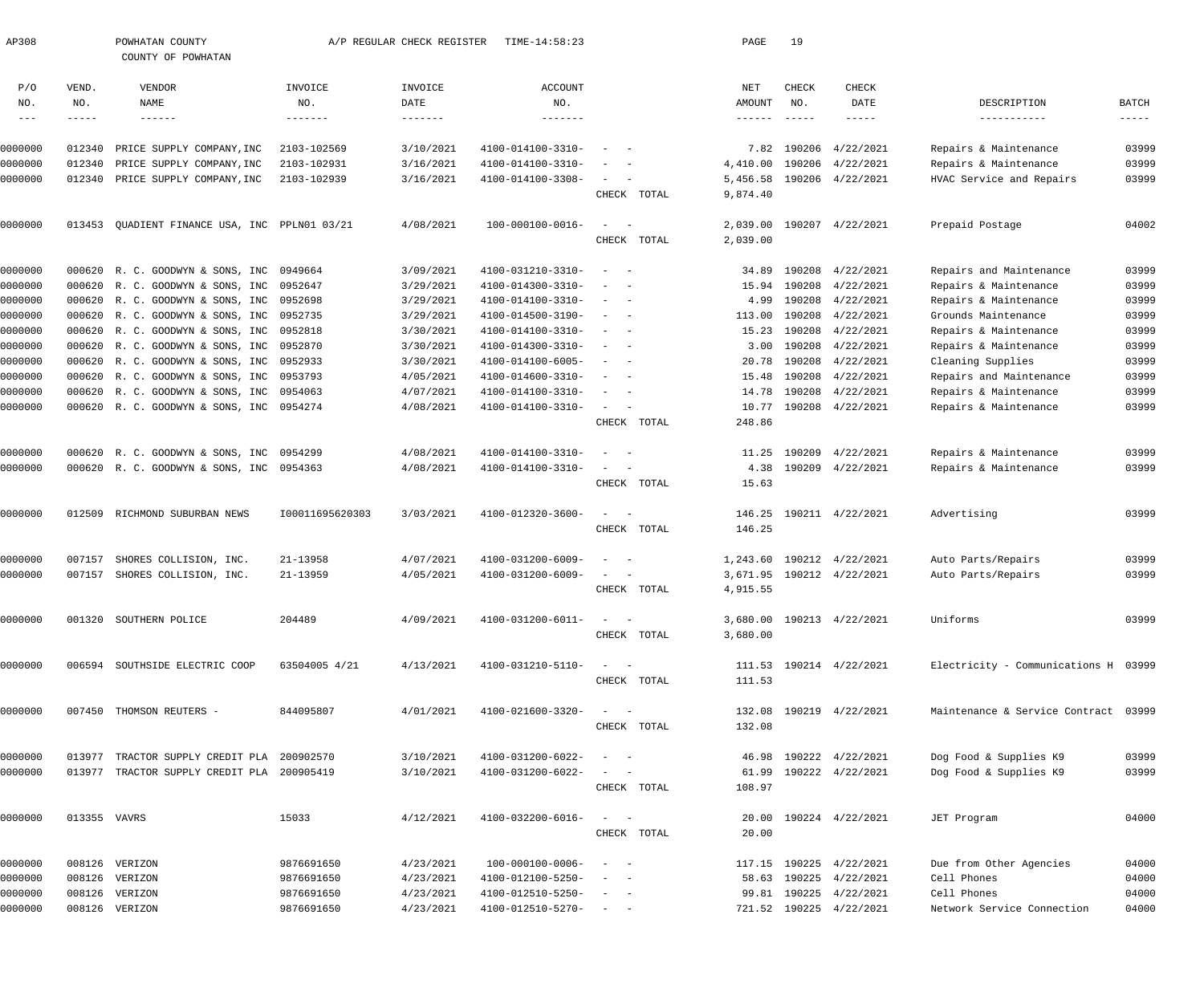| AP308              |        | POWHATAN COUNTY<br>COUNTY OF POWHATAN                      |                      | A/P REGULAR CHECK REGISTER | TIME-14:58:23                          |                                                         |             | PAGE             | 20            |                                      |                                                |                |
|--------------------|--------|------------------------------------------------------------|----------------------|----------------------------|----------------------------------------|---------------------------------------------------------|-------------|------------------|---------------|--------------------------------------|------------------------------------------------|----------------|
| P/O                | VEND.  | <b>VENDOR</b>                                              | INVOICE              | INVOICE                    | <b>ACCOUNT</b>                         |                                                         |             | NET              | CHECK         | CHECK                                |                                                |                |
| NO.                | NO.    | NAME                                                       | NO.                  | DATE                       | NO.                                    |                                                         |             | AMOUNT           | NO.           | DATE                                 | DESCRIPTION                                    | BATCH          |
| $--\,$ $-$         | -----  | $- - - - - - -$                                            | $- - - - - - -$      | -------                    | --------                               |                                                         |             |                  | $- - - - - -$ | $- - - - - -$                        | -----------                                    | $- - - - -$    |
| 0000000            | 008126 | VERIZON                                                    | 9876691650           | 4/23/2021                  | 4100-014100-5250-                      |                                                         |             | 921.65           | 190225        | 4/22/2021                            | Cell Phones                                    | 04000          |
| 0000000            | 008126 | VERIZON                                                    | 9876691650           | 4/23/2021                  | 4100-031210-5250-                      |                                                         |             | 419.00           | 190225        | 4/22/2021                            | CELL PHONES                                    | 04000          |
| 0000000            | 008126 | VERIZON                                                    | 9876691650           | 4/23/2021                  | 4100-032200-5250-                      |                                                         |             | 1,052.02         | 190225        | 4/22/2021                            | Cell Phones                                    | 04000          |
| 0000000            | 008126 | VERIZON                                                    | 9876691650           | 4/23/2021                  | 4100-031200-5250-                      |                                                         |             | 1,764.19         | 190225        | 4/22/2021                            | Cell Phones                                    | 04000          |
| 0000000            | 008126 | VERIZON                                                    | 9876691650           | 4/23/2021                  | 4100-033300-5250-                      |                                                         |             | 40.24            | 190225        | 4/22/2021                            | Cell Phones                                    | 04000          |
| 0000000            | 008126 | VERIZON                                                    | 9876691650           | 4/23/2021                  | 4100-034100-5250-                      |                                                         |             | 265.92           | 190225        | 4/22/2021                            | Cell Phones                                    | 04000          |
| 0000000            | 008126 | VERIZON                                                    | 9876691650           | 4/23/2021                  | 4100-035100-5260-                      |                                                         |             | 40.03            | 190225        | 4/22/2021                            | Internet Services                              | 04000          |
| 0000000            | 008126 | VERIZON                                                    | 9876691650           | 4/23/2021                  | 4100-035500-5250-                      |                                                         |             | 125.51           | 190225        | 4/22/2021                            | Cell Phones                                    | 04000          |
| 0000000            | 008126 | VERIZON                                                    | 9876691650           | 4/23/2021                  | 4100-071110-5250-                      |                                                         |             | 70.40            | 190225        | 4/22/2021                            | Cell Phones                                    | 04000          |
| 0000000            |        | 008126 VERIZON                                             | 9876691650           | 4/23/2021                  | 4100-081100-5250-                      |                                                         |             | 58.63            | 190225        | 4/22/2021                            | Cell Phones                                    | 04000          |
|                    |        |                                                            |                      |                            |                                        |                                                         | CHECK TOTAL | 5,754.70         |               |                                      |                                                |                |
|                    |        |                                                            |                      |                            |                                        |                                                         |             |                  |               |                                      |                                                |                |
| 0000000            |        | 011193 VERIZON                                             | 009148917863/21      | 3/31/2021                  | 4100-021100-5230-                      | $\overline{\phantom{a}}$                                |             | 61.16            |               | 190226 4/22/2021                     | Telephone Services                             | 04000          |
|                    |        |                                                            |                      |                            |                                        |                                                         | CHECK TOTAL | 61.16            |               |                                      |                                                |                |
| 0000000            |        | 008795 VIRGINIA COMMUNITY                                  | 1530                 | 4/15/2021                  | 4100-053910-5643-                      |                                                         |             | 673.00           |               | 190227 4/22/2021                     | PCCAA Services - Federal CSBG                  | 04000          |
|                    |        |                                                            |                      |                            |                                        |                                                         | CHECK TOTAL | 673.00           |               |                                      |                                                |                |
| 0000000            | 009768 | WAMPLER EANES APPRAISAL                                    | $#03 - 22$           | 4/02/2021                  | 100-000200-0009-                       |                                                         |             | 1,499.00- 190229 |               | 4/22/2021                            | Retainage Payable                              | 04000          |
| 0000000            | 009768 | WAMPLER EANES APPRAISAL                                    | $#03 - 22$           | 4/02/2021                  | 4100-012320-3160-                      |                                                         |             | 14,990.00        | 190229        | 4/22/2021                            | Reassessment Services                          | 04000          |
|                    |        |                                                            |                      |                            |                                        |                                                         | CHECK TOTAL | 13,491.00        |               |                                      |                                                |                |
| 0000000            | 012503 | WATSON, MICHAEL A.                                         | NEEDSASSESSMENT      | 4/12/2021                  | 4100-053910-5643-                      | $\sim$                                                  |             | 7,650.00         |               | 190230 4/22/2021                     | PCCAA Services - Federal CSBG                  | 04000          |
|                    |        |                                                            |                      |                            |                                        |                                                         | CHECK TOTAL | 7,650.00         |               |                                      |                                                |                |
|                    |        |                                                            |                      |                            |                                        |                                                         |             |                  |               |                                      |                                                |                |
| 0000000            | 011181 | WELLS FARGO FINANCIAL                                      | 5014407456           | 4/20/2021                  | 4100-021600-8107-                      | $\sim$                                                  |             | 260.72           |               | 190231 4/22/2021                     | Capital Outlay                                 | 04000          |
|                    |        |                                                            |                      |                            |                                        |                                                         | CHECK TOTAL | 260.72           |               |                                      |                                                |                |
| 0000000            | 011698 | WESTWOOD PHARMACY                                          | 27423                | 4/08/2021                  | 4100-033400-3845-                      |                                                         |             | 87.33            |               | 190232 4/22/2021                     | Detention of Adults - Health C 04000           |                |
|                    |        |                                                            |                      |                            |                                        |                                                         | CHECK TOTAL | 87.33            |               |                                      |                                                |                |
|                    |        |                                                            |                      |                            |                                        |                                                         |             |                  |               |                                      |                                                |                |
| 0000000            |        | 007755 WITMER PUBLIC SAFETY                                | E2054805             | 4/10/2021                  | 4100-032200-6017-                      | and the state of the                                    |             | 200.00           |               | 190234 4/22/2021                     | Uniforms - Volunteers                          | 04000          |
| 0000000            |        | 007755 WITMER PUBLIC SAFETY                                | E2055199             | 4/15/2021                  | 4100-032200-6017-<br>4100-032200-6017- |                                                         |             | 199.01           |               | 190234 4/22/2021                     | Uniforms - Volunteers<br>Uniforms - Volunteers | 04000          |
| 0000000            |        | 007755 WITMER PUBLIC SAFETY<br>007755 WITMER PUBLIC SAFETY | E2055209             | 4/15/2021<br>4/15/2021     | 4100-032200-6017-                      | $\sim$<br>$\sim$                                        |             | 120.00           |               | 190234 4/22/2021                     | Uniforms - Volunteers                          | 04000<br>04000 |
| 0000000<br>0000000 |        | 007755 WITMER PUBLIC SAFETY                                | E2055484             | 4/15/2021                  | 4100-032200-6017-                      | $\overline{\phantom{a}}$<br>$\sim$                      |             | 134.54<br>199.50 |               | 190234 4/22/2021<br>190234 4/22/2021 | Uniforms - Volunteers                          | 04000          |
| 0000000            |        | 007755 WITMER PUBLIC SAFETY                                | E2055491<br>E2055510 | 4/15/2021                  | 4100-032200-6017-                      | $\overline{\phantom{a}}$                                |             | 151.00           |               | 190234 4/22/2021                     | Uniforms - Volunteers                          | 04000          |
| 0000000            |        | 007755 WITMER PUBLIC SAFETY                                | E2056855             | 4/07/2021                  | 4100-032200-6011-                      |                                                         |             | 57.73            |               | 190234 4/22/2021                     | Protective Gear/Uniforms                       | 04000          |
| 0000000            |        | 007755 WITMER PUBLIC SAFETY                                | E2057019             | 4/15/2021                  | 4100-032200-6017-                      | $\overline{\phantom{a}}$                                |             | 59.00            |               | 190234 4/22/2021                     | Uniforms - Volunteers                          | 04000          |
| 0000000            |        | 007755 WITMER PUBLIC SAFETY                                | E2057355             | 4/15/2021                  | 4100-032200-6017-                      | $\sim$<br>$\sim$                                        |             | 181.00           |               | 190234 4/22/2021                     | Uniforms - Volunteers                          | 04000          |
| 0000000            |        | 007755 WITMER PUBLIC SAFETY                                | E2057470             | 4/15/2021                  | 4100-032200-6017-                      | $\sim$ $  -$                                            |             | 199.54           |               | 190234 4/22/2021                     | Uniforms - Volunteers                          | 04000          |
|                    |        |                                                            |                      |                            |                                        |                                                         | CHECK TOTAL | 1,501.32         |               |                                      |                                                |                |
|                    |        |                                                            |                      |                            |                                        |                                                         |             |                  |               |                                      |                                                |                |
| 0000000            |        | 007755 WITMER PUBLIC SAFETY                                | E2058305             | 4/15/2021                  | 4100-032200-6017-                      | $\sim$ $ -$                                             |             | 184.78           |               | 190235 4/22/2021                     | Uniforms - Volunteers                          | 04000          |
| 0000000            |        | 007755 WITMER PUBLIC SAFETY                                | E2058517             | 4/10/2021                  | 4100-032200-6017-                      |                                                         |             | 200.00           | 190235        | 4/22/2021                            | Uniforms - Volunteers                          | 04000          |
| 0000000            |        | 007755 WITMER PUBLIC SAFETY                                | E2058775             | 4/10/2020                  | 4100-032200-6017-                      | $\sim$<br>$\sim$                                        |             | 200.00           | 190235        | 4/22/2021                            | Uniforms - Volunteers                          | 04000          |
| 0000000            |        | 007755 WITMER PUBLIC SAFETY                                | E2059147             | 4/15/2021                  | 4100-032200-6017-                      | $\sim$<br>$\sim$ $-$                                    |             | 95.00            | 190235        | 4/22/2021                            | Uniforms - Volunteers                          | 04000          |
| 0000000            |        | 007755 WITMER PUBLIC SAFETY                                | E2059651             | 4/15/2021                  | 4100-032200-6017-                      | $\sim$                                                  |             | 139.00           | 190235        | 4/22/2021                            | Uniforms - Volunteers                          | 04000          |
| 0000000            |        | 007755 WITMER PUBLIC SAFETY                                | E2059672             | 4/15/2021                  | 4100-032200-6017-                      | $\sim$<br>$\sim$                                        |             | 172.77           | 190235        | 4/22/2021                            | Uniforms - Volunteers                          | 04000          |
| 0000000            |        | 007755 WITMER PUBLIC SAFETY                                | E2060127             | 4/10/2021                  | 4100-032200-6017-                      | $\sim$ $  -$                                            |             | 159.54           | 190235        | 4/22/2021                            | Uniforms - Volunteers                          | 04000          |
| 0000000            |        | 007755 WITMER PUBLIC SAFETY                                | E2060573             | 4/15/2021                  | 4100-032200-6017-                      | $\alpha_{\rm{max}}=1.000$ and $\alpha_{\rm{max}}=1.000$ |             | 119.98           |               | 190235 4/22/2021                     | Uniforms - Volunteers                          | 04000          |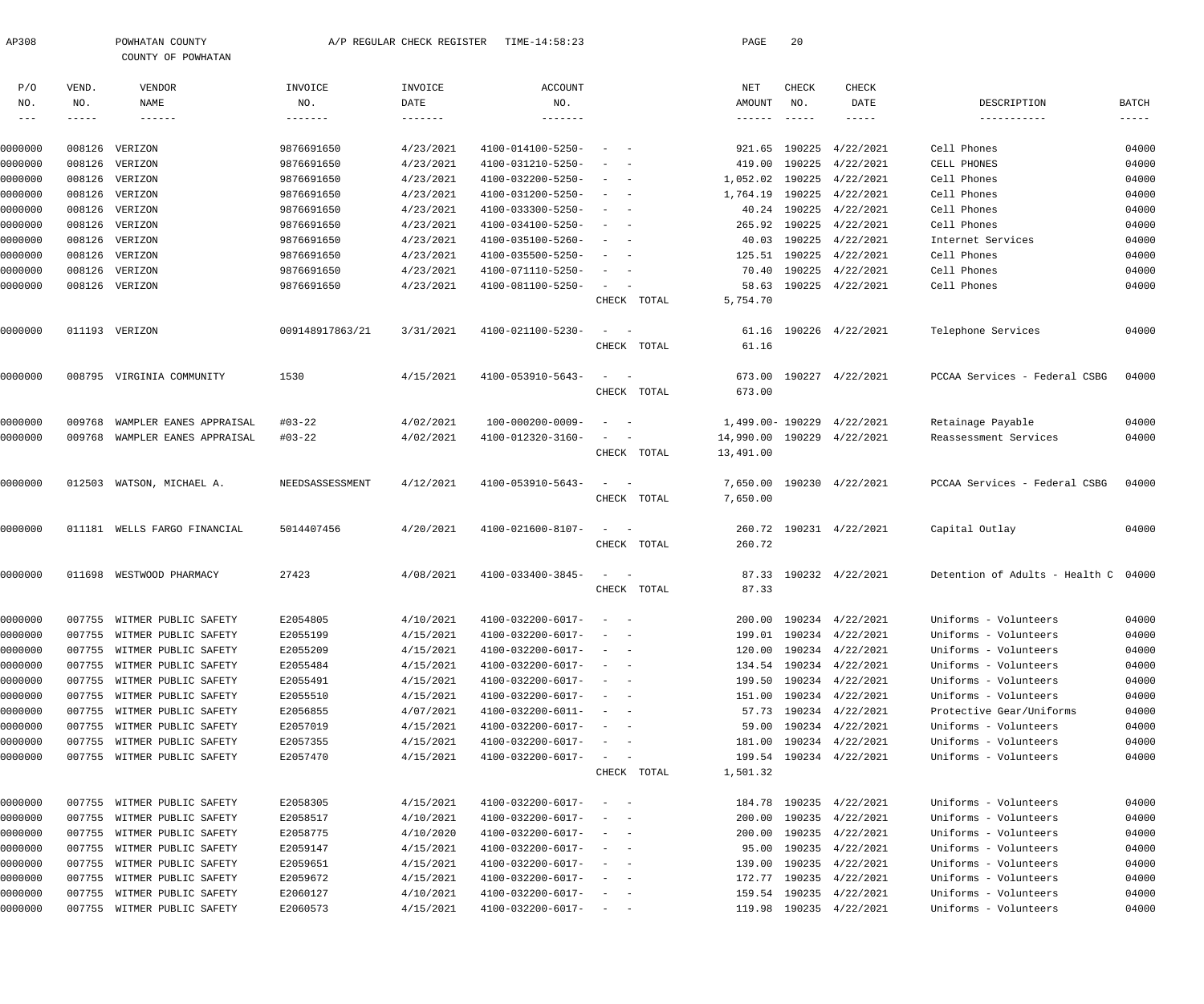| AP308                      |              | POWHATAN COUNTY<br>COUNTY OF POWHATAN |                 | A/P REGULAR CHECK REGISTER | TIME-14:58:23          |                                                   |             | PAGE               | 21                               |                            |                            |                      |
|----------------------------|--------------|---------------------------------------|-----------------|----------------------------|------------------------|---------------------------------------------------|-------------|--------------------|----------------------------------|----------------------------|----------------------------|----------------------|
| P/O                        | VEND.        | VENDOR                                | INVOICE         | INVOICE                    | ACCOUNT                |                                                   |             | NET                | CHECK                            | CHECK                      |                            |                      |
| NO.<br>$\qquad \qquad - -$ | NO.<br>----- | NAME<br>$- - - - - - -$               | NO.<br>-------  | DATE<br>$- - - - - - - -$  | NO.<br>$- - - - - - -$ |                                                   |             | AMOUNT             | NO.<br>$\qquad \qquad - - - - -$ | DATE<br>$- - - - - -$      | DESCRIPTION<br>----------- | BATCH<br>$- - - - -$ |
| 0000000                    | 007755       | WITMER PUBLIC SAFETY                  | E2060688        | 4/15/2021                  | 4100-032200-6017-      |                                                   |             | 187.01             | 190235                           | 4/22/2021                  | Uniforms - Volunteers      | 04000                |
| 0000000                    |              | 007755 WITMER PUBLIC SAFETY           | E2061314        | 4/13/2021                  | 4100-032200-6017-      |                                                   | CHECK TOTAL | 135.41<br>1,593.49 |                                  | 190235 4/22/2021           | Uniforms - Volunteers      | 04000                |
|                            |              |                                       |                 |                            |                        |                                                   |             |                    |                                  |                            |                            |                      |
| 0000000                    |              | 007755 WITMER PUBLIC SAFETY           | E2061384        | 4/09/2021                  | 4100-032200-6017-      | $\sim$                                            |             | 200.00             |                                  | 190236 4/22/2021           | Uniforms - Volunteers      | 04000                |
| 0000000                    | 007755       | WITMER PUBLIC SAFETY                  | E2062516        | 4/15/2021                  | 4100-032200-6017-      |                                                   |             | 119.00             |                                  | 190236 4/22/2021           | Uniforms - Volunteers      | 04000                |
| 0000000                    | 007755       | WITMER PUBLIC SAFETY                  | E2062815        | 4/09/2021                  | 4100-032200-6017-      |                                                   |             | 200.00             |                                  | 190236 4/22/2021           | Uniforms - Volunteers      | 04000                |
| 0000000                    |              | 007755 WITMER PUBLIC SAFETY           | E2063392        | 4/15/2021                  | 4100-032200-6017-      |                                                   |             | 40.00              |                                  | 190236 4/22/2021           | Uniforms - Volunteers      | 04000                |
| 0000000                    | 007755       | WITMER PUBLIC SAFETY                  | E2063923        | 4/15/2021                  | 4100-032200-6017-      |                                                   |             | 190.41             |                                  | 190236 4/22/2021           | Uniforms - Volunteers      | 04000                |
| 0000000                    | 007755       | WITMER PUBLIC SAFETY                  | E2064084        | 4/15/2021                  | 4100-032200-6017-      |                                                   |             | 176.41             |                                  | 190236 4/22/2021           | Uniforms - Volunteers      | 04000                |
| 0000000                    |              | 007755 WITMER PUBLIC SAFETY           | E2064874        | 4/10/2021                  | 4100-032200-6017-      |                                                   |             | 200.00             |                                  | 190236 4/22/2021           | Uniforms - Volunteers      | 04000                |
| 0000000                    | 007755       | WITMER PUBLIC SAFETY                  | E2065347        | 4/15/2021                  | 4100-032200-6017-      |                                                   |             | 169.58             |                                  | 190236 4/22/2021           | Uniforms - Volunteers      | 04000                |
| 0000000                    | 007755       | WITMER PUBLIC SAFETY                  | E2065407        | 4/15/2021                  | 4100-032200-6017-      | $\sim$ $-$                                        |             | 117.62             |                                  | 190236 4/22/2021           | Uniforms - Volunteers      | 04000                |
| 0000000                    |              | 007755 WITMER PUBLIC SAFETY           | E2067764        | 4/15/2021                  | 4100-032200-3310-      | $\sim$                                            |             | 14.00              |                                  | 190236 4/22/2021           | Equipment Repair           | 04000                |
|                            |              |                                       |                 |                            |                        |                                                   | CHECK TOTAL | 1,427.02           |                                  |                            |                            |                      |
| 0000000                    | 007755       | WITMER PUBLIC SAFETY                  | R2059396        | 4/15/2021                  | 4100-032200-6017-      | $\overline{\phantom{a}}$                          |             | 194.48             |                                  | 190237 4/22/2021           | Uniforms - Volunteers      | 04000                |
| 0000000                    | 007755       | WITMER PUBLIC SAFETY                  | W2058918        | 4/15/2021                  | 4100-032200-6017-      |                                                   |             | 198.00             |                                  | 190237 4/22/2021           | Uniforms - Volunteers      | 04000                |
| 0000000                    |              | 007755 WITMER PUBLIC SAFETY           | 2112862         | 4/09/2021                  | 4100-032200-6011-      | $\sim$<br>$\sim$ $-$                              |             | 235.99             |                                  | 190237 4/22/2021           | Protective Gear/Uniforms   | 04000                |
|                            |              |                                       |                 |                            |                        |                                                   | CHECK TOTAL | 628.47             |                                  |                            |                            |                      |
| 0000000                    | 006175       | ADAMS OIL COMPANY, INC.               | FUEL 4/13/2021  | 4/13/2021                  | 4100-014500-6008-      | $\overline{\phantom{a}}$                          |             | 15.51              |                                  | 190238 4/26/2021           | Gas/Grease/Oil             | 04005                |
| 0000000                    | 006175       | ADAMS OIL COMPANY, INC.               | FUEL $4/5/21$   | 4/05/2021                  | 4100-014500-6008-      |                                                   |             | 15.95              |                                  | 190238 4/26/2021           | Gas/Grease/Oil             | 04005                |
| 0000000                    |              | 006175 ADAMS OIL COMPANY, INC.        | 45200           | 4/13/2021                  | 4100-014500-6008-      | $\sim$ $-$                                        |             |                    |                                  | 349.35 190238 4/26/2021    | Gas/Grease/Oil             | 04005                |
|                            |              |                                       |                 |                            |                        |                                                   | CHECK TOTAL | 380.81             |                                  |                            |                            |                      |
| 0000000                    | 012849       | AQUA VIRGINIA                         | 0574341 4/21    | 4/06/2021                  | 4100-022100-5130-      |                                                   |             |                    |                                  | 40.74 190240 4/26/2021     | Water                      | 04004                |
| 0000000                    |              | 012849 AQUA VIRGINIA                  | 0621788         | 4/06/2021                  | 4100-073100-5130-      |                                                   |             | 46.61              |                                  | 190240 4/26/2021           | Water                      | 04005                |
|                            |              |                                       |                 |                            |                        |                                                   | CHECK TOTAL | 87.35              |                                  |                            |                            |                      |
| 0000000                    |              | 012572 AT&T MOBILITY                  | 287298847154/21 | 4/01/2021                  | 4100-031210-5232-      |                                                   |             |                    |                                  | 166.68 190241 4/26/2021    | Wireline 911               | 04004                |
|                            |              |                                       |                 |                            |                        |                                                   | CHECK TOTAL | 166.68             |                                  |                            |                            |                      |
| 0000000                    |              | 000660 BAI MUNICIPAL SOFTWARE         | 20210407006     | 4/07/2021                  | 4100-012510-3321-      |                                                   |             |                    |                                  | 12,914.00 190242 4/26/2021 | AS400 Service Contracts    | 04006                |
|                            |              |                                       |                 |                            |                        |                                                   | CHECK TOTAL | 12,914.00          |                                  |                            |                            |                      |
|                            |              |                                       |                 |                            |                        |                                                   |             |                    |                                  |                            |                            |                      |
| 0000000                    |              | 012207 BATTERIES PLUS BULBS           | P37823731       | 3/19/2021                  | 4100-014100-3310-      | $\sim$ $ -$                                       |             |                    |                                  | 100.20 190243 4/26/2021    | Repairs & Maintenance      | 04005                |
|                            |              |                                       |                 |                            |                        |                                                   | CHECK TOTAL | 100.20             |                                  |                            |                            |                      |
| 0000000                    |              | 013328 BLACKSTONE AUDIO, INC          | 1216166         | 4/02/2021                  | 4100-073100-6012-      | $\frac{1}{2}$ and $\frac{1}{2}$ and $\frac{1}{2}$ |             |                    |                                  | 230.15 190244 4/26/2021    | Books & Subscriptions      | 04005                |
|                            |              |                                       |                 |                            |                        |                                                   | CHECK TOTAL | 230.15             |                                  |                            |                            |                      |
|                            |              |                                       |                 |                            |                        |                                                   |             |                    |                                  |                            |                            |                      |
| 0000000                    |              | 006655 BLOSSMAN GAS COMPANIES,        | 16625143        | 4/13/2021                  | 4100-014500-6008-      |                                                   |             |                    |                                  | 41.21 190245 4/26/2021     | Gas/Grease/Oil             | 04005                |
| 0000000                    | 006655       | BLOSSMAN GAS COMPANIES,               | 16625144        | 4/13/2021                  | 4100-014500-6008-      |                                                   |             |                    |                                  | 9.61 190245 4/26/2021      | Gas/Grease/Oil             | 04005                |
| 0000000                    |              | 006655 BLOSSMAN GAS COMPANIES,        | 16670323        | 4/20/2021                  | 4100-014500-6008-      | $\frac{1}{2}$ and $\frac{1}{2}$ and $\frac{1}{2}$ | CHECK TOTAL | 20.04<br>70.86     |                                  | 190245 4/26/2021           | Gas/Grease/Oil             | 04005                |
|                            |              |                                       |                 |                            |                        |                                                   |             |                    |                                  |                            |                            |                      |
| 0000000                    |              | 013711 BRAME SPECIALTY CO INC         | 7630741         | 4/20/2021                  | 4100-014100-6005-      |                                                   |             |                    |                                  | 736.47 190246 4/26/2021    | Cleaning Supplies          | 04005                |
| 0000000                    |              | 013711 BRAME SPECIALTY CO INC         | 7631015         | 4/20/2021                  | 4100-014100-6005-      |                                                   |             |                    |                                  | 495.93 190246 4/26/2021    | Cleaning Supplies          | 04005                |
|                            |              |                                       |                 |                            |                        |                                                   | CHECK TOTAL | 1,232.40           |                                  |                            |                            |                      |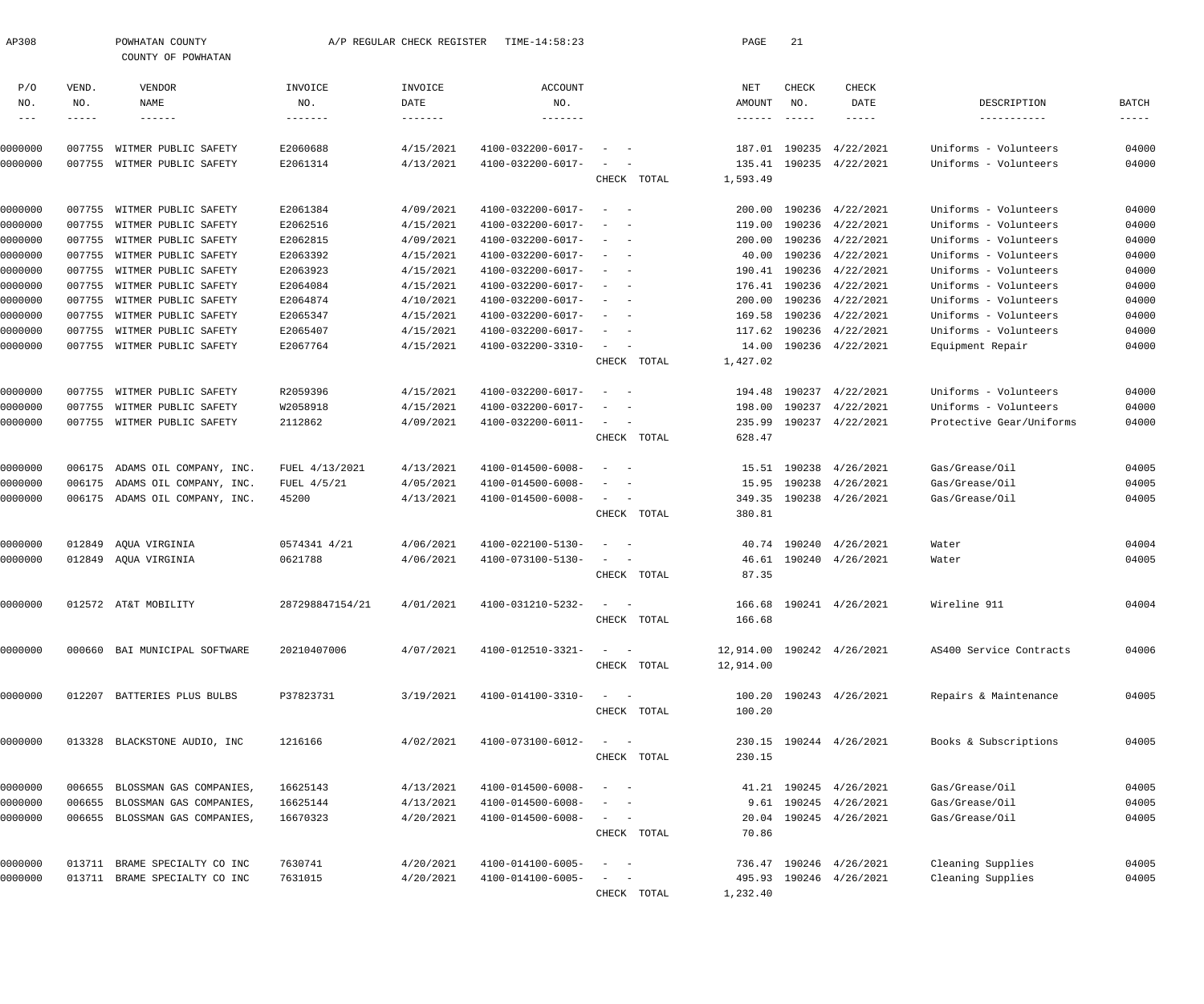| AP308                    |                       | POWHATAN COUNTY<br>COUNTY OF POWHATAN          |                 | A/P REGULAR CHECK REGISTER         | TIME-14:58:23                            |                                                                  | PAGE                             | 22                            |                           |                                      |                   |
|--------------------------|-----------------------|------------------------------------------------|-----------------|------------------------------------|------------------------------------------|------------------------------------------------------------------|----------------------------------|-------------------------------|---------------------------|--------------------------------------|-------------------|
| P/O<br>NO.<br>$--\,$ $-$ | VEND.<br>NO.<br>----- | VENDOR<br>NAME<br>$- - - - - - -$              | INVOICE<br>NO.  | INVOICE<br>DATE<br>$- - - - - - -$ | <b>ACCOUNT</b><br>NO.<br>$- - - - - - -$ |                                                                  | NET<br>AMOUNT<br>$- - - - - - -$ | CHECK<br>NO.<br>$- - - - - -$ | CHECK<br>DATE<br>-----    | DESCRIPTION<br>-----------           | BATCH<br>$------$ |
|                          |                       |                                                |                 |                                    |                                          |                                                                  |                                  |                               |                           |                                      |                   |
| 0000000                  | 013896                | BURSAR'S OFFICE                                | 202103          | 4/02/2021                          | 4100-083500-3140-                        |                                                                  | 14,840.17                        | 190247                        | 4/26/2021                 | Professional Services                | 04004             |
| 0000000                  | 013896                | BURSAR'S OFFICE                                | 202103          | 4/02/2021                          | 4100-083500-3140-                        | CHECK TOTAL                                                      | 5,214.84<br>20,055.01            |                               | 190247 4/26/2021          | Professional Services                | 04004             |
| 0000000                  | 006965                | CINTAS CORPORATION                             | 4081384239      | 4/14/2021                          | 4100-014300-6011-                        | $\sim$<br>$\overline{\phantom{0}}$                               | 25.91                            |                               | 190248 4/26/2021          | Uniforms                             | 04004             |
| 0000000                  | 006965                | CINTAS CORPORATION                             | 4081384239      | 4/14/2021                          | 4100-014100-6011-                        |                                                                  | 22.46                            |                               | 190248 4/26/2021          | Uniforms                             | 04004             |
| 0000000                  | 006965                | CINTAS CORPORATION                             | 4081384239      | 4/14/2021                          | 4100-014500-6011-                        | $\frac{1}{2}$ and $\frac{1}{2}$ and $\frac{1}{2}$<br>CHECK TOTAL | 74.71                            |                               | 26.34 190248 4/26/2021    | Uniforms                             | 04004             |
| 0000000                  |                       | 009178 COMCAST                                 | 829960012089659 | 4/07/2021                          | 4100-014300-5260-                        | $\sim$<br>$\sim$ $-$                                             | 104.85                           |                               | 190249 4/26/2021          | Internet                             | 04004             |
|                          |                       |                                                |                 |                                    |                                          | CHECK TOTAL                                                      | 104.85                           |                               |                           |                                      |                   |
| 0000000                  |                       | 013674 CROWN ATLANTIC COMPANY LL 395626 5/21   |                 | 5/01/2021                          | 4100-031210-5421-                        | $\sim$<br>$\sim$ $-$                                             | 2,183.60                         |                               | 190250 4/26/2021          | Rent - Towers                        | 04004             |
|                          |                       |                                                |                 |                                    |                                          | CHECK TOTAL                                                      | 2,183.60                         |                               |                           |                                      |                   |
| 0000000                  | 006240                | DIAMOND SPRINGS WATER, INC                     | 0001147705      | 3/30/2021                          | 4100-014300-5130-                        | $\overline{\phantom{a}}$<br>$\sim$                               | 27.30                            |                               | 190251 4/26/2021          | Water                                | 04004             |
| 0000000                  | 006240                | DIAMOND SPRINGS WATER, INC                     | 0001226699      | 4/21/2021                          | 4100-012200-5130-                        |                                                                  | 14.70                            |                               | 190251 4/26/2021          | Water                                | 04004             |
| 0000000                  | 006240                | DIAMOND SPRINGS WATER, INC 0001222081          |                 | 4/20/2021                          | 4100-014100-5130-                        | $ \,$<br>$\sim$                                                  | 14.70                            |                               | 190251 4/26/2021          | Water                                | 04005             |
| 0000000                  | 006240                | DIAMOND SPRINGS WATER, INC 1189149             |                 | 4/09/2021                          | 4100-014100-5130-                        | $\sim$<br>$\sim$<br>CHECK TOTAL                                  | 9.95<br>66.65                    |                               | 190251 4/26/2021          | Water                                | 04005             |
| 0000000                  | 000860                | DOMINION ENERGY VIRGINIA                       | 1223507334 4/21 | 4/01/2021                          | 4100-014300-5110-                        | $\equiv$<br>$\overline{\phantom{0}}$                             | 101.56                           |                               | 190252 4/26/2021          | Electricity                          | 04004             |
| 0000000                  | 000860                | DOMINION ENERGY VIRGINIA                       | 2613832712 4/21 | 4/01/2021                          | 4100-022100-5110-                        | $\sim$                                                           | 119.62                           |                               | 190252 4/26/2021          | Electricity                          | 04004             |
| 0000000                  | 000860                | DOMINION ENERGY VIRGINIA                       | 8971069334 4/21 | 4/01/2021                          | 4100-014300-5110-                        | $\frac{1}{2}$ and $\frac{1}{2}$ and $\frac{1}{2}$                | 13.10                            |                               | 190252 4/26/2021          | Electricity                          | 04004             |
|                          |                       |                                                |                 |                                    |                                          | CHECK TOTAL                                                      | 234.28                           |                               |                           |                                      |                   |
| 0000000                  |                       | 006205 FLATROCK GLASS                          | 21045           | 4/06/2021                          | 4100-014100-3310-                        | $\sim$ $-$<br>$\overline{\phantom{0}}$                           | 300.00                           |                               | 190253 4/26/2021          | Repairs & Maintenance                | 04005             |
|                          |                       |                                                |                 |                                    |                                          | CHECK TOTAL                                                      | 300.00                           |                               |                           |                                      |                   |
| 0000000                  |                       | 013518 FROEHLING & ROBERTSON, IN 190004        |                 | 4/08/2021                          | 4100-034100-3140-                        | $\hspace{0.1mm}-\hspace{0.1mm}$                                  |                                  |                               | 4,981.14 190254 4/26/2021 | Professional Services                | 04004             |
|                          |                       |                                                |                 |                                    |                                          | CHECK TOTAL                                                      | 4,981.14                         |                               |                           |                                      |                   |
| 0000000                  |                       | 013331 GERLACH, JACQUELYN F.                   | 8951581         | 4/02/2021                          | 4100-021200-3150-                        | $\sim$ $  -$                                                     |                                  |                               | 120.00 190255 4/26/2021   | Outside Counsel                      | 04004             |
|                          |                       |                                                |                 |                                    |                                          | CHECK TOTAL                                                      | 120.00                           |                               |                           |                                      |                   |
| 0000000                  |                       | 013290 GLOBAL SIGNAL ACQUISITION 395626 5/2021 |                 | 5/01/2021                          | 4100-031210-5421-                        | $\alpha = 1, \ldots, \alpha$                                     |                                  |                               | 1,056.91 190256 4/26/2021 | Rent - Towers                        | 04004             |
|                          |                       |                                                |                 |                                    |                                          | CHECK TOTAL                                                      | 1,056.91                         |                               |                           |                                      |                   |
| 0000000                  |                       | 005075 GREENE, FLOYD, JR.                      | 34              | 4/16/2021                          | 4100-031210-3320-                        | $\frac{1}{2}$ and $\frac{1}{2}$ and $\frac{1}{2}$                |                                  |                               | 135.00 190257 4/26/2021   | Maintenance and Service Contra 04004 |                   |
|                          |                       |                                                |                 |                                    |                                          | CHECK TOTAL                                                      | 135.00                           |                               |                           |                                      |                   |
| 0000000                  |                       | 001183 HERTZLER TREE SERVICE,                  | REMOVE DEADLIMB | 4/15/2021                          | 4100-014600-3310-                        | $\sigma_{\rm{max}}=0.5$                                          |                                  |                               | 1,500.00 190258 4/26/2021 | Repairs and Maintenance              | 04005             |
|                          |                       |                                                |                 |                                    |                                          | CHECK TOTAL                                                      | 1,500.00                         |                               |                           |                                      |                   |
| 0000000                  |                       | 010755 INNOVATIVE TURF                         | 4989            | 4/15/2021                          | 4100-014600-3320-                        | $\qquad \qquad -$                                                |                                  |                               | 1,580.95 190260 4/26/2021 | Maintenance/Service Contracts        | 04005             |
|                          |                       |                                                |                 |                                    |                                          | CHECK TOTAL                                                      | 1,580.95                         |                               |                           |                                      |                   |
| 0000000                  |                       | 010811 LAND AND COATES, INC                    | 353993          | 4/20/2021                          | 4100-014500-3190-                        | $\frac{1}{2}$ and $\frac{1}{2}$ and $\frac{1}{2}$                |                                  |                               | 154.98 190262 4/26/2021   | Grounds Maintenance                  | 04005             |
|                          |                       |                                                |                 |                                    |                                          | CHECK TOTAL                                                      | 154.98                           |                               |                           |                                      |                   |
| 0000000                  |                       | 011354 MATTHEW BENDER & CO, INC. 23669586      |                 | 1/20/2021                          | 4100-012210-6012-                        | $\qquad \qquad -$                                                |                                  |                               | 41.44 190263 4/26/2021    | Books & Subscriptions                | 04006             |
|                          |                       |                                                |                 |                                    |                                          | CHECK TOTAL                                                      | 41.44                            |                               |                           |                                      |                   |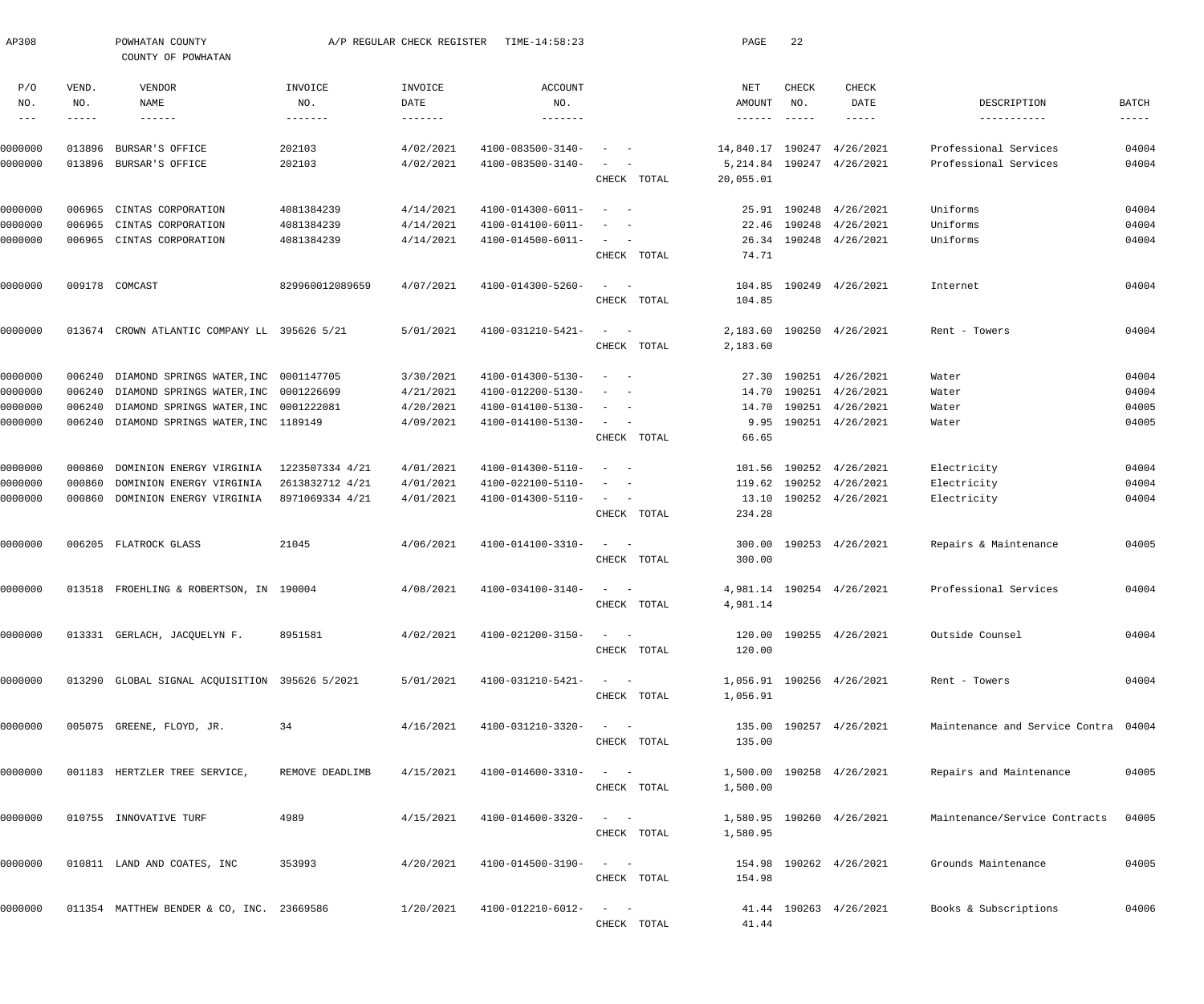| AP308                       |                       | POWHATAN COUNTY<br>COUNTY OF POWHATAN    |                           | A/P REGULAR CHECK REGISTER | TIME-14:58:23                            |                   |             | PAGE                    | 23                            |                            |                                      |                                      |
|-----------------------------|-----------------------|------------------------------------------|---------------------------|----------------------------|------------------------------------------|-------------------|-------------|-------------------------|-------------------------------|----------------------------|--------------------------------------|--------------------------------------|
| P/O<br>NO.<br>$\frac{1}{2}$ | VEND.<br>NO.<br>----- | VENDOR<br>NAME<br>$- - - - - - -$        | INVOICE<br>NO.<br>------- | INVOICE<br>DATE            | <b>ACCOUNT</b><br>NO.<br>$- - - - - - -$ |                   |             | NET<br>AMOUNT<br>------ | CHECK<br>NO.<br>$\frac{1}{2}$ | CHECK<br>DATE<br>-----     | DESCRIPTION<br>-----------           | <b>BATCH</b><br>$\cdots\cdots\cdots$ |
|                             |                       |                                          |                           |                            |                                          |                   |             |                         |                               |                            |                                      |                                      |
| )000000                     | 006487                | MAXIMUM SECURITY INC.                    | 34148                     | 4/19/2021                  | 4100-031200-3310-                        | $\sim$            | CHECK TOTAL | 223.00                  |                               | 223.00 190264 4/26/2021    | Repairs & Maintenance                | 04004                                |
| 0000000                     |                       | 013176 MIDWEST TAPE, LLC                 | 500298373                 | 4/12/2021                  | 4100-073100-6012-                        | $\sim$            |             |                         |                               | 670.47 190265 4/26/2021    | Books & Subscriptions                | 04005                                |
|                             |                       |                                          |                           |                            |                                          |                   | CHECK TOTAL | 670.47                  |                               |                            |                                      |                                      |
| 0000000                     | 000750                | MONACAN SOIL & WATER                     | 2ND & 3RD QTRS            | 4/07/2021                  | 4100-081200-0050-                        | $\sim$            | CHECK TOTAL | 22,000.00               |                               | 22,000.00 190266 4/26/2021 | MSWCD:Agricultural Support Ser 04006 |                                      |
| 0000000                     |                       | 013978 MOTOROLA SOLUTIONS, INC.          | 1187041240                | 9/15/2020                  | 4100-012520-3330-                        | $\sim$            |             |                         |                               | 515.00 190268 4/26/2021    | GIS Services                         | 04004                                |
|                             |                       |                                          |                           |                            |                                          |                   | CHECK TOTAL | 515.00                  |                               |                            |                                      |                                      |
| 0000000                     | 007422 NACO           |                                          | 267139                    | 1/01/2021                  | 4100-012100-5810-                        | $\sim$            |             |                         |                               | 460.00 190270 4/26/2021    | Dues/Association Memberships         | 04006                                |
|                             |                       |                                          |                           |                            |                                          |                   | CHECK TOTAL | 460.00                  |                               |                            |                                      |                                      |
| 0000000                     | 009281                | OVERDRIVE, INC.                          | 01369CO21141082           | 4/12/2021                  | 4100-073100-6012-                        | $\sim$            |             |                         |                               | 26.98 190271 4/26/2021     | Books & Subscriptions                | 04005                                |
| 0000000                     | 009281                | OVERDRIVE, INC.                          | 01369CO21146305           | 4/15/2021                  | 4100-073100-6012-                        |                   |             |                         |                               | 238.97 190271 4/26/2021    | Books & Subscriptions                | 04005                                |
| 0000000                     | 009281                | OVERDRIVE, INC.                          | 01369CO21146306           | 4/15/2021                  | 4100-073100-6012-                        |                   |             |                         |                               | 871.41 190271 4/26/2021    | Books & Subscriptions                | 04005                                |
| 0000000                     | 009281                | OVERDRIVE, INC.                          | 01369CO21146319           | 4/15/2021                  | 4100-073100-6012-                        | $\sim$            | CHECK TOTAL | 1,650.29                |                               | 512.93 190271 4/26/2021    | Books & Subscriptions                | 04005                                |
|                             |                       |                                          |                           |                            |                                          |                   |             |                         |                               |                            |                                      |                                      |
| 0000000                     | 001250                | POWHATAN AUTO & TRACTOR                  | 635463                    | 3/31/2021                  | 4100-014300-3310-                        | $\sim$            | CHECK TOTAL | 33.26                   |                               | 33.26 190272 4/26/2021     | Repairs & Maintenance                | 04004                                |
| 0000000                     | 006928                | POWHATAN COUNTY DEPT. OF                 | DSS HOTEL 4/21            | 4/12/2021                  | 4100-053910-5643-                        | $\sim$            |             |                         |                               | 218.58 190273 4/26/2021    | PCCAA Services - Federal CSBG        | 04004                                |
|                             |                       |                                          |                           |                            |                                          |                   | CHECK TOTAL | 218.58                  |                               |                            |                                      |                                      |
| 0000000                     | 008294                | POWHATAN COUNTY PUBLIC                   | F&R 02/2021               | 2/28/2021                  | 4100-032200-6009-                        | $\sim$            |             |                         |                               | 632.89 190274 4/26/2021    | Auto Repairs and Parts               | 04003                                |
| 0000000                     | 008294                | POWHATAN COUNTY PUBLIC                   | F&R 02/2021               | 2/28/2021                  | 4100-032200-6009-                        |                   |             |                         |                               | 419.70 190274 4/26/2021    | Auto Repairs and Parts               | 04003                                |
| 0000000                     | 008294                | POWHATAN COUNTY PUBLIC                   | F&R 02/2021               | 2/28/2021                  | 4100-032200-6009-                        |                   |             |                         |                               | 195.51 190274 4/26/2021    | Auto Repairs and Parts               | 04003                                |
| 0000000                     | 008294                | POWHATAN COUNTY PUBLIC                   | F&R 02/2021               | 2/28/2021                  | $4100 - 032200 - 6009 - - -$             |                   |             |                         |                               | 704.50 190274 4/26/2021    | Auto Repairs and Parts               | 04003                                |
| 0000000                     | 008294                | POWHATAN COUNTY PUBLIC                   | F&R 02/2021               | 2/28/2021                  | 4100-032200-6009-                        | $\qquad \qquad -$ |             |                         |                               | 494.61 190274 4/26/2021    | Auto Repairs and Parts               | 04003                                |
| 0000000                     | 008294                | POWHATAN COUNTY PUBLIC                   | F&R 02/2021               | 2/28/2021                  | 4100-032200-6009-                        |                   |             |                         |                               | 29.63 190274 4/26/2021     | Auto Repairs and Parts               | 04003                                |
| 0000000                     | 008294                | POWHATAN COUNTY PUBLIC                   | F&R 02/2021               | 2/28/2021                  | 4100-032200-6009-                        |                   |             |                         |                               | 52.00 190274 4/26/2021     | Auto Repairs and Parts               | 04003                                |
| 0000000                     | 008294                | POWHATAN COUNTY PUBLIC                   | F&R 02/2021               | 2/28/2021                  | 4100-032200-6009-                        |                   |             |                         |                               | 197.82 190274 4/26/2021    | Auto Repairs and Parts               | 04003                                |
| 0000000                     | 008294                | POWHATAN COUNTY PUBLIC                   | FACILITIES 2/21           | 2/24/2021                  | 4100-014500-6009-                        |                   |             |                         |                               | 167.61 190274 4/26/2021    | Auto Parts & Repairs                 | 04003                                |
| 0000000                     | 008294                | POWHATAN COUNTY PUBLIC                   | PSO 02/2021               | 2/28/2021                  | 4100-035100-6009-                        |                   |             |                         |                               | 684.79 190274 4/26/2021    | Auto Parts/Repairs                   | 04003                                |
| 0000000                     | 008294                | POWHATAN COUNTY PUBLIC                   | PSO 02/2021               | 2/28/2021                  | 4100-031200-6008-                        |                   |             |                         |                               | 523.72 190274 4/26/2021    | Gas/Grease/Oil                       | 04003                                |
| 0000000                     |                       | 008294 POWHATAN COUNTY PUBLIC            | PSO 02/2021               | 2/28/2021                  | 4100-031200-6009-                        | $ \,$             | CHECK TOTAL | 6,398.87                |                               | 2,296.09 190274 4/26/2021  | Auto Parts/Repairs                   | 04003                                |
|                             |                       |                                          |                           |                            |                                          |                   |             |                         |                               |                            |                                      |                                      |
| 0000000                     |                       | 000620 R. C. GOODWYN & SONS, INC 0952592 |                           | 3/29/2021                  | 4100-014100-3310-                        | $\qquad \qquad -$ | CHECK TOTAL | 6.57                    |                               | 6.57 190276 4/26/2021      | Repairs & Maintenance                | 04005                                |
|                             |                       |                                          |                           |                            |                                          |                   |             |                         |                               |                            |                                      |                                      |
| 0000000                     |                       | 013979 READ'S UNIFORMS, LLC              | 582542-1                  | 4/16/2021                  | 4100-031200-6011-                        | $\qquad \qquad -$ | CHECK TOTAL | 340.00                  |                               | 340.00 190277 4/26/2021    | Uniforms                             | 04004                                |
|                             |                       |                                          |                           |                            |                                          |                   |             |                         |                               |                            |                                      |                                      |
| 0000000                     |                       | 013980 RICHMOND OVERHEAD DOOR IN 182052  |                           | 4/14/2021                  | 4100-014100-3310-                        | $\qquad \qquad -$ | CHECK TOTAL | 1,029.58                |                               | 1,029.58 190278 4/26/2021  | Repairs & Maintenance                | 04005                                |
|                             |                       |                                          |                           |                            |                                          |                   |             |                         |                               |                            |                                      |                                      |
| 0000000                     |                       | 013975 ROYALL, THERESA J.                | 68461257533055            | 3/25/2021                  | 4100-021200-6012-                        | $\qquad \qquad -$ |             |                         |                               | 180.00 190279 4/26/2021    | Books & Subscriptions                | 04004                                |
|                             |                       |                                          |                           |                            |                                          |                   | CHECK TOTAL | 180.00                  |                               |                            |                                      |                                      |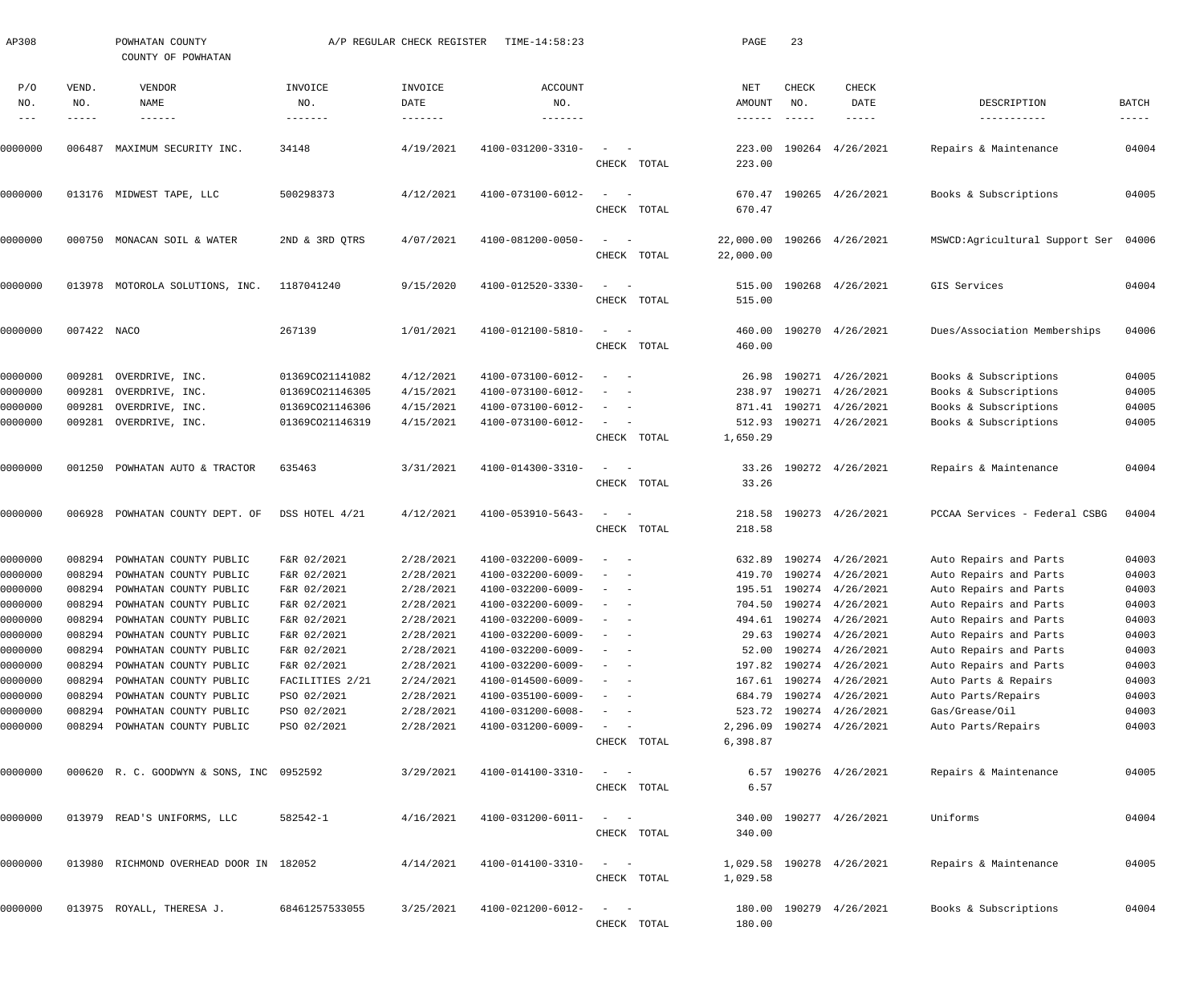| AP308                 |                             | POWHATAN COUNTY<br>COUNTY OF POWHATAN              |                                | A/P REGULAR CHECK REGISTER | TIME-14:58:23                          |                                                                      | PAGE                            | 24                            |                                             |                                                                              |                             |
|-----------------------|-----------------------------|----------------------------------------------------|--------------------------------|----------------------------|----------------------------------------|----------------------------------------------------------------------|---------------------------------|-------------------------------|---------------------------------------------|------------------------------------------------------------------------------|-----------------------------|
| P/O<br>NO.<br>$- - -$ | VEND.<br>NO.<br>$- - - - -$ | VENDOR<br>NAME<br>$- - - - - - -$                  | INVOICE<br>NO.<br>--------     | INVOICE<br>DATE            | ACCOUNT<br>NO.<br>$- - - - - - -$      |                                                                      | NET<br><b>AMOUNT</b><br>------- | CHECK<br>NO.<br>$- - - - - -$ | <b>CHECK</b><br>DATE<br>$- - - - - -$       | DESCRIPTION<br>-----------                                                   | <b>BATCH</b><br>$- - - - -$ |
| 0000000               | 013642                      | SANTE J. PIRACCI PC                                | 8911177                        | 4/02/2021                  | 4100-021200-3150-                      | $\sim$ 100 $\sim$ 100 $\sim$<br>CHECK TOTAL                          | 120.00<br>120.00                | 190280                        | 4/26/2021                                   | Outside Counsel                                                              | 04004                       |
| 0000000               |                             | 007096 SBA TOWERS, INC.                            | IN30533696                     | 5/01/2021                  | 4100-031210-5421-                      | $\frac{1}{2}$ , and $\frac{1}{2}$ , and $\frac{1}{2}$<br>CHECK TOTAL | 2,060.02                        |                               | 2,060.02 190281 4/26/2021                   | Rent - Towers                                                                | 04004                       |
| 0000000<br>0000000    | 006594<br>006594            | SOUTHSIDE ELECTRIC COOP<br>SOUTHSIDE ELECTRIC COOP | 63504016 4/21<br>6350417 4/21  | 4/07/2021<br>4/07/2021     | 4100-031210-5110-<br>4100-031210-5110- | $\sim$<br>$\sim$ $-$<br>$\sim$ 100 $\sim$ 100 $\sim$<br>CHECK TOTAL  | 138.84<br>386.40                |                               | 247.56 190283 4/26/2021<br>190283 4/26/2021 | Electricity - Communications H 04004<br>Electricity - Communications H 04004 |                             |
| 0000000<br>0000000    | 001940<br>001940            | STANDBY SYSTEMS, INC.<br>STANDBY SYSTEMS, INC.     | 032100460<br>03210532          | 3/19/2021<br>3/29/2021     | 4100-031210-3320-<br>4100-031210-3310- | $\overline{\phantom{a}}$<br>$\sim$<br>$\sim$                         | 582.90                          |                               | 130.00 190284 4/26/2021<br>190284 4/26/2021 | Maintenance and Service Contra<br>Repairs and Maintenance                    | 04004<br>04004              |
| 0000000               | 006501                      | TREASURER OF VIRGINIA                              | 21-POWPC-1023                  | 4/15/2021                  | 4100-021600-8107-                      | CHECK TOTAL<br>$\sim$<br>$\sim$<br>CHECK TOTAL                       | 712.90<br>200.00<br>200.00      |                               | 190285 4/26/2021                            | Capital Outlay                                                               | 04004                       |
| 0000000               | 013981                      | VIRGINIA ASSOCIATION OF A REG MEMBERSHIP           |                                | 4/22/2021                  | 4100-012100-5810-                      | $\sim$<br>CHECK TOTAL                                                | 35.00<br>35.00                  |                               | 190286 4/26/2021                            | Dues/Association Memberships                                                 | 04005                       |
| 0000000               | 011181                      | WELLS FARGO FINANCIAL                              | 5014335969                     | 4/15/2021                  | 4100-021600-8107-                      | $\frac{1}{2}$ and $\frac{1}{2}$ and $\frac{1}{2}$<br>CHECK TOTAL     | 2,593.90                        |                               | 2,593.90 190287 4/26/2021                   | Capital Outlay                                                               | 04006                       |
| 0000000<br>0000000    | 007266<br>007266            | BEACH, LYNNE<br>BEACH, LYNNE                       | REIMB 4/26/21<br>REIMB 4/26/21 | 4/26/2021<br>4/26/2021     | 4100-012200-5210-<br>4100-012200-5510- | $\sim$<br>$\sim$<br>$\sim$<br>CHECK TOTAL                            | 1.21<br>27.56                   |                               | 26.35 190306 4/28/2021<br>190306 4/28/2021  | Postage<br>Travel/Mileage/Parking/Tolls                                      | 04007<br>04007              |

CHECK TYPE TOTAL 567,371.02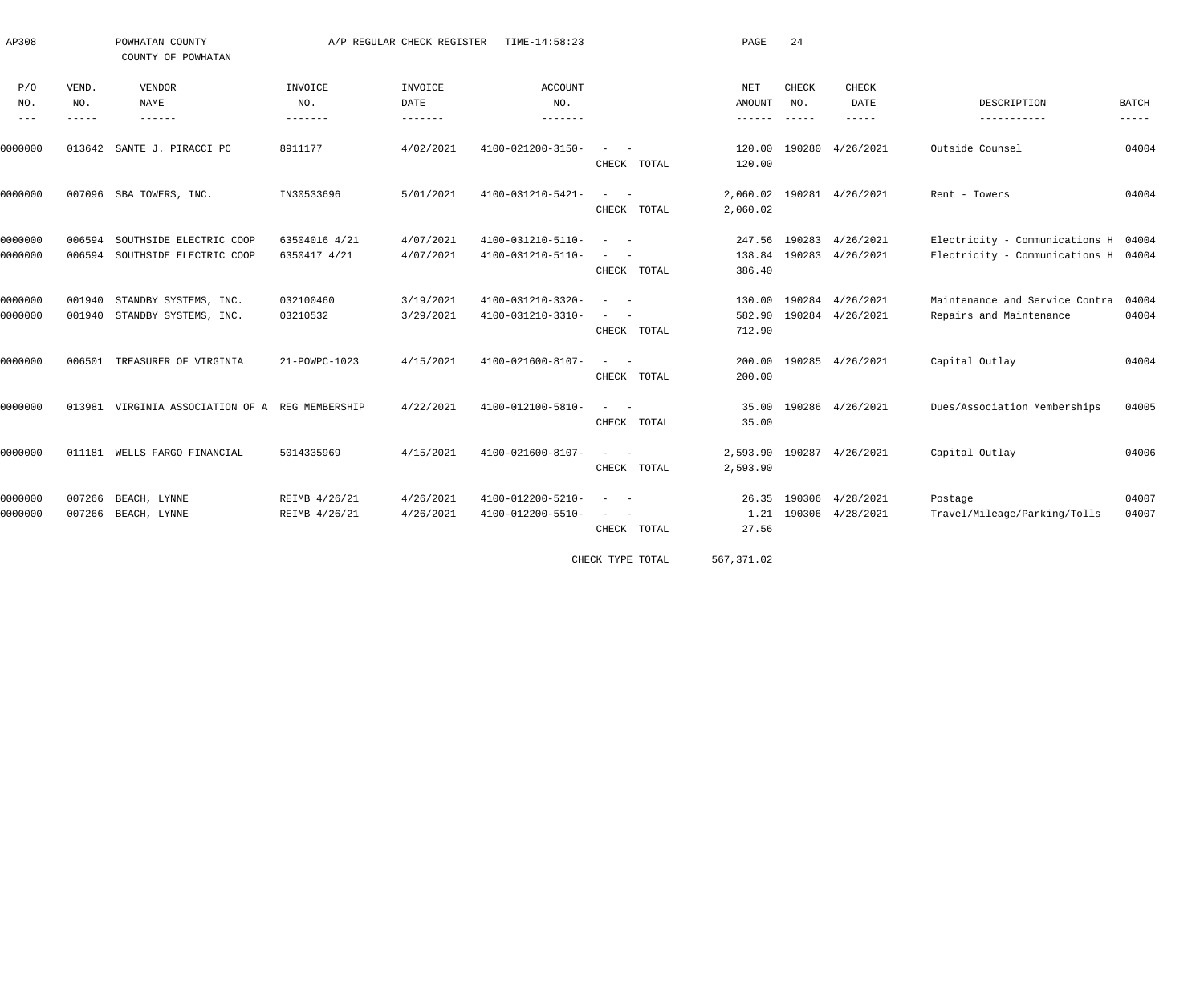| AP308              |                       | POWHATAN COUNTY<br>COUNTY OF POWHATAN |                           | A/P VOID CHECK REGISTER    | TIME-14:58:23             |                             | 25<br>PAGE                            |                        |                            |                |
|--------------------|-----------------------|---------------------------------------|---------------------------|----------------------------|---------------------------|-----------------------------|---------------------------------------|------------------------|----------------------------|----------------|
| P/O<br>NO.<br>$--$ | VEND.<br>NO.<br>----- | VENDOR<br>NAME<br>------              | INVOICE<br>NO.<br>------- | INVOICE<br>DATE<br>------- | ACCOUNT<br>NO.<br>------- |                             | CHECK<br>NET<br>AMOUNT<br>NO.         | CHECK<br>DATE<br>----- | DESCRIPTION<br>----------- | BATCH<br>----- |
| 0000000            | 011929                | POMPEI, ANDREW                        | 0119201911                | 11/01/2019                 | 4100-081100-5250-         | $\sim$ $  -$<br>CHECK TOTAL | 30.00- 182776 11/07/2019<br>$30.00 -$ |                        | Cell Phones                | 00534          |
| 0000000            | 007906                | SERVPRO OF CHESTERFIELD               | 5160196                   | 11/06/2020                 | 4100-031210-3310-         | $\sim$ $  -$<br>CHECK TOTAL | 653.26- 188079 12/02/2020<br>653.26-  |                        | Repairs and Maintenance    | 00535          |
| 0000000            | 011929                | POMPEI, ANDREW                        | 0119202101                | 1/01/2021                  | 4100-081100-5250-         | $\sim$ $  -$<br>CHECK TOTAL | 30.00-188871 1/08/2021<br>$30.00 -$   |                        | Cell Phones                | 00534          |
|                    |                       |                                       |                           |                            |                           | CHECK TYPE TOTAL            | $713.26-$                             |                        |                            |                |
|                    |                       |                                       |                           |                            |                           | FINAL TOTAL                 | 566,657.76                            |                        |                            |                |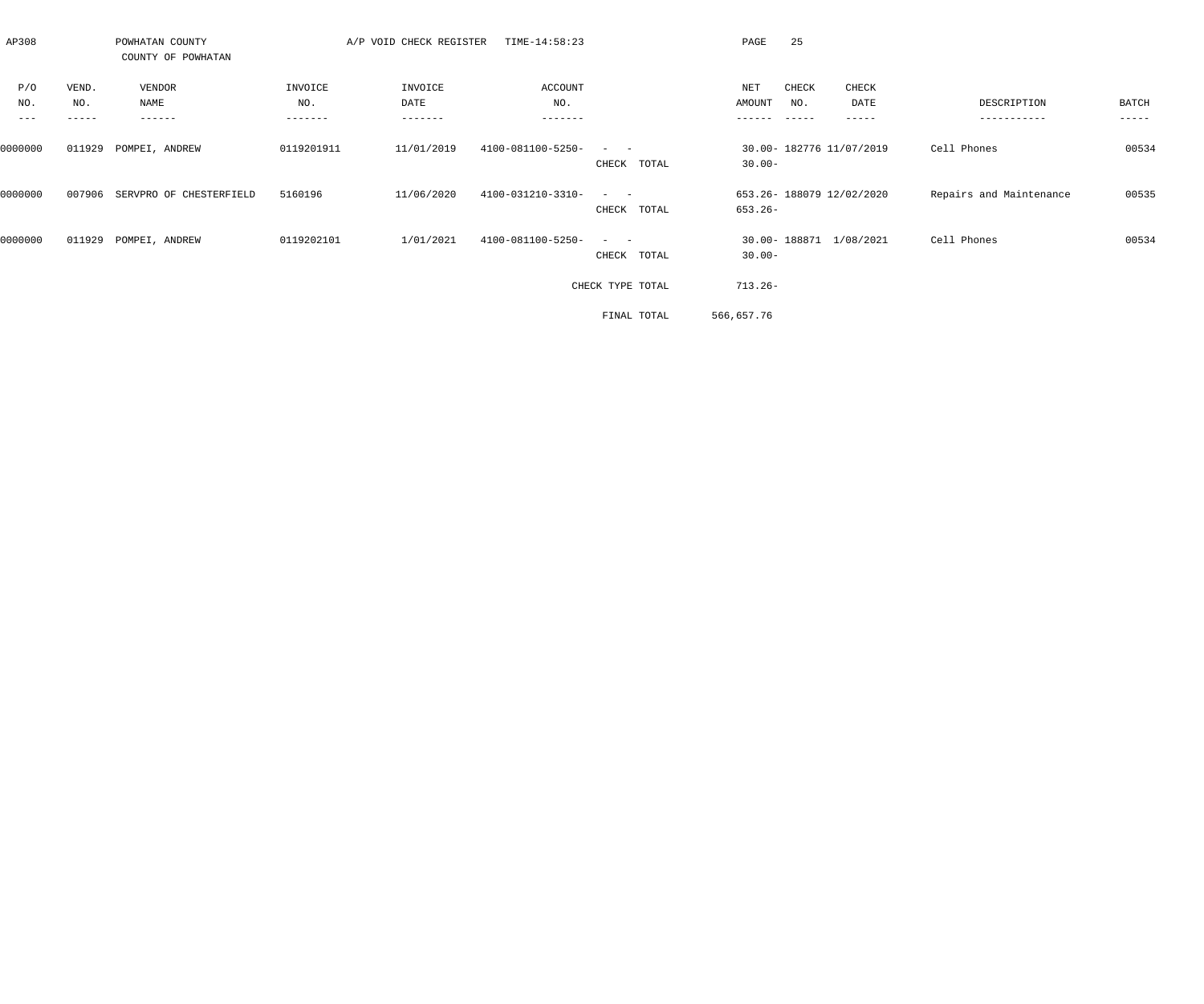| AP308      |             | POWHATAN COUNTY<br>COUNTY OF POWHATAN         |                 | A/P REGULAR CHECK REGISTER | TIME-15:00:19     |                              |             | PAGE                   | 1             |                           |                                |             |
|------------|-------------|-----------------------------------------------|-----------------|----------------------------|-------------------|------------------------------|-------------|------------------------|---------------|---------------------------|--------------------------------|-------------|
|            |             |                                               |                 |                            |                   |                              |             |                        |               |                           |                                |             |
| P/O        | VEND.       | VENDOR                                        | INVOICE         | INVOICE                    | ACCOUNT           |                              |             | NET                    | CHECK         | CHECK                     |                                |             |
| NO.        | NO.         | <b>NAME</b>                                   | NO.             | DATE                       | NO.               |                              |             | AMOUNT                 | NO.           | DATE                      | DESCRIPTION                    | BATCH       |
| $--\,$ $-$ | $- - - - -$ | $- - - - - - -$                               | $- - - - - - -$ | $- - - - - - - -$          |                   |                              |             | $- - - - - - -$        | $- - - - - -$ | $- - - - - -$             | -----------                    | $- - - - -$ |
| 0000000    | 009183      | AIR, WATER & SOIL LABORAT V21001927           |                 | 3/17/2021                  | 4501-043600-3142- |                              |             | 40.00                  | 189964        | 4/02/2021                 | Professional Services - Sewer  | 03981       |
| 0000000    | 009183      | AIR, WATER & SOIL LABORAT V21002004           |                 | 3/18/2021                  | 4501-043600-3142- |                              |             | 40.00                  | 189964        | 4/02/2021                 | Professional Services - Sewer  | 03981       |
| 0000000    | 009183      | AIR, WATER & SOIL LABORAT V21002019           |                 | 3/18/2021                  | 4501-043500-3140- |                              |             | 40.00                  | 189964        | 4/02/2021                 | Professional Services - Water  | 03981       |
| 0000000    | 009183      | AIR, WATER & SOIL LABORAT V21002110           |                 | 3/23/2021                  | 4501-043600-3142- |                              |             | 133.60                 |               | 189964 4/02/2021          | Professional Services - Sewer  | 03981       |
| 0000000    | 009183      | AIR, WATER & SOIL LABORAT V21002156           |                 | 3/24/2021                  | 4501-043500-3140- |                              |             | 40.00                  |               | 189964 4/02/2021          | Professional Services - Water  | 03981       |
| 0000000    | 009183      | AIR, WATER & SOIL LABORAT V21002194           |                 | 3/25/2021                  | 4501-043600-3142- |                              |             | 40.00                  |               | 189964 4/02/2021          | Professional Services - Sewer  | 03981       |
| 0000000    |             | 009183 AIR, WATER & SOIL LABORAT V21002195    |                 | 3/25/2021                  | 4501-043600-3142- | $\sim$                       |             | 40.00                  |               | 189964 4/02/2021          | Professional Services - Sewer  | 03981       |
|            |             |                                               |                 |                            |                   |                              | CHECK TOTAL | 373.60                 |               |                           |                                |             |
| 0000000    | 013954      | AXON ENTERPRISE, INC.                         | SI-1724525      | 3/16/2021                  | 4215-031700-6023- | $\overline{\phantom{a}}$     |             | 4,579.99               | 189969        | 4/02/2021                 | State Asset Forfeiture EXP-She | 03981       |
| 0000000    |             | 013954 AXON ENTERPRISE, INC.                  | SI-1725008      | 3/17/2021                  | 4215-031700-6023- |                              |             |                        |               | 1,084.71 189969 4/02/2021 | State Asset Forfeiture EXP-She | 03981       |
|            |             |                                               |                 |                            |                   |                              | CHECK TOTAL | 5,664.70               |               |                           |                                |             |
| 0000000    | 009944      | BELTON, SR., AVERY SHABAR 544017              |                 | 3/20/2021                  | 4501-043500-3320- | $\sim$                       |             | 300.00                 | 189970        | 4/02/2021                 | Maintenance and Svc Contracts  | 03981       |
| 0000000    |             | 009944 BELTON, SR., AVERY SHABAR 544017       |                 | 3/20/2021                  | 4501-043600-3320- |                              |             | 300.00                 |               | 189970 4/02/2021          | Maintenance and Svc Contracts  | 03981       |
|            |             |                                               |                 |                            |                   |                              | CHECK TOTAL | 600.00                 |               |                           |                                |             |
| 0000000    | 006655      | BLOSSMAN GAS COMPANIES,                       | 16407137        | 3/23/2021                  | 4501-043600-5120- |                              |             | 538.52                 |               | 189974 4/02/2021          | Fuel (htg)                     | 03981       |
| 0000000    |             | 006655 BLOSSMAN GAS COMPANIES,                | 16419909        | 3/24/2021                  | 4501-043400-5120- |                              |             | 318.29                 |               | 189974 4/02/2021          | Fuel (htg)                     | 03981       |
|            |             |                                               |                 |                            |                   |                              | CHECK TOTAL | 856.81                 |               |                           |                                |             |
|            |             |                                               |                 |                            |                   |                              |             |                        |               |                           |                                |             |
| 0000000    |             | 007296 BOUND TREE MEDICAL, LLC                | 83990967        | 3/17/2021                  | 4120-032301-6013- | $\sim$                       | CHECK TOTAL | 1,339.98               |               | 1,339.98 189976 4/02/2021 | Medical Supplies               | 03981       |
|            |             |                                               |                 |                            |                   |                              |             |                        |               |                           |                                |             |
| 0000000    | 006965      | CINTAS CORPORATION                            | 4079435535      | 3/24/2021                  | 4501-043400-6011- |                              |             |                        |               | 14.77 189984 4/02/2021    | Uniforms                       | 03981       |
| 0000000    |             | 006965 CINTAS CORPORATION                     | 4678775038      | 3/17/2021                  | 4501-043400-6011- |                              |             |                        |               | 14.77 189984 4/02/2021    | Uniforms                       | 03981       |
|            |             |                                               |                 |                            |                   |                              | CHECK TOTAL | 29.54                  |               |                           |                                |             |
| 0000000    | 013827      | COMCAST HOLDINGS CORPORAT 180-20-495 RE       |                 | 12/08/2020                 | 4116-012200-0005- |                              |             | 79,906.00              |               | 189985 4/02/2021          | Cares Act - Broadband 2nd awar | 03981       |
|            |             |                                               |                 |                            |                   |                              | CHECK TOTAL | 79,906.00              |               |                           |                                |             |
| 0000000    |             | 000076 DELL MARKETING L.P.                    | 10475352839     | 3/25/2021                  | 4301-012510-8304- | $\sim$ $ -$                  |             |                        |               | 4,373.59 189987 4/02/2021 | PC Replacement                 | 03981       |
|            |             |                                               |                 |                            |                   |                              | CHECK TOTAL | 4,373.59               |               |                           |                                |             |
|            |             |                                               |                 | 2/11/2021                  | 4116-012200-0001- |                              |             |                        |               |                           |                                | 03981       |
| 0000000    |             | 006510 EMERGENCY SERVICES                     | 468             |                            |                   | $\sim$ $-$<br>$\sim$         | CHECK TOTAL | 16,605.00<br>16,605.00 |               | 189990 4/02/2021          | Cares Act - COVID Expd         |             |
|            |             |                                               |                 |                            |                   |                              |             |                        |               |                           |                                |             |
| 0000000    |             | 013836 HANCOCK, CHAD A.                       | AWARD 2021A     | 12/24/2020                 | 4116-032200-0010- | $\sim$ $-$<br>$\sim$         |             | 310.79                 |               | 189995 4/02/2021          | SAFER Expenses                 | 03982       |
|            |             |                                               |                 |                            |                   |                              | CHECK TOTAL | 310.79                 |               |                           |                                |             |
| 0000000    |             | 000120 JAMES RIVER AIR                        | C234250         | 4/01/2021                  | 4501-043600-3320- | $\sim$ $-$                   |             |                        |               | 344.45 189996 4/02/2021   | Maintenance and Svc Contracts  | 03982       |
|            |             |                                               |                 |                            |                   |                              | CHECK TOTAL | 344.45                 |               |                           |                                |             |
| 0000000    | 013527      | L3HARRIS TECHNOLOGIES, IN POW0323202106HH     |                 | 3/23/2021                  | 4301-031200-6001- | $\sim$<br>$\sim$ $-$         |             | 291,000.00             |               | 190002 4/02/2021          | Public Safety Radio System     | 03982       |
| 0000000    | 013527      | L3HARRIS TECHNOLOGIES, IN 0323202101HH        |                 | 4/01/2021                  | 4301-031200-6001- | $\sim$ 100 $\sim$ $-$        |             | 288,660.00             |               | 190002 4/02/2021          | Public Safety Radio System     | 03985       |
| 0000000    | 013527      | L3HARRIS TECHNOLOGIES, IN 0323202102HH        |                 | 4/01/2021                  | 4301-031200-6001- | $\alpha = 1, \ldots, \alpha$ |             | 291,000.00             |               | 190002 4/02/2021          | Public Safety Radio System     | 03985       |
| 0000000    | 013527      | L3HARRIS TECHNOLOGIES, IN 0323202104HH        |                 | 4/01/2021                  | 4301-031200-6001- | $\alpha = 1, \ldots, \alpha$ |             | 291,000.00             |               | 190002 4/02/2021          | Public Safety Radio System     | 03985       |
| 0000000    |             | 013527 L3HARRIS TECHNOLOGIES, IN 0323202105HH |                 | 4/01/2021                  | 4301-031200-6001- | $\alpha = 1, \ldots, \alpha$ |             | 291,000.00             |               | 190002 4/02/2021          | Public Safety Radio System     | 03985       |
|            |             |                                               |                 |                            |                   |                              | CHECK TOTAL | 1,452,660.00           |               |                           |                                |             |
| 0000000    |             | 010924 MITCHELL PEST                          | 143090          | 3/08/2021                  | 4501-043600-3320- | $\sim$                       |             | 95.00                  |               | 190007 4/02/2021          | Maintenance and Svc Contracts  | 03982       |
|            |             |                                               |                 |                            |                   |                              | CHECK TOTAL | 95.00                  |               |                           |                                |             |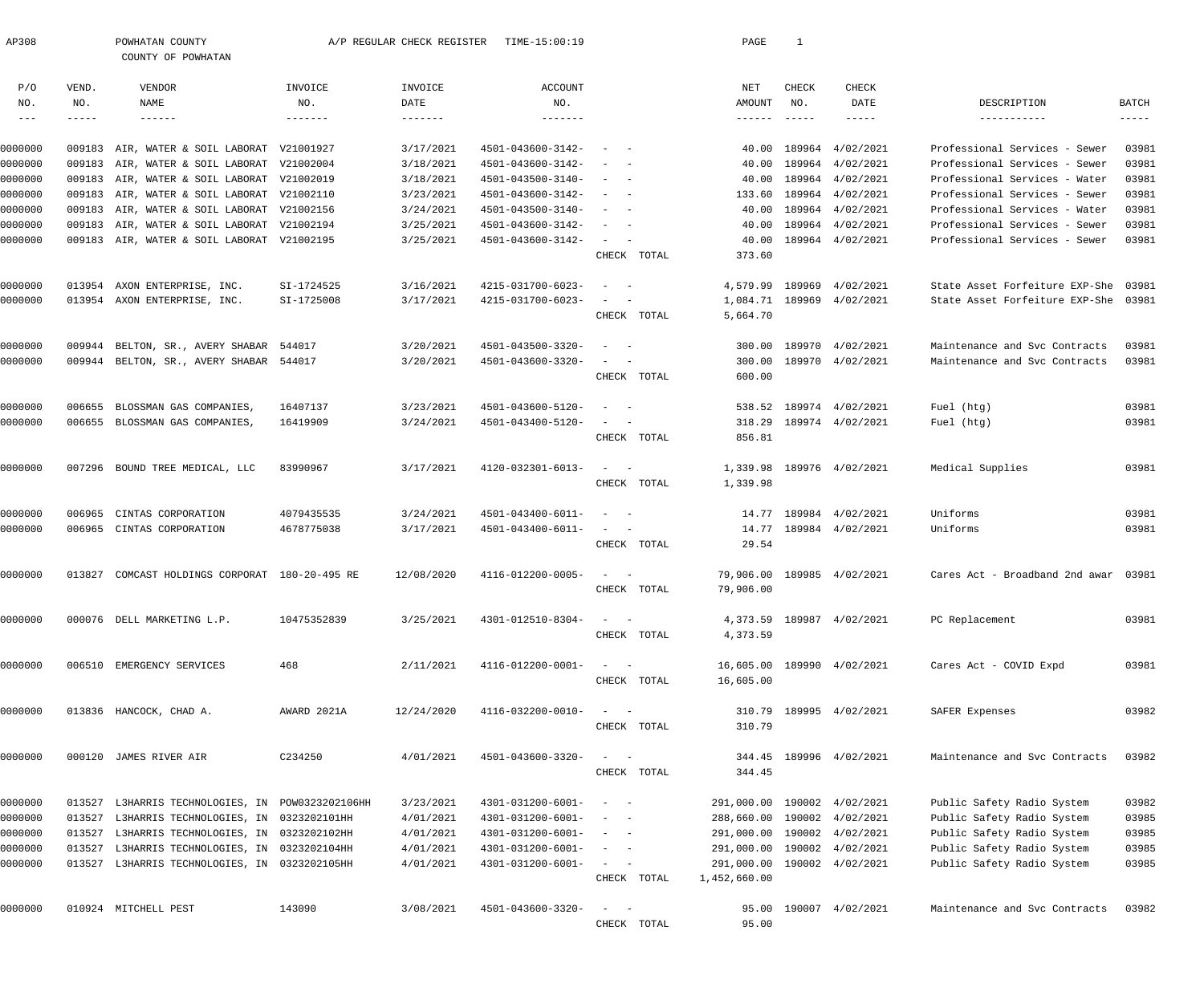| AP308               |        | POWHATAN COUNTY<br>COUNTY OF POWHATAN      |                 | A/P REGULAR CHECK REGISTER | TIME-15:00:19           |                                                   |             | PAGE          | $\overline{2}$ |                            |                                |             |
|---------------------|--------|--------------------------------------------|-----------------|----------------------------|-------------------------|---------------------------------------------------|-------------|---------------|----------------|----------------------------|--------------------------------|-------------|
| P/O                 | VEND.  | VENDOR                                     | INVOICE         | INVOICE                    | <b>ACCOUNT</b>          |                                                   |             | NET           | CHECK          | CHECK                      |                                |             |
| NO.                 | NO.    | NAME                                       | NO.             | DATE                       | NO.                     |                                                   |             | <b>AMOUNT</b> | NO.            | DATE                       | DESCRIPTION                    | BATCH       |
| $\qquad \qquad - -$ |        | ------                                     | -------         | -------                    | -------                 |                                                   |             | -------       |                | -----                      |                                | $--- - - -$ |
| 0000000             | 008294 | POWHATAN COUNTY PUBLIC                     | UTILITIES 11/20 | 11/10/2020                 | 4501-043400-6008-       |                                                   |             | 39.00         | 190016         | 4/02/2021                  | Gas/Grease/Oil/Vehicle Repairs | 03979       |
| 0000000             | 008294 | POWHATAN COUNTY PUBLIC                     | UTILITIES 1/21  | 1/28/2021                  | 4501-043400-6008-       |                                                   |             | 200.11        | 190016         | 4/02/2021                  | Gas/Grease/Oil/Vehicle Repairs | 03980       |
| 0000000             | 008294 | POWHATAN COUNTY PUBLIC                     | UTILITIES 1/21  | 1/28/2021                  | 4501-043400-6008-       |                                                   |             | 416.67        | 190016         | 4/02/2021                  | Gas/Grease/Oil/Vehicle Repairs | 03980       |
| 0000000             | 008294 | POWHATAN COUNTY PUBLIC                     | UTILITIES 1/21  | 1/28/2021                  | 4501-043400-6008-       |                                                   |             | 819.97        |                | 190016 4/02/2021           | Gas/Grease/Oil/Vehicle Repairs | 03980       |
|                     |        |                                            |                 |                            |                         |                                                   | CHECK TOTAL | 1,475.75      |                |                            |                                |             |
| 0000000             | 012955 | POWHATAN COUNTY PUBLIC                     | 143             | 12/31/2021                 | 4501-043400-6008-       |                                                   |             | 171.29        | 190017         | 4/02/2021                  | Gas/Grease/Oil/Vehicle Repairs | 03978       |
| 0000000             | 012955 | POWHATAN COUNTY PUBLIC                     | 144             | 1/31/2021                  | 4501-043400-6008-       |                                                   |             | 185.47        |                | 190017 4/02/2021           | Gas/Grease/Oil/Vehicle Repairs | 03983       |
|                     |        |                                            |                 |                            |                         |                                                   | CHECK TOTAL | 356.76        |                |                            |                                |             |
| 0000000             | 006594 | SOUTHSIDE ELECTRIC COOP                    | 63504003 3/21   | 3/11/2021                  | 4501-043600-5110-       |                                                   |             | 1,823.80      | 190025         | 4/02/2021                  | Electricity                    | 03982       |
| 0000000             | 006594 | SOUTHSIDE ELECTRIC COOP                    | 63504008 3/21   | 3/11/2021                  | 4501-043600-5110-       |                                                   |             | 26.06         | 190025         | 4/02/2021                  | Electricity                    | 03982       |
| 0000000             | 006594 | SOUTHSIDE ELECTRIC COOP                    | 63504013 3/21   | 3/11/2021                  | 4501-043500-5110-       | $\sim$                                            |             | 236.69        | 190025         | 4/02/2021                  | Electricity                    | 03982       |
|                     |        |                                            |                 |                            |                         |                                                   | CHECK TOTAL | 2,086.55      |                |                            |                                |             |
| 0000000             | 001940 | STANDBY SYSTEMS, INC.                      | 03210396        | 3/12/2021                  | 4501-043600-3320-       |                                                   |             | 160.00        | 190026         | 4/02/2021                  | Maintenance and Svc Contracts  | 03982       |
| 0000000             | 001940 | STANDBY SYSTEMS, INC.                      | 03210396        | 3/12/2021                  | 4501-043600-3310-       |                                                   |             | 160.11        | 190026         | 4/02/2021                  | Repairs and Maintenance        | 03982       |
| 0000000             | 001940 | STANDBY SYSTEMS, INC.                      | 03210403        | 3/12/2021                  | 4501-043600-3320-       |                                                   |             | 153.00        | 190026         | 4/02/2021                  | Maintenance and Svc Contracts  | 03982       |
| 0000000             | 001940 | STANDBY SYSTEMS, INC.                      | 03210404        | 3/12/2021                  | 4501-043600-3320-       | $\sim$                                            |             | 160.00        |                | 190026 4/02/2021           | Maintenance and Svc Contracts  | 03982       |
|                     |        |                                            |                 |                            |                         |                                                   | CHECK TOTAL | 633.11        |                |                            |                                |             |
| 0000000             | 001940 | STANDBY SYSTEMS, INC.                      | 03210405        | 3/12/2021                  | 4501-043600-3320-       |                                                   |             | 153.00        | 190027         | 4/02/2021                  | Maintenance and Svc Contracts  | 03982       |
| 0000000             | 001940 | STANDBY SYSTEMS, INC.                      | 03210439        | 3/16/2021                  | 4501-043600-3320-       |                                                   |             | 150.00        | 190027         | 4/02/2021                  | Maintenance and Svc Contracts  | 03982       |
|                     |        |                                            |                 |                            |                         |                                                   | CHECK TOTAL | 303.00        |                |                            |                                |             |
| 0000000             | 008015 | STRYKER SALES CORPORATION 3320170M         |                 | 3/04/2021                  | 4120-032301-6013-       | $\sim$                                            |             | 91.80         |                | 190031 4/02/2021           | Medical Supplies               | 03982       |
|                     |        |                                            |                 |                            |                         |                                                   | CHECK TOTAL | 91.80         |                |                            |                                |             |
| 0000000             |        | 013955 WOODFIN                             | 1493361         | 3/03/2021                  | 4410-053910-5646-       |                                                   |             | 526.00        |                | 190039 4/02/2021           | Special Fund Payments          | 03982       |
|                     |        |                                            |                 |                            |                         |                                                   | CHECK TOTAL | 526.00        |                |                            |                                |             |
| 0000000             |        | 009183 AIR, WATER & SOIL LABORAT V21002303 |                 | 3/30/2021                  | 4501-043600-3142-       |                                                   |             |               |                | 133.60 190040 4/06/2021    | Professional Services - Sewer  | 03986       |
| 0000000             | 009183 | AIR, WATER & SOIL LABORAT V21002304        |                 | 3/30/2021                  | 4501-043600-3142-       |                                                   |             | 111.80        | 190040         | 4/06/2021                  | Professional Services - Sewer  | 03986       |
| 0000000             |        | 009183 AIR, WATER & SOIL LABORAT V21002354 |                 | 4/01/2021                  | 4501-043600-3142-       |                                                   |             | 106.40        | 190040         | 4/06/2021                  | Professional Services - Sewer  | 03986       |
| 0000000             |        | 009183 AIR, WATER & SOIL LABORAT V21002357 |                 | 4/01/2021                  | 4501-043600-3142-       |                                                   |             | 40.00         | 190040         | 4/06/2021                  | Professional Services - Sewer  | 03986       |
| 0000000             |        | 009183 AIR, WATER & SOIL LABORAT V21002370 |                 | 4/01/2021                  | 4501-043600-3142-       | $\sim$ 100 $\sim$ 100 $\sim$                      |             | 40.00         |                | 190040 4/06/2021           | Professional Services - Sewer  | 03986       |
|                     |        |                                            |                 |                            |                         |                                                   | CHECK TOTAL | 431.80        |                |                            |                                |             |
| 0000000             |        | 006655 BLOSSMAN GAS COMPANIES,             | 16491959        | 3/30/2021                  | 4501-043600-5120-       | $\sim$ $  -$                                      |             |               |                | 206.68 190042 4/06/2021    | Fuel (htg)                     | 03986       |
|                     |        |                                            |                 |                            |                         |                                                   | CHECK TOTAL | 206.68        |                |                            |                                |             |
| 0000000             | 007296 | BOUND TREE MEDICAL, LLC                    | 83997507        | 3/23/2021                  | 4120-032301-6013-       |                                                   |             |               |                | 587.52 190043 4/06/2021    | Medical Supplies               | 03986       |
| 0000000             | 007296 | BOUND TREE MEDICAL, LLC                    | 83997508        | 3/23/2021                  | 4120-032301-6013-       |                                                   |             | 714.00        |                | 190043 4/06/2021           | Medical Supplies               | 03986       |
| 0000000             | 007296 | BOUND TREE MEDICAL, LLC                    | 83999470        | 3/24/2021                  | 4120-032301-6013-       |                                                   |             | 9.60          |                | 190043 4/06/2021           | Medical Supplies               | 03986       |
| 0000000             |        | 007296 BOUND TREE MEDICAL, LLC             | 84001682        | 3/25/2021                  | 4120-032301-6013-       | $\sim$ $  -$                                      |             | 500.41        |                | 190043 4/06/2021           | Medical Supplies               | 03986       |
|                     |        |                                            |                 |                            |                         |                                                   | CHECK TOTAL | 1,811.53      |                |                            |                                |             |
| 0000000             |        | 008383 BROOKS & CO. GENERAL                | 8               | 3/31/2021                  | $301 - 000200 - 0008 -$ | $\sim$ $  -$                                      |             |               |                | 10,941.90 190045 4/06/2021 | Retainages Payable             | 03987       |
|                     |        |                                            |                 |                            |                         |                                                   | CHECK TOTAL | 10,941.90     |                |                            |                                |             |
| 0000000             |        | 006965 CINTAS CORPORATION                  | 1078775030      | 3/17/2021                  | 4501-043400-6011-       | $\frac{1}{2}$ and $\frac{1}{2}$ and $\frac{1}{2}$ |             |               |                | 13.64 190049 4/06/2021     | Uniforms                       | 03987       |
|                     |        |                                            |                 |                            |                         |                                                   | CHECK TOTAL | 13.64         |                |                            |                                |             |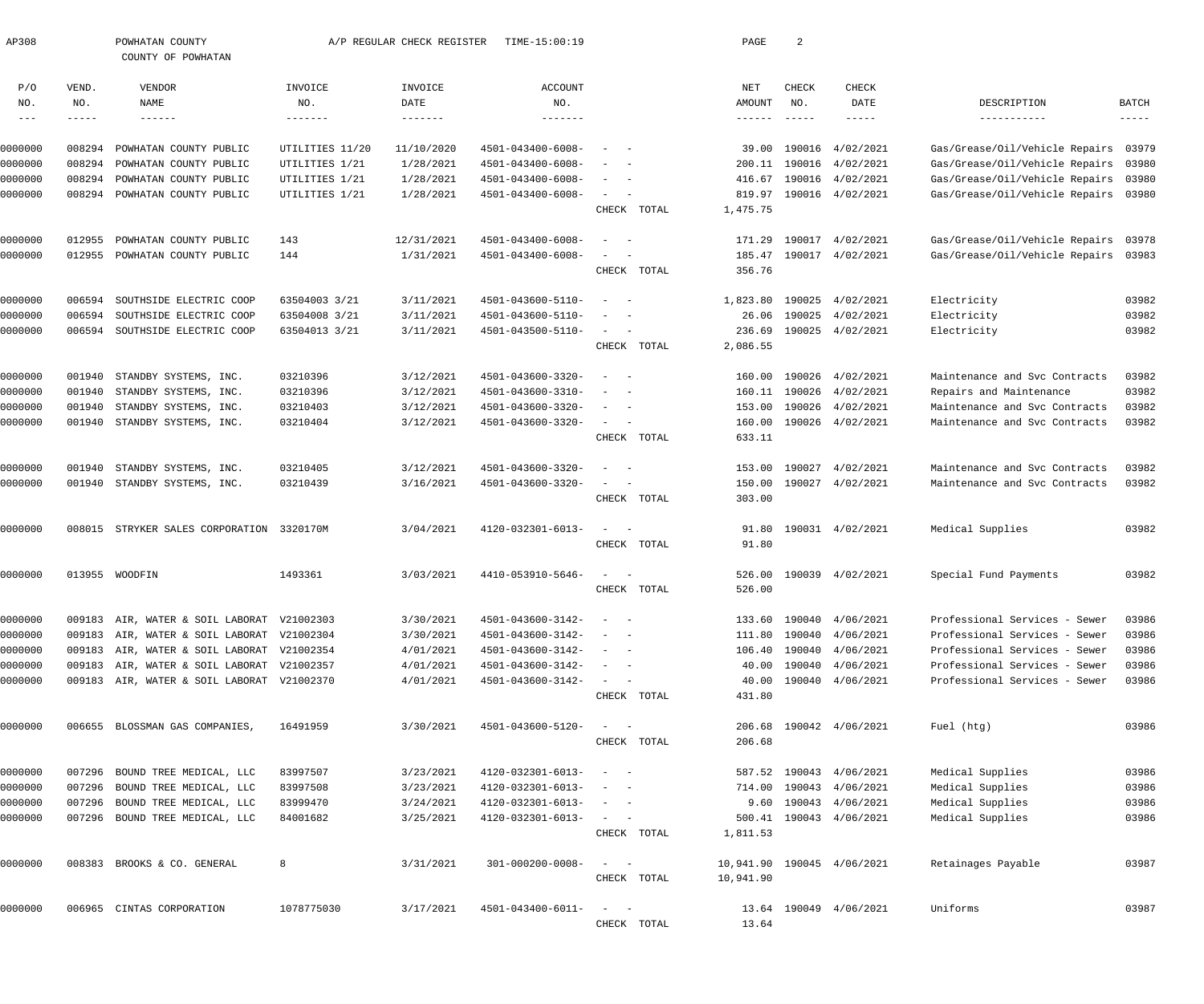| AP308         |        | POWHATAN COUNTY<br>COUNTY OF POWHATAN      |                 | A/P REGULAR CHECK REGISTER | TIME-15:00:19                |                                                                           | PAGE                 | $\overline{3}$ |                            |                                |                |
|---------------|--------|--------------------------------------------|-----------------|----------------------------|------------------------------|---------------------------------------------------------------------------|----------------------|----------------|----------------------------|--------------------------------|----------------|
| P/O           | VEND.  | VENDOR                                     | INVOICE         | INVOICE                    | <b>ACCOUNT</b>               |                                                                           | NET                  | CHECK          | CHECK                      |                                |                |
| NO.           | NO.    | NAME                                       | NO.             | DATE                       | NO.                          |                                                                           | AMOUNT               | NO.            | DATE                       | DESCRIPTION                    | BATCH          |
| $\frac{1}{2}$ | -----  | $- - - - - - -$                            | --------        |                            | -------                      |                                                                           | $- - - - - - -$      | $- - - - - -$  | -----                      | -----------                    | $- - - - -$    |
| 0000000       | 010925 | DUNBAR MILBY WILLIAMS                      | 000000080791    | 3/25/2021                  | 4301-014400-0001-            | $\sim$<br>CHECK TOTAL                                                     | 3,465.00<br>3,465.00 |                | 190060 4/06/2021           | HVAC Improvements              | 03986          |
|               |        |                                            |                 |                            |                              |                                                                           |                      |                |                            |                                |                |
| 0000000       | 013802 | KEYSTONE INFORMATION SYST 207900           |                 | 2/28/2021                  | 4301-012510-0003-            | $\overline{\phantom{a}}$                                                  | 3,000.00             | 190068         | 4/06/2021                  | ERP Replacement                | 03986          |
| 0000000       | 013802 | KEYSTONE INFORMATION SYST 207901           |                 | 2/28/2021                  | 4301-012510-0003-            |                                                                           | 5,600.00             | 190068         | 4/06/2021                  | ERP Replacement                | 03986          |
| 0000000       | 013802 | KEYSTONE INFORMATION SYST 207902           |                 | 2/28/2021                  | 4301-012510-0003-            | $\overline{\phantom{0}}$                                                  | 9,520.00             | 190068         | 4/06/2021                  | ERP Replacement                | 03986          |
| 0000000       | 013802 | KEYSTONE INFORMATION SYST 207903           |                 | 2/28/2021                  | 4301-012510-0003-            |                                                                           | 4,480.00             | 190068         | 4/06/2021                  | ERP Replacement                | 03986          |
| 0000000       | 013802 | KEYSTONE INFORMATION SYST 207904           |                 | 2/28/2021                  | 4301-012510-0003-            |                                                                           | 2,800.00             | 190068         | 4/06/2021                  | ERP Replacement                | 03986          |
| 0000000       | 013802 | KEYSTONE INFORMATION SYST 207905           |                 | 2/28/2021                  | 4301-012510-0003-            | $\overline{\phantom{0}}$                                                  | 2,800.00             | 190068         | 4/06/2021                  | ERP Replacement                | 03986          |
| 0000000       | 013802 | KEYSTONE INFORMATION SYST 207909           |                 | 3/24/2021                  | 4301-012510-0003-            | $\overline{\phantom{0}}$                                                  | 13,248.00            | 190068         | 4/06/2021                  | ERP Replacement                | 03986          |
|               |        |                                            |                 |                            |                              | CHECK TOTAL                                                               | 41,448.00            |                |                            |                                |                |
| 0000000       |        | 013959 OFFICETEAM                          | 57382455        | 3/29/2021                  | 4116-012200-0001-            | $\sim$                                                                    | 1,870.00             |                | 190076 4/06/2021           | Cares Act - COVID Expd         | 03988          |
|               |        |                                            |                 |                            |                              | CHECK TOTAL                                                               | 1,870.00             |                |                            |                                |                |
|               |        |                                            |                 |                            |                              |                                                                           |                      |                |                            |                                |                |
| 0000000       | 006928 | POWHATAN COUNTY DEPT. OF                   | REIMBURSE RANGE | 4/01/2021                  | 4410-053910-5647-            | $\sim$                                                                    |                      |                | 576.75 190078 4/06/2021    | Curtis Family Grant            | 03987          |
|               |        |                                            |                 |                            |                              | CHECK TOTAL                                                               | 576.75               |                |                            |                                |                |
| 0000000       |        | 013796 TUMBLEWEED PRESS INC                | 101338A         | 8/26/2020                  | 4116-012200-0001-            | $\sim$ .                                                                  |                      |                | 1,022.72 190090 4/06/2021  | Cares Act - COVID Expd         | 03987          |
|               |        |                                            |                 |                            |                              | CHECK TOTAL                                                               | 1,022.72             |                |                            |                                |                |
|               |        |                                            |                 |                            |                              |                                                                           |                      |                |                            |                                |                |
| 0000000       | 007415 | VIRGINIA UTILITY                           | 03210355        | 3/31/2021                  | 4501-043500-3140-            | $\overline{\phantom{a}}$                                                  | 24.67                |                | 190094 4/06/2021           | Professional Services - Water  | 03987          |
| 0000000       |        | 007415 VIRGINIA UTILITY                    | 03210355        | 3/31/2021                  | 4501-043600-3142-            | $\overline{\phantom{a}}$                                                  | 24.68                |                | 190094 4/06/2021           | Professional Services - Sewer  | 03987          |
|               |        |                                            |                 |                            |                              | CHECK TOTAL                                                               | 49.35                |                |                            |                                |                |
| 0000000       |        | 008748 WATKINS NURSERIES, INC.             | 21-00311        | 3/18/2021                  | 4301-014100-0001-            | $\frac{1}{2}$ and $\frac{1}{2}$ and $\frac{1}{2}$                         | 120.00               |                | 190096 4/06/2021           | Skaggs Road Office Renovations | 03988          |
|               |        |                                            |                 |                            |                              | CHECK TOTAL                                                               | 120.00               |                |                            |                                |                |
|               |        |                                            |                 |                            |                              |                                                                           |                      |                |                            |                                |                |
| 0000000       |        | 007755 WITMER PUBLIC SAFETY                | E2033819        | 3/24/2021                  | 4116-032200-0010-            | $\sim$                                                                    | 1,332.00             |                | 190099 4/06/2021           | SAFER Expenses                 | 03986          |
|               |        |                                            |                 |                            |                              | CHECK TOTAL                                                               | 1,332.00             |                |                            |                                |                |
| 0000000       |        | 013774 WYTHKEN PRINTING                    | 38607           | 3/31/2021                  | 4116-012200-0001-            | $\mathcal{L} = \{ \mathcal{L} \}$ , and $\mathcal{L} = \{ \mathcal{L} \}$ |                      |                | 968.40 190100 4/06/2021    | Cares Act - COVID Expd         | 03987          |
|               |        |                                            |                 |                            |                              | CHECK TOTAL                                                               | 968.40               |                |                            |                                |                |
|               |        |                                            |                 |                            |                              |                                                                           |                      |                |                            |                                |                |
| 0000000       |        | 009183 AIR, WATER & SOIL LABORAT V21002465 |                 | 4/06/2021                  | 4501-043600-3142-            | $\frac{1}{2}$ and $\frac{1}{2}$ and $\frac{1}{2}$                         |                      |                | 111.80 190104 4/16/2021    | Professional Services - Sewer  | 03991          |
|               |        |                                            |                 |                            |                              | CHECK TOTAL                                                               | 111.80               |                |                            |                                |                |
| 0000000       |        | 013973 ASIA PETROLEUM, LLC                 | 19125449 1/21   | 4/07/2021                  | $501 - 000200 - 0003 -$      | $\frac{1}{2}$ and $\frac{1}{2}$ and $\frac{1}{2}$                         |                      |                | 1, 117.78 190107 4/16/2021 | Customer Deposits Payable      | 03991          |
|               |        |                                            |                 |                            |                              | CHECK TOTAL                                                               | 1,117.78             |                |                            |                                |                |
|               |        |                                            |                 |                            |                              |                                                                           |                      |                |                            |                                |                |
| 0000000       | 008668 | BANK OF AMERICA                            | 04/01/2021      | 4/01/2021                  | 4116-012200-0001-            | $\sim$ $ -$                                                               |                      |                | 33.84 190109 4/16/2021     | Cares Act - COVID Expd         | 03995          |
| 0000000       | 008668 | BANK OF AMERICA                            | 04/01/2021      | 4/01/2021                  | 4116-012200-0001-            | $\frac{1}{2}$ and $\frac{1}{2}$ and $\frac{1}{2}$                         |                      | 56.75 190109   | 4/16/2021                  | Cares Act - COVID Expd         | 03995          |
| 0000000       | 008668 | BANK OF AMERICA                            | 04/01/2021      | 4/01/2021                  | 4116-012200-0001-            | $\sim$ $ -$                                                               | 16.88                | 190109         | 4/16/2021                  | Cares Act - COVID Expd         | 03995          |
| 0000000       | 008668 | BANK OF AMERICA                            | 04/01/2021      | 4/01/2021                  | 4116-012200-0001-            | $\sim$ $ -$                                                               |                      | 160.75 190109  | 4/16/2021                  | Cares Act - COVID Expd         | 03995          |
| 0000000       | 008668 | BANK OF AMERICA                            | 04/01/2021      | 4/01/2021                  | 4116-012200-0001-            | $\sim$ $ -$                                                               |                      | 249.95 190109  | 4/16/2021                  | Cares Act - COVID Expd         | 03995          |
| 0000000       | 008668 | BANK OF AMERICA                            | 04/01/2021      | 4/01/2021                  | 4116-012200-0001-            | $\sim$ $ -$                                                               |                      | 141.57 190109  | 4/16/2021                  | Cares Act - COVID Expd         | 03995          |
| 0000000       | 008668 | BANK OF AMERICA                            | 04/01/2021      | 4/01/2021                  | 4116-012200-0001-            | $\sim$ $ -$                                                               |                      | 207.72 190109  | 4/16/2021                  | Cares Act - COVID Expd         | 03995          |
| 0000000       | 008668 | BANK OF AMERICA                            | 04/01/2021      | 4/01/2021                  | 4116-035500-0013-            | $\sim$ $ -$                                                               | 75.00                | 190109         | 4/16/2021                  | VA Wireless E911PSAP Training  | 03995          |
| 0000000       | 008668 | BANK OF AMERICA                            | 04/01/2021      | 4/01/2021                  | 4116-035500-0013-            | $\alpha = 1$ , and $\alpha = 1$                                           | 26.80                | 190109         | 4/16/2021                  | VA Wireless E911PSAP Training  | 03995          |
| 0000000       | 008668 | BANK OF AMERICA                            | 04/01/2021      | 4/01/2021                  | 4116-035500-0013-            | $\sim$ $  -$                                                              |                      | 11.95 190109   | 4/16/2021                  | VA Wireless E911PSAP Training  | 03995<br>03995 |
| 0000000       |        | 008668 BANK OF AMERICA                     | 04/01/2021      | 4/01/2021                  | $4116 - 012200 - 0001 - - -$ |                                                                           |                      |                | 108.75 190109 4/16/2021    | Cares Act - COVID Expd         |                |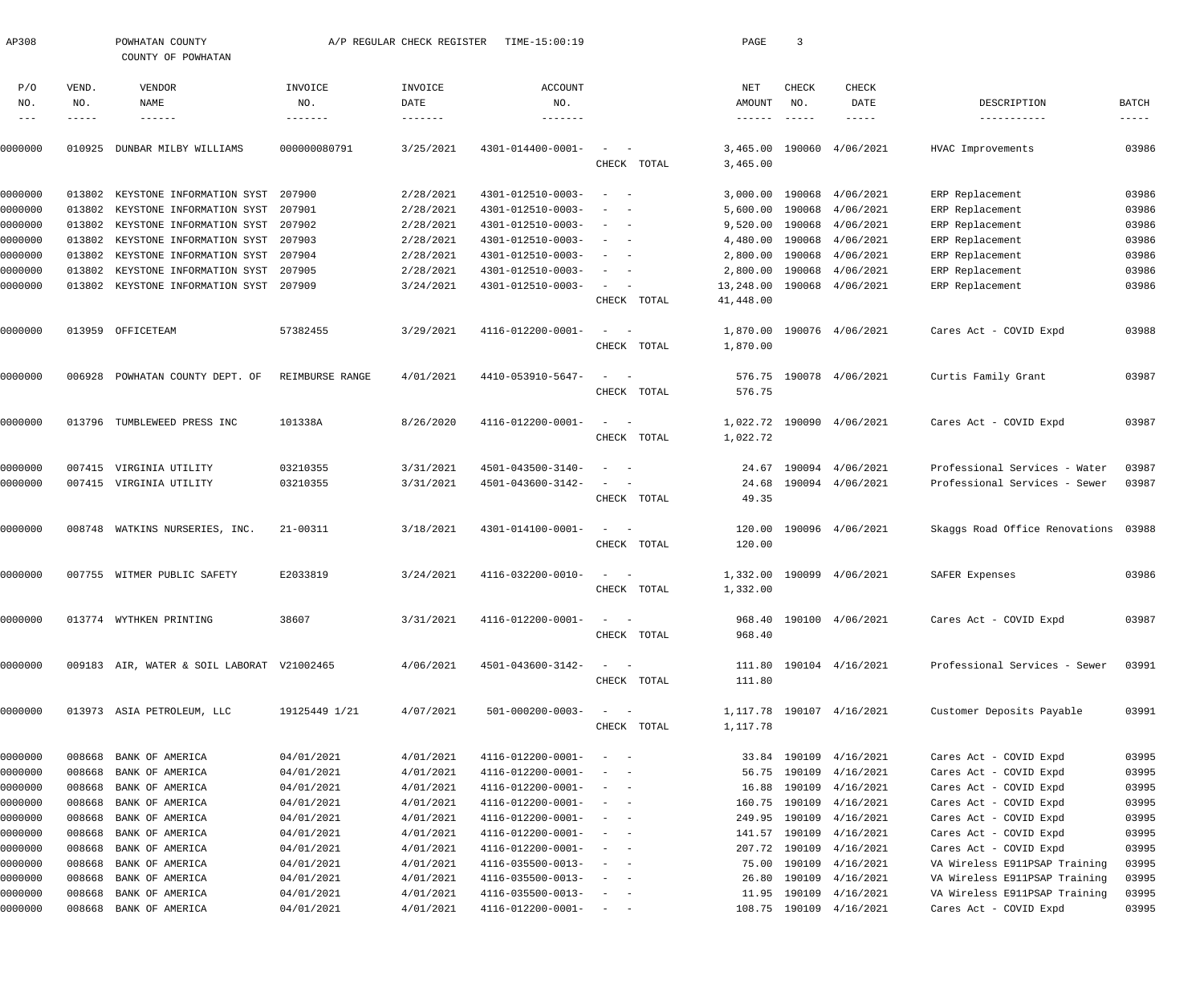| AP308                      |                      | POWHATAN COUNTY<br>COUNTY OF POWHATAN |                | A/P REGULAR CHECK REGISTER | TIME-15:00:19     |                      | PAGE              | $\overline{4}$       |                         |                                |                       |
|----------------------------|----------------------|---------------------------------------|----------------|----------------------------|-------------------|----------------------|-------------------|----------------------|-------------------------|--------------------------------|-----------------------|
| P/O                        | VEND.                | <b>VENDOR</b>                         | INVOICE        | INVOICE                    | ACCOUNT           |                      | NET               | CHECK                | CHECK                   |                                |                       |
| NO.<br>$\qquad \qquad - -$ | NO.<br>$- - - - - -$ | NAME                                  | NO.<br>------- | DATE                       | NO.<br>-------    |                      | AMOUNT<br>------- | NO.<br>$\frac{1}{2}$ | DATE<br>-----           | DESCRIPTION<br>-----------     | <b>BATCH</b><br>----- |
|                            |                      |                                       |                |                            |                   |                      |                   |                      |                         |                                |                       |
| 0000000                    | 008668               | BANK OF AMERICA                       | 04/01/2021     | 4/01/2021                  | 4120-032301-6013- |                      |                   | 47.49 190109         | 4/16/2021               | Medical Supplies               | 03995                 |
| 0000000                    | 008668               | BANK OF AMERICA                       | 04/01/2021     | 4/01/2021                  | 4301-012510-8304- | $\sim$ $-$           | 559.96            | 190109               | 4/16/2021               | PC Replacement                 | 03995                 |
| 0000000                    | 008668               | BANK OF AMERICA                       | 04/01/2021     | 4/01/2021                  | 4301-012510-8304- |                      | 1,056.00          |                      | 190109 4/16/2021        | PC Replacement                 | 03995                 |
| 0000000                    | 008668               | BANK OF AMERICA                       | 04/01/2021     | 4/01/2021                  | 4301-014100-0001- |                      |                   |                      | 94.00 190109 4/16/2021  | Skaggs Road Office Renovations | 03995                 |
| 0000000                    | 008668               | BANK OF AMERICA                       | 04/01/2021     | 4/01/2021                  | 4501-043500-3310- | $\sim$ $-$           |                   |                      | 33.90 190109 4/16/2021  | Repairs and Maintenance        | 03995                 |
| 0000000                    | 008668               | BANK OF AMERICA                       | 04/01/2021     | 4/01/2021                  | 4501-043500-3310- | $ -$                 |                   |                      | 44.04 190109 4/16/2021  | Repairs and Maintenance        | 03995                 |
| 0000000                    | 008668               | BANK OF AMERICA                       | 04/01/2021     | 4/01/2021                  | 4501-043500-3310- | $\sim$<br>$\sim$ $-$ | 63.48             | 190109               | 4/16/2021               | Repairs and Maintenance        | 03995                 |
| 0000000                    |                      | 008668 BANK OF AMERICA                | 04/01/2021     | 4/01/2021                  | 4501-043500-3310- | $\sim$<br>$\sim$ $-$ | 80.09             |                      | 190109 4/16/2021        | Repairs and Maintenance        | 03995                 |
| 0000000                    | 008668               | BANK OF AMERICA                       | 04/01/2021     | 4/01/2021                  | 4501-043600-3310- | $\sim$ $-$           | 137.98            |                      | 190109 4/16/2021        | Repairs and Maintenance        | 03995                 |
| 0000000                    | 008668               | BANK OF AMERICA                       | 04/01/2021     | 4/01/2021                  | 4501-043400-5540- |                      | 89.00             |                      | 190109 4/16/2021        | Conferences & Training         | 03995                 |
| 0000000                    | 008668               | BANK OF AMERICA                       | 04/01/2021     | 4/01/2021                  | 4501-043600-3310- |                      | 114.83            |                      | 190109 4/16/2021        | Repairs and Maintenance        | 03995                 |
| 0000000                    | 008668               | BANK OF AMERICA                       | 04/01/2021     | 4/01/2021                  | 4501-043400-6014- | $\sim$<br>$\sim$ $-$ | 27.97             |                      | 190109 4/16/2021        | Other Operating Supplies       | 03995                 |
| 0000000                    |                      | 008668 BANK OF AMERICA                | 04/01/2021     | 4/01/2021                  | 4501-043600-3310- | $\sim$ $-$<br>$\sim$ | 194.70            |                      | 190109 4/16/2021        | Repairs and Maintenance        | 03995                 |
| 0000000                    | 008668               | BANK OF AMERICA                       | 04/01/2021     | 4/01/2021                  | 4501-043600-6016- | $\sim$ $-$           | 3,074.57          |                      | 190109 4/16/2021        | Chemicals                      | 03995                 |
| 0000000                    | 008668               | BANK OF AMERICA                       | 04/01/2021     | 4/01/2021                  | 4501-043400-5540- | $\sim$ $-$           |                   |                      | 175.00 190109 4/16/2021 | Conferences & Training         | 03995                 |
| 0000000                    |                      | 008668 BANK OF AMERICA                | 04/01/2021     | 4/01/2021                  | 4501-043400-6015- |                      |                   |                      | 274.95 190109 4/16/2021 | Lab Supplies                   | 03995                 |
|                            |                      |                                       |                |                            |                   | CHECK TOTAL          | 7,157.92          |                      |                         |                                |                       |
| 0000000                    | 006655               | BLOSSMAN GAS COMPANIES,               | 16547336       | 4/07/2021                  | 4501-043600-5120- |                      |                   |                      | 220.46 190110 4/16/2021 | Fuel (htg)                     | 03991                 |
| 0000000                    |                      | 006655 BLOSSMAN GAS COMPANIES,        | 16547497       | 4/06/2021                  | 4501-043600-5120- |                      |                   |                      | 406.81 190110 4/16/2021 | Fuel (htg)                     | 03991                 |
|                            |                      |                                       |                |                            |                   | CHECK TOTAL          | 627.27            |                      |                         |                                |                       |
| 0000000                    |                      | 009991 BMS DIRECT                     | 149814         | 3/29/2021                  | 4501-043400-5210- |                      |                   |                      | 139.92 190111 4/16/2021 | Postage                        | 03991                 |
|                            |                      |                                       |                |                            |                   | CHECK TOTAL          | 139.92            |                      |                         |                                |                       |
| 0000000                    |                      | 007296 BOUND TREE MEDICAL, LLC        | 84007759       | 3/31/2021                  | 4120-032301-6013- |                      |                   |                      | 69.58 190112 4/16/2021  | Medical Supplies               | 03991                 |
|                            |                      |                                       |                |                            |                   | CHECK TOTAL          | 69.58             |                      |                         |                                |                       |

| 0000000 | 008383 | BROOKS & CO.<br>GENERAL | APPLICATION #7A | 3/10/2021 | $301 - 000200 - 0008 -$ | $\sim$<br>$\sim$                                                                                                          |       | 6,279.46  | 190113 | 4/16/2021        | Retainages Payable             | 03991 |
|---------|--------|-------------------------|-----------------|-----------|-------------------------|---------------------------------------------------------------------------------------------------------------------------|-------|-----------|--------|------------------|--------------------------------|-------|
| 0000000 | 008383 | BROOKS & CO. GENERAL    | APPLICATION #7A | 3/10/2021 | 4301-014100-0001-       | $\frac{1}{2} \left( \frac{1}{2} \right) \left( \frac{1}{2} \right) \left( \frac{1}{2} \right) \left( \frac{1}{2} \right)$ |       | 12,579.61 |        | 190113 4/16/2021 | Skaggs Road Office Renovations | 03991 |
|         |        |                         |                 |           |                         | CHECK                                                                                                                     | TOTAL | 18,859.07 |        |                  |                                |       |
| 0000000 | 011610 | BUSINESS CARD           | 03/27/2021      | 3/27/2021 | 4116-031212-6015-       | $ -$                                                                                                                      |       | $.00 \,$  |        | 190115 4/16/2021 | Ancillary Expenses             | 03997 |
| 0000000 | 011610 | BUSINESS CARD           | 03/27/2021      | 3/27/2021 | 4116-031212-6015-       | $ -$                                                                                                                      |       | 74.79     | 190115 | 4/16/2021        | Ancillary Expenses             | 03997 |
|         |        |                         |                 |           |                         | CHECK                                                                                                                     | TOTAL | 74.79     |        |                  |                                |       |
| 0000000 | 012919 | <b>BUSINESS CARD</b>    | 03/27/2021      | 3/27/2021 | 4116-031212-6015-       | $\frac{1}{2} \left( \frac{1}{2} \right) \left( \frac{1}{2} \right) \left( \frac{1}{2} \right) \left( \frac{1}{2} \right)$ |       | .00       | 190116 | 4/16/2021        | Ancillary Expenses             | 03996 |
| 0000000 | 012919 | <b>BUSINESS CARD</b>    | 03/27/2021      | 3/27/2021 | 4116-031212-6015-       | $\sim$ $\sim$                                                                                                             |       | 67.62     | 190116 | 4/16/2021        | Ancillary Expenses             | 03996 |
| 0000000 | 012919 | <b>BUSINESS CARD</b>    | 03/27/2021      | 3/27/2021 | 4116-031212-6015-       | $\frac{1}{2} \left( \frac{1}{2} \right) \left( \frac{1}{2} \right) \left( \frac{1}{2} \right) \left( \frac{1}{2} \right)$ |       | 14.47     | 190116 | 4/16/2021        | Ancillary Expenses             | 03996 |
| 0000000 | 012919 | <b>BUSINESS CARD</b>    | 03/27/2021      | 3/27/2021 | 4116-031212-6015-       | $\sim$ $\sim$                                                                                                             |       | 39.46     | 190116 | 4/16/2021        | Ancillary Expenses             | 03996 |
|         |        |                         |                 |           |                         | CHECK                                                                                                                     | TOTAL | 121.55    |        |                  |                                |       |
| 0000000 | 006965 | CINTAS CORPORATION      | 1080102951      | 3/31/2021 | 4501-043400-6011-       | $ -$                                                                                                                      |       | 14.77     |        | 190119 4/16/2021 | Uniforms                       | 03991 |
|         |        |                         |                 |           |                         | CHECK                                                                                                                     | TOTAL | 14.77     |        |                  |                                |       |
| 0000000 | 000076 | DELL MARKETING L.P.     | 10478049431     | 4/06/2021 | 4301-012510-8304-       | $\sim$ 100 $\sim$ 100 $\sim$                                                                                              |       | 1,531.00  | 190123 | 4/16/2021        | PC Replacement                 | 03991 |
|         |        |                         |                 |           |                         | CHECK                                                                                                                     | TOTAL | 1,531.00  |        |                  |                                |       |
| 0000000 | 006510 | EMERGENCY SERVICES      | 483             | 4/06/2021 | 4116-012200-0001-       | $ \,$<br>$\sim$                                                                                                           |       | 42,612.50 |        | 190125 4/16/2021 | Cares Act - COVID Expd         | 03991 |

0000000 006510 EMERGENCY SERVICES 481 4/02/2021 4120-032300-3110- - - 33,623.10 190125 4/16/2021 Contract Services-Daytime Cove 03991 CHECK TOTAL 76,235.60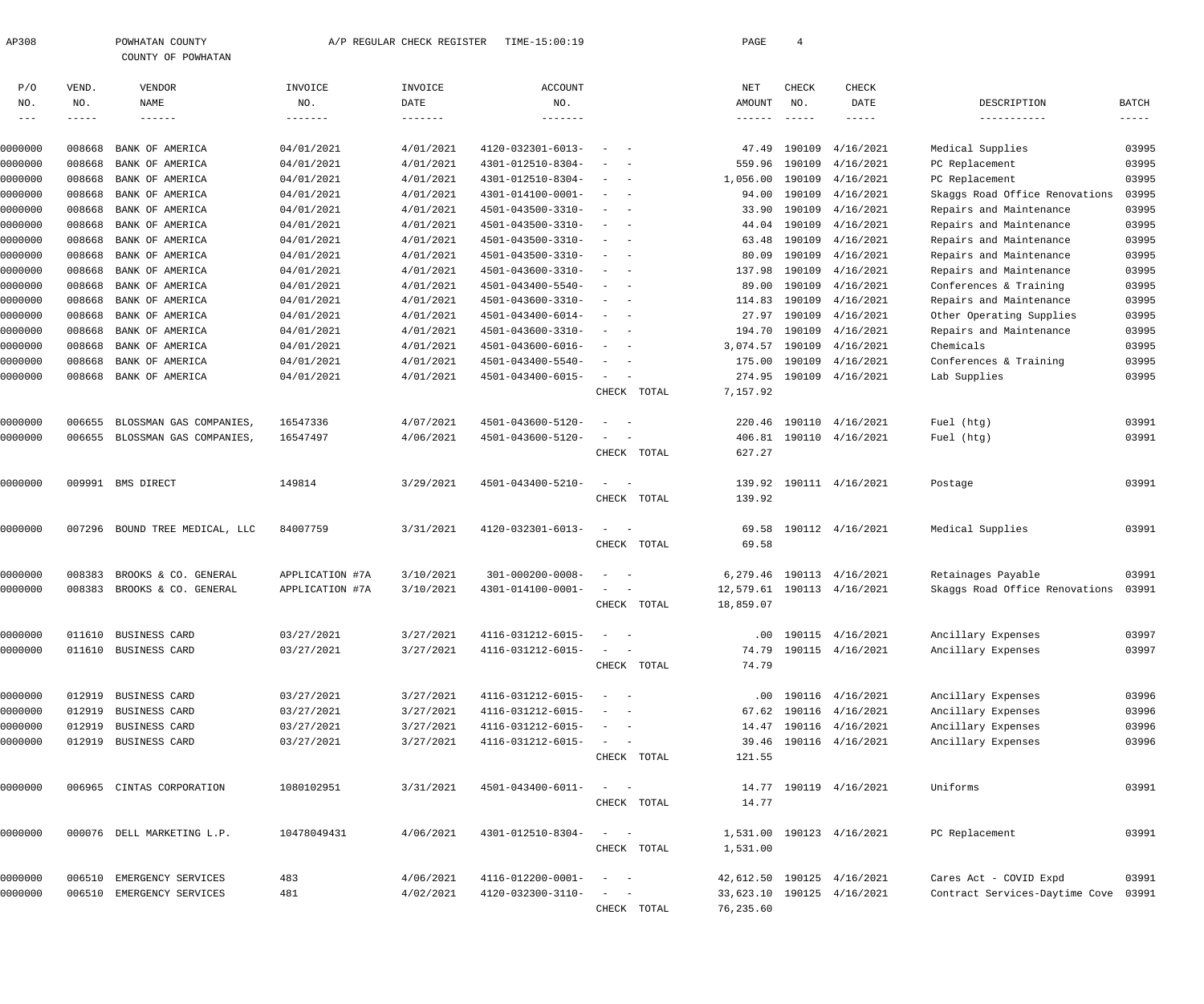| AP308                                                                     |                       | POWHATAN COUNTY<br>COUNTY OF POWHATAN                                                                                                                                                                                                                                                                                          |                                   | A/P REGULAR CHECK REGISTER                                                              | TIME-15:00:19                                                                                                                                   |                                                                                                                                                                                                        | PAGE                                       | 5                             |                                                                                                                                                       |                                                                                                                                                                                                                                     |                                                             |
|---------------------------------------------------------------------------|-----------------------|--------------------------------------------------------------------------------------------------------------------------------------------------------------------------------------------------------------------------------------------------------------------------------------------------------------------------------|-----------------------------------|-----------------------------------------------------------------------------------------|-------------------------------------------------------------------------------------------------------------------------------------------------|--------------------------------------------------------------------------------------------------------------------------------------------------------------------------------------------------------|--------------------------------------------|-------------------------------|-------------------------------------------------------------------------------------------------------------------------------------------------------|-------------------------------------------------------------------------------------------------------------------------------------------------------------------------------------------------------------------------------------|-------------------------------------------------------------|
| P/O<br>NO.<br>$\frac{1}{2}$                                               | VEND.<br>NO.<br>----- | VENDOR<br>NAME<br>$- - - - - - -$                                                                                                                                                                                                                                                                                              | INVOICE<br>NO.<br>$- - - - - - -$ | INVOICE<br>DATE                                                                         | ACCOUNT<br>NO.                                                                                                                                  |                                                                                                                                                                                                        | NET<br>AMOUNT<br>$- - - - - - -$           | CHECK<br>NO.<br>$- - - - - -$ | CHECK<br>DATE<br>-----                                                                                                                                | DESCRIPTION<br>-----------                                                                                                                                                                                                          | <b>BATCH</b><br>$- - - - -$                                 |
| 0000000                                                                   | 009639                | EMS MANAGEMENT &                                                                                                                                                                                                                                                                                                               | 042357                            | 3/31/2021                                                                               | 4120-032300-5845-                                                                                                                               | $\sim$<br>CHECK TOTAL                                                                                                                                                                                  | 1,820.55                                   |                               | 1,820.55 190126 4/16/2021                                                                                                                             | EMS Transport Third Party Bill 03991                                                                                                                                                                                                |                                                             |
| 0000000                                                                   |                       | 009093 FARMVILLE WHOLESALE                                                                                                                                                                                                                                                                                                     | 710824                            | 3/22/2021                                                                               | 4501-043600-3310-                                                                                                                               | $\frac{1}{2} \left( \frac{1}{2} \right) \left( \frac{1}{2} \right) = \frac{1}{2} \left( \frac{1}{2} \right)$<br>CHECK TOTAL                                                                            | 1,611.00                                   |                               | 1,611.00 190127 4/16/2021                                                                                                                             | Repairs and Maintenance                                                                                                                                                                                                             | 03991                                                       |
| 0000000                                                                   |                       | 010076 MORROW, ERIC                                                                                                                                                                                                                                                                                                            | 218                               | 4/09/2021                                                                               | 4301-012510-0003-                                                                                                                               | $\frac{1}{2} \left( \frac{1}{2} \right) \left( \frac{1}{2} \right) = \frac{1}{2} \left( \frac{1}{2} \right)$<br>CHECK TOTAL                                                                            | 3,000.00                                   |                               | 3,000.00 190138 4/16/2021                                                                                                                             | ERP Replacement                                                                                                                                                                                                                     | 03992                                                       |
| 0000000                                                                   | 001250                | POWHATAN AUTO & TRACTOR                                                                                                                                                                                                                                                                                                        | 632443                            | 3/09/2024                                                                               | 4501-043400-6008-                                                                                                                               | $\frac{1}{2} \left( \frac{1}{2} \right) \left( \frac{1}{2} \right) = \frac{1}{2} \left( \frac{1}{2} \right)$<br>CHECK TOTAL                                                                            | 132.99                                     |                               | 132.99 190141 4/16/2021                                                                                                                               | Gas/Grease/Oil/Vehicle Repairs 03992                                                                                                                                                                                                |                                                             |
| 0000000                                                                   | 012955                | POWHATAN COUNTY PUBLIC                                                                                                                                                                                                                                                                                                         | 145                               | 3/08/2021                                                                               | 4501-043400-6008-                                                                                                                               | $\frac{1}{2} \left( \frac{1}{2} \right) \left( \frac{1}{2} \right) = \frac{1}{2} \left( \frac{1}{2} \right)$<br>CHECK TOTAL                                                                            | 559.69                                     |                               | 559.69 190143 4/16/2021                                                                                                                               | Gas/Grease/Oil/Vehicle Repairs 03990                                                                                                                                                                                                |                                                             |
| 0000000                                                                   | 013829                | RCA LABARATORY SERVICES L INV-01880                                                                                                                                                                                                                                                                                            |                                   | 4/02/2021                                                                               | 4116-012200-0001-                                                                                                                               | $\frac{1}{2} \left( \frac{1}{2} \right) \left( \frac{1}{2} \right) = \frac{1}{2} \left( \frac{1}{2} \right)$<br>CHECK TOTAL                                                                            | 100.00                                     |                               | 100.00 190146 4/16/2021                                                                                                                               | Cares Act - COVID Expd                                                                                                                                                                                                              | 03991                                                       |
| 0000000                                                                   |                       | 007325 RICHMOND OXYGEN CO.                                                                                                                                                                                                                                                                                                     | 360676                            | 3/31/2021                                                                               | 4120-032301-6013-                                                                                                                               | $\omega_{\rm{max}}$ and $\omega_{\rm{max}}$<br>CHECK TOTAL                                                                                                                                             | 277.50                                     |                               | 277.50 190147 4/16/2021                                                                                                                               | Medical Supplies                                                                                                                                                                                                                    | 03992                                                       |
| 0000000                                                                   |                       | 012283 SMARTSITES                                                                                                                                                                                                                                                                                                              | 0012612                           | 4/01/2021                                                                               | 4116-032200-0010-                                                                                                                               | $\frac{1}{2} \left( \frac{1}{2} \right) \left( \frac{1}{2} \right) = \frac{1}{2} \left( \frac{1}{2} \right)$<br>CHECK TOTAL                                                                            | 1,125.00                                   |                               | 1,125.00 190152 4/16/2021                                                                                                                             | SAFER Expenses                                                                                                                                                                                                                      | 03992                                                       |
| 0000000<br>0000000                                                        | 001940                | STANDBY SYSTEMS, INC.<br>001940 STANDBY SYSTEMS, INC.                                                                                                                                                                                                                                                                          | 03210495<br>03210495              | 3/25/2021<br>3/25/2021                                                                  | 4501-043600-3320-<br>4501-043600-3310-                                                                                                          | $\sim$<br>$\sim$ 100 $\mu$<br>$\hspace{0.1mm}-\hspace{0.1mm}$<br>CHECK TOTAL                                                                                                                           | 220.89                                     |                               | 160.00 190154 4/16/2021<br>60.89 190154 4/16/2021                                                                                                     | Maintenance and Svc Contracts<br>Repairs and Maintenance                                                                                                                                                                            | 03992<br>03992                                              |
| 0000000                                                                   |                       | 008015 STRYKER SALES CORPORATION 3341974M                                                                                                                                                                                                                                                                                      |                                   | 3/25/2021                                                                               | 4120-032301-6013-                                                                                                                               | $\frac{1}{2} \left( \frac{1}{2} \right) \left( \frac{1}{2} \right) = \frac{1}{2} \left( \frac{1}{2} \right)$<br>CHECK TOTAL                                                                            | 47.42                                      |                               | 47.42 190157 4/16/2021                                                                                                                                | Medical Supplies                                                                                                                                                                                                                    | 03992                                                       |
| 0000000                                                                   |                       | 011988 SUMMIT MEDIA LLC                                                                                                                                                                                                                                                                                                        | 531332-3                          | 3/28/2021                                                                               | 4116-032200-0010-                                                                                                                               | $\sim$ $ -$<br>CHECK TOTAL                                                                                                                                                                             | 99.00                                      |                               | 99.00 190158 4/16/2021                                                                                                                                | SAFER Expenses                                                                                                                                                                                                                      | 03992                                                       |
| 0000000                                                                   |                       | 013559 TELEFLEX LLC                                                                                                                                                                                                                                                                                                            | 9503664818                        | 2/25/2021                                                                               | 4120-032301-6013-                                                                                                                               | $\frac{1}{2} \left( \frac{1}{2} \right) \left( \frac{1}{2} \right) = \frac{1}{2} \left( \frac{1}{2} \right)$<br>CHECK TOTAL                                                                            | 234.50                                     |                               | 234.50 190159 4/16/2021                                                                                                                               | Medical Supplies                                                                                                                                                                                                                    | 03992                                                       |
| 0000000<br>0000000<br>0000000<br>0000000<br>0000000<br>0000000<br>0000000 |                       | 009183 AIR, WATER & SOIL LABORAT V21002538<br>009183 AIR, WATER & SOIL LABORAT V21002558<br>009183 AIR, WATER & SOIL LABORAT V21002559<br>009183 AIR, WATER & SOIL LABORAT V21002572<br>009183 AIR, WATER & SOIL LABORAT V21002585<br>009183 AIR, WATER & SOIL LABORAT V21002619<br>009183 AIR, WATER & SOIL LABORAT V21002655 |                                   | 4/07/2021<br>4/08/2021<br>4/08/2021<br>4/08/2021<br>4/08/2021<br>4/12/2021<br>4/13/2021 | 4501-043600-3142-<br>4501-043600-3142-<br>4501-043600-3142-<br>4501-043600-3142-<br>4501-043500-3140-<br>4501-043600-3142-<br>4501-043600-3142- | $\sim$ $  -$<br>$\sim$<br>$\sim$ 100 $\sim$ 100 $\sim$<br>$\sim$ 100 $\sim$ 100 $\sim$<br>$\sim$ 100 $\sim$ 100 $\sim$<br>$\sim$ $ -$<br>$\frac{1}{2}$ , $\frac{1}{2}$ , $\frac{1}{2}$ , $\frac{1}{2}$ | 40.00<br>106.40<br>40.00<br>40.00<br>93.60 |                               | 133.60 190166 4/22/2021<br>40.00 190166 4/22/2021<br>190166 4/22/2021<br>190166 4/22/2021<br>190166 4/22/2021<br>190166 4/22/2021<br>190166 4/22/2021 | Professional Services - Sewer<br>Professional Services - Sewer<br>Professional Services - Sewer<br>Professional Services - Sewer<br>Professional Services - Water<br>Professional Services - Sewer<br>Professional Services - Sewer | 03999<br>03999<br>03999<br>03999<br>03999<br>03999<br>03999 |
| 0000000                                                                   |                       | 009183 AIR, WATER & SOIL LABORAT V21002657                                                                                                                                                                                                                                                                                     |                                   | 4/13/2021                                                                               | 4501-043600-3142-                                                                                                                               | $\sigma_{\rm{max}}=0.5$<br>CHECK TOTAL                                                                                                                                                                 | 265.20<br>758.80                           |                               | 190166 4/22/2021                                                                                                                                      | Professional Services - Sewer                                                                                                                                                                                                       | 03999                                                       |
| 0000000                                                                   |                       | 011931 ALTAIRIS TECHNOLOGY                                                                                                                                                                                                                                                                                                     | 47-POW                            | 4/15/2021                                                                               | 4301-031200-6001-                                                                                                                               | $\frac{1}{2}$ and $\frac{1}{2}$<br>CHECK TOTAL                                                                                                                                                         | 6,551.52                                   |                               | 6,551.52 190167 4/22/2021                                                                                                                             | Public Safety Radio System                                                                                                                                                                                                          | 03999                                                       |
| 0000000                                                                   |                       | 007296 BOUND TREE MEDICAL, LLC                                                                                                                                                                                                                                                                                                 | 84010758                          | 4/02/2021                                                                               | 4120-032301-6013-                                                                                                                               | $\mathcal{L}_{\text{max}}$ and $\mathcal{L}_{\text{max}}$<br>CHECK TOTAL                                                                                                                               | 255.06                                     |                               | 255.06 190172 4/22/2021                                                                                                                               | Medical Supplies                                                                                                                                                                                                                    | 03999                                                       |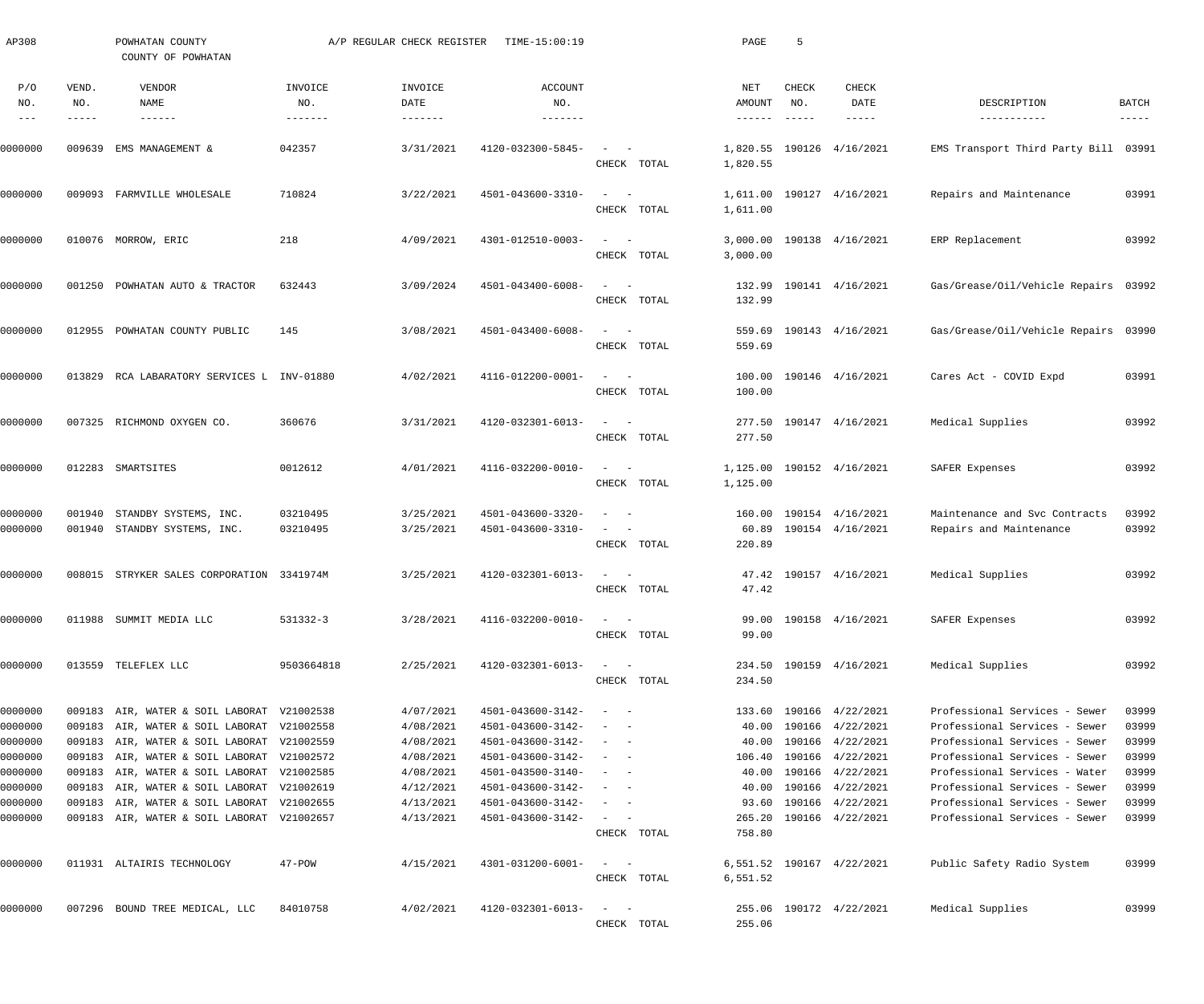| AP308                    |                       | POWHATAN COUNTY<br>COUNTY OF POWHATAN        |                                   | A/P REGULAR CHECK REGISTER             | TIME-15:00:19                     |                                                                  | PAGE                             | 6                             |                                |                               |                             |
|--------------------------|-----------------------|----------------------------------------------|-----------------------------------|----------------------------------------|-----------------------------------|------------------------------------------------------------------|----------------------------------|-------------------------------|--------------------------------|-------------------------------|-----------------------------|
| P/O<br>NO.<br>$--\,$ $-$ | VEND.<br>NO.<br>----- | VENDOR<br>NAME<br>$- - - - - - -$            | INVOICE<br>NO.<br>$- - - - - - -$ | INVOICE<br>DATE<br>$- - - - - - - - -$ | ACCOUNT<br>NO.<br>$- - - - - - -$ |                                                                  | NET<br>AMOUNT<br>$- - - - - - -$ | CHECK<br>NO.<br>$- - - - - -$ | CHECK<br>DATE<br>$- - - - - -$ | DESCRIPTION<br>-----------    | <b>BATCH</b><br>$- - - - -$ |
| 0000000                  | 006965                | CINTAS CORPORATION                           | 4080786053                        | 4/07/2021                              | 4501-043400-6011-                 | $\sim$<br>CHECK TOTAL                                            | 14.77                            |                               | 14.77 190175 4/22/2021         | Uniforms                      | 03999                       |
|                          |                       |                                              |                                   |                                        |                                   |                                                                  |                                  |                               |                                |                               |                             |
| 0000000                  | 013802                | KEYSTONE INFORMATION SYST                    | 207910                            | 3/31/2021                              | 4301-012510-0003-                 | $\frac{1}{2}$ and $\frac{1}{2}$ and $\frac{1}{2}$                | 4,142.45                         |                               | 190196 4/22/2021               | ERP Replacement               | 04002                       |
| 0000000                  |                       | 013802 KEYSTONE INFORMATION SYST 207911      |                                   | 3/31/2021                              | 4301-012510-0003-                 | $ \,$<br>$\sim$ $-$<br>CHECK TOTAL                               | 5,907.08                         |                               | 1,764.63 190196 4/22/2021      | ERP Replacement               | 04002                       |
| 0000000                  |                       | 010924 MITCHELL PEST                         | 144395                            | 3/18/2021                              | 4501-043600-3320-                 | $\frac{1}{2}$ and $\frac{1}{2}$ and $\frac{1}{2}$                | 95.00                            |                               | 190200 4/22/2021               | Maintenance and Svc Contracts | 03999                       |
|                          |                       |                                              |                                   |                                        |                                   | CHECK TOTAL                                                      | 95.00                            |                               |                                |                               |                             |
| 0000000                  |                       | 009543 NATIONAL SECURITY & DOOR              | 116003                            | 4/13/2021                              | 4116-012200-0001-                 | $\qquad \qquad -$                                                | 87,612.29                        |                               | 190202 4/22/2021               | Cares Act - COVID Expd        | 03999                       |
|                          |                       |                                              |                                   |                                        |                                   | CHECK TOTAL                                                      | 87,612.29                        |                               |                                |                               |                             |
| 0000000                  |                       | 006466 RADIO COMMUNICATION OF VA 701033575-1 |                                   | 4/15/2021                              | 4301-031200-6001-                 | $\frac{1}{2}$ and $\frac{1}{2}$ and $\frac{1}{2}$                |                                  |                               | 4,000.00 190210 4/22/2021      | Public Safety Radio System    | 03999                       |
|                          |                       |                                              |                                   |                                        |                                   | CHECK TOTAL                                                      | 4,000.00                         |                               |                                |                               |                             |
| 0000000                  |                       | 009450 SPEC (SLUDGE PROCESS                  | 20213003-PCU                      | 4/08/2021                              | 4501-043600-6016-                 | $\frac{1}{2}$ and $\frac{1}{2}$ and $\frac{1}{2}$                |                                  |                               | 2,422.50 190215 4/22/2021      | Chemicals                     | 03999                       |
|                          |                       |                                              |                                   |                                        |                                   | CHECK TOTAL                                                      | 2,422.50                         |                               |                                |                               |                             |
| 0000000                  |                       | 006267 TIMBERLAKE, II, JAMES B.              | TRAINING CO #3                    | 4/14/2021                              | 4116-032203-0001-                 | $\frac{1}{2}$ and $\frac{1}{2}$ and $\frac{1}{2}$                | 17.87                            |                               | 190221 4/22/2021               | JET Program                   | 03999                       |
|                          |                       |                                              |                                   |                                        |                                   | CHECK TOTAL                                                      | 17.87                            |                               |                                |                               |                             |
| 0000000                  |                       | 008126 VERIZON                               | 9876691650                        | 4/23/2021                              | 4501-043400-5250-                 | $\sim$ $-$<br>$\overline{\phantom{a}}$                           |                                  |                               | 123.84 190225 4/22/2021        | Cell Phones                   | 04000                       |
| 0000000                  |                       | 008126 VERIZON                               | 9876691650                        | 4/23/2021                              | 4501-043400-5270-                 | $\frac{1}{2}$ and $\frac{1}{2}$ and $\frac{1}{2}$<br>CHECK TOTAL | 589.03                           |                               | 465.19 190225 4/22/2021        | Network Service Connection    | 04000                       |
|                          |                       |                                              |                                   |                                        |                                   |                                                                  |                                  |                               |                                |                               |                             |
| 0000000                  |                       | 007755 WITMER PUBLIC SAFETY                  | E2056855                          | 4/07/2021                              | 4116-032200-0010-                 | $\qquad \qquad -$<br>CHECK TOTAL                                 | 1,360.00<br>1,360.00             |                               | 190234 4/22/2021               | SAFER Expenses                | 04000                       |
| 0000000                  |                       | 009183 AIR, WATER & SOIL LABORAT V21001365   |                                   | 2/24/2021                              | 4501-043600-3142-                 | $\frac{1}{2}$ and $\frac{1}{2}$ and $\frac{1}{2}$                |                                  |                               | 2,805.53 190239 4/26/2021      | Professional Services - Sewer | 04004                       |
| 0000000                  |                       | 009183 AIR, WATER & SOIL LABORAT V21002752   |                                   | 4/16/2021                              | $4501 - 043600 - 3142 - - -$      |                                                                  |                                  |                               | 40.00 190239 4/26/2021         | Professional Services - Sewer | 04004                       |
| 0000000                  |                       | 009183 AIR, WATER & SOIL LABORAT V21002753   |                                   | 4/16/2021                              | 4501-043600-3142-                 | $\frac{1}{2}$ and $\frac{1}{2}$ and $\frac{1}{2}$                |                                  |                               | 40.00 190239 4/26/2021         | Professional Services - Sewer | 04004                       |
| 0000000                  |                       | 009183 AIR, WATER & SOIL LABORAT V21002842   |                                   | 4/20/2021                              | 4501-043600-3142-                 | $\frac{1}{2}$ and $\frac{1}{2}$ and $\frac{1}{2}$                | 362.40                           |                               | 190239 4/26/2021               | Professional Services - Sewer | 04004                       |
| 0000000                  |                       | 009183 AIR, WATER & SOIL LABORAT V21002843   |                                   | 4/20/2021                              | 4501-043600-3142-                 | $\sim$ $ -$                                                      | 3,359.73                         |                               | 111.80 190239 4/26/2021        | Professional Services - Sewer | 04004                       |
|                          |                       |                                              |                                   |                                        |                                   | CHECK TOTAL                                                      |                                  |                               |                                |                               |                             |
| 0000000                  |                       | 006965 CINTAS CORPORATION                    | 4081384239                        | 4/14/2021                              | 4501-043400-6011-                 | $\sim$ $  -$                                                     |                                  |                               | 14.77 190248 4/26/2021         | Uniforms                      | 04004                       |
|                          |                       |                                              |                                   |                                        |                                   | CHECK TOTAL                                                      | 14.77                            |                               |                                |                               |                             |
| 0000000                  | 000860                | DOMINION ENERGY VIRGINIA                     | 0998223150 4/21                   | 4/01/2021                              | 4501-043600-5110-                 | $\sim$ $  -$                                                     |                                  |                               | 117.74 190252 4/26/2021        | Electricity                   | 04004                       |
| 0000000                  | 000860                | DOMINION ENERGY VIRGINIA                     | 1875198911 4/21                   | 4/01/2021                              | 4501-043500-5110-                 | $\sim$ 100 $\sim$ 100 $\sim$                                     |                                  |                               | 104.76 190252 4/26/2021        | Electricity                   | 04004                       |
| 0000000                  | 000860                | DOMINION ENERGY VIRGINIA                     | 3085476897 4/21                   | 4/01/2021                              | 4501-043600-5110-                 | $\sim$ 100 $\sim$ 100 $\sim$                                     |                                  |                               | 173.76 190252 4/26/2021        | Electricity                   | 04004                       |
| 0000000                  | 000860                | DOMINION ENERGY VIRGINIA                     | 6656300552 4/21                   | 4/01/2021                              | 4501-043500-5110-                 | $\sim$ 100 $\sim$ 100 $\sim$                                     |                                  |                               | 277.15 190252 4/26/2021        | Electricity                   | 04004                       |
| 0000000                  | 000860                | DOMINION ENERGY VIRGINIA                     | 7897055856 4/21                   | 4/01/2021                              | 4501-043600-5110-                 | $\alpha = 1, \ldots, \alpha$                                     |                                  |                               | 2, 161.08 190252 4/26/2021     | Electricity                   | 04004                       |
| 0000000                  |                       | 000860 DOMINION ENERGY VIRGINIA              | 9052426195 4/21                   | 4/01/2021                              | 4501-043600-5110-                 | $\sim$ $  -$<br>CHECK TOTAL                                      | 2,950.94                         |                               | 116.45 190252 4/26/2021        | Electricity                   | 04004                       |
|                          |                       |                                              |                                   |                                        |                                   |                                                                  |                                  |                               |                                |                               |                             |
| 0000000                  |                       | 013195 I.R. SEAY ELECTRIC CO. IN 10296       |                                   | 4/02/2021                              | 4501-043500-3310-                 | $\sim$ 100 $\sim$                                                |                                  |                               | 760.00 190259 4/26/2021        | Repairs and Maintenance       | 04005                       |
|                          |                       |                                              |                                   |                                        |                                   | CHECK TOTAL                                                      | 760.00                           |                               |                                |                               |                             |
| 0000000                  |                       | 013802 KEYSTONE INFORMATION SYST 207928      |                                   | 3/31/2021                              | $4301 - 012510 - 0003 - - -$      |                                                                  |                                  |                               | 2,800.00 190261 4/26/2021      | ERP Replacement               | 04004                       |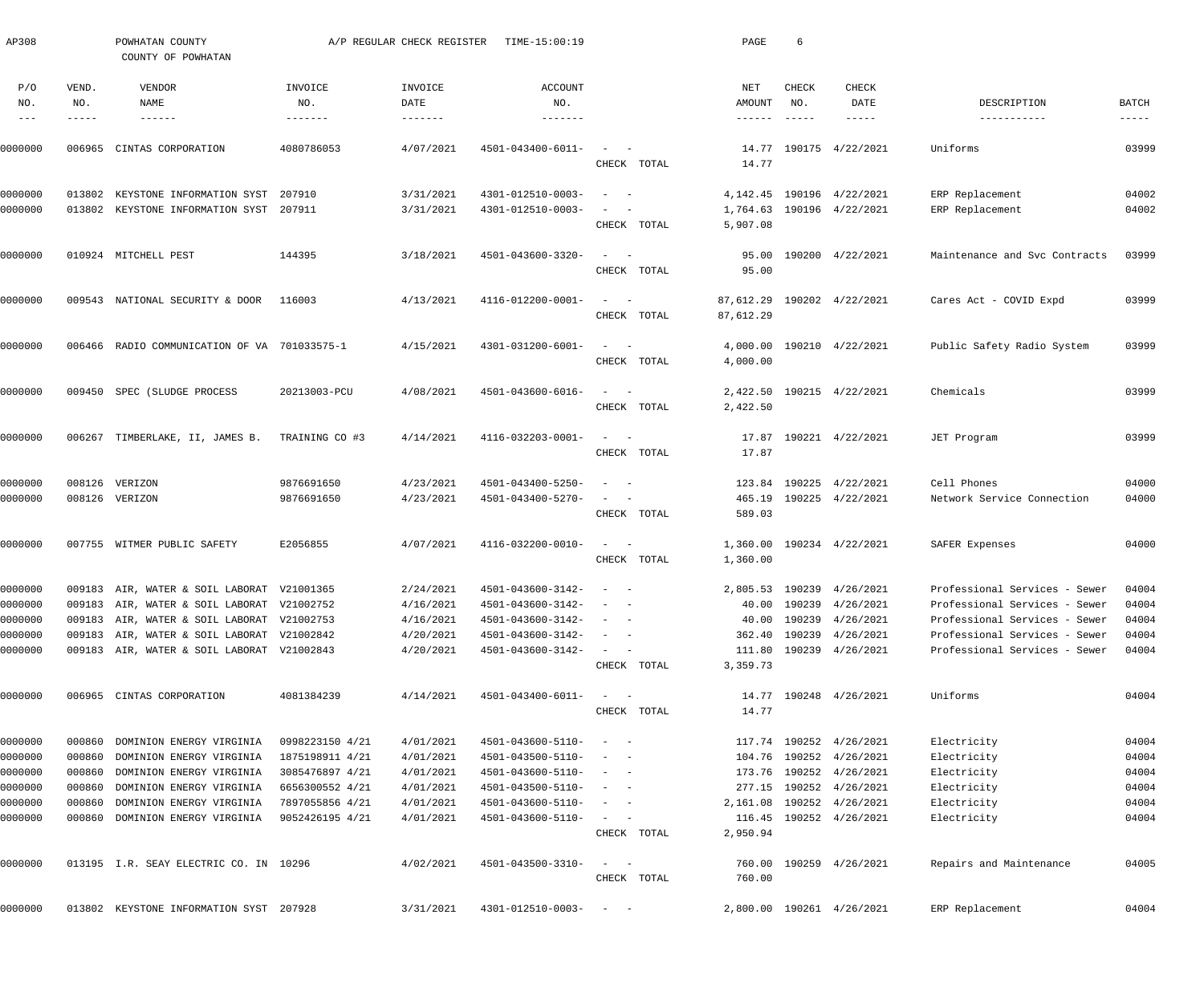| AP308               |        | POWHATAN COUNTY<br>COUNTY OF POWHATAN         |               | A/P REGULAR CHECK REGISTER | TIME-15:00:19     |                                                                                                                           | PAGE                                    | 7            |                           |                            |                      |
|---------------------|--------|-----------------------------------------------|---------------|----------------------------|-------------------|---------------------------------------------------------------------------------------------------------------------------|-----------------------------------------|--------------|---------------------------|----------------------------|----------------------|
| P/O                 | VEND.  | VENDOR                                        | INVOICE       | INVOICE                    | ACCOUNT           |                                                                                                                           | NET                                     | <b>CHECK</b> | CHECK                     |                            |                      |
| NO.                 | NO.    | NAME                                          | NO.           | DATE                       | NO.               |                                                                                                                           | AMOUNT                                  | NO.          | DATE                      | DESCRIPTION                | <b>BATCH</b>         |
| $\qquad \qquad - -$ | -----  | $- - - - - - -$                               | --------      |                            |                   |                                                                                                                           | $- - - - - - -$                         | $- - - - -$  | $- - - - -$               | -----------                | $\cdots\cdots\cdots$ |
| 0000000             | 013802 | KEYSTONE INFORMATION SYST 207929              |               | 3/31/2021                  | 4301-012510-0003- | $\mathcal{L}_{\text{max}}$ and $\mathcal{L}_{\text{max}}$                                                                 |                                         |              | 4,000.00 190261 4/26/2021 | ERP Replacement            | 04004                |
|                     |        |                                               |               |                            |                   | CHECK TOTAL                                                                                                               | 6,800.00                                |              |                           |                            |                      |
| 0000000             |        | 012771 MOTOROLA SOLUTIONS, INC.               | 42698         | 5/15/2020                  | 4301-032200-0005- | $\frac{1}{2}$ and $\frac{1}{2}$ and $\frac{1}{2}$                                                                         | 28,851.00 190267 4/26/2021              |              |                           | CAD System                 | 04004                |
|                     |        |                                               |               |                            |                   | CHECK TOTAL                                                                                                               | 28,851.00                               |              |                           |                            |                      |
| 0000000             |        | 013062 MOUNTAIN VALLEY TOWER SER 4273         |               | 4/15/2021                  | 4301-031200-6001- | $\sim$ $  -$                                                                                                              |                                         |              | 8,312.50 190269 4/26/2021 | Public Safety Radio System | 04004                |
|                     |        |                                               |               |                            |                   | CHECK TOTAL                                                                                                               | 8,312.50                                |              |                           |                            |                      |
| 0000000             |        | 000780 QUILL CORPORATION                      | 15999118      | 4/13/2021                  | 4301-062100-8304- | $\frac{1}{2}$ and $\frac{1}{2}$ and $\frac{1}{2}$                                                                         |                                         |              | 35.66 190275 4/26/2021    | PMS Repurpose              | 04005                |
|                     |        |                                               |               |                            |                   | CHECK TOTAL                                                                                                               | 35.66                                   |              |                           |                            |                      |
| 0000000             |        | 013833 SCS ENGINEERS                          | 0396448       | 1/31/2021                  | 4301-014100-6010- | $\frac{1}{2}$ and $\frac{1}{2}$ and $\frac{1}{2}$                                                                         |                                         |              | 1,300.00 190282 4/26/2021 | East Convenience Center    | 04004                |
|                     |        |                                               |               |                            |                   | CHECK TOTAL                                                                                                               | 1,300.00                                |              |                           |                            |                      |
| 0000000             |        | 006594 SOUTHSIDE ELECTRIC COOP                | 63504013 4/21 | 4/13/2021                  | 4501-043500-5110- | $\frac{1}{2} \left( \frac{1}{2} \right) \left( \frac{1}{2} \right) \left( \frac{1}{2} \right) \left( \frac{1}{2} \right)$ |                                         |              | 183.98 190283 4/26/2021   | Electricity                | 04004                |
|                     |        |                                               |               |                            |                   | CHECK TOTAL                                                                                                               | 183.98                                  |              |                           |                            |                      |
|                     |        |                                               |               |                            |                   |                                                                                                                           |                                         |              |                           |                            |                      |
| 0000000             |        | 013617 ARC DOCUMENT SOLUTIONS LL 62MDI9137078 |               | 4/16/2021                  | 4116-012200-0001- | $\sim$ $-$<br>$\sim$<br>CHECK TOTAL                                                                                       | 10,355.50 190305 4/28/2021<br>10,355.50 |              |                           | Cares Act - COVID Expd     | 04007                |
|                     |        |                                               |               |                            |                   |                                                                                                                           |                                         |              |                           |                            |                      |
|                     |        |                                               |               |                            |                   | CHECK TYPE TOTAL                                                                                                          | 1,920,687.79                            |              |                           |                            |                      |